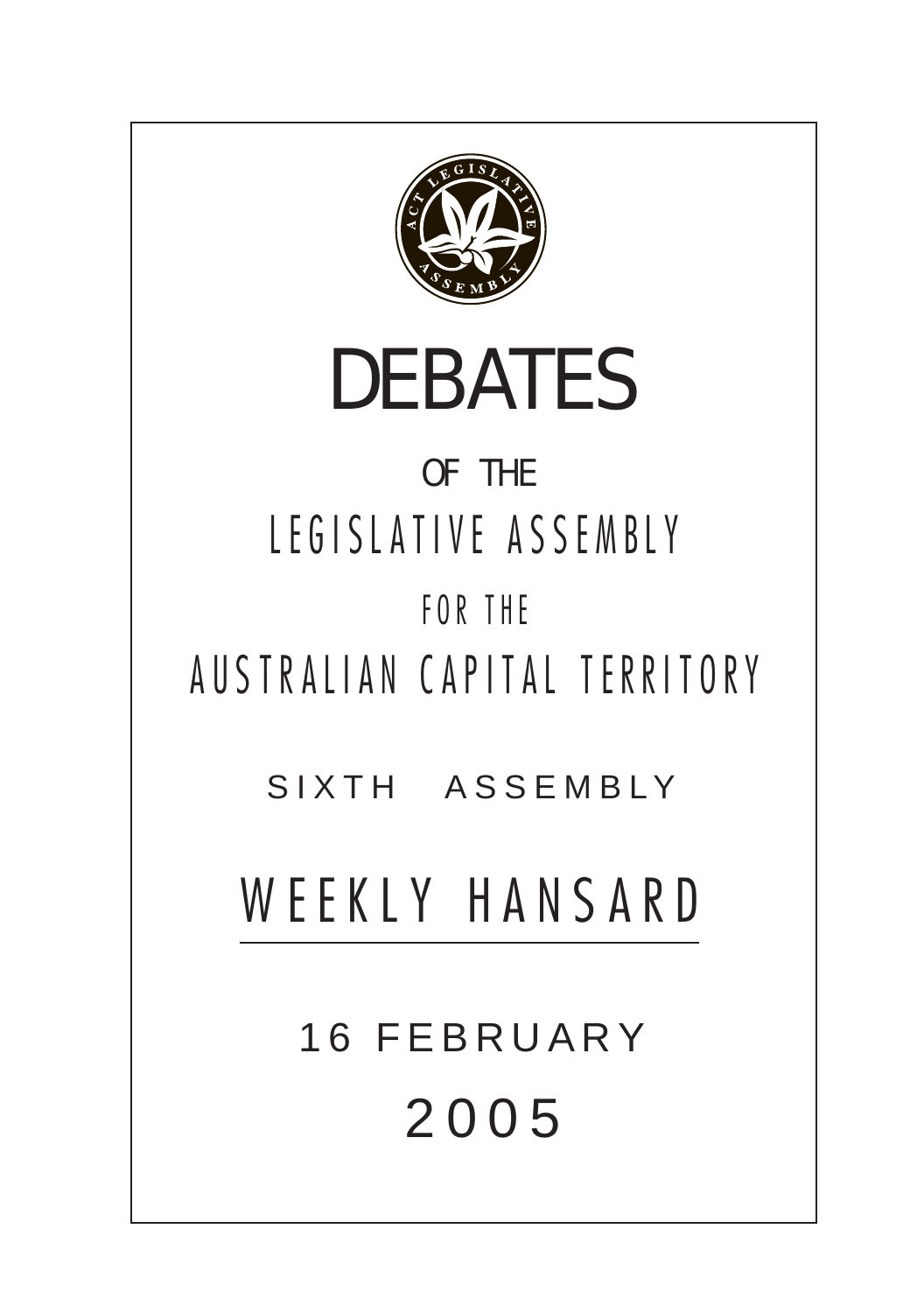# Wednesday, 16 February 2005

| Land (Planning and Environment) (Unit Developments) Amendment Bill 2005 449 |  |
|-----------------------------------------------------------------------------|--|
|                                                                             |  |
|                                                                             |  |
|                                                                             |  |
|                                                                             |  |
|                                                                             |  |
| Questions without notice:                                                   |  |
|                                                                             |  |
|                                                                             |  |
|                                                                             |  |
|                                                                             |  |
|                                                                             |  |
|                                                                             |  |
|                                                                             |  |
|                                                                             |  |
|                                                                             |  |
|                                                                             |  |
| Supplementary answers to questions without notice:                          |  |
|                                                                             |  |
|                                                                             |  |
|                                                                             |  |
|                                                                             |  |
|                                                                             |  |
|                                                                             |  |
|                                                                             |  |
| Adjournment:                                                                |  |
|                                                                             |  |
|                                                                             |  |
|                                                                             |  |
|                                                                             |  |
|                                                                             |  |
|                                                                             |  |
|                                                                             |  |
|                                                                             |  |
|                                                                             |  |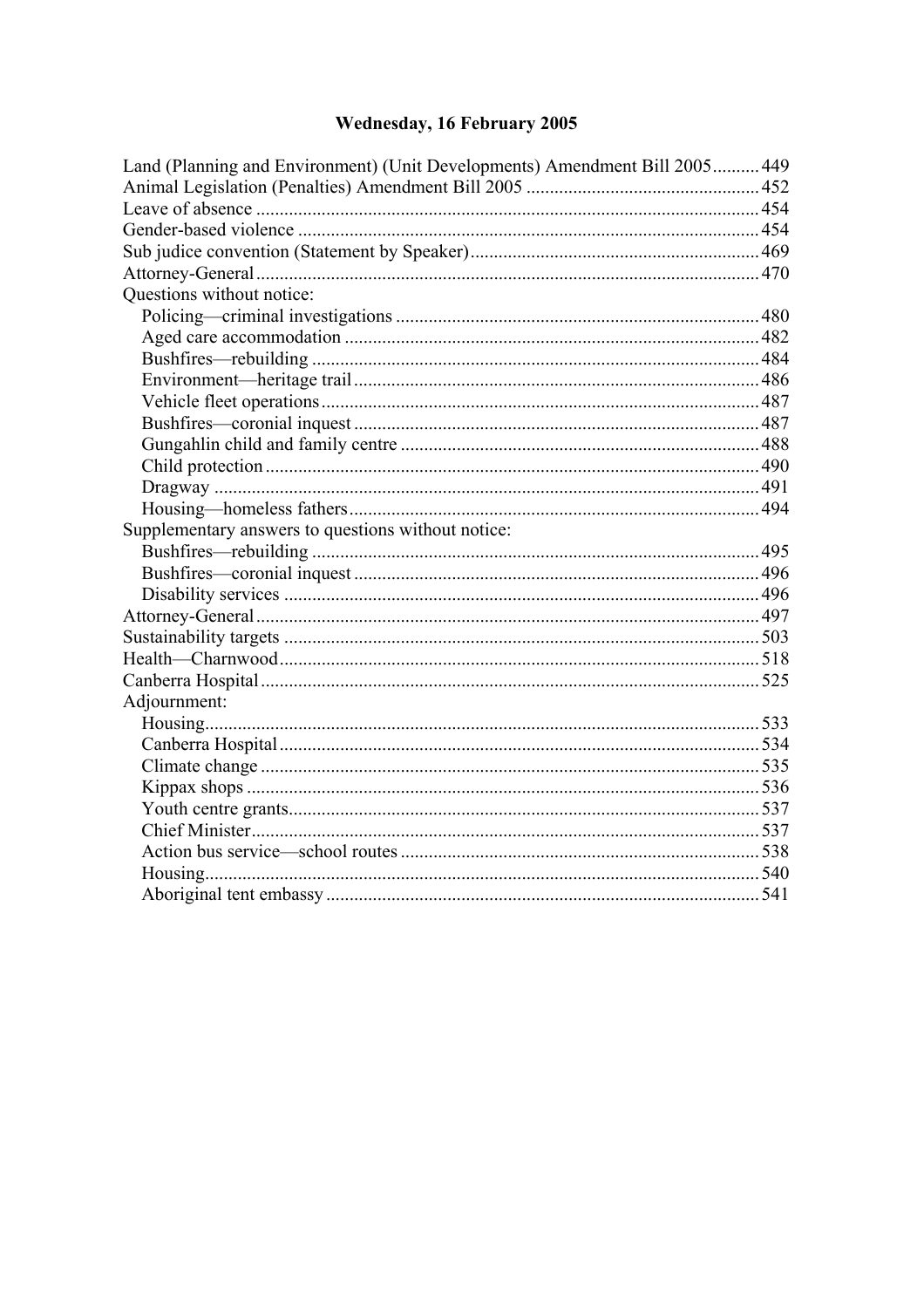# **Wednesday, 16 February 2005**

**MR SPEAKER** (Mr Berry) took the chair at 10.30 am and asked members to stand in silence and pray or reflect on their responsibilities to the people of the Australian Capital Territory.

### <span id="page-2-0"></span>**Land (Planning and Environment) (Unit Developments) Amendment Bill 2005**

**Dr Foskey**, pursuant to notice, presented the bill and its explanatory statement.

Title read by Clerk.

**DR FOSKEY** (Molonglo) (10.32): I move:

That this bill be agreed to in principle.

On behalf of the Greens I am pleased to present the Land (Planning and Environment) (Unit Developments) Amendment Bill 2005. This bill is an updated version of the bill that my predecessor, Kerrie Tucker, presented to the Assembly in June last year. The bill addresses the ongoing crisis of the lack of affordable housing available in the ACT and takes a step towards establishing mechanisms to ensure that we maintain a stock of affordable housing in our community. In December, total private sector dwelling approvals increased by almost 100 per cent to 544, but only 72 of those were for private houses. The investment market seems to be maintaining strength. This bill will assist the thriving housing market to work with government to address social needs of affordable housing. This bill is based on recommendation 33 in the report of the affordable housing taskforce, *Affordable Housing in the Australian Capital Territory: Strategies for Action*, which states:

It is recommended that the ACT Government introduce inclusionary zoning based on 3-4 per cent of the floor space or its cash equivalent for all multi-unit/block residential development. Further, it is recommenced that both the housing stock and funding created be provided to, and managed by, affordable housing providers, the latter to be used to acquire additional affordable housing.

Unfortunately, the response of members in the last Assembly to this legislation was disappointing. Comments during debate indicated that members did not understand the flexibility of the bill. I make it clear that we are very happy to work together with other members to address the issue, and this time I look forward to a constructive response.

The most significant change in the bill is the reduction of the required percentage to 4 per cent of unit development dedicated to affordable housing. This percentage is in line with the inclusionary zoning recommendation in the taskforce report. This bill will essentially introduce two mechanisms to ensure an increase in the stock of public or affordable housing. First, where the government grants the new lease with the purpose of a major unit development, the bill will establish that the lease may only be granted if a condition is built into the lease requiring 4 per cent of the completed development to be either handed over to the Commissioner for Housing for public housing or to be otherwise used, and continue to be used, for affordable housing. This is requiring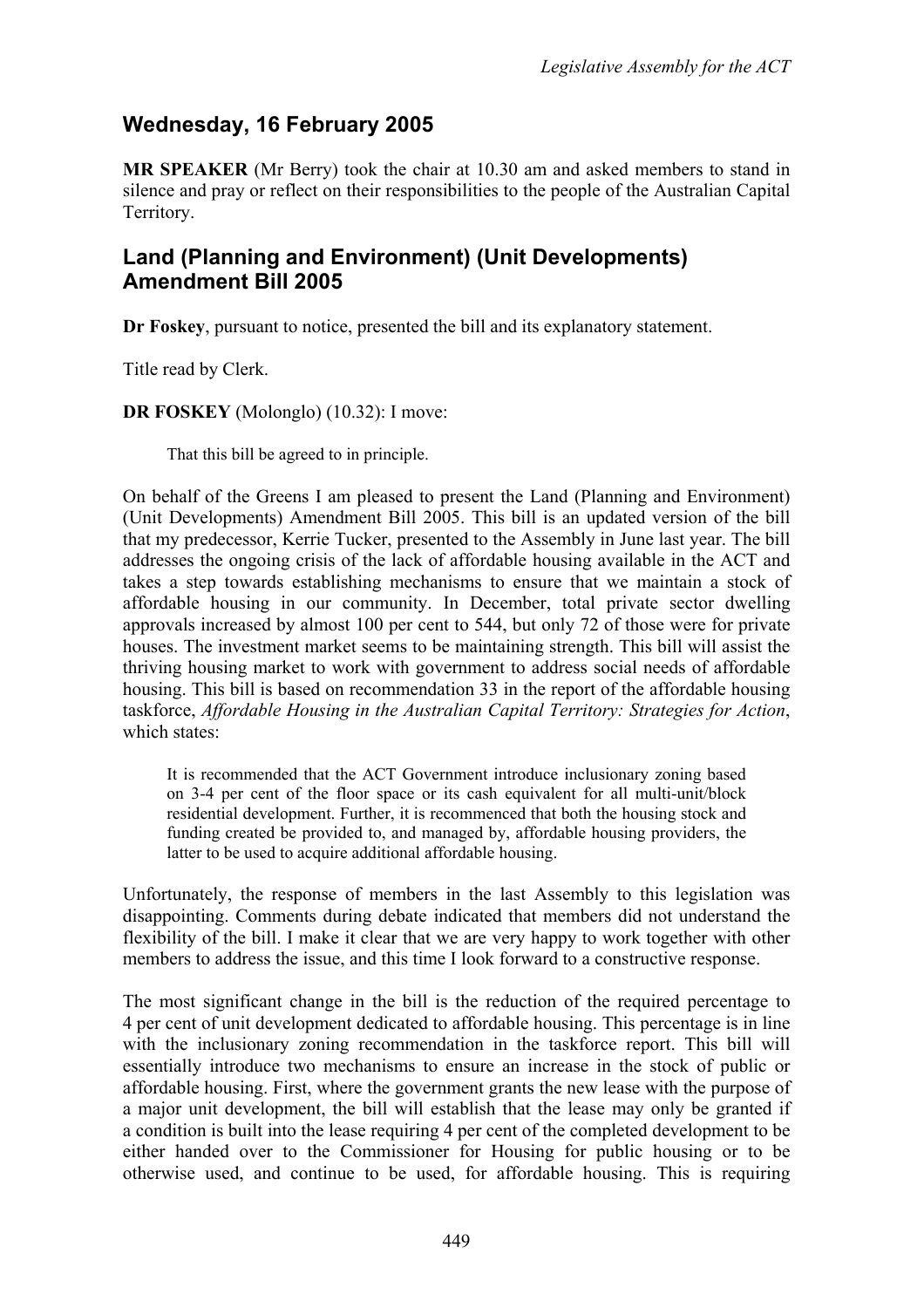government to do what it ought to do—that is, to use the fact that we have a leasehold system, where nominally there is an element of interest in the common good directing what happens on the ACT's land, to address the crisis in housing.

The second mechanism in the bill would affect the approval of a development application for a major unit development. This is the case where someone already holds a lease, and wants to redevelop the area for residential units. Again, this would apply only to major developments that the bill defines as 10 units or more—as suggested in the strategies for action—or as otherwise defined in regulations. In this situation, the bill would set an additional condition on the approval—that is, that the developer hand over 4 per cent of the completed development to the Commissioner for Housing to be used for public housing or that that percentage be otherwise used, and continue to be used, for affordable housing or that the developer pay an affordable housing contribution.

The contribution would not be less then 4 per cent, but could be determined at a different reasonable rate, with reference to several matters set out in the bill. These are: the extent of the need for affordable housing in the area; the scale of the development; whether the proposed development is likely to reduce the availability of affordable housing; and any dedication or contribution previously made by the applicant under the section or section 161—granting of leases—in relation to the area. This condition of approval would not apply if the relevant lease were originally made subject to affordable housing requirements.

The bill includes a review clause and states a goal of increasing the percentage of affordable housing in new developments to 10 per cent in 10 years. These requirements will only apply to applications received after the commencement date of the bill; it will not apply to applications made but not yet approved, at that point. Proposed new clause 245AB requires the territory to apply any affordable housing contribution to the purpose of providing affordable housing within a reasonable time after the contribution is made. Also, the Commissioner for Housing must use the units transferred in the exercise as the commissioner's functions in programs and arrangements for providing affordable housing. This task is consistent with sections 8 and 9 of the Housing Assistance Act 1987, where the functions and powers of the commissioner are set out. These new requirements would fit into the powers and functions the Commissioner for Housing already has.

The choice of contributing either affordable housing or a monetary affordable housing contribution is modelled on the New South Wales developer contributions scheme. For example, SEPP, or state environmental planning policy, 70, is described in the affordable housing taskforce report. I refer members to background paper No 3 to the report of the ACT affordable housing taskforce and titled *The Role of Land and Planning Mechanisms in Providing Affordable Housing*. The report notes:

In Sydney, inclusionary zoning requirements are now up to 4 per cent and the market appears to be able to absorb that level without major concerns …

To meet expected needs for affordable housing in the medium to longer term, the inclusionary zoning requirement will probably need to increase progressively to between 5-10 per cent.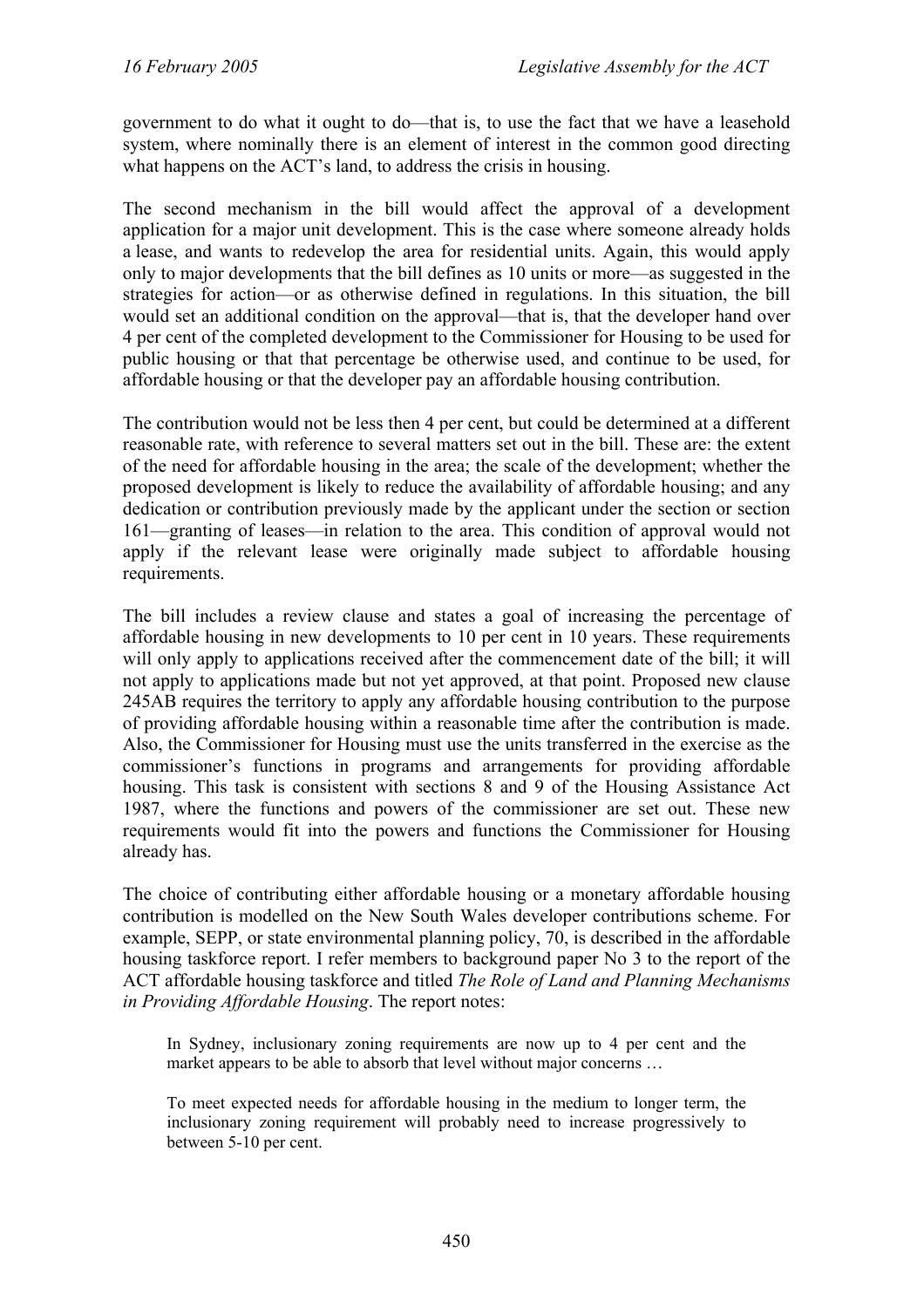The definition of affordable housing used in the bill is drawn from the standard definition of unaffordable housing, or housing stress, used by, among others, the ACT affordable housing taskforce in 2002—I refer to background paper No 4—and by the Affordable Housing National Research Consortium—that is, households in the lower 40 per cent income bracket who pay more than 30 per cent of their gross income on housing costs, whether renting or buying, are said to be in housing stress. That is how the bill will work.

As members will be aware, the need for affordable housing has not gone away. Housing options that are safe, secure, appropriate and affordable are unavailable for many people. According to *Housing people building communities*, another ACT Government report on housing, it was estimated that 8,400 low-income households experienced housing stress. The current average waiting time for the highest priority on the public housing waiting list is 172 days. For the second-highest category it is 564 days and for the third highest it is 902 days—nearly 3 years. There are currently 562 applications for the highest priority, 351 for the second and 902 for the third. Effectively this means that people in desperate need of housing cannot be accommodated. It also means that people who are on low incomes but without any other high needs have little chance of ever being allocated public housing.

The most recent figures from the Real Estate Institute of Australia indicate that median rents for three-bedroom houses, flats, units and apartments in the private rental market in the ACT continue to rise. The median weekly rent for a three-bedroom house in the ACT is the highest in Australia at \$290 a week. The median rent for a unit, flat or apartment is \$270 weekly, despite relatively high vacancy rates of 4.6 per cent. In this environment the chance of a low-income household being able to sustain a private rental tenancy is very slim.

In its social plan the government has committed to increasing the supply of public and community housing in the territory. Unfortunately this commitment has yet to be translated to a friendly housing market for people on low incomes. Increased stocks of public housing will always be the best buffer against the market. It is the only way rents will remain automatically at a level that matches tenants' incomes. It is stable; it enables people to get some stability into their lives. The problem is we do not have enough. In its latest progress report on the affordable housing taskforce report the government agreed "in certain circumstances" to recommendation 33 relating to inclusionary zoning provisions. It is disappointing that we still have not seen any progress or future commitment to implementation.

It is even more disappointing that the last time the Assembly debated this legislation all members dismissed it seemingly without thoughtful consideration. The key argument against the legislation is that it would put a strain on the developers' profit margins or, in Mr Quinlan's words, it will create a de facto tax regime. In this bill we have decreased the required percentage dedicated to affordable housing from 10 per cent, and the legislation is very flexible in that it allows a number of ways for the private sector to meet this social need in partnership with government. There is flexibility in how a contribution is made and there is great capacity for the government to work with industry to provide a reduction in other charges, such as the change-of-use charge.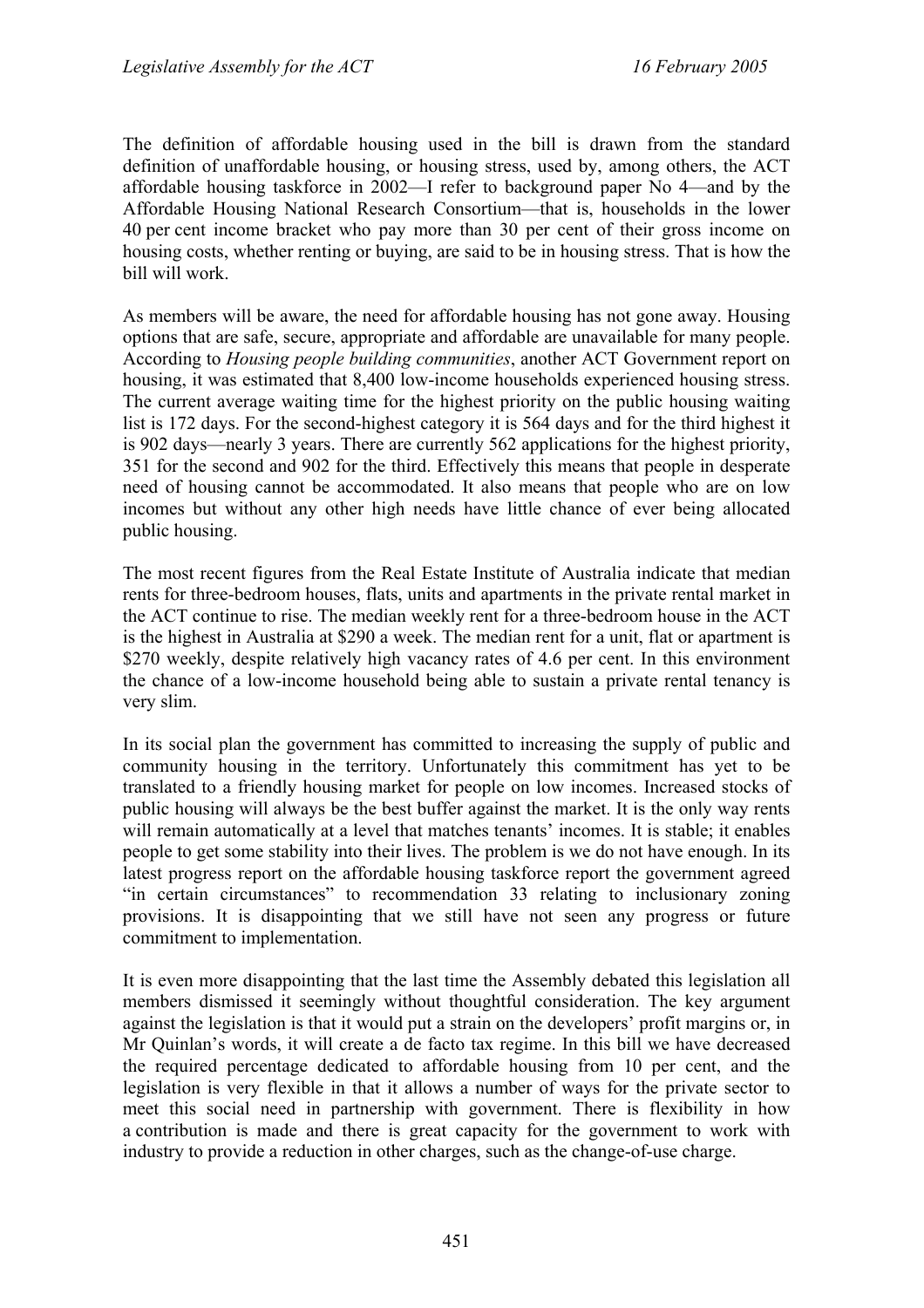Given such a high unmet need in housing there is a definite role for the private sector to deliver social outcomes. Industry has reported that it needs to be considered on a case-by-case basis, and this legislation has the flexibility to negotiate outcomes for each development. The Greens have always questioned the wisdom of the trickle-down effect, that rather fallacious notion that a thriving economy will produce environmental and social outcomes. It simply has not worked yet—here or anywhere else. This legislation is a practical step to address the lack of affordable housing in the ACT, something that no government has yet addressed in a holistic way. I repeat that the Greens are keen to work with others members to achieve a better outcome for those in housing need.

Debate (on motion by **Ms Gallagher**) adjourned to the next sitting.

# <span id="page-5-0"></span>**Animal Legislation (Penalties) Amendment Bill 2005**

**Mr Stefaniak**, pursuant to notice, presented the bill and its explanatory statement.

Title read by Clerk.

**MR STEFANIAK** (Ginninderra) (10.45): I move:

That this bill be agreed to in principle.

All right-minded people would abhor cruelty to animals, especially animals that cannot look after themselves. They cannot talk, and many animals are totally dependent on human beings. They deserve the maximum possible protection from harm. This bill is identical but for a couple of respects to a bill I produced last year. Those couple of respects were errors that were passed relating to people convicted of cruelty to animals and who could or would be sent by the courts to receive some psychiatric assessment which I think is a very positive step. None of the penalty provisions in the bill were accepted by the Assembly last year, so I have brought those back. I will come to them in a moment.

I have worked with the RSPCA on this bill, as I did with the bill last year. It has had concerns for many years about the need for more realistic penalties for cruelty to animals. Indeed, over the past couple of days, Mr Simon Tadd from the RSPCA has been saying that on air. The penalties have not changed for many years, and as well as the RSPCA, many people in our community are keen to see them increased. Over the years—and I am probably going back a couple of decades here—magistrates have often bemoaned the fact that the maximum penalty available for cruelty to animals is only 12-months imprisonment. There has been only one instance in Canberra of a person being jailed for horrendous cruelty to animals. That person had very significant convictions for other offences, including assaults on humans, and quite likely would have been jailed regardless of what he came back to court for.

As I said earlier, on occasions magistrates have commented that the range of penalties available to them is too low and too narrow. The current maximum penalty for cruelty to animals under a number of sections of the act is one year imprisonment or a fine. Imprisonment for one year is basically half of what is available to a court for a common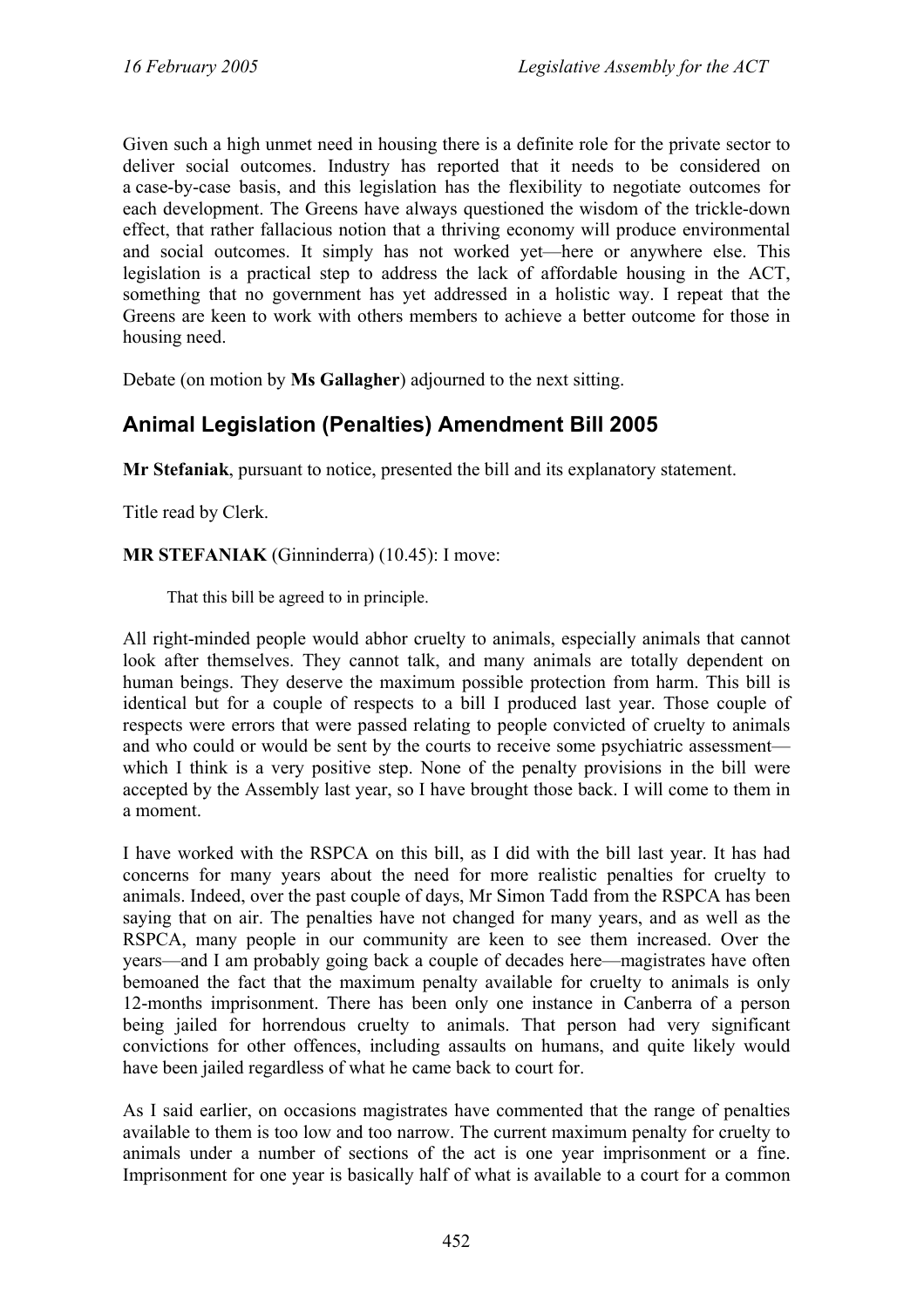assault. Common assault is something as simple as a push or a shove. One year's imprisonment is five times less than what is available to a court for assault occasioning actual bodily harm. If someone punches someone in the nose and draws blood or breaks the nose, or punches someone in the lip and draws blood, that is assault occasioning actual bodily harm. So one year's imprisonment is a very low penalty and has very little deterrent value. As I said, that has been talked about by magistrates.

I have seen a lot of quite horrible acts of cruelty to animals during my time in the courts. We do not see quite as many here as they do in bigger jurisdictions, like New South Wales, but nevertheless, from time to time, we see horrendous acts such as a dog being viciously clubbed almost to death with an iron bar, dogs being poisoned, horses being starved—all sorts of acts of cruelty and neglect of animals. Today, the *Canberra Times* reported the brutal killing of puppies. On page 2 it states:

Three puppies have been brutally killed in the same O'Malley backyard over the past eight months, leaving their owner devastated.

The RSPCA is investigating the violent deaths of two Jack Russells and a Maltese Terrier, who were poisoned and beaten, with the aim of identifying the killer.

The organisation said other dogs which may have died recently in the area, could also have been victims.

The O'Malley man found his dog, Shuta, dead in the backyard of his Timbarra Crescent home when he returned from work on July 30 last year. He did not think it was suspicious until he brought home another Jack Russell, called Chomper, which also died suddenly only six weeks later.

An autopsy revealed the dog had been poisoned.

A third dog, Princess, brought home by the man, died between 7pm and 10pm last Tuesday. She had a fractured leg, burns, and a ruptured liver. It was then the owner contacted the RSPCA.

The man has one surviving dog, Metro, which also shows signs of having been kicked.

When the owner leaves his house, he takes the dog with him so it doesn't meet the same fate.

The executive officer of the RSPCA ACT, Simon Tadd, said he and the dogs' owner were at a loss to understand who and why someone would have killed the pets.

He said the man got on well with his neighbours and investigations had revealed the dogs were not known to be excessive barkers.

"Obviously someone has got a grudge against him".

Anyone who has seen suspicious cars in the area or who knows someone involved in the crime should contact the RSPCA inspectors …

And the numbers are given. So there have been some incidents recently in Canberra, and there was the horrendous incident recently in Sydney of those youths who brutally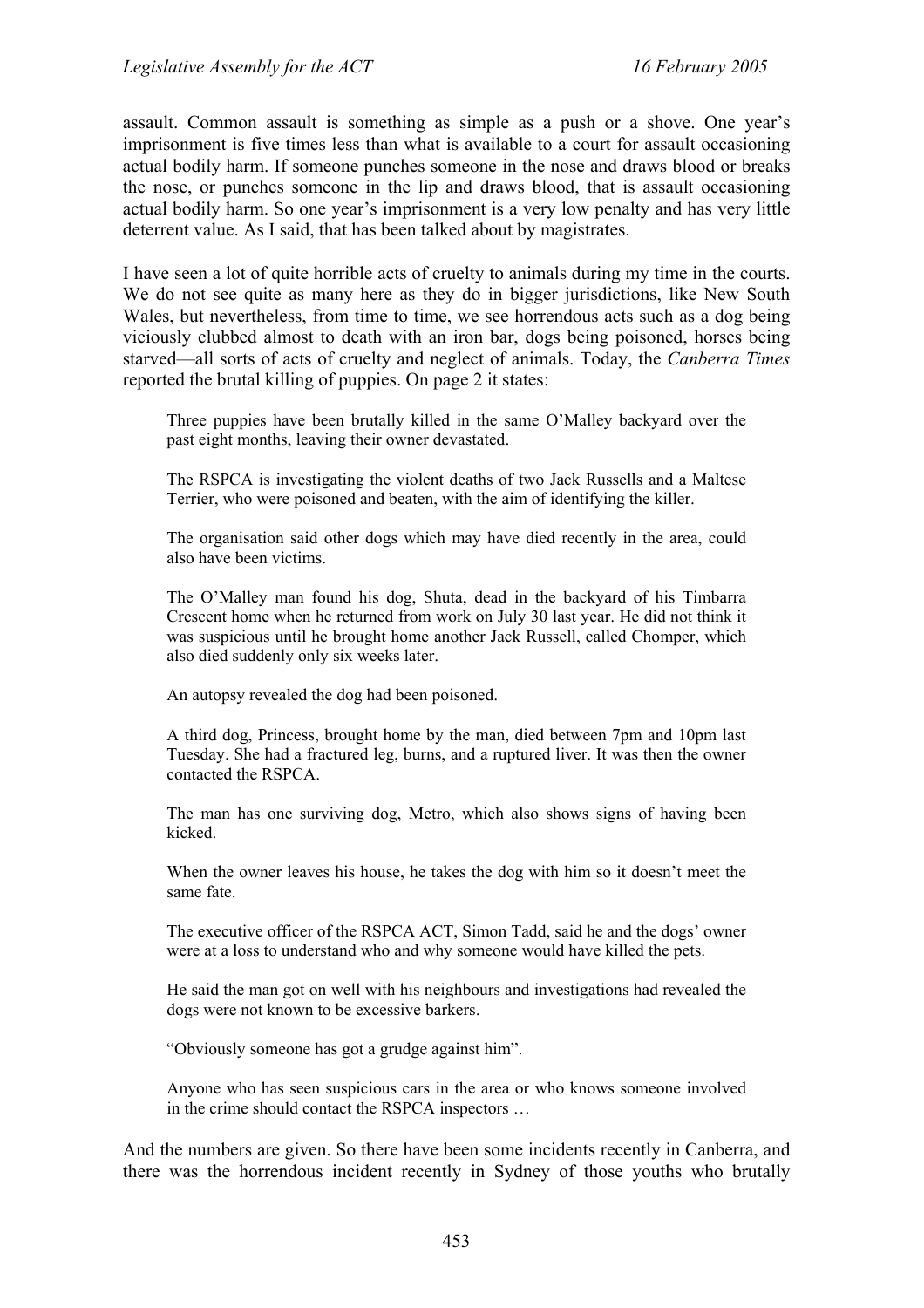attacked the poor, defenceless eight-week old kitten at a railway station. I refer members to *Hansard* of 13 May 2004, pages 1865 to 1867. On page 1866 I go through the various penalties and the increases I am proposing. I am not going to bother reading those out; they are in *Hansard* for anyone to see.

Other states are looking to increase penalties. Some states already have significant penalties. The RSPCA advised me that one state has a maximum penalty of up to seven years imprisonment. Increasing penalties does not mean a court is automatically going to go for the maximum, but it gives a better range of penalties for a court to bring home the seriousness of offences for cruelty to animals than we have at present.

I have also spoken to Mr Tadd recently in relation to this. My bill provides for penalties of up to five years imprisonment. The current maximum penalty is only one year. The comments made by the government in Saturday's *Canberra Times* seem to indicate it thinks two years is more reasonable. If that is what is needed to get an improvement, I am more than happy with that, as is Mr Tadd. Even an increase to two years would be a significant improvement on what we have at present.

So I am happy to work in a spirit of cooperation with all members of the Assembly on this bill. If people have different ideas—as seems the case after what I read in the paper on Saturday—I am more than happy to talk to them. At the end of the day any improvement that adds a greater range of penalties for the courts will be better than none at all. It is high time that we looked seriously at this issue. It is a particularly nasty offence because many animals are totally dependent on humans. They cannot talk or look after themselves, and acts of cruelty, especially particularly vicious cruelty, are probably some of the more reprehensible crimes one can think of. The RSPCA will tell you—and a fair bit of study has been done on this—there is a real correlation between people starting off being very cruel to animals and going on to be cruel to human beings. When I introduced the bill last year I mentioned the case of Martin Bryant as a case in point. He started his particularly nasty career by shooting neighbourhood cats and being cruel to them.

I commend the bill to the Assembly. I look forward to working with members of the Assembly on it. As I have indicated, if members want to amend it, I am more than happy to facilitate that, but it is crucially important that we address this issue. It has been around for decades and we would be derelict if we did not take some steps to improve the protection of animals.

Debate (on motion by **Ms Gallagher**) adjourned to the next sitting.

### <span id="page-7-0"></span>**Leave of absence**

Motion (by **Mr Hargreaves**) agreed to:

That leave of absence be given to Mr Corbell (Minister for Health and Minister for Planning) and Mr Pratt for this sitting.

### <span id="page-7-1"></span>**Gender-based violence**

**MS MacDONALD** (Brindabella) (10.55): I move: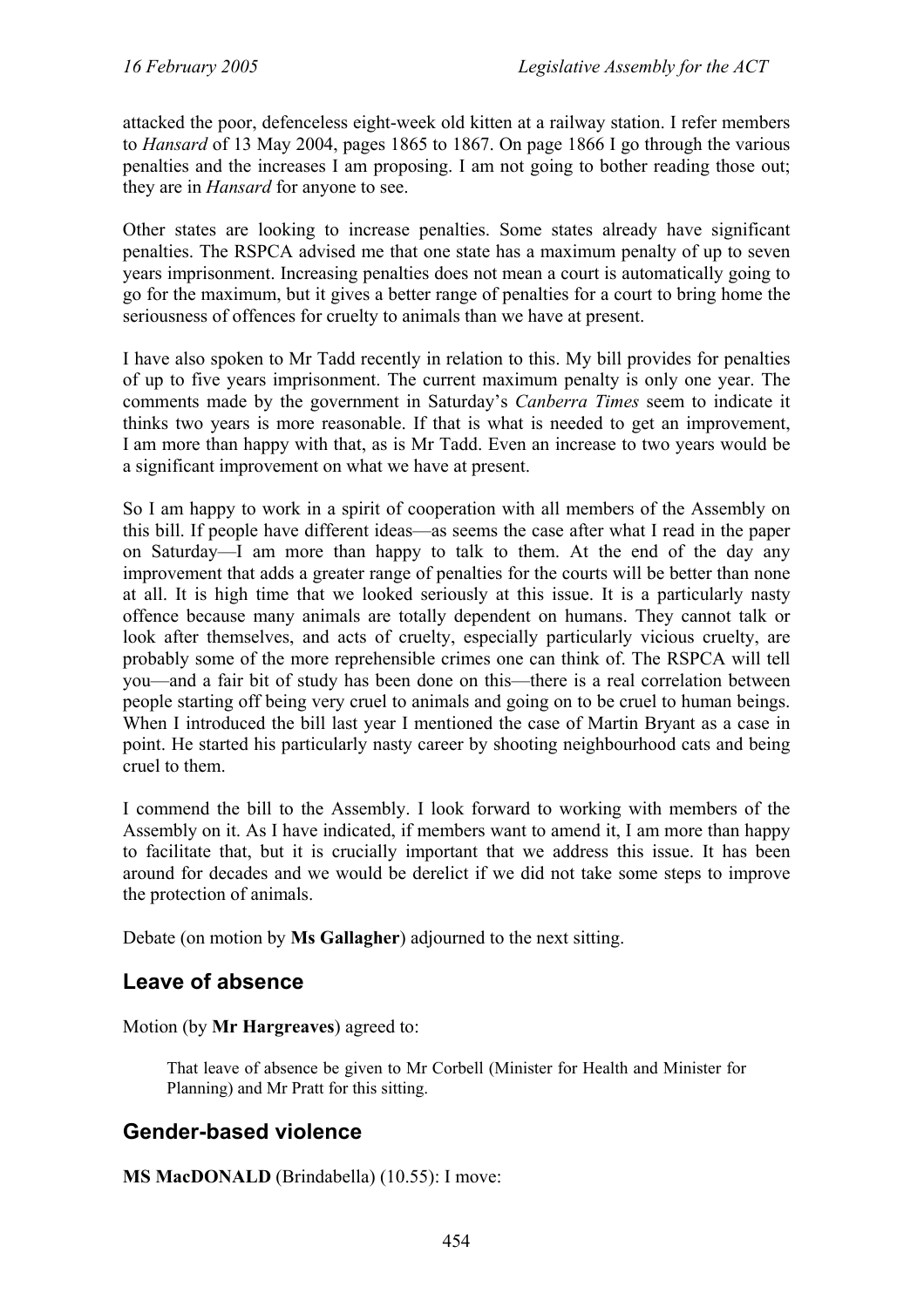That this Assembly:

- (1) acknowledges that in the ACT, Australia and the world, women and girls comprise the majority of victims of domestic, family, sexual and cultural violence;
- (2) notes that violence, including gender-based violence, costs Australia billions of dollars each year;
- (3) recognises that ending gender-based violence requires the dedication and assistance of all members of the community;
- (4) recognises the important role community groups, awareness programs and events such as the White Ribbon Day play in raising awareness about gender-based violence; and
- (5) acknowledges the ACT Government's and others commitment to reducing the incidence of gender-based violence.

Violence against women and girls is pervasive worldwide. In no country of the world are women immune and in no city of the world are they unaffected by gender-based violence—even in the ACT. In the ACT, women are overwhelmingly the majority of victims of sexual assault and domestic, family and cultural violence. Statistics show that one in three women over the age of 45 has experienced domestic violence, and 89 per cent of all reported sexual assaults during 2003 were perpetrated against women. Worldwide, a quarter of all women are raped during their lifetime. Depending on the country, 25 per cent to 75 per cent of women are regularly beaten at home and more than 120 million women have undergone female genital mutilation. The United Nations Development Fund for Women, or UNIFEM, report *Not a Minute More: Ending Violence Against Women* released in 2003 reveals that one in three women or girls will suffer violence during their lifetime simply because of their gender. The report states:

One in three. That stark figure sums up the crisis confronting women throughout the world. Of the three girls sitting in the classroom, learning to read and write, one will suffer violence directed at her simply because she is female. Of three women sitting in the market, selling their crops, one will be attacked—most likely by her intimate partner—and hurt so severely she may no longer be able to provide for her family. Throughout the world, the violence will be repeated: globally, one in three women will be raped, beaten, coerced into sex or otherwise abused in her lifetime.

Violence perpetrated against women and girls can shatter families, destroy relationships and emotionally and physically scar victims forever. Take Victorian teenager Angela Baker, who was so severely bashed by her boyfriend in 2002 that she was left brain-damaged, confined to a wheelchair and unable to talk. During her two-year relationship, her boyfriend initially verbally humiliated Angela and then became physically violent. He was always sorry afterwards and would lavish gifts on her before starting the abuse again. As reported in the *Canberra Times* on 24 November 2004, despite everything, Angela still has a vibrant mind and the will to have a career and a family, but she warned:

It's so easy when you're young to become attracted and influenced by people who maybe you think love you or who you think you can have a relationship with. I want to deter people and show them what can happen.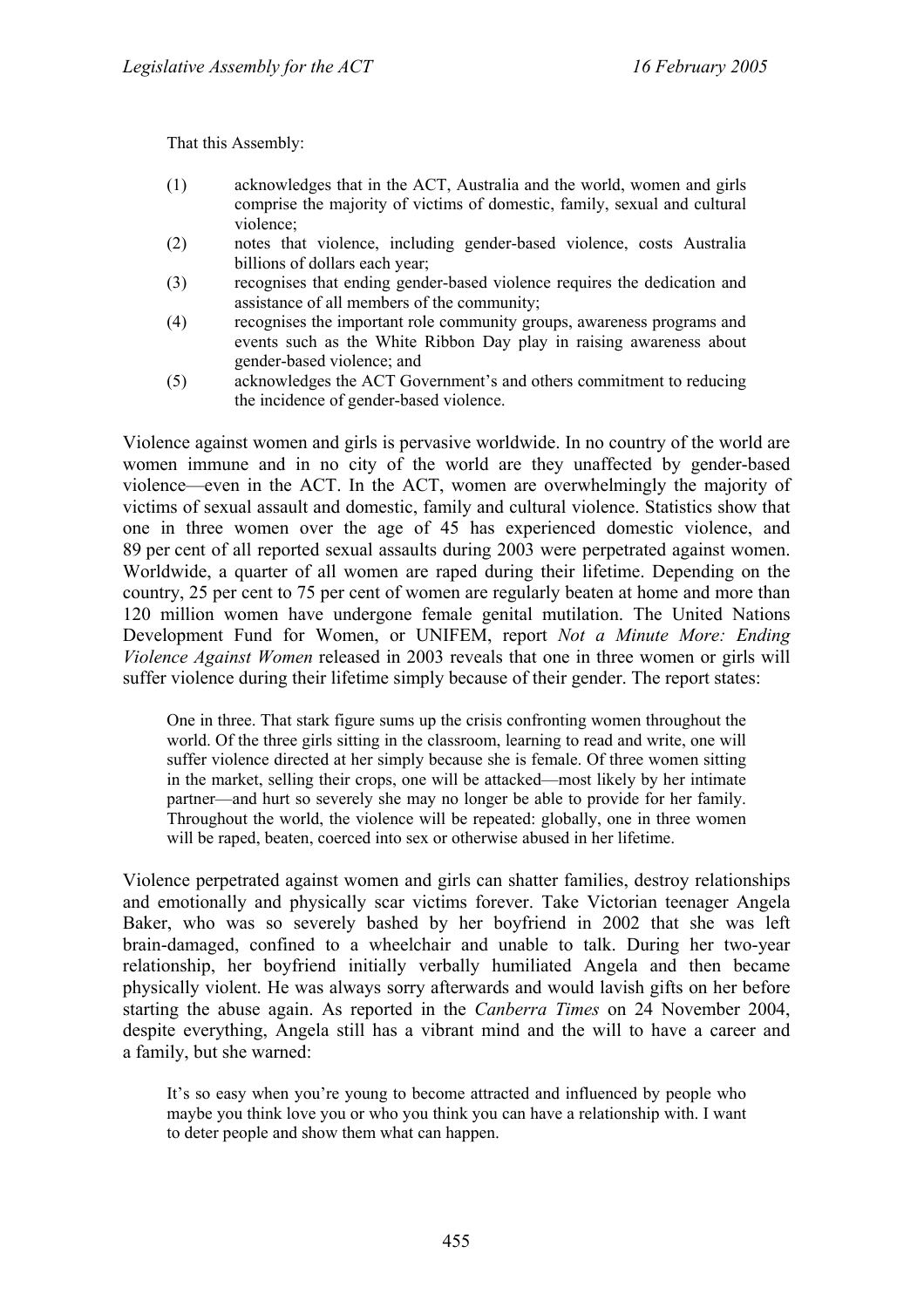Gender-based violence costs Australia billions of dollars every year. In the 2002-03 financial year domestic violence cost Australia \$8.1 billion. Nearly half the cost was borne by the victims of violence, while many other groups in the community also bear the cost. But, as noted by the World Health Organisation in 2002 in its world report on violence and health:

Violence is not an intractable social problem or an inevitable part of the human condition. We can do much to address and prevent it. The global knowledge base is growing and much useful experience has already been gained which needs to be implemented.

Putting an end to gender-based violence requires the dedication and assistance of all members of the community. Violence against women and girls affects everyone in the community, including men and boys. Men's lives are personally affected if their girlfriends, wives, daughters, mothers, grandmothers or sisters experience violence or the threat of violence. Harmful attitudes and beliefs in the community are a large part of the problem. Helping tackle these will help build a community that is safer for women and girls. The majority of men do not condone the use of physical or sexual violence against women and want to help reduce the violence. There are many ways that men in the community and business sectors can play a role to stop violence against women. Being a strong role model for boys and speaking out against violence are some ways.

Some perpetrators believe their friends condone their actions, so it is important for men to speak out if their friends, colleagues or mates brag about using physical force against a woman or forcing a woman to have sex. It is also important for men to challenge some attitudes and beliefs of other men in the community. Beliefs such as, "women provoke men by the way they dress and talk", "men have uncontrollable sex drives", "men aren't responsible for their violent behaviours", "men can't help being violent when they drink", "nice girls don't get raped", and "real men don't take no for an answer" are completely unacceptable and should be spoken out against. White Ribbon Day, held on 25 November each year, is another way men can show their support for ending gender-based violence. I congratulate Mr Gentleman for his involvement in White Ribbon Day on 25 November just gone and showing the leadership that we need from men in stopping violence against women.

On 17 December 1999 the United Nations General Assembly adopted 25 November as the International Day for the Elimination of Violence Against Women, which is also marked by the white ribbon campaign. Introduced by the Dominican Republic with the support of more than 60 governments, the resolution stemmed from a growing global movement to end an epidemic that devastates the lives of millions of women and girls and is a barrier to development in every nation. Although it has been five years since the UN General Assembly adopted 25 November as the International Day for the Elimination of Violence Against Women, women's groups have been commemorating 25 November as a day to end violence against women for many years.

The date was chosen to commemorate the lives of Dominican Republic political activists, the Mirabal sisters. The three sisters, Patria, Minerva and Maria Teresa, and their husbands became involved in the activities against the Trujillo regime in the Dominican Republic. The Mirabal sisters were political activists and highly visible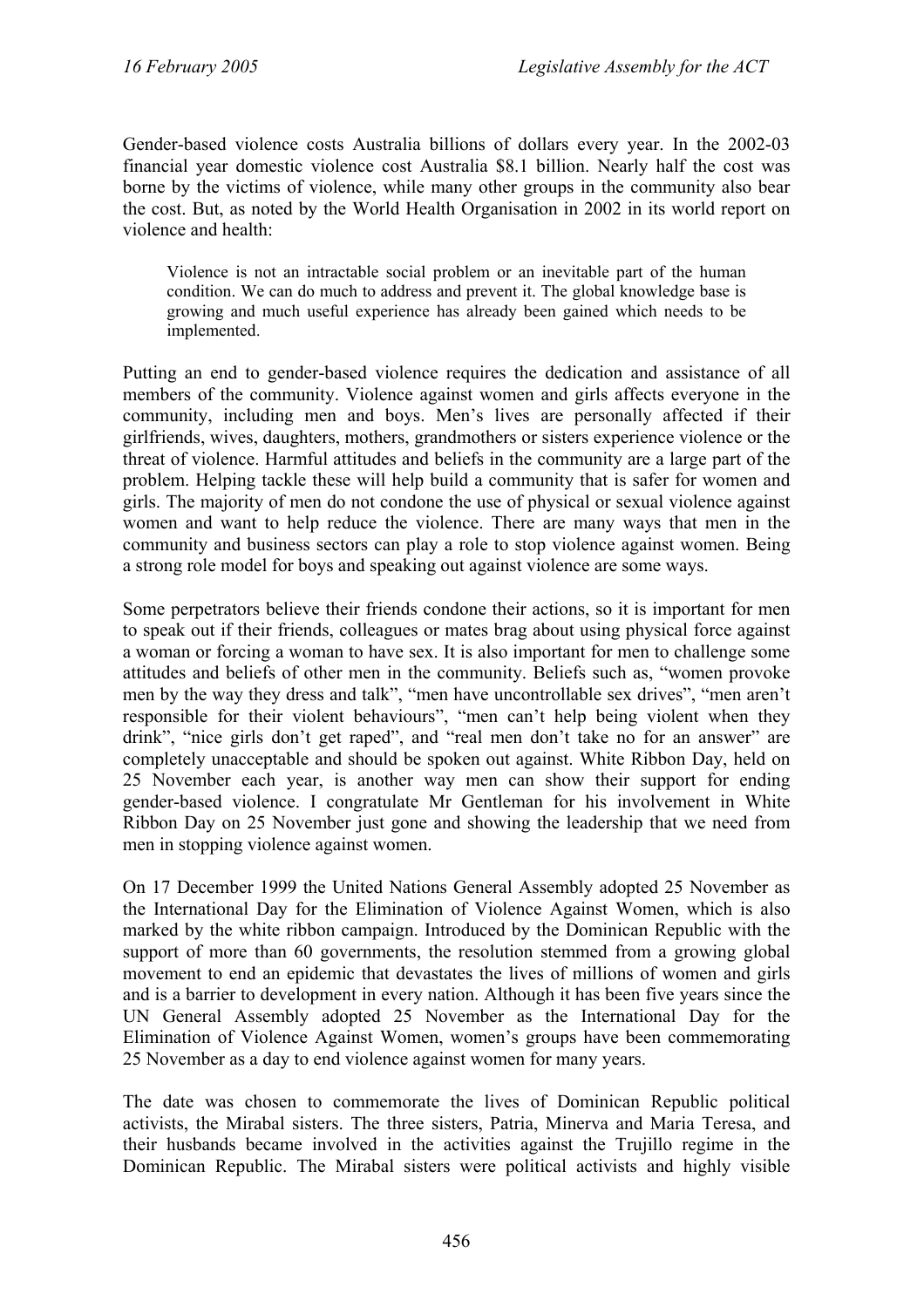symbols of resistance to Trujillo's dictatorship. As a result, the sisters and their families were constantly persecuted for their outspoken as well as clandestine activities against the state. Over the course of their political activity the women and their husbands were repeatedly imprisoned at different stages. Despite Trujillo's persecution, the sisters continued to actively participate in political activities against the leadership, prompting Trujillo to declare that his two problems were the Church and the Mirabal sisters.

On 25 November 1960 the three sisters were assassinated in an "accident", as they were being driven to visit their husbands, who were in prison. The accident caused much public outcry and shocked and enraged the nation. The brutal assassination of the Mirabal sisters was one of the events that helped propel the anti-Trujillo movement, and within a year the Trujillo dictatorship came to an end. The sisters, referred to as the "Unforgettable Butterflies", have become a symbol against victimisation of women. The memory of the Mirabal sisters and their struggle for freedom and respect for human rights for all has transformed them into symbols of dignity and inspiration. They are symbols against prejudice and stereotypes, and they raised the spirits of those they encountered. Even after their deaths, their lives raised the spirits not only of those in the Dominican Republic but others around the world.

Twenty years after their deaths a meeting of women's groups in Columbia decided that the murder of the Mirabal sisters should be commemorated as the International Day for the Elimination of Violence Against Women. In 1991 the first white ribbon campaign was also launched by a group of men in Canada, after the brutal mass shooting of 14 female students at the University of Montreal. Since then, many other countries have launched their own white ribbon campaigns and have adopted the white ribbon as a symbol of support for the elimination of violence against women.

Since June 1991, the period between 25 November and 19 December has been recognised as a global campaign of 16 days of activism against gender-based violence. During those 16 days, four significant dates are encompassed—25 November, the International Day for Elimination of Violence Against Women; 1 December, World AIDS Day; 6 December, the anniversary of the Montreal massacre, when 14 women engineering students were gunned down for being feminists; and 10 December, Human Rights Day.

The 16 days of activism against gender violence has become an annual event in many cities and regions across the world, and women's human rights activists use the period to create a solidarity movement which raises awareness about gender-based violence, works to ensure better protection for survivors of violence and calls for its elimination.

The ACT government has addressed issues of violence and community safety for women by developing the framework, "Justice, Options and Prevention—Working to Make the Lives of ACT Women Safe". The framework identifies three major outcome areas: a justice system that provides protection, support and advocacy for women; assistance for women that is appropriate, accessible and responsive; and a community that understands and accepts the right of all women to live their lives free of violence. It requires government agencies to develop action plans each year that identify tangible ways in which they will implement the goals of the framework.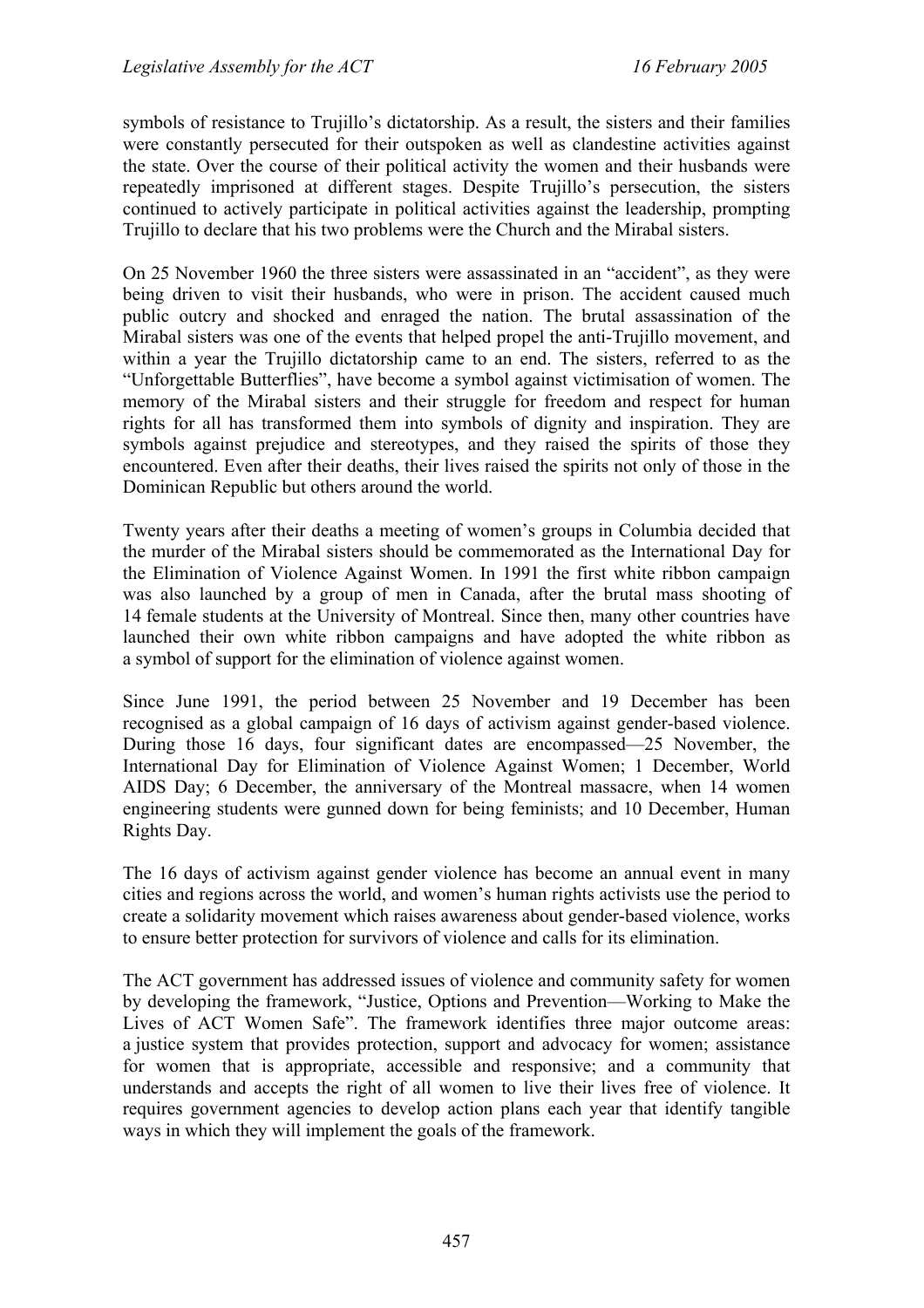The ACT women's 2004-05 action plan and a second action plan addressing violence and safety issues in the ACT further highlight this government's commitment to ending gender-based violence in the ACT. The second action plan builds on the inaugural action plan, continuing many of the initiatives and introducing several new ones. The action plan links with the Canberra plan's strategic theme of investing in people. It places emphasis on further reviewing legislation and legal processes for women experiencing violence, strengthening services and programs that support women and children experiencing violence, and continuing to work with the community to prevent violence against women.

Advancing the status of women and girls in the ACT is a government priority, and these plans provide a framework that supports government agencies to better meet the needs of all women and girls. The implementation of the recommendations of the 2002 report of the Select Committee on the Status of Women is further proof of the government's commitment to addressing and improving women's safety in the ACT. A number of measures to improve the government's response to violence against women have also been taken, including reforming criminal law in relation to sexual assault and domestic violence, new security measures where Family Court officers meet women in the car park and escort them into the court, new education programs that aim to help all family members after violence has been perpetrated, and a new forensic and medical sexual assault care unit that provides an integrated sexual assault service for adults.

As previously stated, putting an end to gender-based violence requires the dedication of all members of the local, national and international communities. Locally and nationally, groups and organisations such as the Women's Information and Referral Centre, the Domestic Violence Support Group, Men's Link, Women's Action Alliance, Lifeline Canberra, the National Foundation for Australian Women, Women's Energy Services Network and the National Women's Justice Coalition, help provide support and counselling to men and women affected by violence. These are just a few of the many groups that provide invaluable assistance to men and women in the ACT and across Australia.

At an international level, no organisation has worked as hard to improve women's safety as UNIFEM has. Created in 1976, UNIFEM works in over 100 countries and provides financial and technical assistance to innovative programs and strategies that promote women's human rights, political participation and economic security. The establishment of a trust fund in support of action to eliminate violence against women in 1997 has furthered UNIFEM's work on gender-based violence. The fund's primary goal is to identify and support innovative programs aimed specifically at preventing and eliminating violence against women. Since its inception, UNIFEM has provided grants to a total of 105 projects implemented in more than 65 countries worldwide.

The international community has recognised that the efforts to confront gender-based violence are central to human security and development. We all have to work hard to put an end to gender-based violence once and for all. I urge all members of the Assembly to support this motion. While the International Day for Elimination of Violence Against Women is in November, it is pertinent to talk about it at all times of the year, because violence against women happens at all times of the year.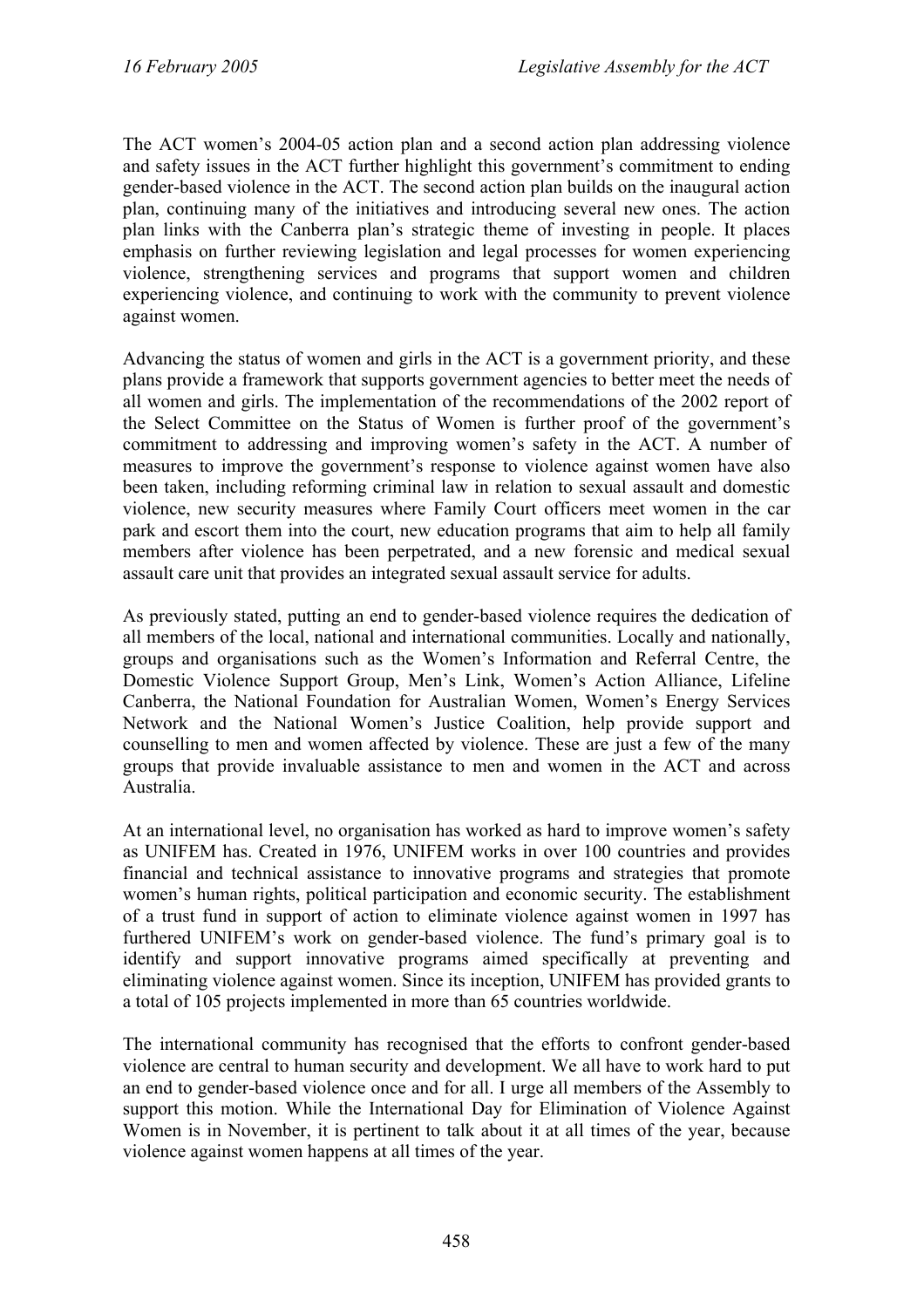**MRS BURKE** (Molonglo) (11.09): I thank Ms MacDonald for moving this motion today, but I cannot help but feel when I hear and read a lot, as I do, about domestic violence or gender-based violence issues, that somehow inadvertently we seem to get an unbalanced view of this whole subject. I am sure the things that she said were not meant in that way. I am just posing to the Assembly an alternative view, one that should be addressed while recognising the rights of women and girls who suffer domestic, family, sexual and cultural violence. At the 1997 domestic violence summit, the Office for Women described domestic violence as an abuse of power perpetrated mainly but not only by men against women in a relationship or after separation. It occurs when one partner attempts to physically and/or psychologically dominate and control the other. I will talk about that a little later, because that is probably at the heart of what I am trying to suggest.

We need to look at formulating and implementing strategies to address why men commit acts of violence towards women and girls. Ms MacDonald read out her statistics—and I have a bit of a problem with statistics, because we all know that they can be used or misused in any way. I am putting forward this view being very aware of the things Ms MacDonald raised, but we should err on the side of caution when looking at statistics. Looking at why men commit acts of violence is not something that is talked about much in our society. It is talked about to beat men around and say they are nasty, horrible things, but what are we doing? Ms MacDonald has found that most of the reports about violence by men on women, for example, are really quite derogatory. I do not believe it is helping. It is certainly not helping policies to be shaped. We shape our policies according to beliefs, assumptions and theories about how and why domestic violence occurs.

I am greatly concerned about any domestic violence, as we all are, but I am often more concerned about the pressure and inequity that is placed upon men. Ms MacDonald ranged widely in her motion about Australia and the world. That is right, but we here are charged with and mandated to protect the rights of individuals in the ACT. We cannot do much about the world, but we can start here. I notice Ms MacDonald's motion is one of acknowledging only. There is no call on the government specifically to do anything solid. Of course we acknowledge it, of course we recognise it. It is an important issue, but there are no actions with her words. There is no calling on the government or us as an Assembly to do anything.

We can all notice it and talk about it, and that is very nice, but what are we going to do to address the complex issues? Why have we as an Assembly been ignoring a significant half of any debate relating to acts of violence? That is all I am putting to you. The only way to find solutions is to go to the heart of the causes of any form of violence. More than likely we will discover that the solution is to assist the perpetrators of violence and, to protect sufferers of violence, take action that is aimed at the source—why violent acts are committed. Ms MacDonald gave some statistics about men, but it is worth noting that the Office for Women acknowledges that it is mainly men but not only men.

Let us look at another aspect of this. When men use violence they can experience a range of consequences, such as the breakdown of relationships with partners and children, including separation and divorce; loss of community relationships and respect; feelings of shame, hopelessness, anxiety or depression; the serious injury or death of their partner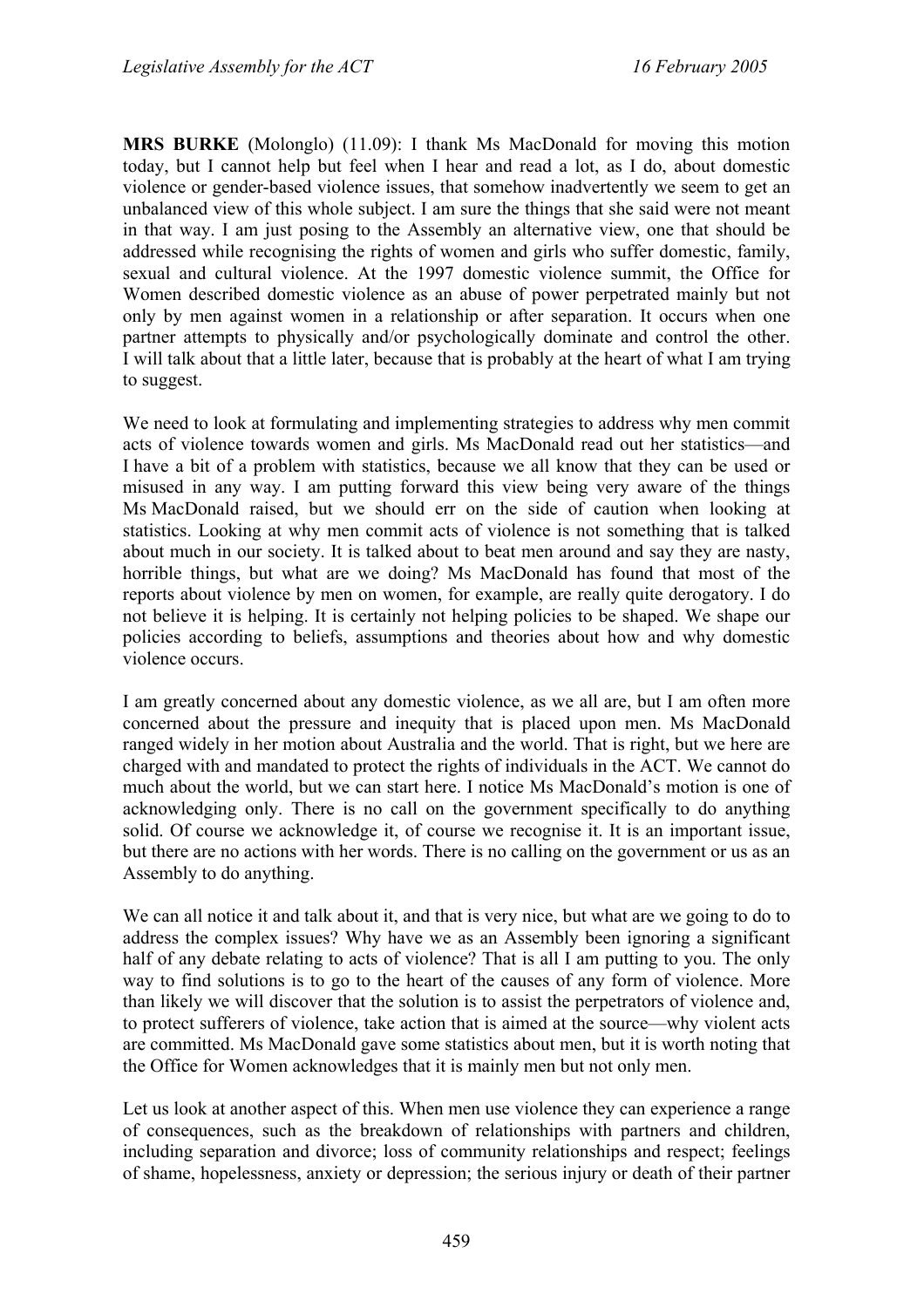and/or children; and being charged by police or taken to court. It is absolutely atrocious that any man would ever seek to strike a woman or a child, but let us not forget that men are not the sole perpetrators. I do not know whether Ms MacDonald was referring to that or not, but she might comment on that in her closing.

**Ms MacDonald**: It is 89 per cent.

**MRS BURKE**: I gave you time to talk. Sorry?

**Ms MacDonald**: It is 89 per cent.

**MRS BURKE**: It depends where Ms MacDonald is getting her statistics. As I said, she needs to be very careful about making such broad sweeping statements in regard to statistics because they can be very misleading. Gender-based violence is a political argument. Attacking this problem has its merits, and I fully support the efforts of community organisations, many of which have been talked about. Mr Gentleman is involved and is a very strong advocate of no violence against women and children and against domestic violence. Aren't we all? It is an obvious statement; of course we are.

I acknowledge that such events as White Ribbon Day play a pivotal role in raising awareness of gender-based violence. At the heart of this debate, the ACT Legislative Assembly should be looking at family violence—how men, women and children are affected by violence, and how we can put in place measures to protect them and find solutions. They can be additional legislative changes or community awareness, which is what a lot of those organisations that Ms MacDonald talked about do. That could be via education, rehabilitation and personal behavioural conduct to see why anyone commits acts of violence. Many of Ms MacDonald's comments imply that violence against women and children comes from males only. Other research shows that it comes from across the community. I am not going to go into the details now. Obviously Ms Gallagher is going to give us some insight into that.

The costs—physical, emotional and financial—to society cannot be ignored. The Liberal Party would certainly like to see further investigation into all forms of violence, particularly in the ACT community, as I have said. Very little in this motion suggests that we are focusing on domestic violence in the ACT, apart from giving the government a pat on the back. The motion says:

acknowledges the ACT Government's and others commitment to reducing the incidence of gender-based violence.

Then there is nothing—no action. Where is the action? Perhaps Ms MacDonald can let me know what we are going to do to address some of the problems that I am bringing up now. I am trying to find a solution as well. Look at the whole problem, not just part of it. We cannot change the world or simply throw our hands up in the air. These days it is an all too frequent cry from the government that it is happening all over Australia or all over the world. What about the ACT? What are we doing specifically about violence in the ACT? We need to look at violence and its effect, and in particular how it affects the family unit—whatever that may be—and how and why violence is committed.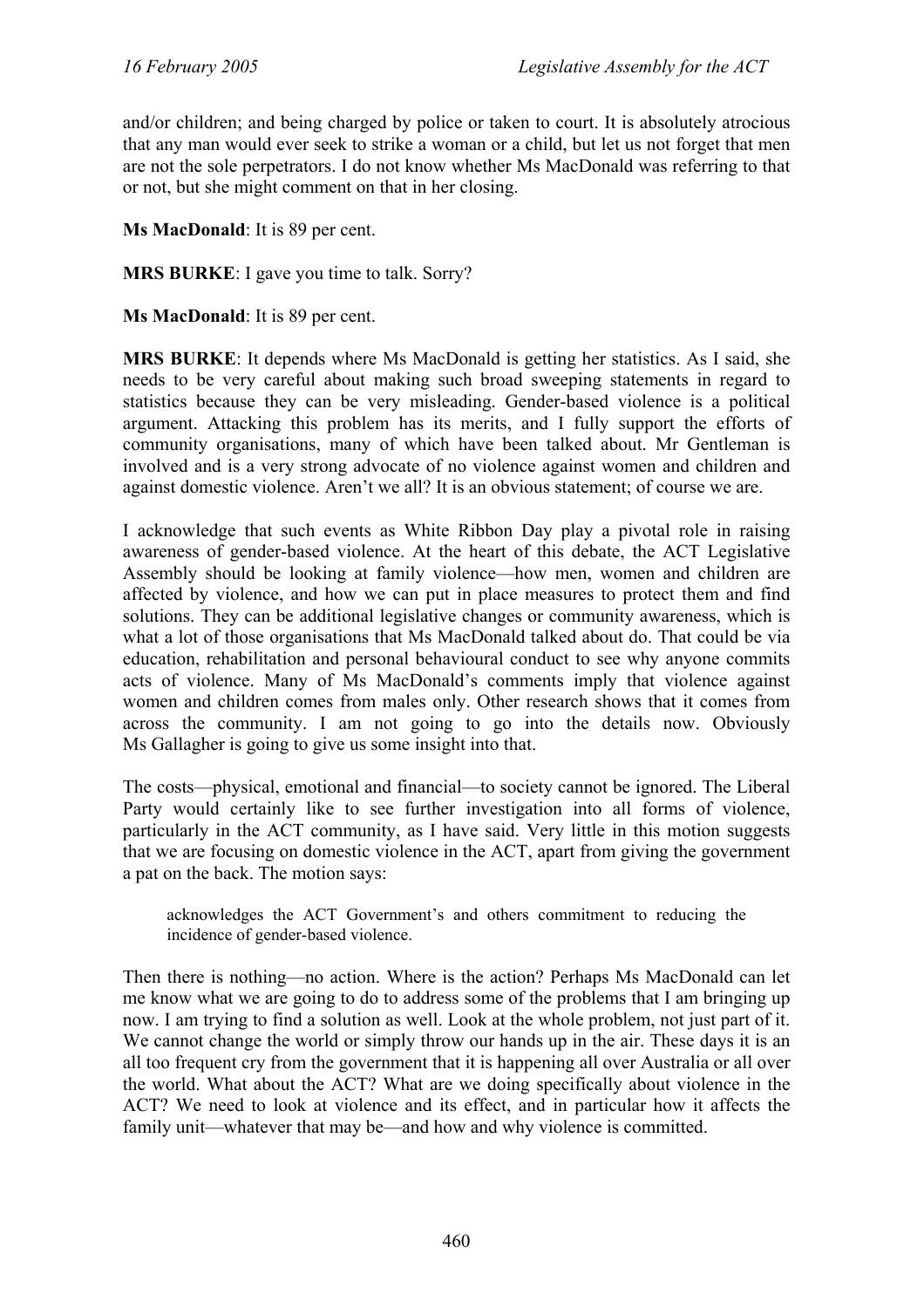We all agree that violence affects the social, emotional, physical and financial wellbeing of individuals and families, and results in significant social and economic cost to the community. The entire community—all areas of society, regardless of geographical location, socio-economic status, age, culture and ethnic background or religious belief have the right to feel safe and secure. It is easy to acknowledge a problem but much harder to recognise that there are two sides to it. Until we get that balanced view and look at the problem as a whole, we are never going to come up with the proper policies and services to meet the problem. So, whilst the Liberal opposition would have liked to see a motion of substance and actions rather than a mere filibuster, it will be supporting the motion today.

**DR FOSKEY** (Molonglo) (11.18): It has been interesting to hear the perspectives on this topic today. I certainly support the motion, but I wish to add to it. While I certainly note and endorse that the ACT government has set in place some positive measures to reduce violence against women, I am also aware that the number of reported incidents is continuing to rise. This indicates that more effort is needed to change the perception of what is permissible in relationships between men and women.

In 1998, the ACT government began working with domestic violence support groups, especially the Domestic Violence Crisis Centre, in a program of integrated and coordinated response. This has turned around the way that the police respond to incidents of domestic violence. A worker from the centre accompanies police during investigations. More prosecutions occur because solicitors and police are better educated about how to deal with cases, and more perpetrators are pleading guilty. Apparently, the message has got through that violence is unacceptable, but behaviour change is lagging behind.

We will be very much interested in the Domestic Violence and Protection Orders Amendment Bill, which will be tabled tomorrow. We hope that the government has consulted widely with affected groups, especially those that work closely with women and other victims of domestic violence, in preparing this bill. We certainly will be as we look into our response to it.

In my work as Canberra coordinator for the International Women's Development Agency and in my research on women's human rights globally, I have learned that being born female increases the probability of being a victim of violence in nearly every society in the world. In those countries where having daughters is considered an economic burden and is often combined with restrictions on the number of children a family can have, technologies which allow the sex of foetuses to be identified leads to sex-selective abortions in too many cases. This has affected the gender ratio, so that in a number of countries, notably India and China, there is a disproportionate number of boys and men. This is already exacerbating the trade in girls and women, which is the third greatest illegal trade after arms and drugs. In other words, girls' and women's lack of status and access to entitlements and human rights contribute to the spiral of violence against them.

Thankfully, the situation for women in Australia is less extreme. But this did not happen without a lot of work. And guess who did that work? Women. We still have a long way to go. Ask the staff at women's refuges where the demand continues to be greater than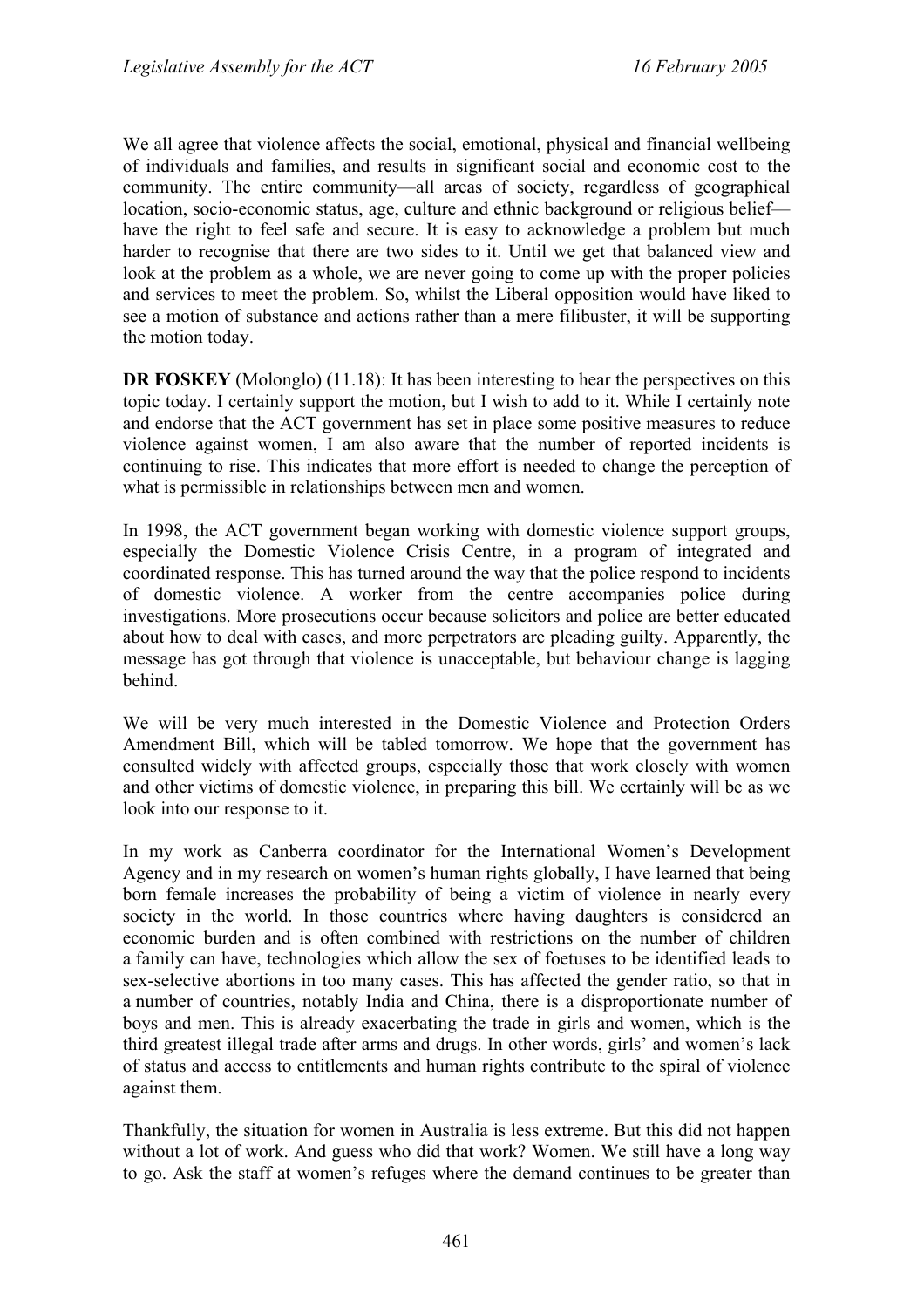they can comfortably serve; ask security guards on the university campuses where women are warned not to walk alone after dark. It seems ridiculous in our enlightened society that we still have to defend interventions on behalf of women and girls, who have a grave vulnerability to sexual and other forms of violence. This is not to deny that some boys and some men are at risk as well, but we note that it is often on the grounds of their sexuality or the perpetrator's perception of their sexuality.

One of the features of having the kind of government that we have nationally is the attack on many hard-line advances. For instance, indigenous people are suffering from the Howard government's successful undoing of policy and political machinery which has been slowly developed over years. It is my sense that women and girls are also suffering from the Howard government's approach on a number of issues: first, the family, where one form—the diminishing one of mother, father and children all living in the same house—is privileged over every other form. If we are not careful we will be going back to the old ideas that domesticity is sacrosanct and what happens in the home is no-one else's business. This situation implicitly sanctions domestic violence.

Second, the defunding of women's organisations federally has made it difficult for many groups to continue their work in countering gender violence and assisting the victims of it. This puts the onus on states and territories to make up the shortfall. I am glad to see the ACT government doing its bit in funding such activities by, for example, setting up the Betty Searle House for older women escaping violence. I understand that Betty's place has unfortunately been quite busy, indicating that there is still unmet need for support services for women leaving violent homes.

Breaking the cycle of domestic violence is a societal problem, and the provision of shelter and refuge should be considered a necessary but a short-term solution. Victims of violence need somewhere to go after leaving refuges, and the shortage of transitional accommodation and government housing for the longer term has been emphasised over and over again in this chamber.

In the December sitting week, Zed Seselja spoke about a crisis in masculinity, implying that this is a result of women's games. I believe that this is a furphy and adds to the unnecessary conflict between feminists and others. Social change is happening so rapidly that traditional masculine and feminine roles are no longer appropriate. I do not believe that appointing a minister for men would do more than set up an absurd conflict between that minister and the Minister for Women fighting for scarce funds for their various constituencies. Such a proposal is based upon the false assumption that men's and women's interests are opposed, not synergistic. We all benefit from a society where the human rights of all people are respected.

To find long-term solutions to the problems of violence against women and of boys and men failing to succeed in traditional masculine areas, we need to look at the context of their relationships and of societal pressures that provide women and men with unrealistic goals. Bob Connell, who has been studying issues related to gender and masculinities for many years, says:

Violence against women, homophobic violence, and racist violence have common roots in violent men's beliefs in hierarchy, narrow conceptions of masculinity and anxieties about their own status.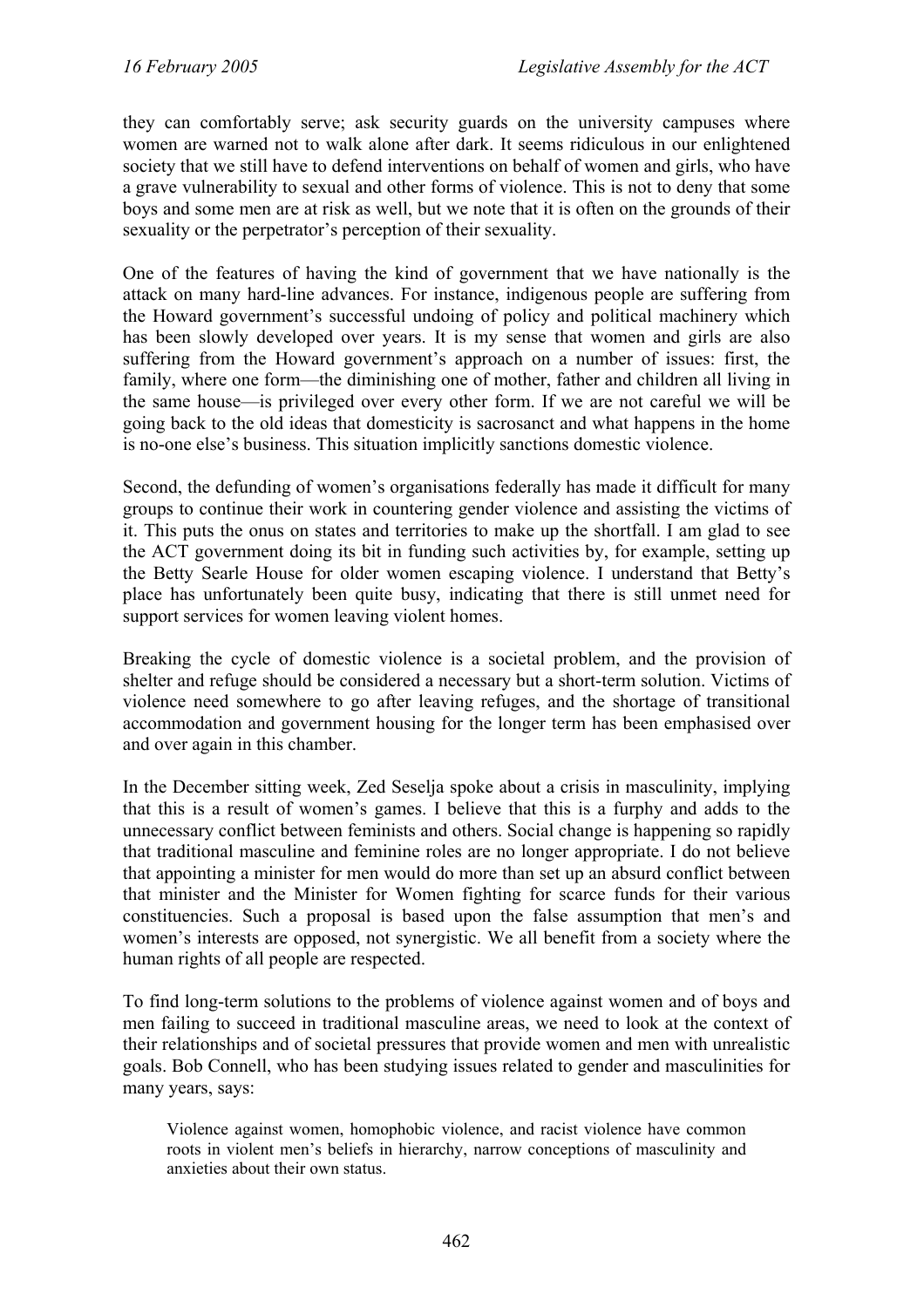One major tool for eliminating violence against both men and women is to encourage men to work with other men to encourage acceptance of diverse masculinities and to assist in other strategies for dealing with conflict in relationships apart from violence. Women have a right to safety in the home, on the street and in the workplace, but violence against women is not only a women's problem. Any act of violence should be condemned publicly and privately as unacceptable.

Mr Speaker, while violence against women and girls, and men and boys, must be addressed and victims helped and perpetrators punished, we must also work on the conditions that nurture that violence. These include poverty, lack of access to appropriate educational pathways, secure housing, employment and respect from service providers. Sentences for violent offenders need to be as much about rehabilitation as punishment. The gender inequity at the base of violence against women is systemic and sanctioned in powerful areas of our society. We only have to witness recurring publicity about sports teams' treatment of women as fun. We need to counter violence against women and girls systemically.

The Greens will be working with community organisations to ensure that the ACT remains committed to reducing the incidence of gender-based violence.

**MS GALLAGHER** (Molonglo—Minister for Education and Training, Minister for Children, Youth and Family Support, Minister for Women and Minister for Industrial Relations) (11.27): I thank Ms MacDonald for bringing this motion to the Assembly. I also just enjoyed listening to Dr Foskey's contribution to the debate.

I will address some of the comments that Mrs Burke has made. I know she would expect me to do so—and that is probably why she is leaving the chamber now. That goes down as probably one of the most outrageous speeches on a motion about domestic violence that I think I have ever had to sit through, and I think it would be good for women's organisations around the ACT to have a look at some of the comments that Mrs Burke made.

She was essentially running the argument that all the statistics are a bit out of whack; that really the impact on women is there but we have to look at the impact on men because those statistics are often not fair; that it usually comes with this language that places pressure and is unfair on men; that it is a bit emotive; that these poor men have suffered obviously at some point to be actually engaging in this violence. She was saying that statistics give an unbalanced view of actually what is occurring.

As usual, I think Mrs Burke's speech was full of clichés and full of questions and had absolutely no substance, that I could see, in any research that would support her argument. Gender-based violence is overwhelmingly perpetrated against women and in almost all cases the perpetrator is male. And for her to be running a line that that is not the case really questions her fitness to be shadow minister in this portfolio, although I note her title is the shadow minister for men's and women's issues. I do not actually have an understanding of what that means.

We cannot underestimate the impact that domestic violence has on our community; it is not only here in the ACT but also across Australia and globally. The violence that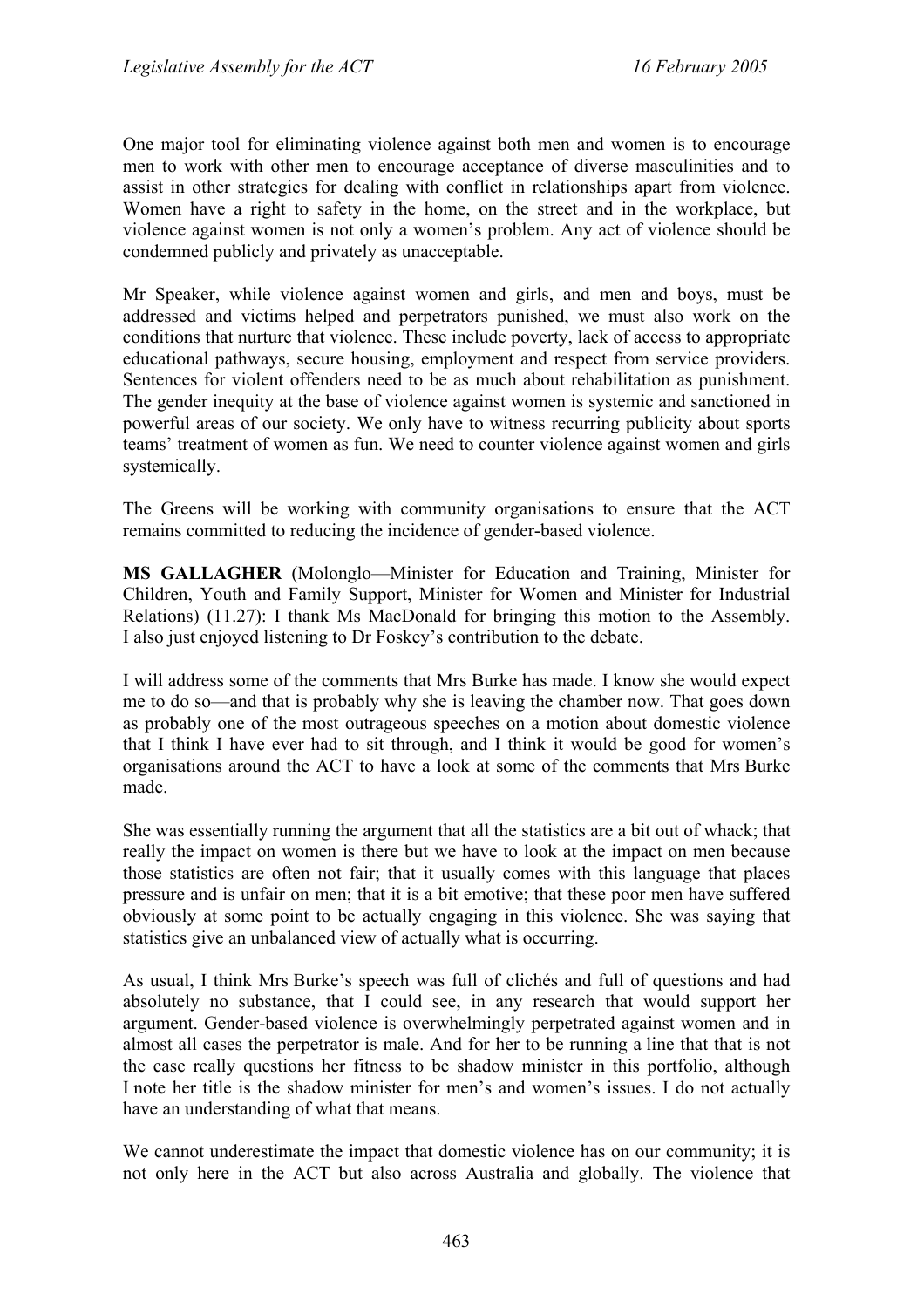women endure is the biggest single issue affecting them and their ability to live the life that they deserve. As Ms MacDonald said, more than one in three women or girls are sexually abused or beaten in their lifetime. That statistic comes from the United Nations Commission on the Status of Women. Perhaps Mrs Burke can engage with them and question their statistics, but my understanding of how those statistics are pulled together is that it is done through some quite comprehensive analysis of research in countries across the world.

A study last year by the Commonwealth Office for the Status of Women—this is the federal government—says that in 2002-03 the number of Australian victims of domestic violence would have exceeded 400,000, of which 87 per cent were women, and 98 per cent of the perpetrators were male. That comes from a document called *The cost of domestic violence to the Australian economy: part 1* from Access Economics and the Office for the Status of Women 2004. So, again, that is some fairly up-to-date information that would just run holes right through Mrs Burke's argument.

Another reputable agency, the Australian Bureau of Statistics, has estimated that less than 20 per cent of violence against women is reported to the police. They are sort of saying that maybe we do not even have the exact statistics—that it is under-reported, not over-exaggerated as would be the case if you agreed with Mrs Burke's line.

Again, that report from Access Economics found that the cost of domestic violence to Australia is around \$8.1 billion, and nearly half the cost is borne by the victims of the violence and the other half is borne by other organisations—hospitals and other community providers who foot the bill for the rest.

Nobody is questioning that we have unbroken cycles of violence that affect generation after generation. You go and talk to anyone who is running a refuge in the ACT and they will say, particularly in some of the older refuges, that they have seen the grandmother, the mother and now the child, all come, as adults, through their service; and sometimes the young men who have been children in their refuges have reappeared as perpetrators of violence against their partners in years to come. A lot more work doe needs to be done there. It is about early intervention and supporting children who have been witness to domestic violence. I do not think any government has done enough work on that, and we need to do more.

We need to look at the role that schools play—and they do a fabulous job of encouraging appropriate behaviour and conduct. That is embedded in the curriculum. There is no doubt about that. They are bringing up citizens of the future. The document from Access Economics says that more than 180,000 children in Australia witnessed domestic violence in 2002-03. They are the sorts of figures that we are seeing there. The children are victims as well.

Mrs Burke asks, "But what are we doing in the ACT?" She has not come in here with solutions. I could not find any in her speech, although she did say she was bringing solutions and that we should look at the whole problem, not just part of it. Where are all the ideas? Well, I will run through just a couple that we implemented in our first term and the work that is continuing. The Human Rights Act has been enacted; the women's plan has been launched; the policy framework *Justice*, *options and prevention—working to make the lives of ACT women safe—*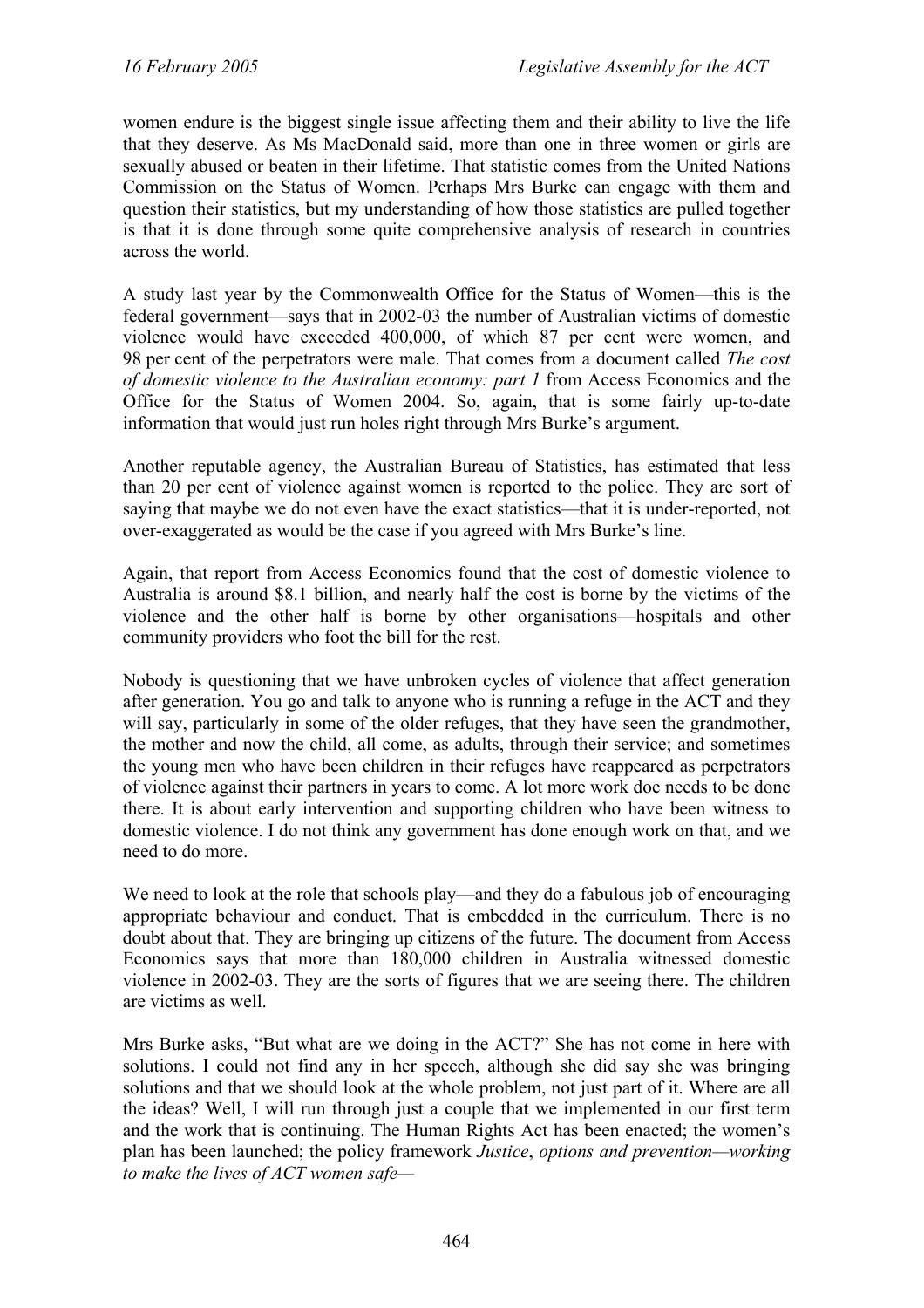**Mrs Dunne**: And that's not a cliché?

**MS GALLAGHER**: That is not a cliché; it is a policy document. The framework will continue to be instrumental in guiding government agencies in their work to eliminate violence against women across their areas of responsibility. We will release later this year the third annual action plan addressing issues of violence and safety for women. That plan outlines concrete strategies in place in agencies to achieve the identified outcomes of the plan, which are protection and justice, that is, a justice system that provides protection, support and advocacy for women and options for women; and that ensures that the assistance provided to women is appropriate, accessible and responsive. The third key element is the prevention of violence. I think Mrs Burke spoke about that too. It is probably one of the areas we do not disagree on. Again, there is an understanding of the problem and acknowledgment of the right of women to live their lives free of violence.

Of course, there is a lot more work to be done. In 2003 the government prepared a response to the ACT Law Reform Commission report on sexual assaults, and legislative amendments have been made because of this. The protection orders legislation has been reviewed to strengthen the legislative response to domestic and family violence. Legislation has been passed to protect the confidential disclosures to counsellors and to prevent their use in criminal trials in circumstances of serious sexual assault.

In 2003-04, four outreach services were funded to provide immediate responses to people experiencing homelessness and who are on waiting lists for supported accommodation. Two of these services address the needs of single women and women with children escaping domestic violence. We have also established an outreach service to provide pre- and post-accommodation support to women, increasing their skills to obtain and sustain tenancies, and break the cycle of homelessness. The service is open to all women, including those who have experienced violence.

As Dr Foskey said, Betty Searle House opened in March 2004. It provides long-term, affordable, safe and secure housing for a small number—eight—and yes, it has been very busy, unfortunately. Money has been provided through the homelessness strategy to support families in individual dwellings via an outreach model. We work constantly with refuges to identify with them further ways that we can support the work they are doing. I think we can do more there. I would certainly like to do more there.

This is an important issue. It costs the community a great deal and it is something that every single government across the world is struggling to deal with: how can we manage the extent of the issue, not only to do with cost but to do with the impact on the community?

In terms of some of the federal government's agenda—where they have, I think, launched attacks on womens organisations and reduced support: this is perhaps the one area that they have continued to see as paramount in being involved in a national process to address domestic violence. Their advertising campaign from last year was part of that. But we will continue to work to ensure that we can provide options for women who are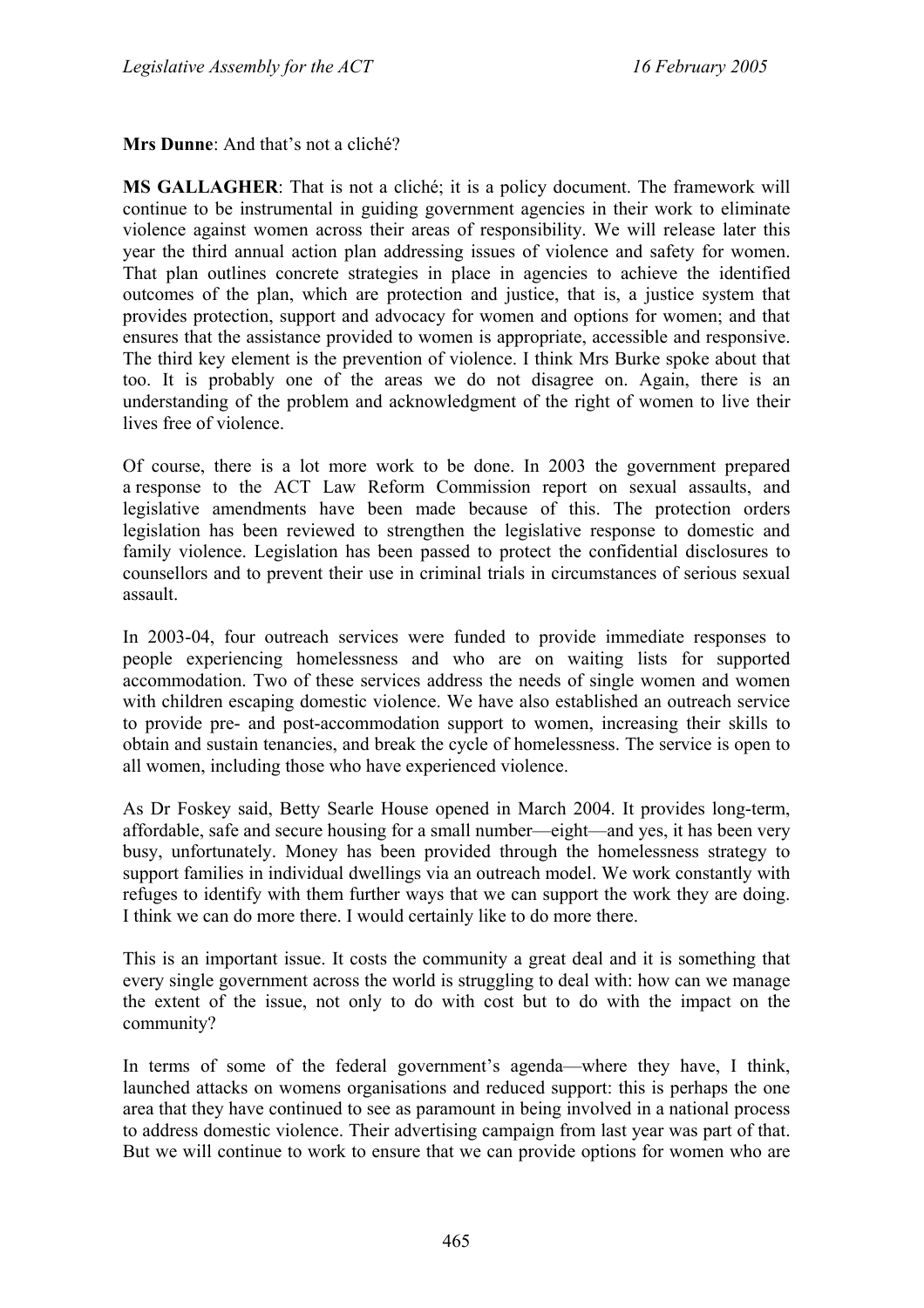experiencing violence and their children. But the problem is enormous and is one that we all need to work together on.

**MS PORTER** (Ginninderra) (11.38): I join with Ms MacDonald and commend her for bringing this important issue to the attention of the Assembly today. I am particularly alarmed by the statistics Ms MacDonald mentioned relating to the percentages of women and girls in our society who are subject to the terrible crime of rape and other forms of gender-based violence. There is simply no excuse, of course, for this gender-based crime, and I call on all members of the ACT community to do what they can to stamp out these horrible occurrences and to address the attitudes and values amongst our young people, particularly, that can lead to these offences.

Research indicates that violence against women is a problem of international significance, as Ms MacDonald has already said. Significantly, it affects millions of women and girls world wide.

I join with Ms MacDonald in her positive analysis of the ACT government's steps to address gender-based violence in the territory and commend the steps of past assemblies to address the growing concern of violence against women.

It must be remembered that the effects of gender-based violence, in particular sexual assault, are felt both physically and mentally long after the actual incident. They have a devastating effect not only on the person herself but also on those in close relationships with her, such as a partner, parents, siblings, perhaps her children, her friends and her workmates. And, of course, that has an effect on all of us in the whole community. The ACT government recognises this and has taken the appropriate steps to ensure that there are adequate support services available to victims of violence in this context.

I agree that prevention is the best way to address the problem of gender-based violence, as I have said before—and I acknowledge the compassionate approach of the ACT government to wholly support mental and physical rehabilitation programs and the development of strategies in the women's action plan. One such approach is the government-funded Women's Information and Referral Centre, which provides a central point for women in the ACT seeking support in response to gender-based violence and other gender-specific issues. This service is to be commended, as it allows ACT women a direct contact point for gender-related services, including counselling; domestic violence support; family law assistance; health management; loss and grief counselling; relationship counselling; sexual abuse assistance; and support groups such as VOCAL. All these services are supported by this government.

Unfortunately, Mr Speaker, violence is part of our daily reality in Western societies such as Australia. As Ms MacDonald said, both at home and in the workplace, women are often subjected to degrading attacks in a both physical and emotional manner. We need, in response to this growing problem, clarity and vision; we always need to be thinking outside the square. While the ACT government has implemented some of the most effective support and prevention methods in Australia for victims of gender-based violence, there is still more that can be done of course, and the ACT government is committed to doing that.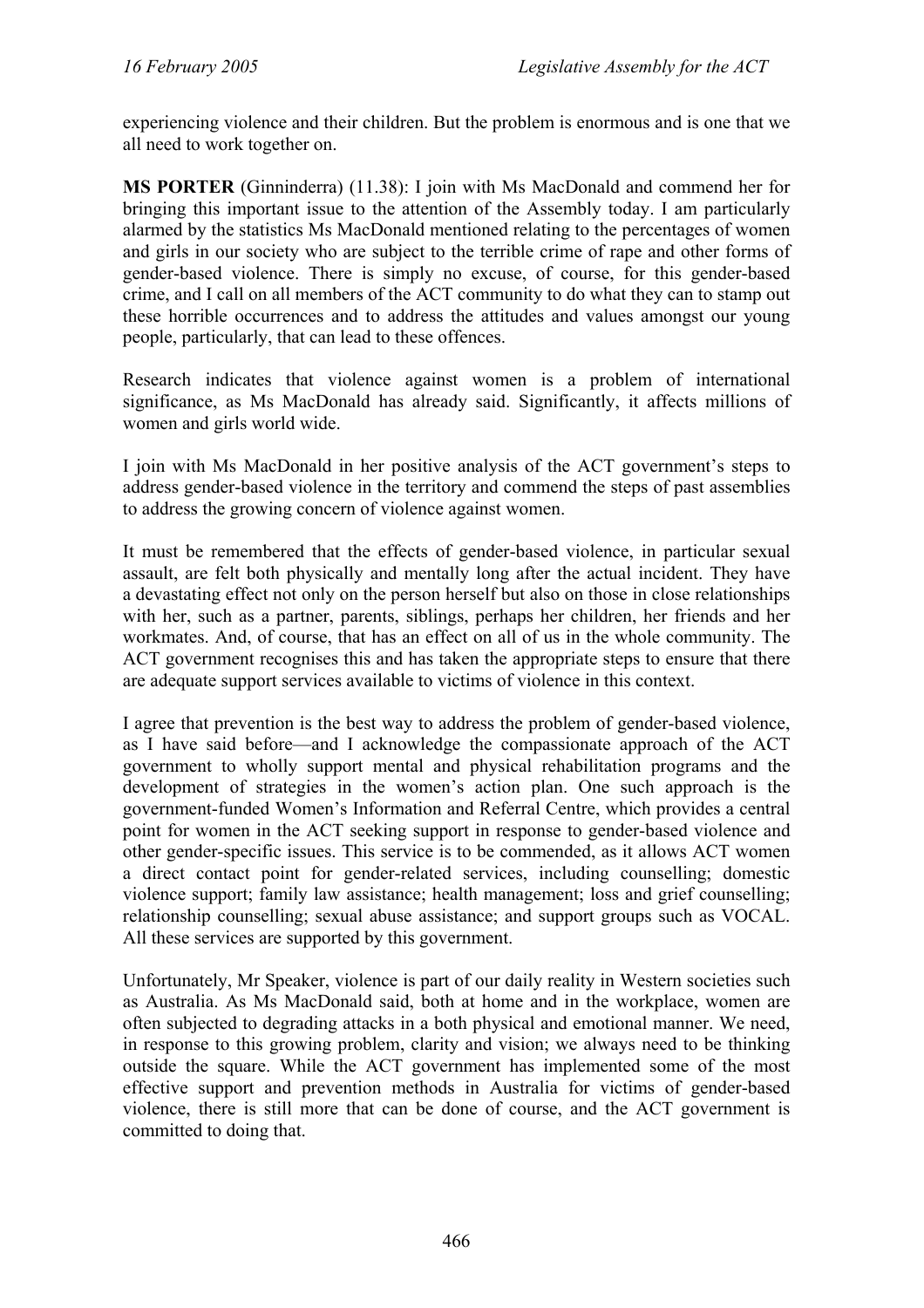As Ms Gallagher has just said, the school system is the key as an intervention point in providing students, both boys and girls, with the information necessary to understand and prevent violence. Schools can and do set standards for healthy, violence-free relationships through formal education and through leading by example. I will read some extracts here relating to the Education Act 2004:

The ACT is committed to the right of equality of all Territorians to access government education that provides the necessary knowledge, understanding, skills and values for a productive and rewarding life through inclusive, respectful and safe school environments.

One of the key commitments of the government schools plan 2002-2004, *Within reach of us all,* focuses on developing citizens of the future, with priority given to students developing the values and social capacity to exercise judgment and take responsibility. I am sure all of us can see the link between this and the values and attitudes that would lead people to have healthy relationships.

The ACT curriculum frameworks explicitly provide for schools to include significant ethical, social justice, environmental and ecologically sustainable development matters for students to study. This involves students clarifying and articulating their attitudes, values and beliefs about themselves, others, their place in society and the environment. Cross-curriculum perspectives emphasise the importance of students learning to appreciate human diversity and to accept differences in culture, aspirations, needs and abilities and to work harmoniously with a wide range of people.

We all know that a child's school friends and teachers are amongst the most formative influences in our young people's lives. These influences need to be increasingly used to promote values such as tolerance and respect. Once our children fully grasp the importance of these values to society, such as stamping out gender-based violence, which of course is inherently behavioural, this will be increasingly addressed and thus reduced.

Gender-based violence is a parasite on society. It costs civilisation in economic, social and real terms through the long-term damage caused to women and girls affected, to other members of their families and to the community. It costs us in terms of opportunity and long-term outlay, and the most cost-effective and proactive strategy for addressing gender-based violence is to develop and implement effective education prevention programs, an objective that the ACT government has been steadfastly working towards.

I would like to take this opportunity to join my colleague Ms MacDonald in commending the organisers of the International Day for the Elimination of Violence Against Women and Girls, and I am glad that at least two more male members have joined us across the floor. This day, which is commonly referred to as White Ribbon Day, is an event that allows governments and community groups the opportunity to highlight the prevalence of gender-based violence in modern society. This day also, as Ms MacDonald said, allows a meaningful discussion to take place regarding further preventative methods and support measures for victims of gender-based violence.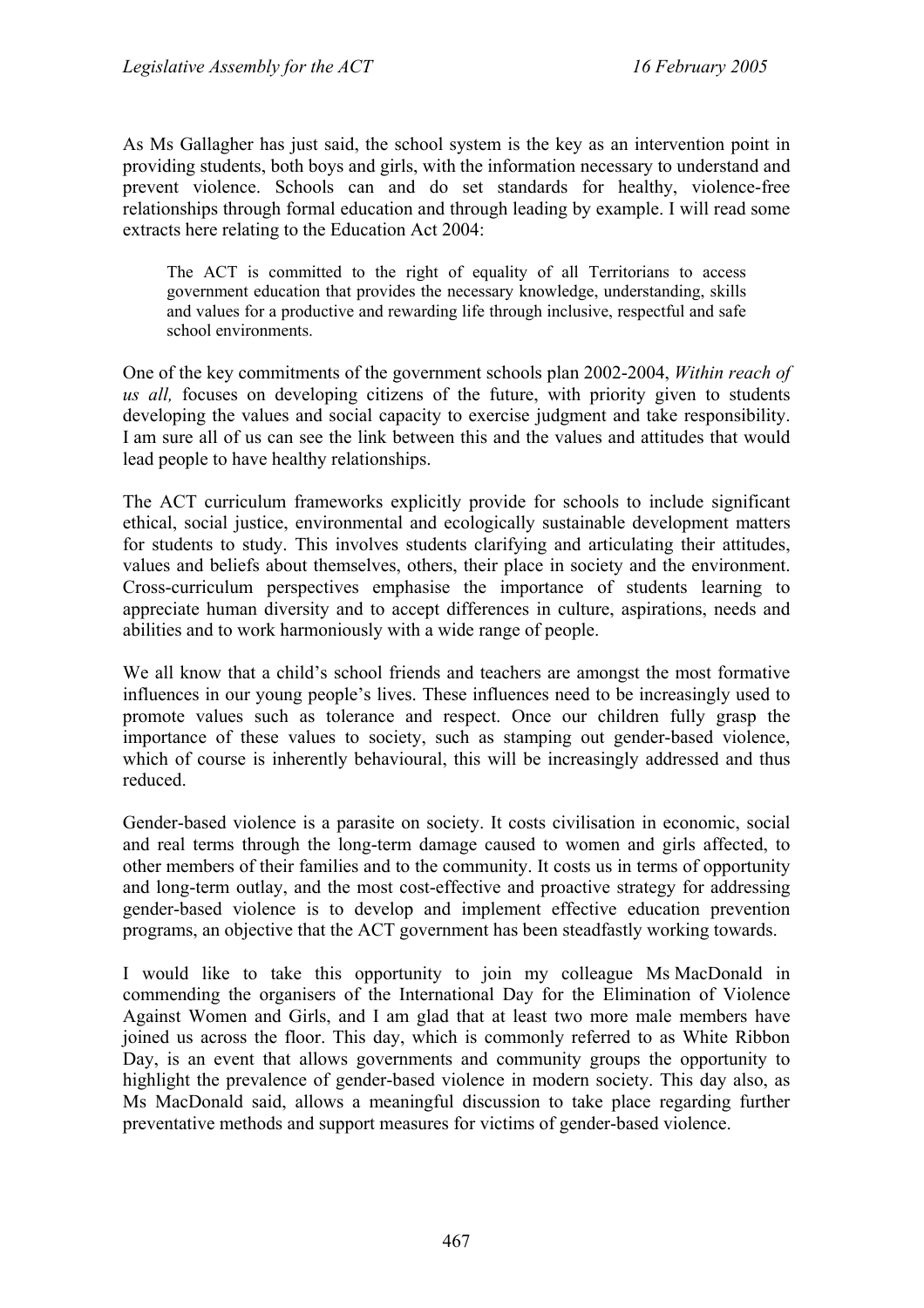The ACT government is committed to protecting the rights and interests of all Canberrans, in particular this means protecting the interests of those who are most vulnerable in our community. We have a duty to all our constituents to provide legislative and advocacy-based support to all Canberrans. The proactive measures that the ACT government has taken and continues to take in relation to gender-based violence are just some of the examples of this government fulfilling its responsibility.

I congratulate Ms MacDonald on bringing this matter to the attention of the Assembly and I hereby assure the ACT community that I, along with my government colleagues, will do everything within our power to reduce the occurrence of these terrible crimes in our community.

**MS MacDONALD** (Brindabella) (11.45), in reply: I would like to thank Dr Foskey, Ms Gallagher and Ms Porter for their contributions to the debate, and I thank all members for their support of the motion. I always find it an interesting approach, Mr Speaker, when members of the opposition get up and say they support a motion or a bill and then they go on basically to slag it off.

I say to Mrs Burke that maybe she should have actually listened to my speech, because I talked about ways that the government is addressing issues. One thing that I did not mention was the fact that one of the first things that the Stanhope Labor government did when it first came to office was to establish the Select Committee into the Status of Women, which Ms Gallagher was on at that point, and since then we have gone on to implement and take account of the report that came out of that select committee. So if Mrs Burke is looking for practical ways that this government has actually dealt with ensuring the safety of women, she should look at those things and listen to some of the things that have been said in this place. It would be nice for Mrs Burke to listen to what other people say. I sometimes wonder if there is a clanging going on in her head that stops her hearing anything that is said by anybody other than herself.

I will not say much more than that, other than that Mrs Burke spoke for over nine minutes and did not make any sense in those nine minutes. I would agree with what Ms Gallagher said, that it really was quite an outrageous speech on the part of Mrs Burke. I think that I will leave it at the minister's comments, which pretty much demolished the arguments that Mrs Burke put forward—which were not based on anything. Mrs Burke stands up and says that she will not take statistics into account because they can be misused, but she does not back up anything that she says with anything reliable or anything evidence based.

As for the comments made by Dr Foskey, I agree that it is a concern that the number of reported incidents continues to rise and that more effort needs to be made. I think that is very important. It is one of the reasons why I put this motion on the notice paper back in December and why I am still continuing with it today. As I said in my introductory speech, even though White Ribbon Day is in November, violence against women takes place every day of the year. So I think it is pertinent that we talk about it whenever we can. We need to be ever vigilant in making sure that we do what we can. I thank Ms Gallagher and Ms Porter as well for their comments in support. Ms Gallagher raised a number of practical things that this government is doing to address the issues.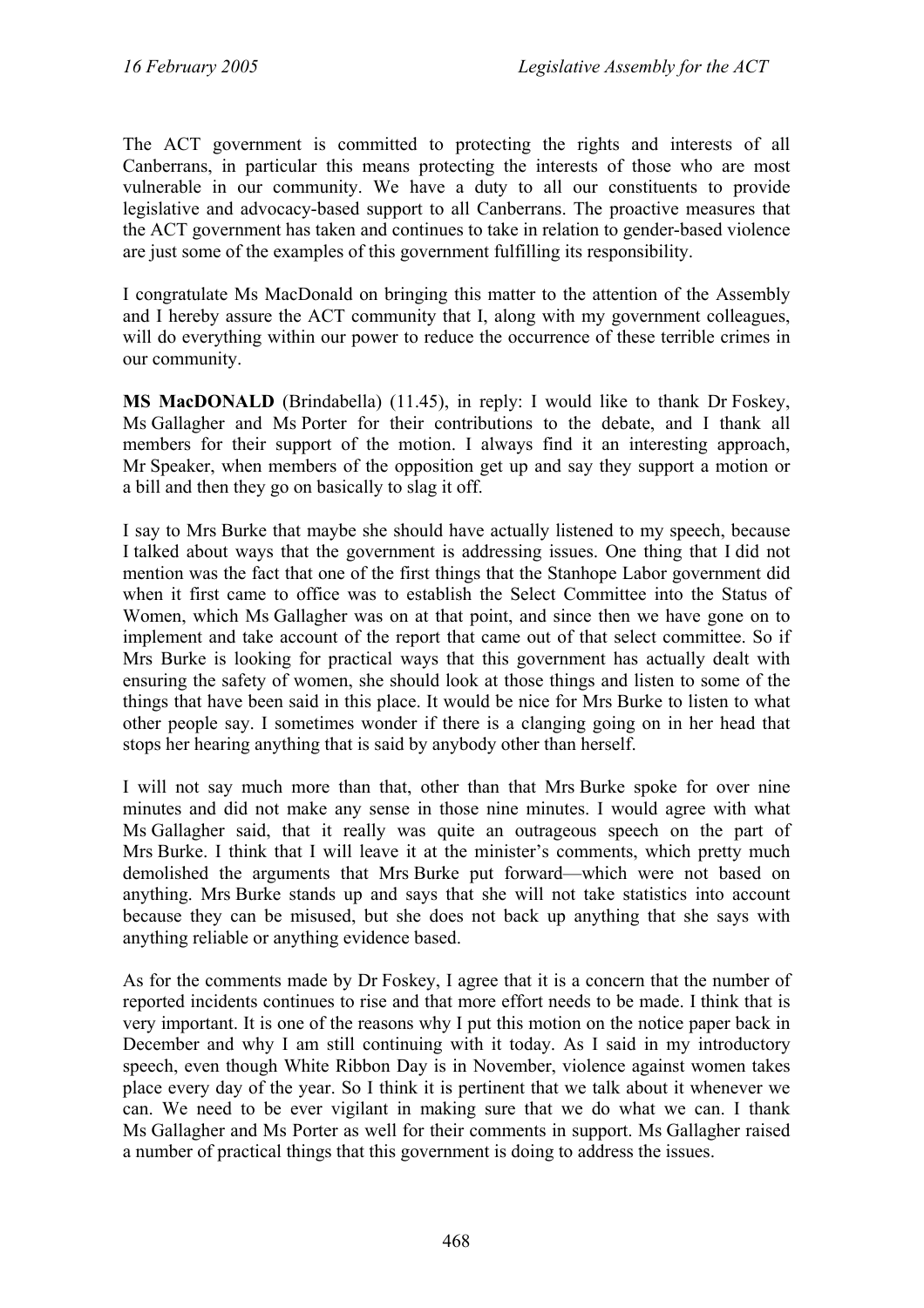I would like to say as well, Mr Speaker, that violence against women remains prevalent in our community. It can be seen in the recent violent attacks against women that have been reported in the past few weeks. Yesterday's *Canberra Times* reported on the abduction of a 21-year-old woman while she was walking home from the Campbelltown railway station in Sydney. The woman was threatened with a machete, driven to a remote location and raped before ringing her fiancé to detail a ransom. Another article on page 4 of yesterday's *Canberra Times* detailed the abduction of a 50-year-old woman who was found in the boot of her car four days after she went missing. Her husband, whom she had taken a restraining order out on, has been identified as a suspect. He is a suspect but, obviously, he is not necessarily the person who has done it, but it highlights the incidence.

These violent acts occur daily across Australia and the world and will stop only through the cooperation and combined efforts of the entire world community. The up-coming International Women's Day, to be held on 8 March, provides the international community with another opportunity to celebrate the economic, political, environmental and social achievements of women. Since its inception, International Women's Day has stood for equality between men and women. I will repeat that: it has stood for equality between men and women. It is not about making women more than men or highlighting them more than men; it is about saying that women have equal rights to men.

I ask members to remember this horrifying figure: one in three—one in three—women will experience some form of violence during their lifetime, simply because they are women. This is completely unacceptable. I will end with a quote from the UNIFEM executive director, Noeleen Heyzer, who said:

We need to say "no more and never again". If we commit ourselves to creating a world free from violence against women and girls, our children will say we stopped the universal and unpunished crime of all time against half the people of the earth.

I commend the motion.

Motion agreed to.

### <span id="page-22-0"></span>**Sub judice convention Statement by Speaker**

**MR SPEAKER**: Before we go to private members business item No 4, I will make a statement in relation to the application of the sub judice convention, as that matter relates in some way to matters before the courts. The convention, as described in the fourth edition of *House of Representatives Practice* is:

 … subject to the right of the House to legislate on any matter, matters awaiting adjudication in a court of law should not be brought forward in debate, motions or questions.

Members will be aware that there is a coronial inquiry into the cause of deaths of four persons in the January 2003 bushfires. Members are also aware that the government and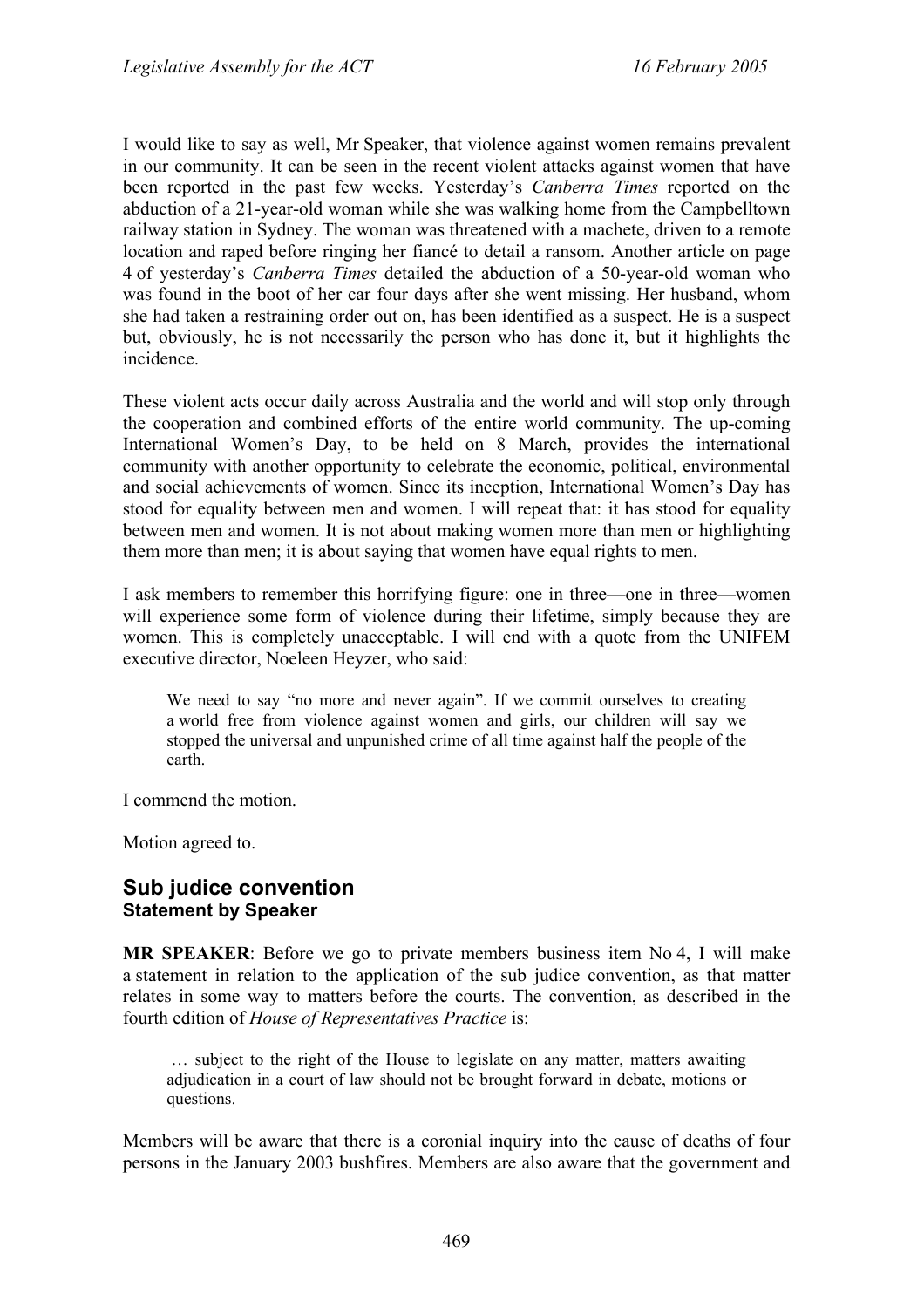other parties have taken action in the Supreme Court about possible apprehended bias by the coroner undertaking that inquest.

In deciding whether to invoke the convention for debates, questions and motions concerning both proceedings in the Supreme Court and the Coroners Court, I intend to follow the same principles that are set out in the 11th edition of Odgers, namely, that there should be an assessment of whether there is a real danger of prejudice in the sense that it would cause real prejudice to the outcome of the trial or inquest; that the danger of prejudice must be weighed against the public interest in the matters under discussion; and that the danger of prejudice is greater when a matter is actually before a magistrate or a jury. And it should be noted that magistrates undertake the duties of a coroner in the ACT.

It might be said that, this being a subject of public debate and much interest in the media, it is in the public interest that these matters be discussed here in the chamber. The difficulty, of course, is that reports that occur in the media are subject to the scrutiny of the courts and the courts might defend either the applicants or the defendants by way of their own powers for those sorts of matters that are reported in the media. But when matters are discussed in here, such as matters that may well be evidentiary, the court has no similar power it can use in the case of matters that have been dealt with in the Assembly.

So I ask members to be mindful of this issue when making comments in the Assembly on these matters, and I will rule that, in relation to matters still before the coroner, members should restrain their comments about the cause of death of the four persons involved. In relation to matters before the Supreme Court, I ask that members refrain from addressing issues in relation to the apprehension of bias in the conduct of the coronial inquest.

**Mrs Dunne**: Mr Speaker, could I just seek clarification on your statement? It is my understanding that the coroner has actually determined the cause of death of the four people who died in the fires.

**MR SPEAKER**: My understanding is that there has been no—

**Mrs Dunne**: It is probably not pertinent to the matter here today, but my understanding is that she has.

**MR SPEAKER**: The coroner's report has not been made; so the matter is still afoot.

**Mr Seselja**: Could I clarify, Mr Speaker, the last point? Just on the apprehension of bias, I assume you are talking about the claims of apprehension of bias against Coroner Doogan.

**MR SPEAKER**: Yes.

### <span id="page-23-0"></span>**Attorney-General**

**MR STEFANIAK** (Ginninderra) (11.56): I move: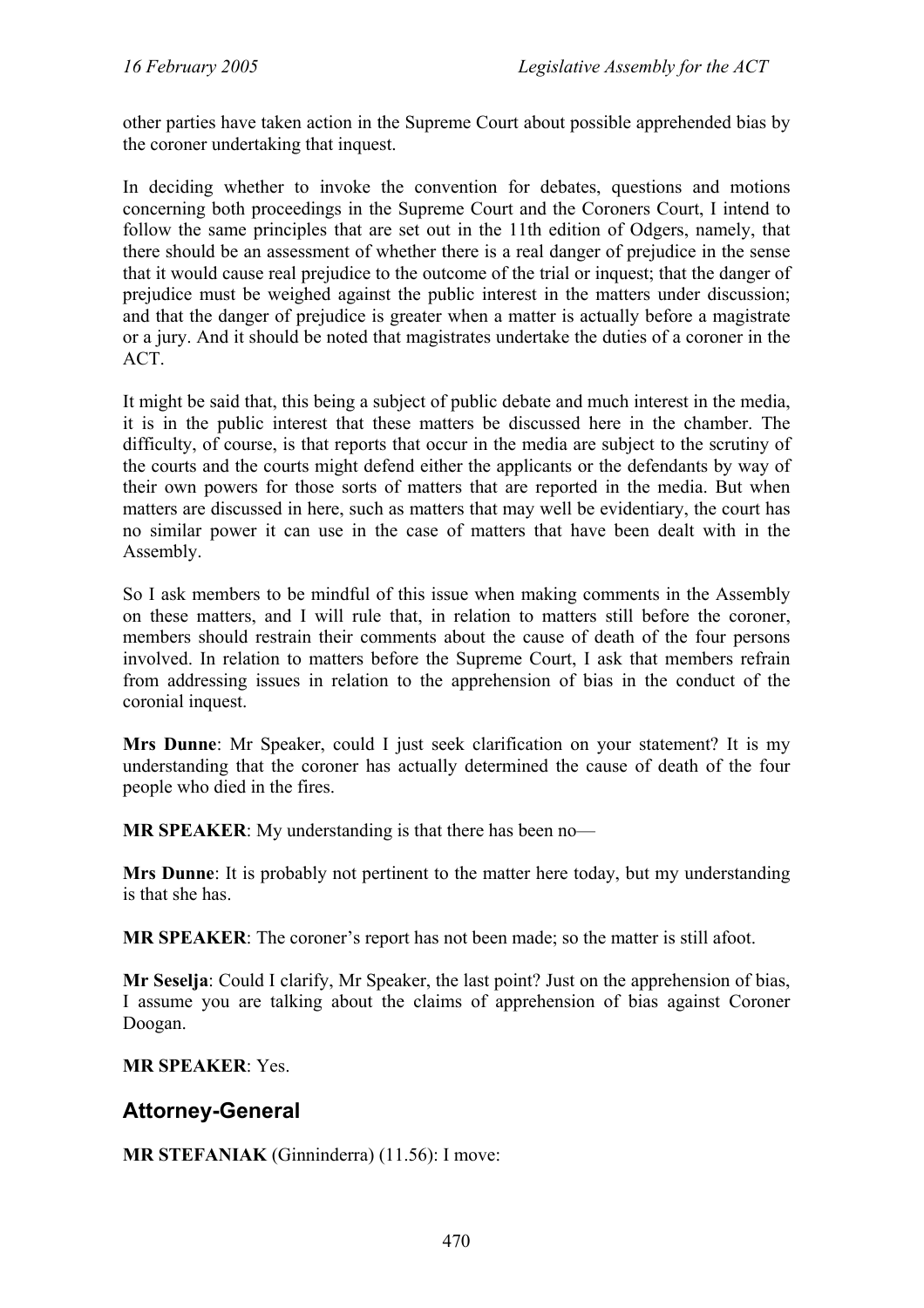That this Assembly calls on the Attorney-General to stand aside until the Coronial Inquest into the January 2003 Bushfires and all other related court actions are concluded.

This is actually a fairly simple issue, Mr Speaker. Whilst it has been canvassed by a number of people in the media, it certainly, I think, does not infringe on any of the points you have properly raised in relation to sub judice. The simple issue is that the opposition says that, in this matter, the Attorney-General has a conflict of interest, specifically because he has been a witness before this coronial inquiry and has given evidence. It also relates to the conventions and role of an attorney-general.

One point the attorney raised yesterday I should make mention of. He indicates that it is quite common for attorneys-general to be involved in appeals. Absolutely. Yes, I am sure I was certainly involved in appeals. Mr Humphries would have been. I think Ms Follett was as Attorney-General; Mr Connolly was. All attorneys-general in any state or commonwealth parliament will be involved in appeals.

What the opposition says in relation to this particular appeal is a simple issue: it is unprecedented for an attorney to appeal in a case such as this. The role of an attorney is normally to back the coroner and there is no precedent for an attorney appealing in relation to apprehended bias or whatever against a coroner.

The problem is compounded, and the reason the Attorney needs to stand aside is that he is a witness. He has given evidence in the matter. That evidence has been recorded. Obviously, because of his position at the time of the fires, he is an important witness. Quite clearly, we are saying there is a conflict there because of the obvious inference of any vested interests that might flow from the fact that he has given evidence. There may or may not—

**MR SPEAKER**: Order! These are matters which are going to come before the courts and will almost certainly be led in evidence, and that is whether or not there is a vested interest in the Attorney-General—

**MR STEFANIAK**: It has not been raised to date, and I would be highly surprised if it is, Mr Speaker, because it is a very narrow point when you talk about conflict of interest.

**MR SPEAKER**: Well, if you go to that issue here that will prevent its being raised in the courts as well.

**MR STEFANIAK**: Mr Speaker, all we are saying is that there is a conflict of interest, that the attorney obviously gives the impression of a vested interest because he has given evidence, and that is the issue, full stop. I am not going to canvass anything about the facts. It is a simple point, and I make the simple point to members: the attorney has given evidence to the court in an inquest. He and the government are one of the parties to an appeal against the coroner. That raises the issue of vested interest. It raises the conflict of interest situation. Really, I would challenge the government to find any situation where any attorney is in a similar position.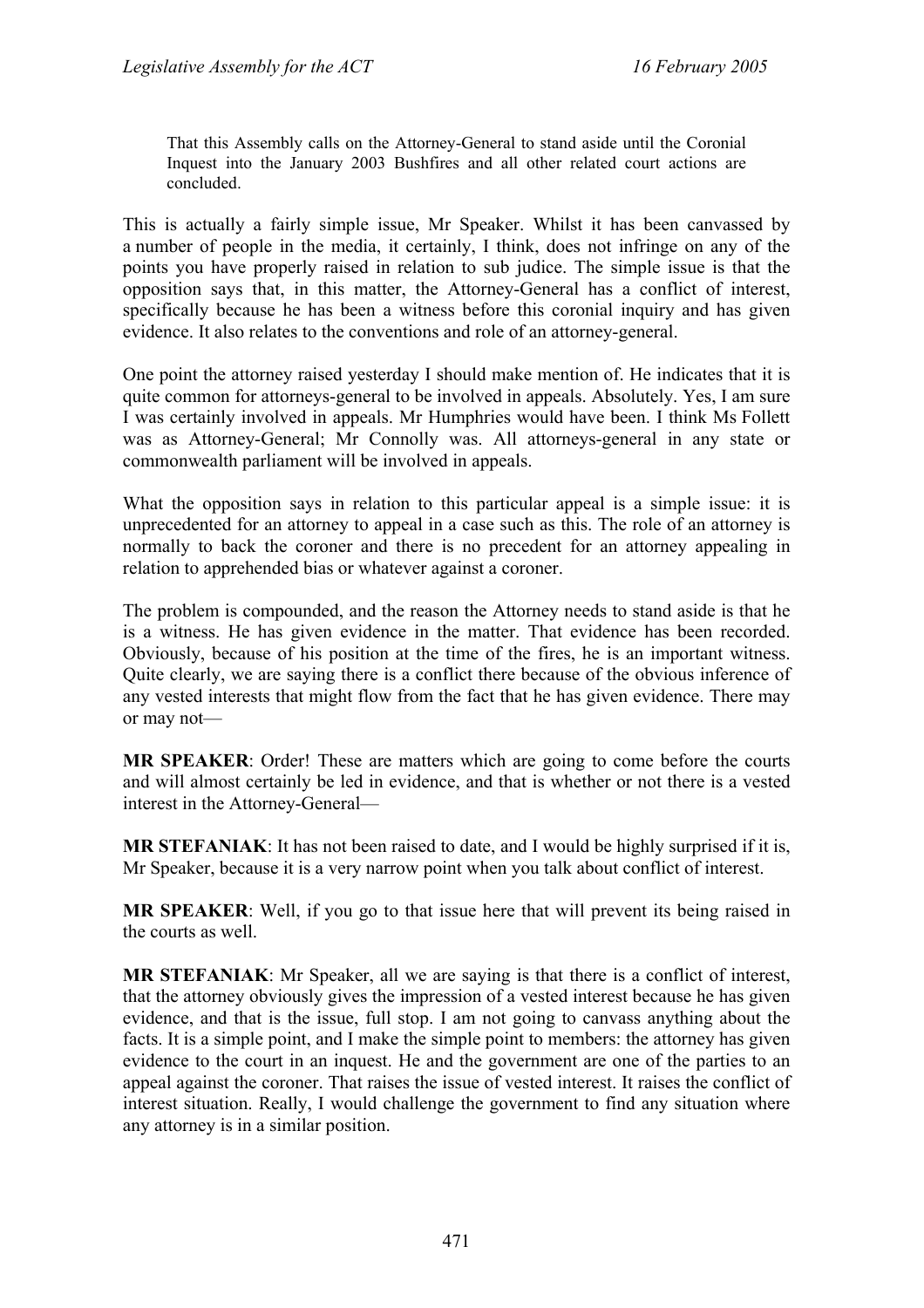It is not an earth-shattering or fatal problem, because what we are saying is that in those circumstances—in the circumstances we face here where the attorney, quite clearly, has a conflict of interest—he simply stands aside as attorney. He simply stands aside as attorney until such time as this court action and any related court actions that may come from it are finalised, then he resumes the role of attorney. He needs to do that primarily because, reason No 1, he is actually a witness who has given evidence in this matter when this coronial inquest was running and before the matter was appealed. It is that simple.

This is the situation—it is not really just a legal point; it is a basic, obvious point; blind Freddy out there could see it—there is a conflict of interest here. People face conflict of interest situations quite regularly. I noted with interest, Mr Speaker, yesterday when I was perusing the Remuneration Tribunal's determinations—and remember our Remuneration Tribunal comprises Alan Kerr, AM, Roberta McRae, OAM, former Labor Speaker of this house and former member for Ginninderra, and Jill Greenwell—a matter regarding the Cultural Facilities Corporation Board. This is a good illustration of what is appropriate behaviour, having regard to conflict of interest, by someone who faces it. In relation to the Cultural Facilities Corporation Board, I quote from page 3 of the Remuneration Tribunal's determination:

The submission advised that a request had been made to the Minister to seek the Chief Minister's referral of the Chair of the Finance and Compliance Committee to the Tribunal for determination.

It was also submitted that the Corporation's commercial operations would be more appropriately reflected in remuneration rates similar to those of the Australian Capital Tourism Corporation Board.

Ms Roberta McRae excused herself from the Tribunal's discussion and any determination on this matter, as she is a member of an advisory committee to the CFC Board.

The Tribunal noted it had not received a referral from the Chief Minister for the Chair of the Finance and Compliance Committee …

It goes on. It decided that further details should be obtained. What former Speaker McRae, now a member of the tribunal, has done there—in an obvious, classic case of someone on a body like that being faced with a conflict of interest—is excuse herself from further discussion.

What we are saying quite clearly here is that the Attorney-General, in his capacity as Attorney-General, has been a witness in this coronial inquiry, which now finds itself before the Supreme Court, and also one of the parties to that particular appeal. He is in a classic conflict of interest situation. It is irrelevant what happens or does not happen to that appeal and any legal argument in relation to the reasons for it. The problem here is the role of the attorney, the first law officer for the ACT, who has been a witness and who is now party to an appeal against the coroner in relation to a claim of apprehended bias. He has been a witness. He should stand aside.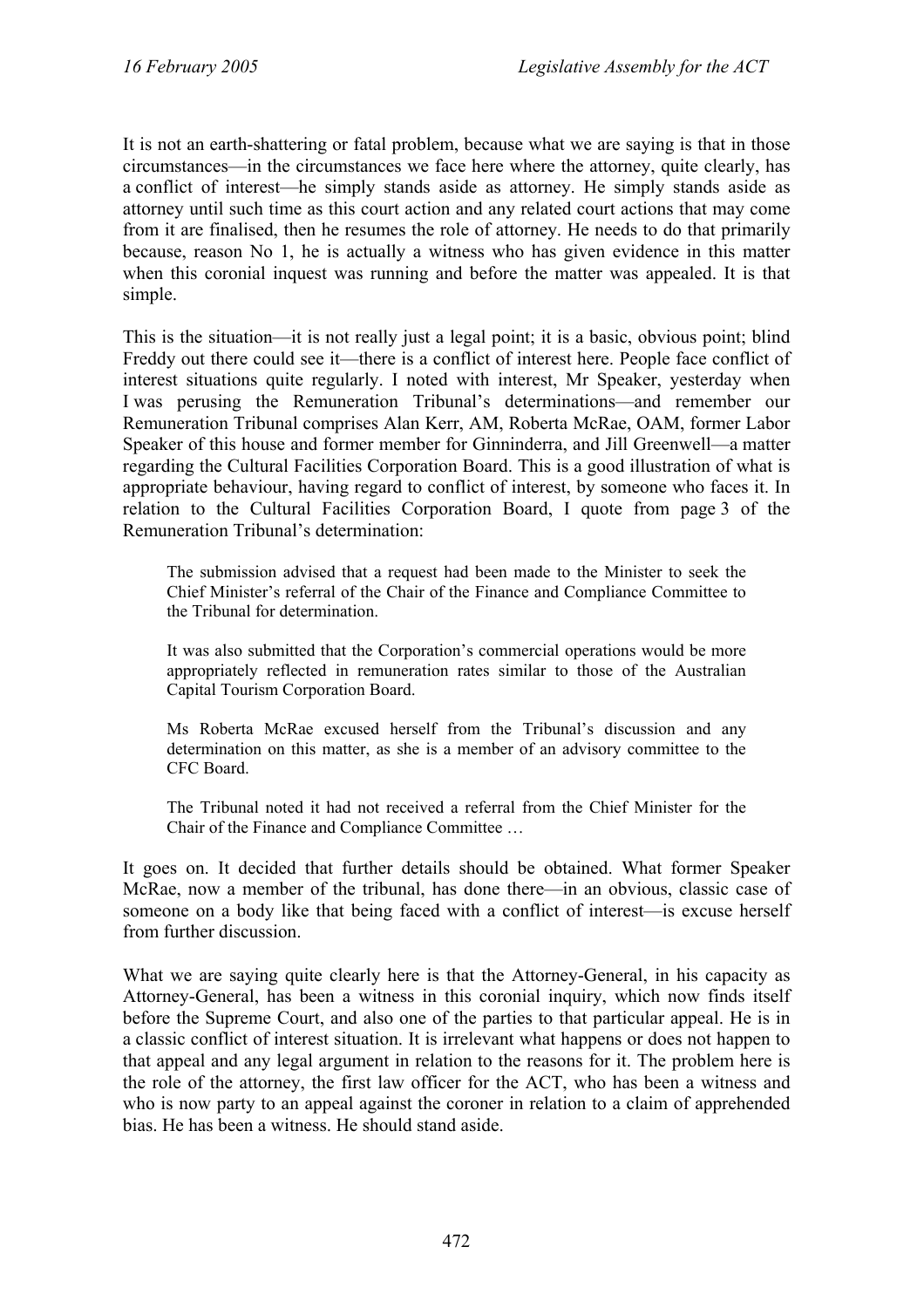Might I say, were he to stand aside, which we are asking him to do and calling on him to do, if there is any other minister who is going to give evidence before this coronial inquest or is likely to—regardless of whatever happens—that person should not stand in as Attorney-General either, for the very same reason. But any other minister who is not in that position could take up the role of attorney until that particular case, the coronial inquest, or any other related court actions, is concluded. When they are concluded, the Attorney-General then resumes his role as attorney.

It is crucially important that justice be done and be seen to be done and especially that the Attorney-General, the first law officer, ensures there are no possible adverse perceptions in relation to his role. It is not rocket science; it is not all that difficult. It is really quite a simple matter. It is not necessary even to interfere with the running of the government. It is something that should not happen in this case and should not happen right across the board. We are all on the same shore, I would hope. We have, on occasions, thought, "No, I have got a conflict there. I need to stand aside," just like Roberta McRae quite properly did in that matter that I indicated. That is the primary thing.

The primary problem is: the Attorney-General is a witness. There are inferences of vested interest, especially if there might be adverse findings. There might be positive findings. Either way, there is that conflict of interest situation, the vested interest. It is inevitable; it has to be. It is just simply there. I defy him to tell me if there is any precedent. I would be fascinated if there were any.

There is another matter here, which may well be relevant. It is the second point that I raise for members. That relates to the Coroners Act of 1997. "Report after inquest or inquiry", section 57, reads:

(1) A coroner may report to the Attorney-General on an inquest or an inquiry into a fire held by the coroner.

I emphasise the words "may report". It continues:

(2) A coroner shall report to the Attorney-General on an inquiry into a disaster.

(3) A coroner may make recommendations to the Attorney-General on any matter connected with an inquest or inquiry including matters relating to public health or safety or the administration of justice.

I am not going to canvas whether it should be "may" or "shall" because that does get into the points, Mr Speaker, which are before the Supreme Court. But the fact is that a coroner at the end of the day may have to report to the Attorney-General, the Attorney-General who has been a witness, who has taken an action against that coroner and who is then going to actually get reports.

Again, I think that probably compounds the fact that there is a conflict of interest situation here, quite a clear one. It is certainly out there in the community. It is very important for the role of the Attorney-General, given the fact that he is the first law officer, to take this step—and it is not a difficult step—of standing aside and handing over that role for the duration of this process to one of his other ministers. He could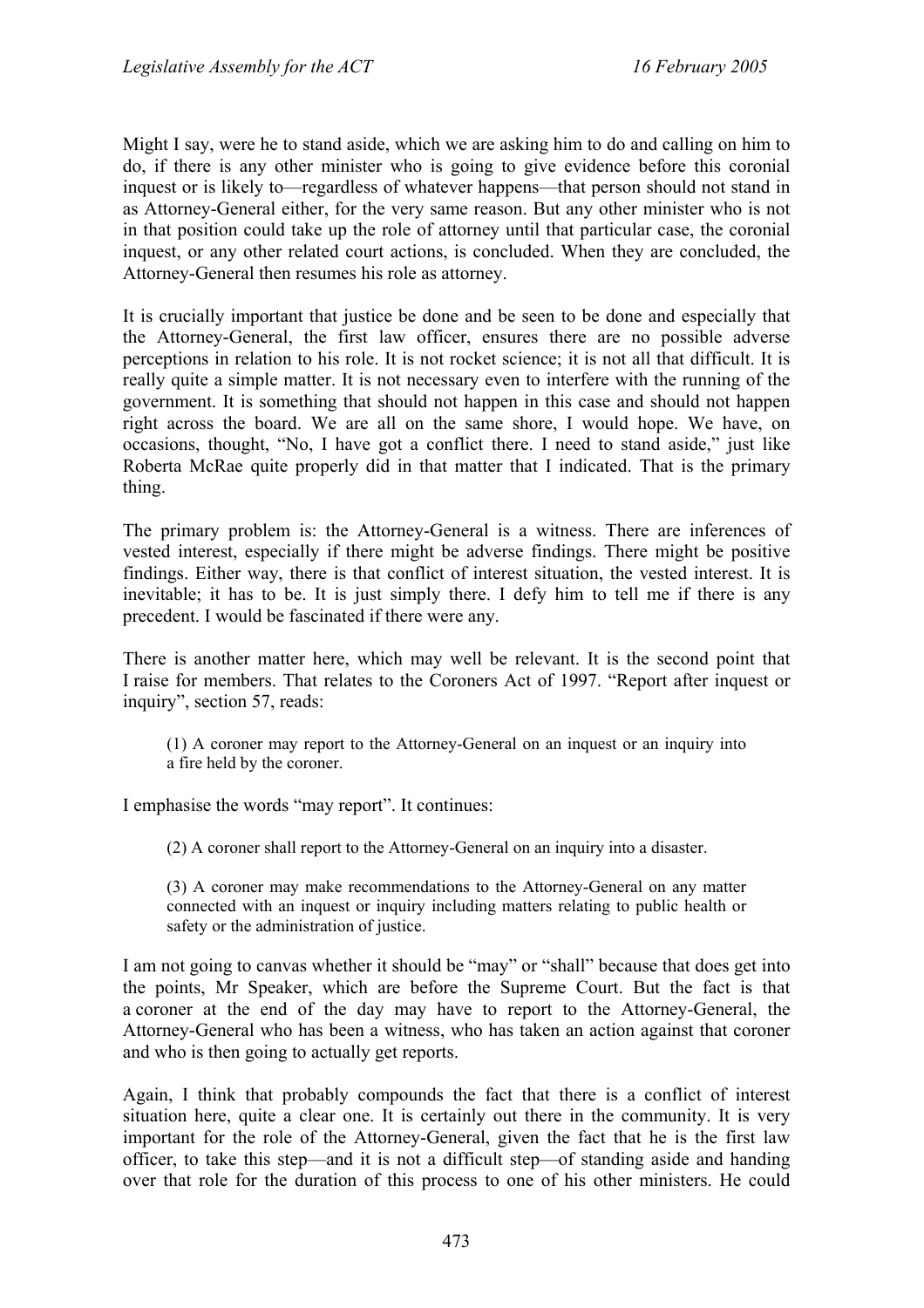resume that role when the process was complete. That is what the opposition is calling on him to do; that is what I would submit to you all is something that the Canberra community would expect him to do, especially those who have been caught up in the traumas of the particularly horrible event that occurred on 18 January 2003. That is what we have been calling on him to do; that is what, I submit to you all, the conventions and indeed common sense would dictate that he do.

**MR SESELJA** (Molonglo) (12.07): I rise to speak in support of this motion today. This is an issue that, as Mr Stefaniak put it, is a fairly simple issue; it is not rocket science; you do not need a law degree to understand this issue. You do not need to be a practising lawyer to understand this issue. It is an issue about justice not only being done but also being seen to be done. I believe Mr Stanhope used those very words in the chamber yesterday. This is the crucial point here; this is what the community expects—that justice be seen to be done.

Mr Stanhope has, for some time, been talking about his duties as first law officer; he has been quoted widely in the media about what his duties are and his duties to the non-individuals and his duties as first law officer to uphold the principles of justice. I agree with him: it is his role as first law officer to uphold the principles of justice. It is also incumbent upon him and his government to ensure that justice be seen to be done. I put it to the Assembly and I put it to you, Mr Speaker, that in these circumstances, with the Attorney-General in the position he is, it is very difficult for justice to be seen to be done. I will just outline, I guess, a bit of the background and a few of the reasons why I have drawn that conclusion.

These are the facts: Mr Stanhope appeared as a witness in the inquest. That is a fact. He was a very important witness, as Mr Stefaniak put it. He is potentially subject to adverse findings from the report; that is beyond dispute. He has taken action to shut down the inquest in a court of law; that is beyond dispute. And if and when the inquest is finalised and the report prepared, it will most likely be presented to Mr Stanhope, as Mr Stefaniak has just pointed out. Under the Coroners Act, it is likely that this will go to the Attorney-General who then may well have recommendations to act on.

Put all that together and it is difficult for the average person to see that justice is being done. How can justice be seen to be done when the Chief Minister has interests in so many different areas? It is a conflict of interest. As I said, this is not rocket science. Any casual observer could see that, even if the Chief Minister and Attorney-General's motives are perfectly pure, there could be a perception that he has conflicting interests. He has an interest as first law officer; he has an interest as a witness; he has an interest as head of the government. These interests do not easily coincide; they are not easily reconciled.

As Mr Stefaniak has already pointed out, people often stand aside for conflict of interest. It is a common practice that people rule themselves out of committee meetings when they have a conflict and a certain matter is to be discussed; that is common practice in business and government. And people in the community would expect no less from our Chief Minister and from our first law officer.

On the issue of receiving the report, we know that the Chief Minister received the Gallop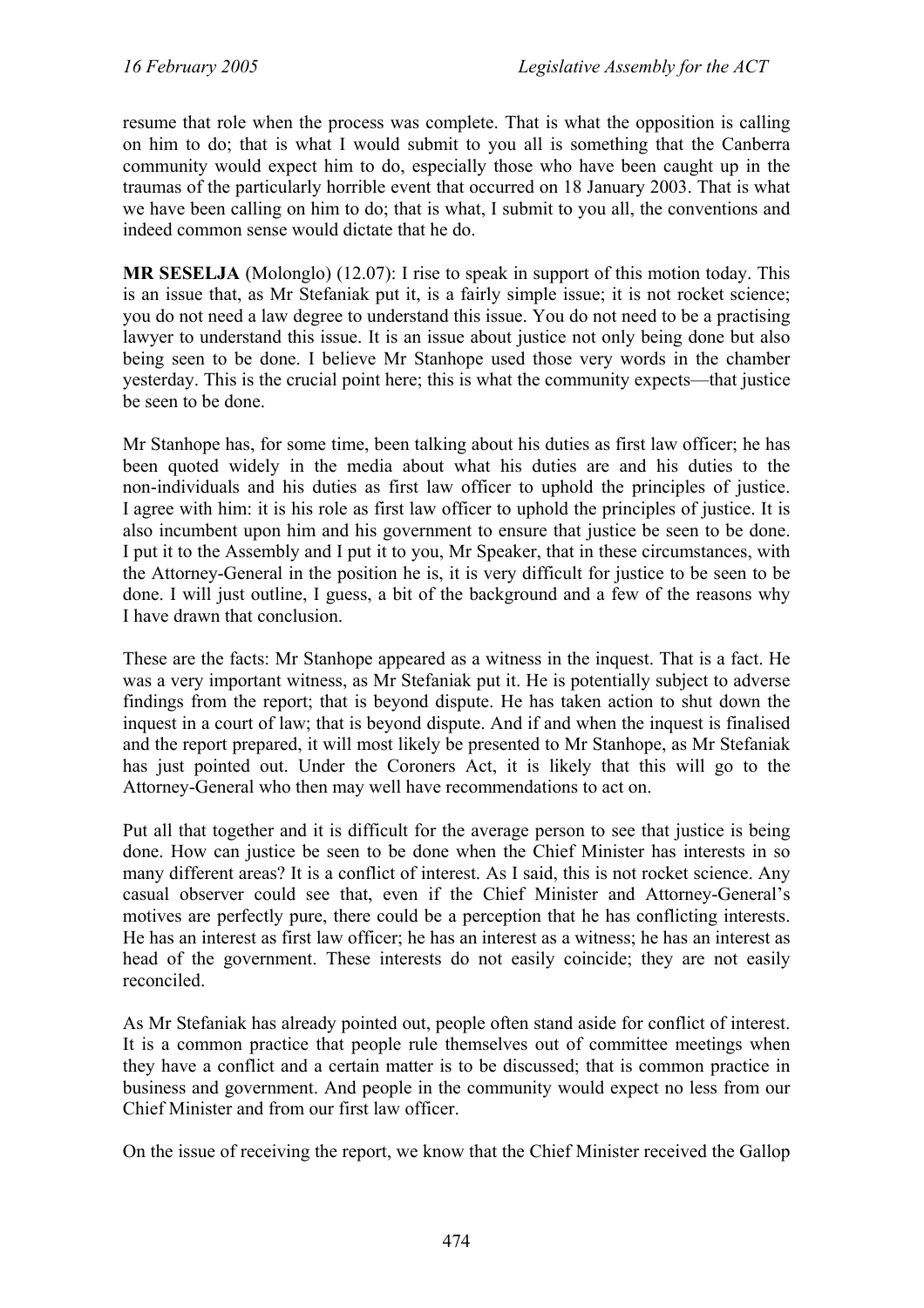report and sat on it. And that meant that the report was not released for several months. Justice was delayed. So he has got form; he sat on the report.

In this case, there will be a report presented to the Chief Minister; it may well have adverse findings against him; and he will receive it. He can sit on it. How is justice going to be served by the Attorney General, who has an interest in these proceedings, who may have adverse findings against him, receiving the report and choosing when to release it? I put it to you, Mr Speaker, that all these things together, without impugning the motives of the Attorney-General, could easily, and would reasonably, be seen to be a conflict of interest and therefore justice will not be seen to be done.

The government is involved in a court action to shut down the inquest. That was one of the points I made. The government, by even joining that action, is contributing to the perception of an apprehension of bias. They have muddied the waters, but the average lay observer would look at this and say, "Something's not right here; there are just too many different things going here." Well, they would.

**MR SPEAKER**: Order! The matter of apprehension of bias is very clearly a matter before the courts at the moment and I would order you not to refer to it.

**MR SESELJA**: Thank you, Mr Speaker. To recap: we have a Chief Minister and Attorney-General who appeared as a witness in the inquiry; he is potentially subject to adverse findings; he has taken action to shut down the inquest. The report, when it is finalised by the coroner, is likely to be presented to him as Attorney-General. If there are recommendations flowing from the report, he, as head of the government, will need to implement them. Those things together represent a conflict of interest; they represent justice not being seen to be done. In these circumstances we would ask that the Attorney-General step aside so that justice can be seen to be done and the people of Canberra can get resolution on this very important issue.

This tragedy occurred on 18 January 2003. People are crying out for resolution. There has been delay after delay. This kind of thing is not helping and will serve only to muddy the waters when the final results of the coronial inquest are made clear.

**DR FOSKEY** (Molonglo) (12.13): I put on the record in the early discussion on this matter that I believe that politics rather than justice is the motivation for its continual recurrence. But, as I understand it, there are two issues raised by this motion, both of which relate to the possibility that the coroner may report, under section 57 of the Coroners Act, findings to the Attorney-General. Each of these issues has, we believe, a pragmatic response—that is, one based on the facts of the matter and common sense.

Firstly, there is the matter of the conflict that is said to exist because the Attorney-General may himself appear before the coroner as a witness and could conceivably be the subject of an adverse finding or report by the coroner. This issue was addressed from a slightly different angle in the Assembly last year when a no-confidence motion was moved against the Chief Minister in relation to his recollection of events connected with the bushfire. The Greens supported the Chief Minister at that time, and we have had no further information that would suggest that we should take a different view now.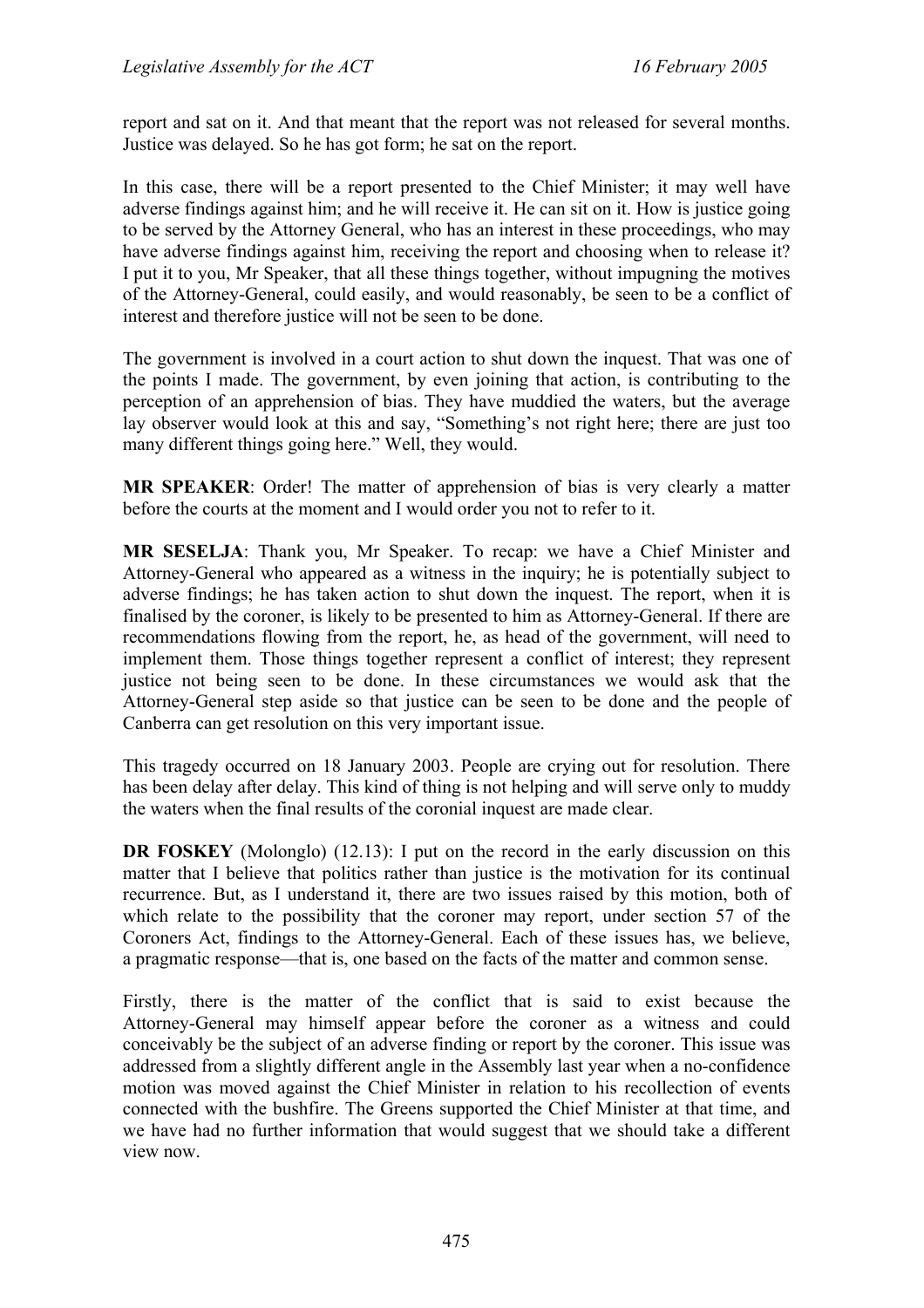It is important to note that the coroner's report will be readily available to the Canberra public, and there is no possibility that the Attorney-General might be able to bury or selectively release the report. Under section 54 of the Coroners Act, the report must be made available, at their request, to any owner of property damaged or destroyed by the fire. If there is an adverse finding made against the Attorney-General in the report, it will be possible, when the report is made public, to make a judgment about the significance of the findings and whether a different Attorney-General should be called upon to act on the report.

If we lived in a larger jurisdiction with more members where there were any number of people available and qualified to take on the role of Attorney-General, then it might be reasonable to take a different position on this matter. However, other ACT ministers could equally be said to have the potential to be called before the coroner as witnesses and to have adverse findings made about their conduct.

Secondly, it has been said that there may be a conflict between the role of the Attorney-General as the recipient of the coroner's report and his role in supporting the appeal against the coroner on the ground of a perception of bias. It seems to us to be entirely appropriate for the Attorney-General to act in the public interest to ensure that processes of the coroner are without reproach. If the coroner were to continue without a resolution in relation to the perception of bias, then any findings or recommendations made by the coroner would carry little weight and the community's need for an honest and impartial assessment of all that occurred would not be satisfied.

The coroner is a creature of statute. It has powers and functions by virtue only of the Coroners Act, which specifies, amongst other things, that it is able to report to the Attorney-General. The same act stipulates that the actions of the coroner are answerable to review by the Supreme Court, and section 93 expressly authorises the Attorney-General to make an application to have an inquiry quashed, and I quote:

… if it is necessary or desirable in the public interest or the interests of justice.

It seems illogical, therefore, to argue that the Attorney-General should stand aside on the basis of a conflict between two roles expressly contemplated by the coroner's enabling legislation. Nor would the issue be resolved by replacing this Attorney-General with another Attorney-General, because every subsequent Attorney-General would have the same conflict while the Supreme Court is reviewing the actions of the coroner.

For the reasons outlined here, we will not be supporting the motion of the opposition on this matter and believe that, without new information, there is no more useful debate to be had on this topic, at least until the Supreme Court has delivered its judgment on the actions currently before it.

**MR QUINLAN** (Molonglo—Treasurer and Minister for Economic Development) (12.17): I would like to thank Mr Seselja for his contribution because I think, within it, we may find some of the flaws in the arguments that have been put forward. Initially, I would like to refer to a claim that Mr Stanhope sat on a report that originated in the federal parliament. That is a nonsense, and I think it has been publicly disproved that that was the case. In fact, the delays were attributable to those on the hill as opposed to here;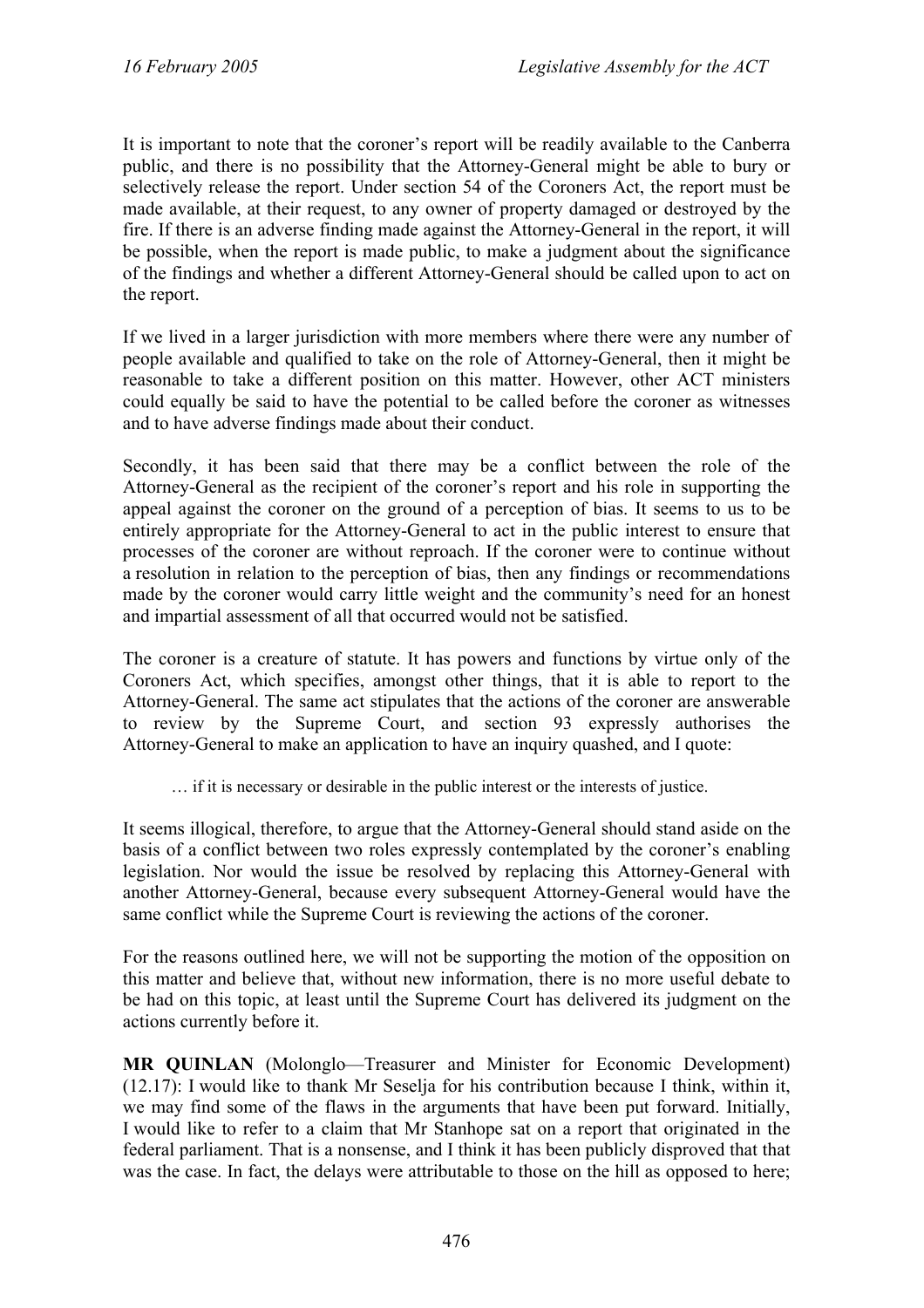and in fact Mr Stanhope gave his authority for release of that report in August. But it is an example of the case that what has been claimed in recent times in the media, particularly about Mr Stanhope, has been based on untruth.

Mr Stefaniak was out talking about costs and that all the moneys had been substantially burnt. He got it wrong, but he happily went out there and peddled this. What we have here, as I think Dr Foskey has quite clearly and well explained, is about politics and about trying to pass a message to the public; it is not necessarily about proving anything in this place. I think Mr Stefaniak said in his speech that it was not an earth shattering or a fatal problem.

But returning to what Mr Seselja said—and I think it is most apposite—about Mr Stanhope having several conflicts of interest: one as the Attorney-General and one as the Chief-Minister and head of government. If that is the case—everybody on this side of the house is part of the government—what you are saying is that we should have, effectively, a vacant role of Attorney-General because we all have a conflict of interest.

**Mr Seselja**: No, you're not the attorney; you do not have that special role.

**MR QUINLAN**: No, it is beyond that. These are multiple conflicts of interest. We are all part of the government. If the Attorney-General stood down and someone else took over, I am the Treasurer and I would be concerned that there may be financial impacts upon the territory.

#### *Opposition members interjecting—*

**MR QUINLAN**: Let me say in response to the interjections that the substance of Mr Stanhope's evidence, as reported in the newspaper, and that is all that I followed of his evidence, was purely about a few facts; it had nothing to do with putting the guy in the dock. There were no really challenging questions at the coronial inquest, nothing like, "Mr Stanhope, you are now in danger of adverse findings because of your appearance."

**MR SPEAKER**: Order! Minister, you should not be referring to the coronial inquest and I ask you to desist.

**MR QUINLAN**: I apologise completely, Mr Speaker. I thank Mr Seselja for his comments, but I have to say that the proposition being put forward by the opposition is a nonsense.

**MR STANHOPE** (Ginninderra—Chief Minister, Attorney-General, Minister for Environment and Minister for Arts, Heritage and Indigenous Affairs) (12.21): It is interesting, Mr Speaker, that we are repeating essentially the debate that was held in our first sitting week in this Assembly in December. On that occasion, it was a no-confidence motion in me as Attorney-General, essentially a request or suggestion by the opposition that I resign. In December, my sins were so great that the position of the Liberal Party was that I should resign as Attorney-General. Now here we are in the second sitting week of the Assembly, and the story is: "Well, we'll give up on the suggestion that the sin is so great that he should resign. We have walked away from that. We now suggest that he should stand aside." Of course, Mr Speaker, next month, when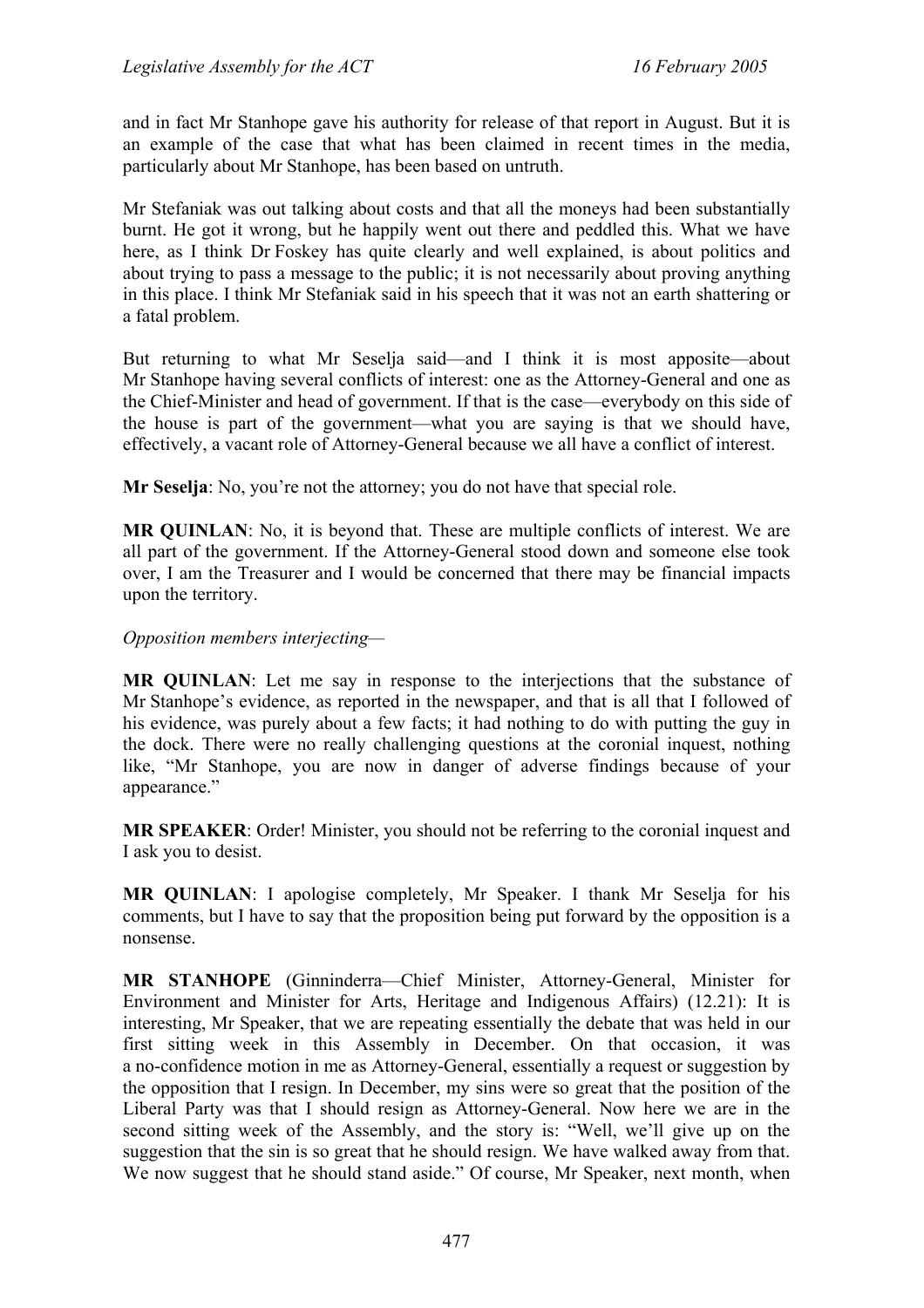we return for our third sitting week, I imagine the motion will be that the Attorney-General—

*Opposition members interjecting—* 

**Mr Hargreaves**: Point of order, Mr Speaker. I am trying to listen to the Chief Minister and I cannot hear a thing.

*Opposition members interjecting—* 

**MR SPEAKER**: Members of the opposition, cease your interjections.

**MR STANHOPE**: Take a Bex and have a good lie down, perhaps.

**Ms Porter**: Take a week off.

**MR STANHOPE**: Take a week off. That's it, the sin bin. I can imagine the motion next month. In December it was: "Attorney-General, your sin is so great, so appalling that you must resign". Now, in the next sitting week, it is: "Attorney, this is a dreadful sin, a conflict of interest. You must stand aside." The third sitting week, of course, is in March and I can imagine we will have another motion. After all, it is in the interests of the Liberal Party to trawl for what puerile political advantage they believe they can obtain from this particular issue, and it will be: "Well, look, to the sin bin for a week. Declare yourself absent for a week. Don't come to work next week. Give the job to somebody else." That is the level to which we have descended in relation to this nonsensical motion, this suggestion that there is some conflict of interest; the suggestion that the Attorney-General, the first law officer of the territory, having involved himself in an appeal in a court, has somehow sought to undermine the processes of the court or the judiciary when, in fact, his very intention was to achieve the reverse.

The ACT government is represented in this coronial inquest and appears willingly before it to provide assistance consistent with the approach it has adopted from the outset to the coronial inquiry. We have provided every single document that the inquest has sought. We have answered every single question, to the extent that we have been able to, that has been put to us. We have provided every single witness that has been sought. I, of course, as Chief Minister of the Australian Capital Territory—not as Attorney-General, but as Chief Minister—attended to answer questions that were put to me about some of the administrative or practical arrangements or circumstances that applied in the lead-up to the fire. I attended as Chief Minister, as a representative of the cabinet and as a representative of the government to provide assistance, just as I provided the cabinet documents, just as I provided every other document in the possession of the ACT government that was sought of us.

It was simply part and parcel of our determination to ensure that this inquiry was full and unencumbered and that there was not a single aspect of the administration of the emergency services or a single aspect of the issue in relation to the fire that was not made available to the coroner. Of course, it is a great irony now that, as a result of the exuberance of our response and our determination to be absolutely helpful, the Supreme Court is now suggesting there might be issues around the extent of the jurisdiction that has been taken or pursued or assumed by the Coroners Court in relation to the matter. Of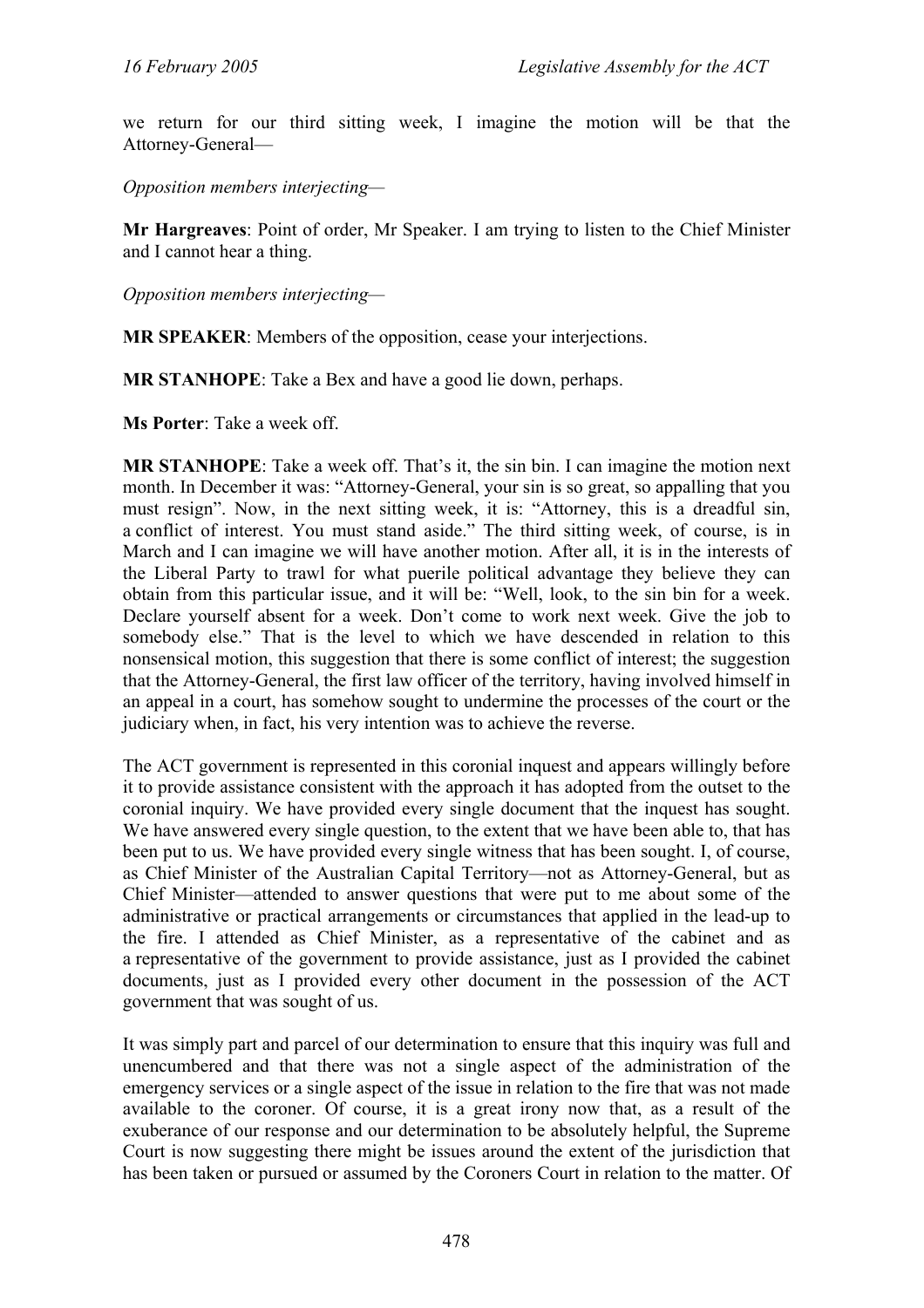course, there is a great irony that, in our determination, and in the determination of the court, to ensure that the inquiry is unencumbered, untrammelled and all encompassing and that there are no boundaries, that particular situation has arisen.

**Mr Mulcahy**: I raise a point of order, Mr Speaker. I thought your instruction was that those issues were not to be canvassed during the debate.

**MR STANHOPE**: I did not canvass any issues. I talked about an irony.

**MR SPEAKER**: The Chief Minister was talking about matters that are on the public record before the court. They were not evidentiary matters. He is not arguing the case one way or the other.

**MR STANHOPE**: Let me say this about the attitude of the Liberal Party to this matter. The suggestion that I, as Attorney-General, or the ACT government, in participating in an appeal from a lower court to a higher court, am in some way impugning the integrity of the judicial officer involved in the lower court against whom an application has been made for review of a decision, or any suggestion that this in some way impugns the court or puts me in a position of conflict, is an absolute nonsense!

Governments around Australia on a daily basis, and this government perhaps on a weekly basis, make appeals and applications. It is about the administration of justice. It is about ensuring that the process works. This is what happens in legal systems. Appeals are made; questions are tested. It happens constantly. It happened under Bill Stefaniak as Attorney-General; it happened under Gary Humphries as Attorney-General; it happened under Bernard Collaery as Attorney-General. It is part of the role of the first law officer.

One of the issues relating to the first law officer that has not been well understood and that is, of course, being glossed over is the extent to which a first law officer has a role over and above politics. I accept that role. I understand the distinction and I respect it absolutely. But I do, from time to time, make decisions pursuant to my responsibility as the first law officer to ensure the integrity of the administration of justice in the ACT, and that is all I have done in this situation.

I think, in a political sense, it needs to be understood what the Liberal Party is saying to us about their attitude to justice and fairness. It is this: an Attorney-General, with advice, should pursue an issue that goes to the quality of the administration of justice. But if that action were to be seen in some way to question a position that a judicial officer has taken, it should not be pursued because it actually represents an attack on the court. The point about it is that it really represents an attack by the Liberal Party in this place on the principles of justice and fairness. It sends a very interesting and direct signal to all those people within our society and community who do, from time to time, put themselves in a position where they might very well be embroiled in the coronial process. Every police officer, every ACT government official, every public servant, ACT and commonwealth, needs to understand the attitude of this opposition, this Liberal Party, to them and the extent to which they will be sacrificed on the altar of the Liberal Party's political agenda in this circumstance and in any similar circumstance.

Just imagine what we have here. We have got nine fine ACT public servants who, in pursuit of their commitment to this community, find themselves, simply as a result of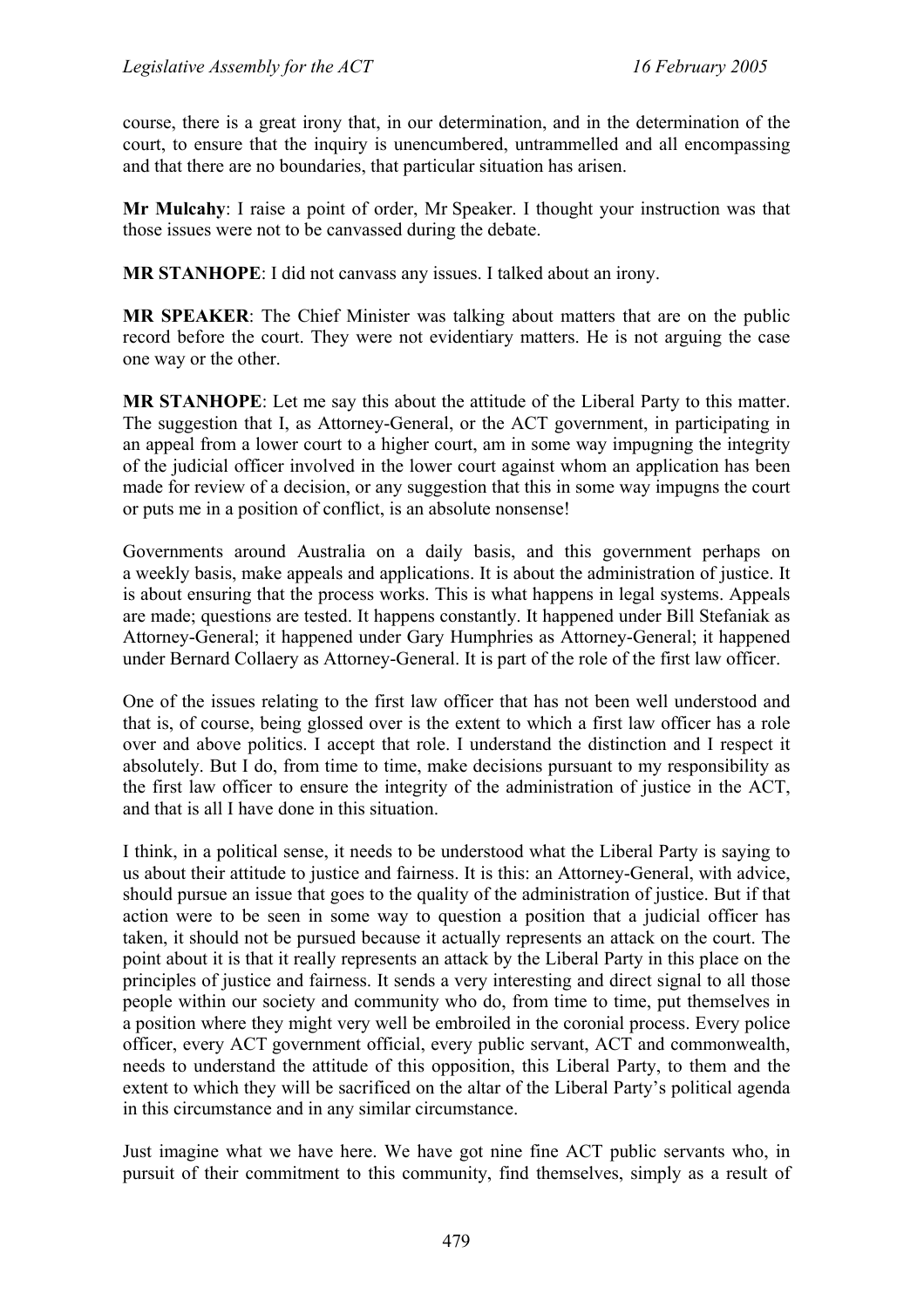trying to do their best, embroiled in a matter before the Coroners Court. That could be any public servant. Some of them are volunteers. Some of them are there in a voluntary capacity. What is the signal that has been sent—

**Mr Smyth**: Which ones are there in a voluntary capacity?

**MR STANHOPE**: Members of parks brigades volunteer to be members of a parks brigade.

**MR SPEAKER**: Order! We are getting into a discussion of the relative merits of particular persons involved in this matter and I would not want members to stray into that area.

**MR STANHOPE**: I take your point absolutely, Mr Speaker. I will paint a hypothetical situation. Imagine, then, we are not talking about the fire; we are talking about another similar circumstance. Say young police constables are engaged in a pursuit of a vicious criminal—a rapist, a murderer or a drug dealer—and there is an incident; the car crashes and the matter ends up in front of the Coroners Court. The attitude that we see here, the Liberal Party attitude is, "Look, boys, you're on your own. You're in the Coroners Court now." Say Bill Stefaniak is the Attorney-General. There is a question of justice that needs to be pursued to ensure that these young police constables actually receive the protection that they deserve, that there is no suggestion or perception of bias in a matter in which they are involved, and Bill Stefaniak, as Attorney-General, says, "Well, look, boys, I would like to support you in your application to ensure that you receive justice, but it would be seen by the people of Canberra as an attack on the coroner. So, boys, you're on your own. I really appreciate what you were trying to do, chasing down suspected murderers, but you're on your own."

**MR SPEAKER**: Order! The member's time has expired.

*Debate interrupted in accordance with standing order 74 and the resumption of the debate made an order of the day for a later hour.* 

### **Sitting suspended from 12.31 to 2.30 pm.**

### <span id="page-33-0"></span>**Questions without notice Policing—criminal investigations**

**MR SMYTH**: My question is directed to the Minister for Police and Emergency Services. As you would be aware, the ACT currently has a number of unsolved murders on its books, such as the Grosvenor murder, and other serious criminal investigations underway. The police annual reports show that in recent years apprehension rates for offences against the person have declined.

Page 5.50 of the productivity commission *Report on Government Services 2005* shows that spending per person in the ACT on criminal investigations has declined from \$90 per person in the 2000-01 financial year to just \$54 per person in the 2003-04 financial year. Why has the spending per person on criminal investigation in the ACT declined so dramatically?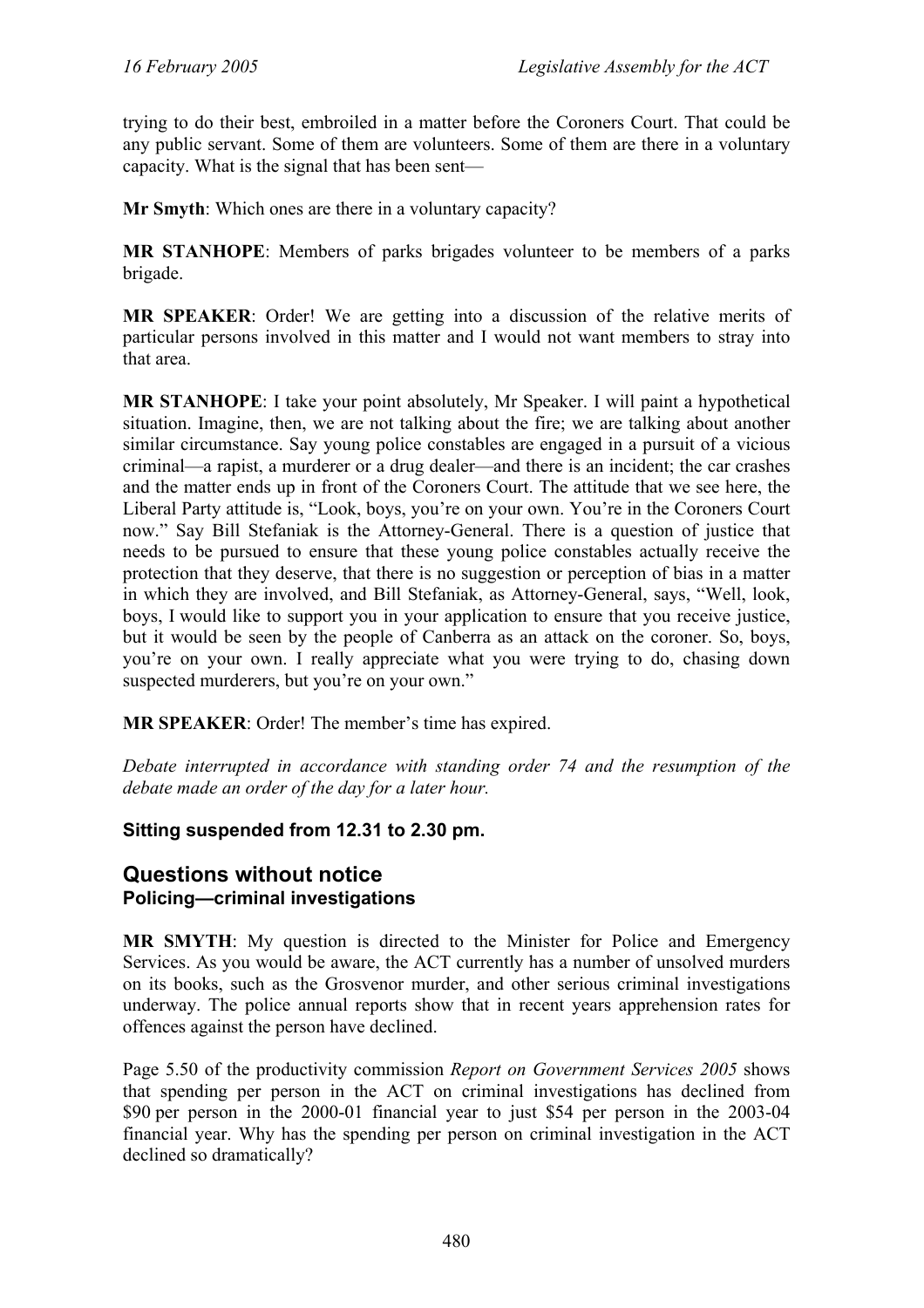**MR HARGREAVES**: I thank the Leader of the Opposition for the question and for his public declaration of his blatant ignorance of policing processes in this town. Obviously, the Leader of the Opposition has been to the Steve Pratt school of politics. He has this fixation with numbers. We shall have numbers and dollars at 50 paces! As a former police minister, he should know that the whole concept of policing in this town has changed. And it has changed for the better. Mr Smyth is going back into the bowels of history and dragging up a figure that suits him.

#### *Opposition members interjecting—*

**MR HARGREAVES**: Of course he is. Why is that? It is because the Leader of the Opposition has not had the wit to say to me, "Can you have a chat to me about where we're at with this particular crime in the ACT?"

**Mr Smyth**: Mr Speaker, I rise on a point of order. I did not ask the minister a question about me; I asked him why the dollar value has dropped from \$90 to \$54. Under standing order 118 (b) he must answer it.

**MR SPEAKER**: Come to the point of the question, Mr Hargreaves.

**MR HARGREAVES**: Certainly Mr Speaker, but I cannot pass up the opportunity to expose the Leader of the Opposition for his absolute and blatant ignorance of the process. The fact is that no more do we use the archaic method of applying dollar figures to police activity. Those are workload statistics; they have nothing to do with the effect of what they do. They are non-effectiveness measures.

If Mr Smyth wants to have a look at some of the other numbers—when he gets his up-to-date numbers; when he asks for them—he will find that, in all major criminal activity that has occurred in this town over the past 12 months, and compared with this time last year, the figures are down significantly in double digit figures.

I will not indulge in police numbers or dollar values at 50 paces with the Leader of the Opposition. I am satisfied. When you think about it, you realise that we have had a 100 per cent increase in murders in this town in the last twelve months.

#### **Mr Smyth**: Shame!

**MR HARGREAVES**: Shame—yes, we have gone from one to two! I am surprised that you call yourself a person that can count money and people. That is a 100 per cent increase. Of course, the police in this town are not really effective because they did not prevent that 100 per cent increase—what a lot of nonsense!

This jurisdiction and the way in which we provide policing in this town is the best in the country. And the Leader of the Opposition and his cohorts in crime know that. I am absolutely disgusted that they would bother to trot out this sort of drivel led by his colleague, the very shadowy minister for police and emergency services.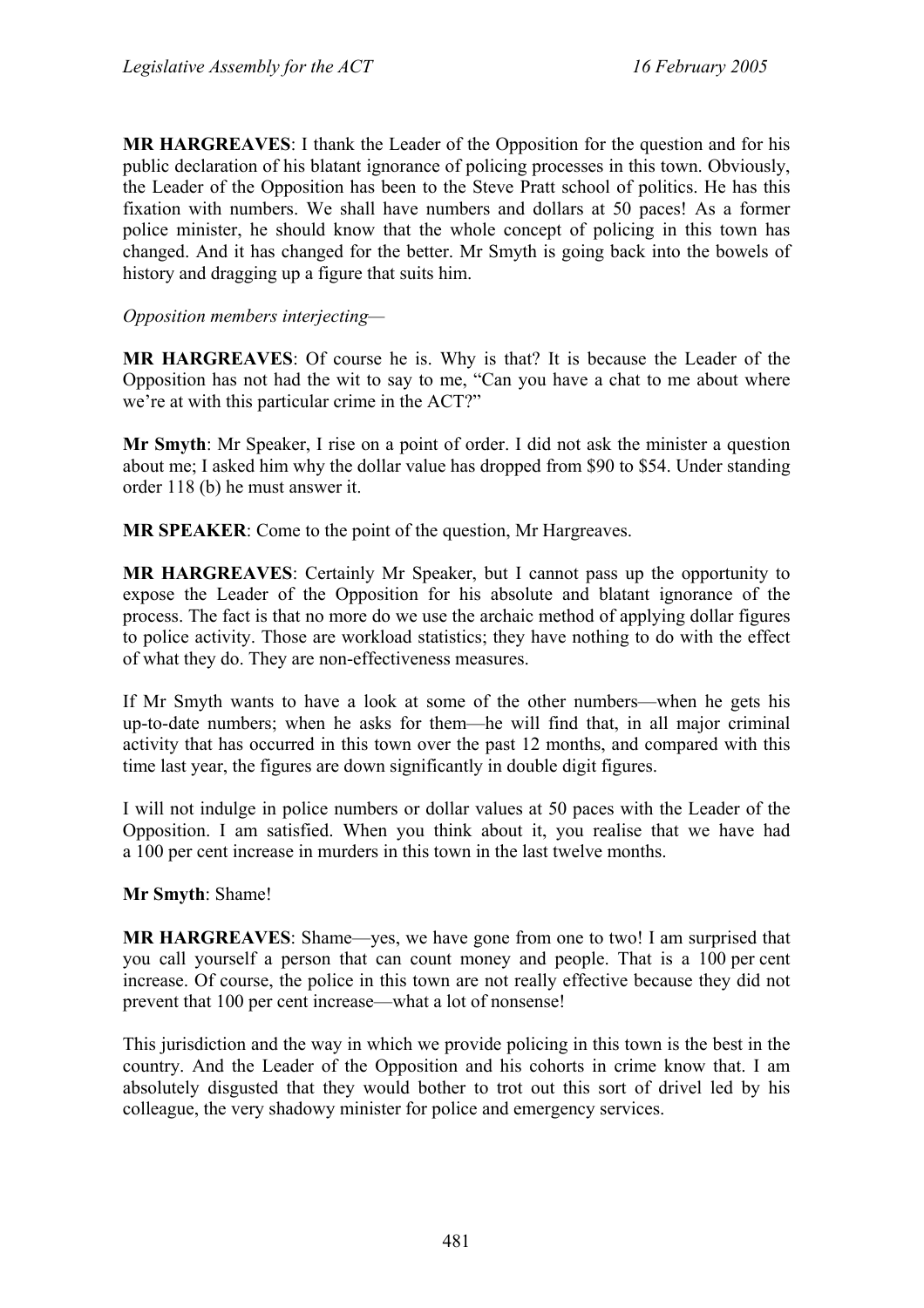**Mr Smyth**: Mr Speaker, I rise on a point of order. Under standing order 118 (b), the minister cannot debate the question; he must answer why the number has dropped from \$90 three years ago to \$54. He has not answered the question.

**MR SPEAKER**: He has to deal with the subject matter of the question. And he has five minutes to do it.

**MR HARGREAVES**: The Leader of the Opposition pops up to run his points of order. All I can say is: I will not indulge in your number crunching at 50 paces; I will not do it. I am quite happy to talk about the way in which crime in this town has been tackled how it is being beaten—compared to other jurisdictions. I will not say to you, "Why has it gone down?" Maybe it is because not as much money is being spent on activity; maybe we are doing a better job than you did when you had stewardship of it; perhaps we are using the money better than you did. That is because you, Mr Smyth, were an ineffectual minister.

**MR SMYTH**: Mr Speaker, I have a supplementary question. How can the minister claim that Labor is improving resources for police, when the Productivity Commission shows, quite clearly, that in the past three years money spent on criminal investigations has dropped from \$90 to \$54?

**MR HARGREAVES**: Because the rates of criminal activity have gone down. Over the past twelve months, most of the criminal activities in this town have gone down in double digit figures.

### <span id="page-35-0"></span>**Aged care accommodation**

**DR FOSKEY**: Mr Speaker, there won't be quite as much fun and games in my question. It is to the Chief Minister. Mr Hargreaves, you can relax. This question relates to this government's response to concerns that residents in nursing homes have suffered retribution for complaining about the quality of their care.

The Chief Minister announced on 4 February that the ACT's elder abuse task force would investigate the retribution claims. Yet the ABC reported yesterday that the government had opted not to investigate, in its response to the Legislative Assembly—

**Ms MacDonald**: I seek your ruling on this, Mr Speaker. The government's response to the committee of the Fifth Assembly's report came out yesterday. Debate was actually adjourned.

**MR SPEAKER**: What is your point of order?

**Ms MacDonald**: Is Dr Foskey allowed to ask a question when it is yet to be debated in the Assembly?

**DR FOSKEY**: Let's call this the start of that debate then. I do have a question. I am sorry there is a little bit of a preamble. Without this preamble, the question has no context.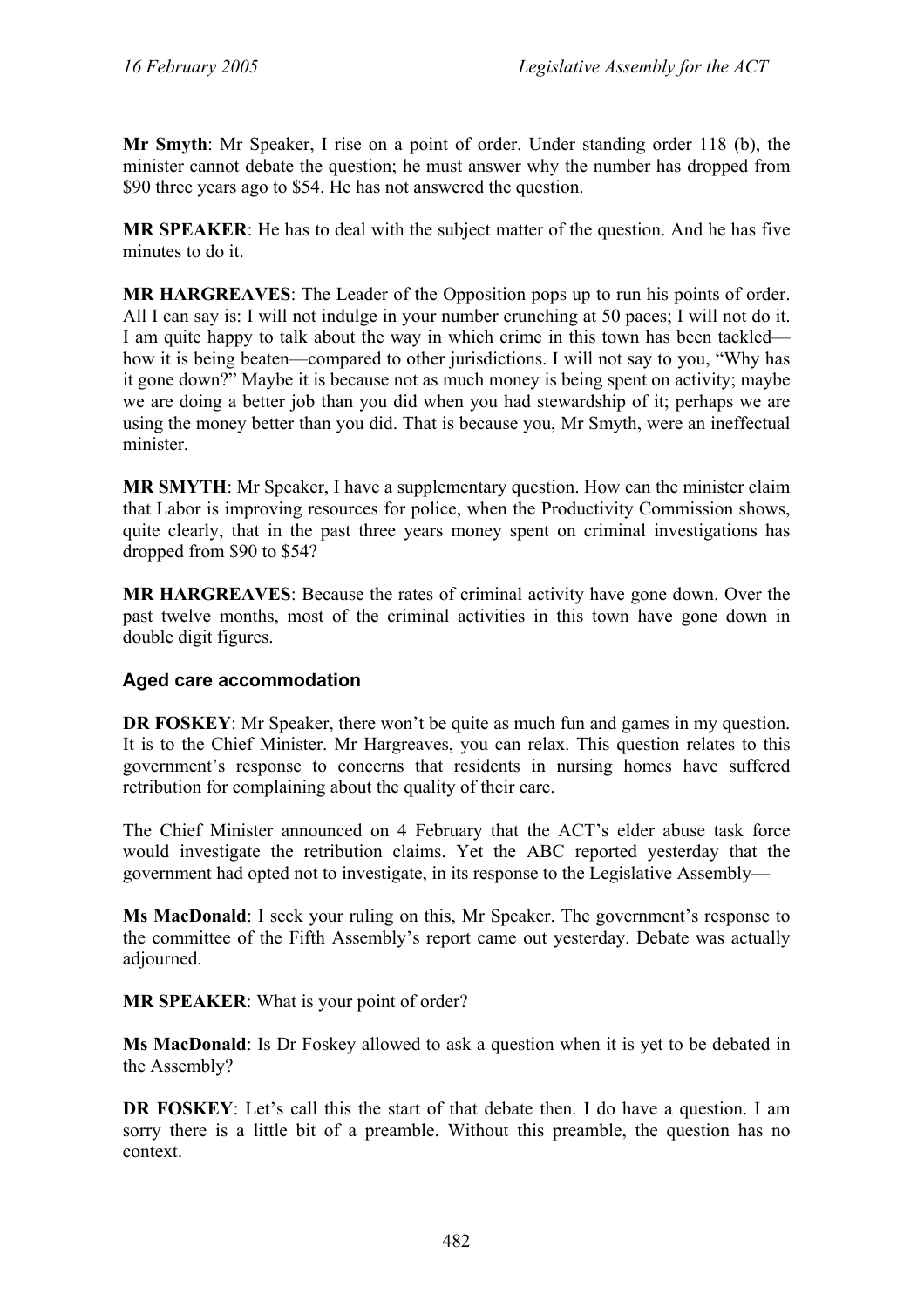**MR SPEAKER**: The standing order that Ms MacDonald seeks to refer to is 118 (f):

Questions may be asked to elicit information regarding business pending on the Notice Paper but discussion must not be anticipated.

It is reasonable for questions to be asked in relation to the matter.

**Mrs Dunne**: On the point of order, Mr Speaker, as well: the report that was tabled yesterday is about the allied health care needs of people in aged care. That is about dental and podiatry as well.

**MR SPEAKER**: I have just ruled on the matter.

**DR FOSKEY**: Anyway, the point is that we are a little confused. Today's *Canberra Times* says:

 … the Government's commitment to investigating issues of retribution in nursing homes in now unclear …

It also reports:

 … the government's formal response to a health standing committee report declined to look into the matter.

My question is: can the minister here confirm that the government will carry out a thorough investigation into retribution claims against aged care facilities and ensure that policies and procedures are in place so that all residents are able to complain safely?

**MR SPEAKER**: I just want to raise a question here in relation to ministerial responsibility for this because it is a commonwealth responsibility. If the Chief Minister wants to add to that, he may.

**MR STANHOPE**: Mr Speaker, I was going to make that point. It is quite clearly an area of commonwealth responsibility. But the point I made at the time I announced that the ACT government would involve itself in this particular issue was that no government can turn its back on the serious allegations that were made, particularly in relation to its own citizens. But let's not walk away from the acceptance that the primary responsibility for issues in relation to the management, accreditation and the way in which complaints are treated in nursing homes in the ACT is the responsibility of the commonwealth government.

To the extent that complaints of retribution, elder abuse or unacceptable behaviour in relation to our residents in nursing homes within the ACT have been made, the accusation has been made about the level of care, control and oversight that the commonwealth is showing to this particular issue. And I accept that and I cannot go to that, other than to say that the response I made was that, in light of the very serious allegations of retribution against those residents or family of people within aged care facilities in the ACT, of course we as a government or as a community cannot turn our backs and walk away and simply say, "Look, this is a commonwealth responsibility. The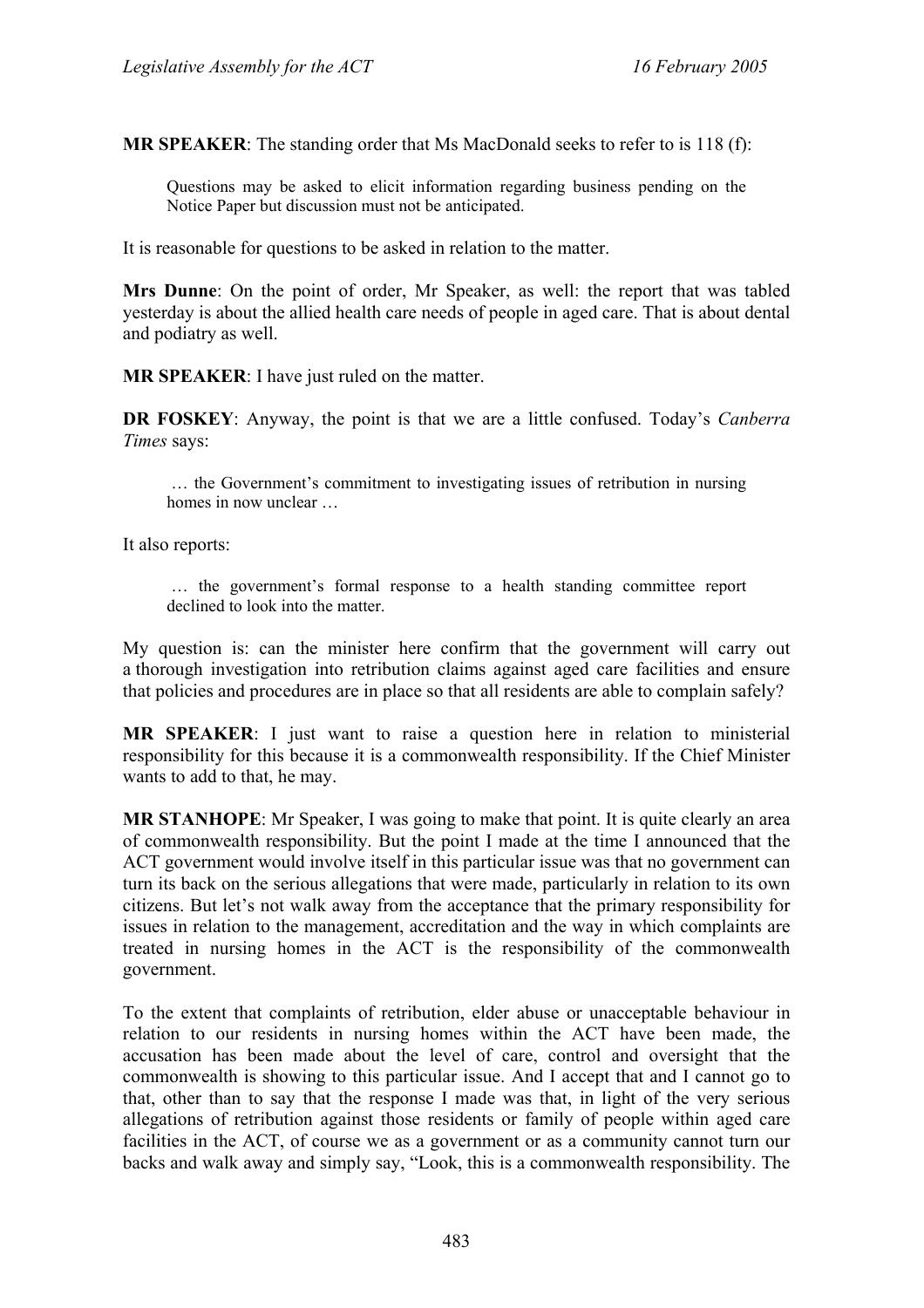commonwealth is not handling it in a way which we approve of but it's up to them, so we won't bother ourselves."

I must say, Dr Foskey, to the extent that you are somewhat confused by reports on the ABC and in the *Canberra Times*, so am I. At no stage have I indicated that I would not be pursuing the investigation that I said I would pursue. The Office for Ageing in the Chief Minister's Department has, over the last week since I made this announcement, been holding discussions with interested persons and developing, at my request, terms of reference for the nature and the scope of an inquiry which we can involve ourselves in accepting, as I said, this is a commonwealth responsibility.

I have to say, and I hesitate to say this, that one of the concerns that I have in relation to the allegations that have been made—and I think it needs to be said—is that the issue is also subject to a Senate committee of inquiry where the very same concerns have been lodged by ADICUS. Some of the allegations that have been made, particularly by the representative of ADICUS, involve, to my mind, allegations of criminal behaviour. I think that the complaints are of an order that raise serious questions—indeed, questions going to the extent to which some of the behaviour constitutes quite serious assaults. I am taking advice, for instance, in relation to whether or not, indeed, it behoves ADICUS to take its concerns to the ACT Police.

**DR FOSKEY:** I have a supplementary question. I was wondering whether you could provide us with some sort of timeframe for your follow-up work.

**MR STANHOPE**: In fact, Dr Foskey, I have a meeting scheduled in my office today with officers of the Office for Ageing from within the Chief Minister's Department to discuss issues around how we might structure an inquiry or a way forward.

The issue, though, of elder abuse, let me just repeat, is an issue that the ACT government has taken seriously. In our last budget, I think we appropriated something like \$400,000 in pursuit of our commitment in dealing with issues of elder abuse. The ACT, I believe, at this stage is the only jurisdiction in Australia that has an elder abuse hotline to allow people who have suffered elder abuse, or the families of people who have suffered elder abuse, to make direct contact, in a confidential way, with officers of the ACT government so that their concerns and complaints around elder abuse are heard sympathetically and responded to.

One of issues that I would pursue further, of course, is the extent of the work that we have done through the elder abuse task force and, for instance, our education campaign and program, with our commitment to an elder abuse hotline. We are making the services that we provide in relation to elder abuse available to all residents of aged care accommodation as well, of course, to all other residents within the community.

### **Bushfires—rebuilding**

**MRS BURKE**: My question is to the minister for housing. Yesterday, in response to a supplementary question that I asked about security of tenure for Pierces Creek residents, the Chief Minister said: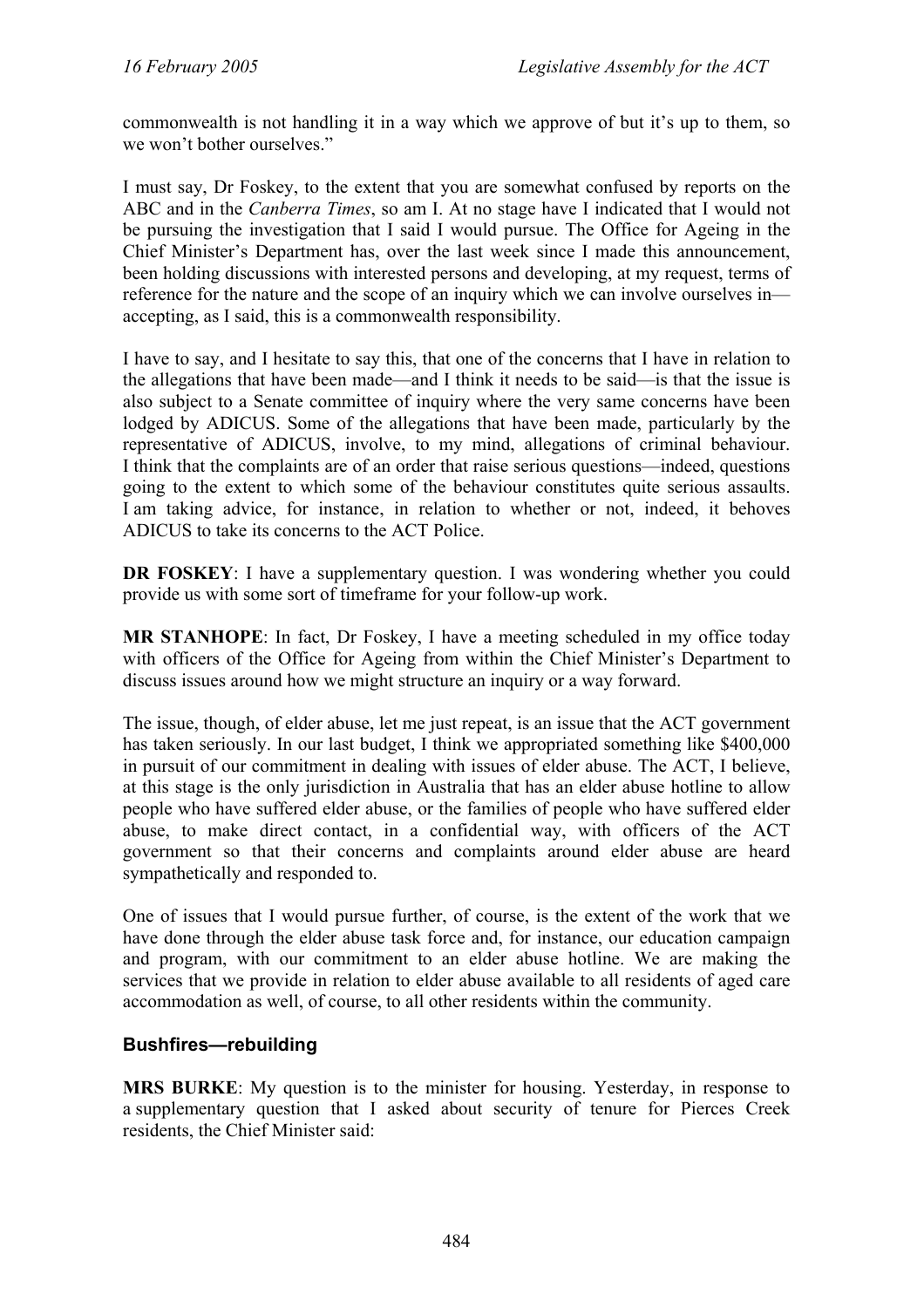It is the ACT government's position that when the public housing tenants return to Pierces Creek—and that is the government's strong desire—they should not only be able to move back into housing at Pierces Creek, they should also be able to own their houses. That is the position of every other public housing tenant and it is our intention in relation to those who would move again to Stromlo or Uriarra.

Will the Minister for Housing confirm what process tenants must go through to purchase the ACT public housing property in which they reside?

**MR HARGREAVES**: Is the member speaking on behalf of people at Pierces Creek, or is she talking about anybody at all?

**Mrs Burke**: No, just anyone.

**MR HARGREAVES**: Would you like me to outline the process that people go through when they apply for their own house? I will not do that today, Mrs Burke. I will take that question on notice.

**Mrs Burke**: Are you not able to?

**MR HARGREAVES**: I will not answer that question today. If want me to give you a briefing on a very lengthy process, please contact my office and I will expedite that for you.

**MRS BURKE**: I ask a supplementary question. Was the Chief Minister correct when he said yesterday that every public housing tenant is able to own the house in which they live?

**MR STANHOPE**: I might reply as that question was directed to me yesterday. I will respond to the question so far as it relates to Pierces Creek—a matter to which I was responding yesterday. Every resident of a house—

**Mr Smyth**: On a point of order: The question, which was directed to the housing minister, was whether or not the Chief Minister was correct in what he said yesterday to the Assembly. I cannot see how the Chief Minister can answer that question.

**MR SPEAKER**: Order! We went through this yesterday.

### *Members interjecting—*

**MR SPEAKER**: Will members let me respond to the point of order that has been raised? The Speaker usually gets a chance to respond to points of order. The question was raised yesterday as to whether the Chief Minister could deal with this issue. He dealt with it as part of the recovery process from the fires. The question related to public housing tenants. I cannot see any reason why the Chief Minister cannot follow up on a question that was raised yesterday. You might not want the Chief Minister to answer this question, but I think it is fair enough for him to answer it.

**Mrs Burke**: With respect, Mr Speaker, the point to the question that I just asked was that that is the position of every other public housing tenant. My question was: will the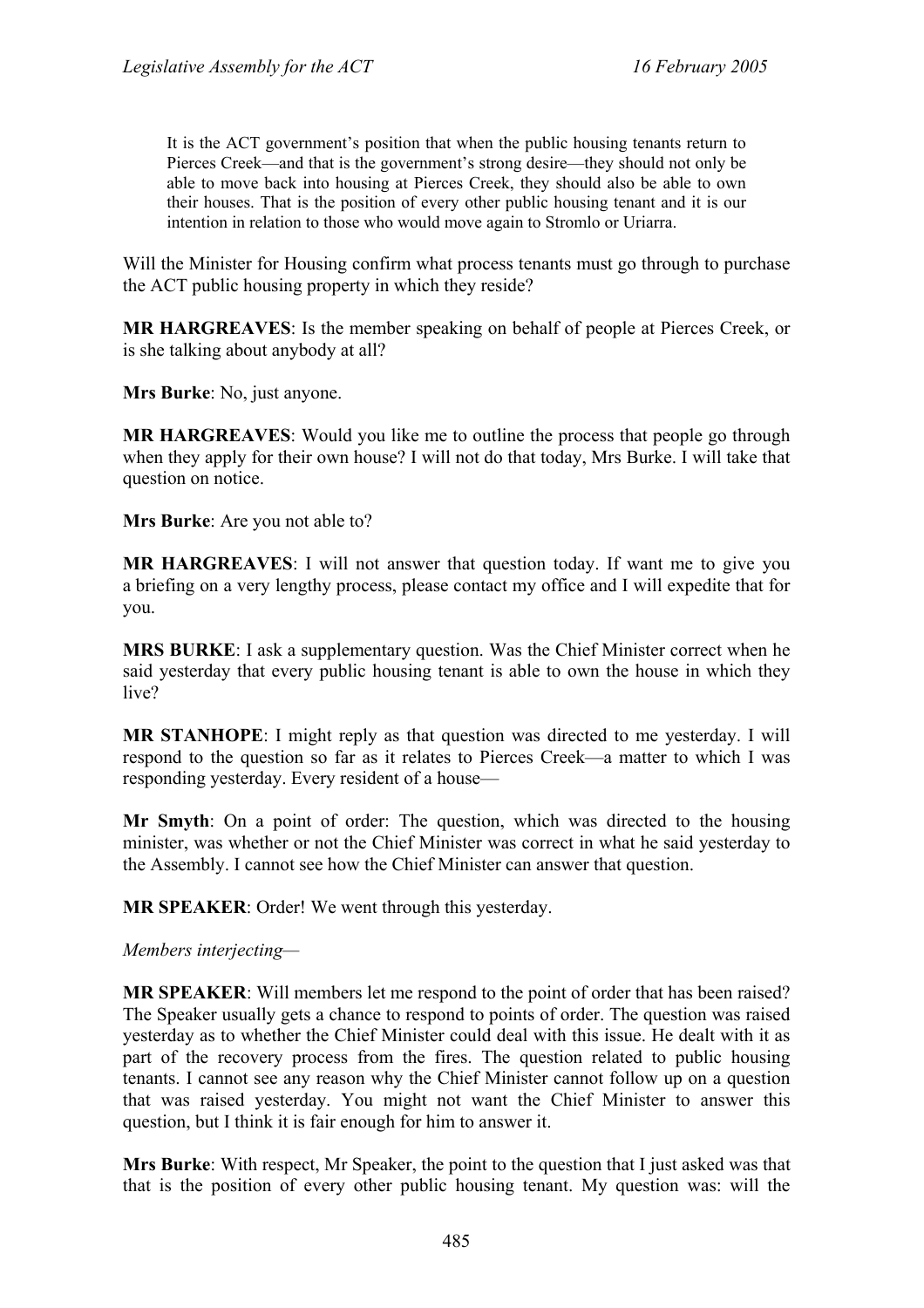minister for housing confirm what process tenants must go through to purchase the public housing property in which they reside? The minister could not answer my question. In my supplementary question I asked the minister whether the Chief Minister's statement of yesterday, when he said that every public housing tenant is able to own the house in which they live, was correct. My question was not specific to Pierces Creek.

**MR HARGREAVES**: Let me address the question asked by Mrs Burke in this way. If she thinks I am going to stand up in this chamber and assist her in her clever trapping mechanisms she is wrong.

**Mr Smyth**: It's right or it's wrong.

**Mr Stanhope**: Mr Speaker, I wish to make a personal explanation.

**MR SPEAKER**: We usually deal with those at the end of question time.

**Mr Stanhope**: It is in response to the question that was asked. I will answer the question.

**Mrs Burke**: I am satisfied with the response, thank you, Mr Speaker.

### **Environment—heritage trail**

**MS MacDONALD**: My question is to the Minister for Environment, Mr Stanhope. The 2004-05 budget allocated \$250,000 for the construction of a Murrumbidgee River natural and heritage trail from Angle Crossing in the south to Uriarra in the north. Minister, can you please advise the Assembly how work on the project is progressing?

**MR STANHOPE**: Work is progressing well on the proposed heritage trail, which will link a whole range of sites along the Murrumbidgee River corridor. In fact, it will link sites from Angle Crossing through to Uriarra Crossing. It is a major undertaking and, when completed, the trail will consist of a range of self-guided, vehicle-based routes that will take visitors to a range of significant sites along the Angle Crossing-Uriarra Crossing route, all within the Murrumbidgee River corridor.

I have always felt that that was a gap within the provision of recreational opportunities or entrees to the Murrumbidgee River corridor, a very beautiful piece of the ACT. Along that route there are places such as Angle Crossing, Tharwa, Point Hut, Pine Island, the Cotter and Uriarra Crossing, as well as the possibility or opportunity of having a long distance walking track all the way from Point Hut to Casuarina Sands.

There are some tremendous recreational sites along there. They are going to be upgraded. We are going to enhance the visitor facilities, the signage and the amenity landscaping and will, of course, do everything we need to reduce environmental impacts and to improve the quality of visitor experiences. Once visitors do access these sites, we propose to provide a whole range of exploratory walking trails. They will be themed and will be of a very high quality.

It is our intention that the heritage trail will use existing road networks, but there will be some new walking tracks constructed as part of the project, all on territory land. The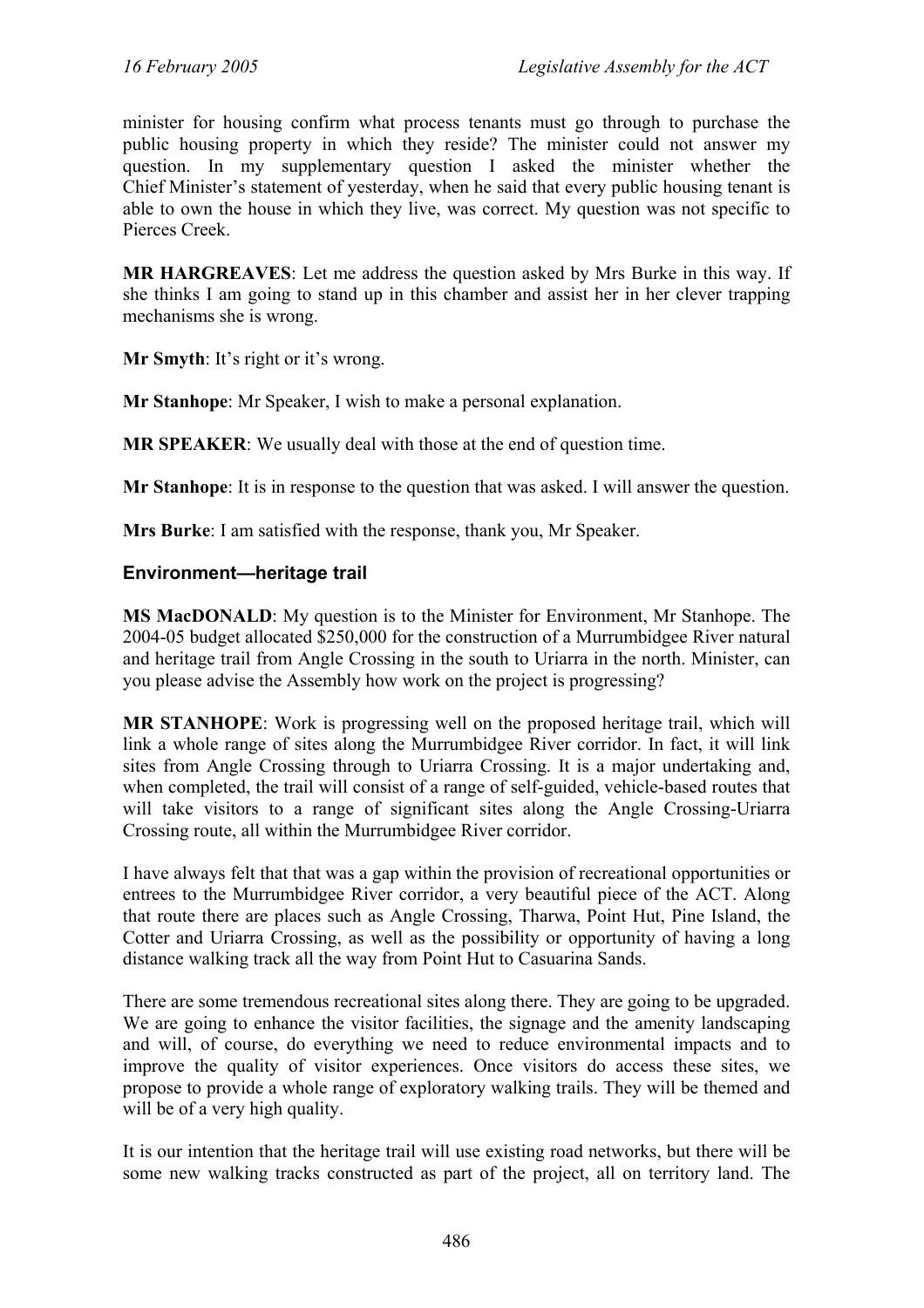heritage trail project is being implemented with close linkages to the Murrumbidgee River corridor walking track project to restore and upgrade the Point Hut to Casuarina Sands long distance walking track.

The new walking track network will provide a wide range of walking opportunities for all ages and abilities. I think that in time it will become something that the people of the ACT will utilise very willingly and happily. Most of the surfaces will be natural, though there will be some tracks or trails that will be prepared to a standard to make possible access by prams, strollers and, in some case, wheelchairs.

There are some fantastic views along this part of the ACT. There are tremendous views of the rivers, as well as enhanced opportunities for wildlife to be viewed and enjoyed by residents. Environment ACT, which is very committed to the particular project, is putting an awful lot of energy into testing innovative systems in track construction and track marking and in the development and placement of a whole new range of interpretative media, particularly new signage that is being used to enhance visitor experience in a whole range of areas throughout the ACT. Some of the new technologies that can be implemented in relation to signage are very good, enduring and, we hope, vandal resistant.

I must say that the heritage trail is part of a wide program of work that the government is committed to in relation to the Cotter, Tidbinbilla and those other areas of the ACT that were very savagely impacted upon by the fire. It is our consistent hope that we will, through the recovery work that we are doing in a whole range of non-urban areas of the ACT, develop and provide a real and lasting enhanced legacy for the people of the ACT.

# **Vehicle fleet operations**

**MR MULCAHY**: My question is to the Treasurer. It relates to the financing of government vehicle fleet operations. In light of advice provided to the Treasurer that the current financier will not be extending arrangements beyond 30 June 2006, what steps have been taken to source a replacement finance mechanism after this time?

**MR QUINLAN**: I cannot answer that specifically, because I do not know. We have just been in the process of setting up Rhodium, so we have a whole set of lease arrangements there. In turn, it has set up a relationship with Westpac. The member will have to give me more of an inkling as to the point of the question. I am not here with an encyclopaedic knowledge of every deal we have done to be implemented beyond 1 July 2006. I need to know the important stuff and not get bogged down with detail.

**MR MULCAHY**: My supplementary question is: has the government contemplated disposing of its responsibility for fleet management and outsourcing these services to the private sector?

**MR QUINLAN**: This government, on most questions, contemplates all the options.

# **Bushfires—coronial inquest**

**MR SESELJA**: My question is to the Treasurer as minister responsible for the ACT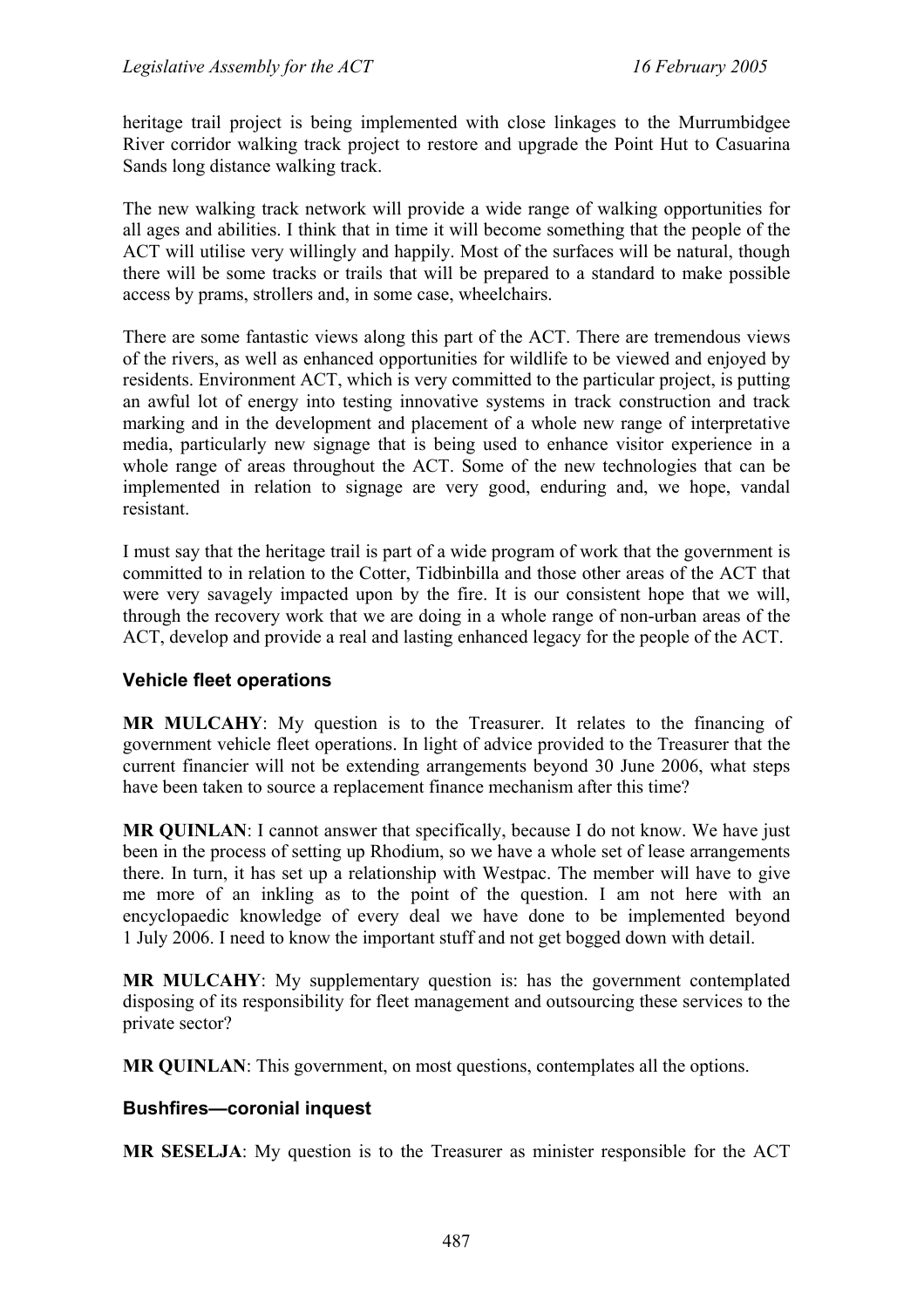Insurance Authority. Are the legal costs specifically due to the appeal against the coroner covered by insurance?

**MR QUINLAN**: I will take that question on notice. Again, is there a point to this?

**MR SESELJA**: So, you are taking that on notice. Thank you. I have a supplementary question. If they are covered, what impact will this unanticipated expenditure have on the financial state of the—

**MR SPEAKER:** The question is hypothetical. It is contrary to the standing orders to ask hypothetical questions.

**Mr Seselja**: It is only hypothetical because he cannot answer the first question.

**MR SPEAKER**: It is still hypothetical.

**MR QUINLAN**: Let him rephrase it.

**MR SPEAKER**: You can rephrase the question, if you like, but hypothetical questions are out of order.

**MR SESELJA:** So the minister is happy to answer?

**MR QUINLAN**: Not a hypothetical, no.

### **Gungahlin child and family centre**

**MR GENTLEMAN**: My question is to the Minister for Children, Youth and Family Support. The ACT government committed in the Canberra social plan to establish child and family centres, with the first centre to be opened in Gungahlin. Minister, can you please inform the Assembly of work recently completed in Gungahlin in seeing this important community facility open, and what services will now be available to the people of Gungahlin?

**Mrs Dunne**: I raise a point of order, Mr Speaker. I think there is a question that I have put on the notice paper in relation to children and family centres.

**Ms Gallagher**: On the point of order: there is question 165 on the notice paper. This question is quite different from the question that has been put on the notice paper.

**Mrs Dunne**: Have the positions been filled? Where are they going to be built? When will they be opened?

**Ms Gallagher**: That was not the question that I was just asked.

**Mrs Dunne**: What was the question?

**Ms Gallagher**: If you had listened—

**MR SPEAKER**: Order! Would you like to repeat the question, Mr Gentleman?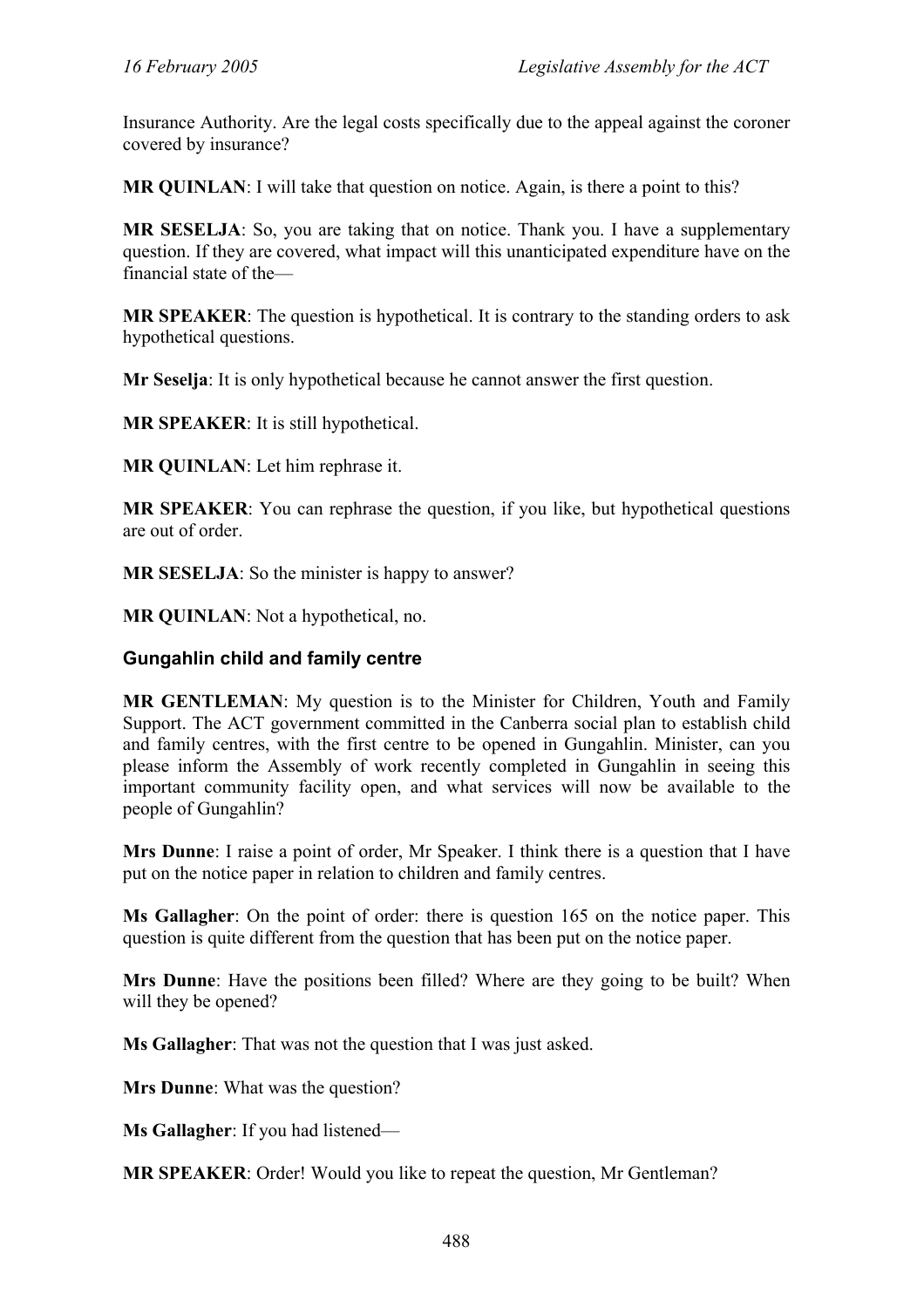**MR GENTLEMAN**: My question is to the Minister for Children, Youth and Family Support. Minister, the ACT government committed in the Canberra social plan to establish child and family centres, with the first centre to be opened in Gungahlin. Can you please inform the Assembly of work recently completed in Gungahlin in seeing this important community facility open, and what services will now be available to the people of Gungahlin?

**MS GALLAGHER**: I thank Mr Gentleman for the question. The child and family centre in Gungahlin has recently opened, fulfilling a flagship commitment in the Canberra social plan to put in place a new form of community-based service delivery, starting with Gungahlin and proceeding to Tuggeranong. The Canberra social plan committed the ACT government to provide local services with a focus on support and early intervention, including health, education, parenting and family support services. The opening of the Gungahlin child and family centre will provide universal and targeted early intervention and prevention services to children and families within the Gungahlin region. The opening of this centre is part of the government's commitment to improve services in Gungahlin, to ensure that it is an attractive place to live and that people are able to access adequate government services and support.

The child and family centres will include new features such as an integrated service model where services are networked and easily accessible, client focused service delivery, outreach in community settings so that services are available where they are needed most, and important partnerships between government, the community sector, service clubs, charities and businesses, ensuring that the best practitioners provide the best service.

At times, children and their families require additional assistance. The child and family centre in Gungahlin will work closely with families to determine the additional assistance required and the best way that this can be provided across the government and the community. Seven community outreach workers have been employed and include two maternal and child health nurses, a speech pathologist, a psychologist, a social worker, an early childhood educational specialist and a maternal and child specialist with early infant mental health qualifications. The management team comprises a centre manager, a team leader who has added qualifications in sociology and teaching, and a clinical specialist with qualifications in welfare sciences who is currently undertaking a masters degree in community development. Gungahlin centre manager, Di Butcher, will be well known to Canberrans through her role heading up the 2003 bushfire recovery centre.

A range of services is now directly provided through this centre, including many important clinical services such as early child and maternal clinics, including immunisation services; speech pathology services, including monthly Therapy ACT drop-in clinics for speech pathology services; and ongoing individual and family case management with families identifying more complex issues.

In addition, Housing ACT will shortly commence sign-ups from the centre for clients being allocated a property within Gungahlin. Housing ACT workers will also use the centre as a base when undertaking client home visits, debt recovery appointments and/or individual case management meetings. Relationships Australia will operate from the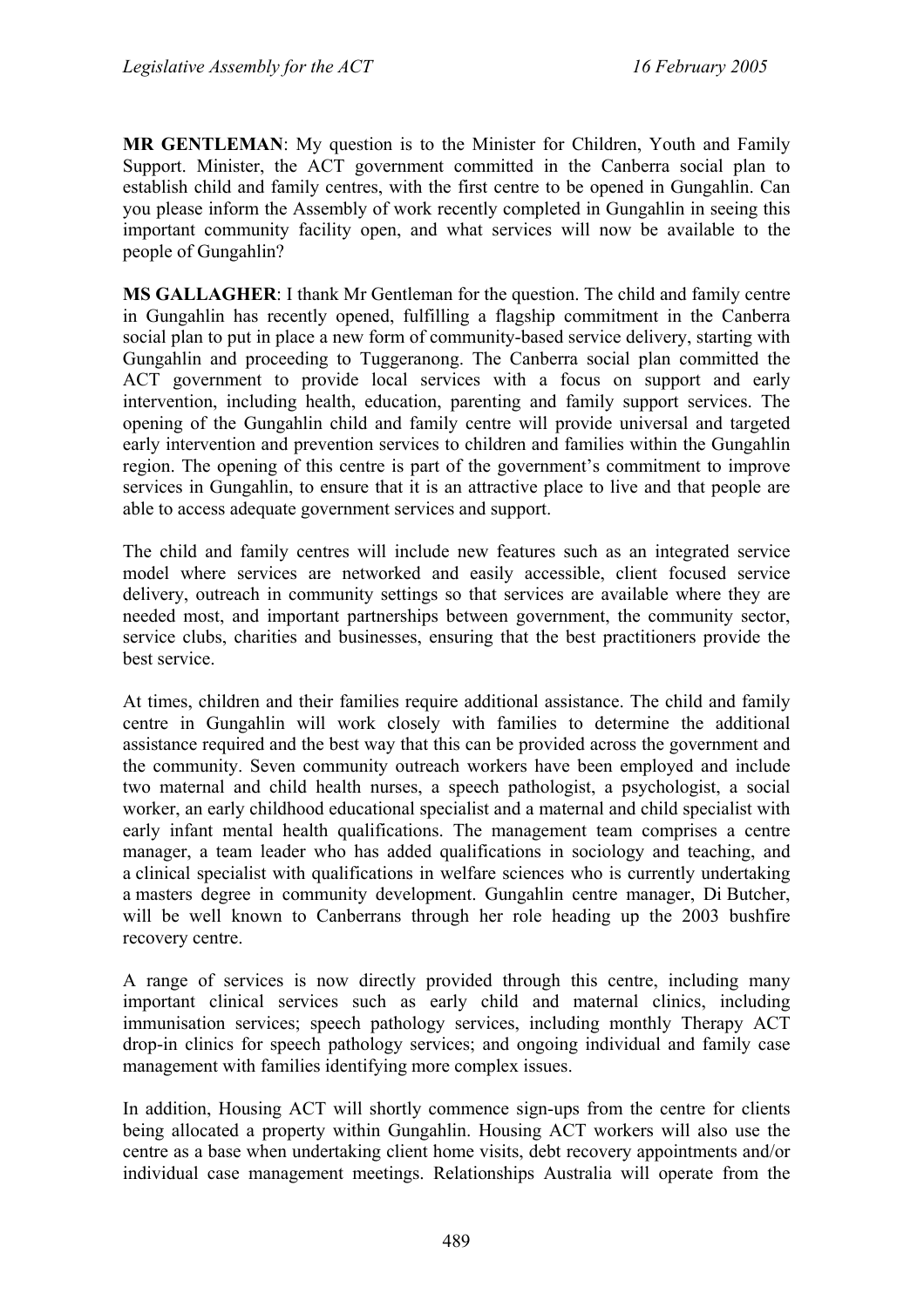centre one day a fortnight. This will be a free service to Gungahlin residents requiring relationship counselling and/or family counselling. The Child and Adolescent Mental Health Service will attend the centre on a regular basis to undertake counselling and case management work with clients in the Gungahlin region. They will also join the centre as a partner to undertake community education and community development opportunities.

The centre will also provide an important resource for community education and development programs. We have already seen Dr John Irvine, one of Australia's leading child psychologists, address more than 100 parents at each of a number of evening forums on the topics of "fathering boys", "starting school" and "parenthood—the first 12 months". Other programs currently being offered include over the trolley, held fortnightly at the Marketplace shopping centre. An initial eight-week babysitters group has been held in partnership with Gold Creek High School and the Gungahlin regional community service organisation. Relationships with schools are strong and the centre attended several welcome information sessions for new parents functions. Workers also attended a welcome information session for defence families who had recently moved to Gungahlin.

We are already seeing the results of this new model of community participation in Gungahlin. For instance, this morning a community breakfast was held at Ngunnawal primary school to promote to students and their families the importance of healthy eating and maintaining a nutritious diet. Around 300 students and their family members attended. As well as the free school breakfast to highlight the issues, a regular newsletter will now be provided to parents and students as part of this initiative.

I visited the centre late last year and it is a fantastic initiative. It will be interesting to hear back from the community how they feel the services are working in their area, and we will be taking all that feedback. I would like to congratulate all the staff who have been involved in setting this up from scratch, and I look forward to seeing the progress of the Tuggeranong centre, which is already under way.

# **Child protection**

**MRS DUNNE**: My question is to the Minister to Children, Youth and Family Support. Yesterday I drew attention to an incorrect statement she made on 24 June last year about her department's failure to comply with its statutory requirements. She responded that her "… answer at that time was entirely correct." She has a responsibility, which is reinforced by the Stanhope government's own Code of Conduct for Ministers, to correct the record as soon as she became aware that she had made an incorrect statement to the Assembly. Why did she fail to correct to the record as soon as she became aware that she had made an incorrect statement to the Assembly?

**MS GALLAGHER**: I am sure my answer yesterday gave a comprehensive response to the question. My answer, and the advice that I have, was that all statutory obligations were being met. I have explained that to Mrs Dunne. She refuses to listen to the reasons. Subsequently, the Community Advocate had concerns about the timeliness of the completion of section 267 reports—not the fact that these reports are not being done, but the timeliness in finishing that work. I explained why those section 267 reports might not be achieved on time and the reasons behind that.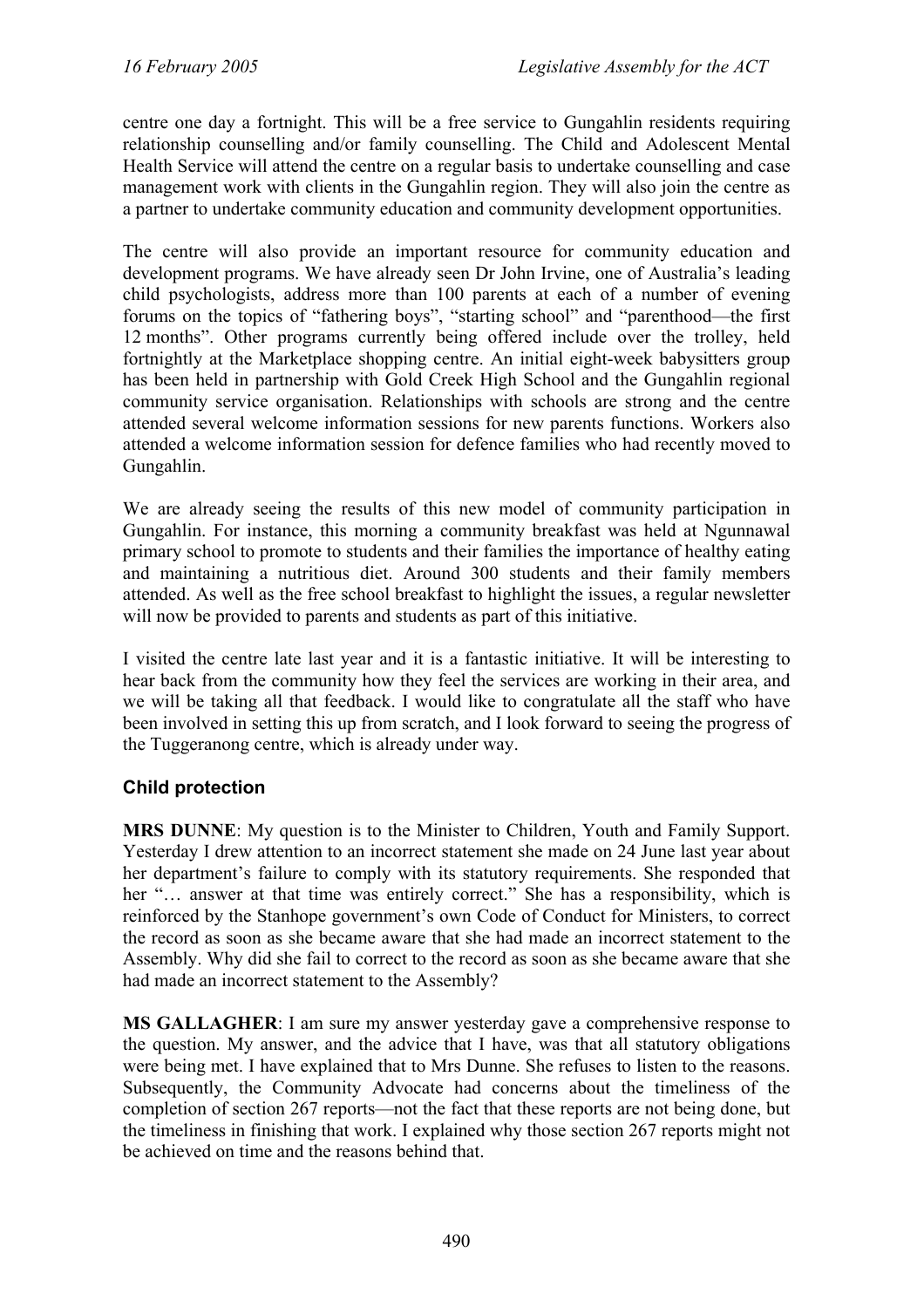I have taken on notice the question Mrs Dunne asked me about at what point was I made aware of the department's not being able to meet the timeliness of that part—I think it is subsection (4) (a)—of section 267, and I will respond when I get that advice. My answer to the Assembly was correct. Mrs Dunne can keep her head bogged down in trying to trick the government on child protection matters, but the reality is that she just cannot understand and accept the work that is being done in child protection. If she looks at all the comments I have made, she will see I have said it will be some time. If she reads the Vardon report, she will understand she made comments around section 267.

**Mrs Dunne**: Point of order: Under standing order 118, the minister is supposed to answer the question and not debate it. The minister is going back over things that she said yesterday which did not address my question yesterday and do not address my question today. My question today is why did she fail to correct the record—not what are we doing to fix up child support? This is not the issue. I do not want to debate that; I want to know why the minister failed to correct the record. I put out a press release on 27 January that alerted her to the fact that she made a mistake, and she has not corrected the record at the first available opportunity. Why has she not done it?

**MR SPEAKER**: The minister is entitled to respond to the question, and she has several minutes in which she can respond to it. She is not off the subject matter, so I do not feel I can oblige her to do anything other than what she is doing.

**MS GALLAGHER**: If you refer back to the Vardon report, comments were made about the annual reports, and I think there was reference in Gwen Murray's report as well. This is not new news. It is like they have uncovered this new scandal in child protection. It is not news that the child protection system has been and is under stress. The opposition cannot come to grips with that, even though it has been fully briefed and has a whole stack of information. The ability to do all the work required has been compromised by the huge increases in workload that the office is dealing with. Mrs Dunne can keep running with it, and everyone will get tired of it. In the meantime, we will continue doing all the work that we have to do to fix the system that her party left in disarray when it left government, after years of neglect. She can keep niggling around the edges, saying, "Why did you not say this or do that?"

**MR SPEAKER**: The minister will come to the point of the question.

**MRS DUNNE**: I ask a supplementary question. What steps will the minister take to correct her answer of 24 June 2004 and put the record straight in this place?

**MS GALLAGHER**: I answered that question yesterday, and in part in answer to the first part of the member's question.

**Mrs Dunne**: No, you didn't.

**MS GALLAGHER**: Yes, I did.

# **Dragway**

**MR STEFANIAK**: My question is directed to the minister for sport and recreation. During the election—in fact, a couple of days before the October election—the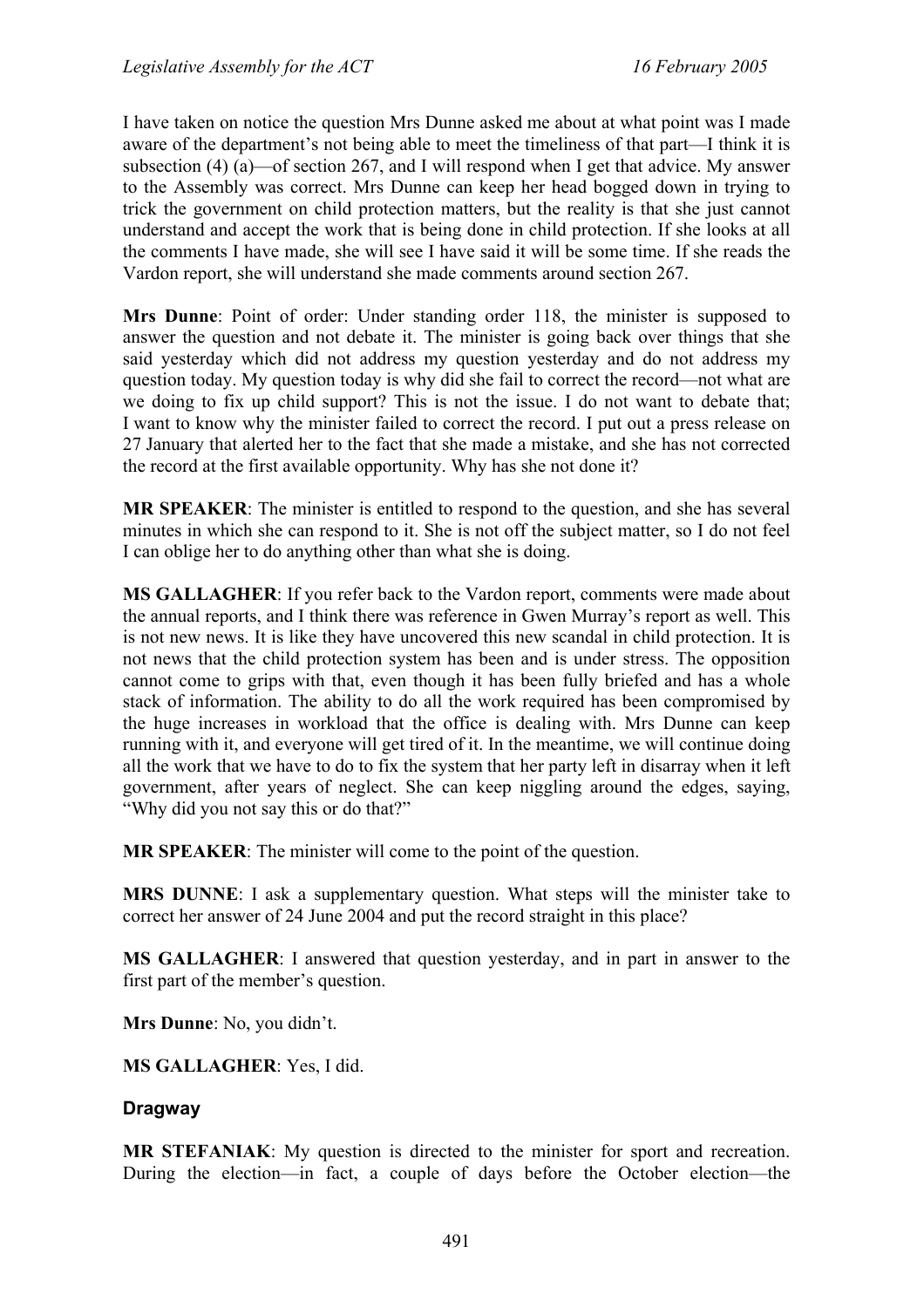Chief Minister promised to build a dragway within 18 months. Indeed, he repeated that commitment in a media release on 7 December when talking about the government's second term agenda. Minister, will you be able to keep the Chief Minister's promise made during the campaign to build a dragway within 18 months—that is, I think, April 2006?

**MR QUINLAN**: No, I will not. In fact, the Chief Minister and his department have undertaken to build a dragway. I think what was said in the lead up to the election was, "How long do you think this will take?" We have said, "Eighteen months". We have not said, in black and white, "In exactly 18 months there will be a dragway." We tried to acquaint the community and those who were directly—

**Mrs Dunne**: But he did. He said it in a media release on 7 December—that is black and white.

**MR QUINLAN**: Do you have to? We tried to explain to the people of Canberra, particularly those people who supported the establishment of a dragway, that there are difficulties—difficulties that you would face if you were on this side of the house. You know those difficulties exist. All the facts are on the table. The intention is there.

If you guys cannot rise above the nitpicking along the lines we have seen in the previous question, we are in a for a long, tedious series of question times. This government intends to establish a dragway. We have advised people that, for all the searching we might do, there are probably two sites available: sections 51 and 52, Majura. The preferred site falls within the purview of the National Capital Authority—about 40 per cent. It is the preferred site in terms of its topography and usefulness for establishing a dragway.

The next site is rather more undulating. Therefore, it may be more difficult to use as a dragway site. On the other hand, some of the undulations if left, or half left whatever—might still work out OK in terms of the sound attenuation necessary for the dragway.

In my capacity as the sports minister, I have directed that we examine that second site, despite the fact that we have not resolved the first site. We should just get on and do the engineering assessment of the second block, should we not be able to get past that whole framework that has made it difficult to build the thing within range of the airport. That is one of the major problems—the connection between the desires of the airport and the considerable amount of influence in relation to the National Capital Authority. I think you are probably aware of that.

We will still face difficulty in trying to establish that dragway. If we cannot do it on those two sites, we have a problem. If you have any suggestions for alternative sites that might work—that might not have all sorts of other problems associated with them please let us know.

As best I know, the work is being done to try to make sure that we establish that dragway within the envelope of the \$8 million that we set aside, which I am advised is not a whole lot of money when it comes to dragways, if we are talking international standards. We do not intend to build international standard; the intention is to put the dragway fraternity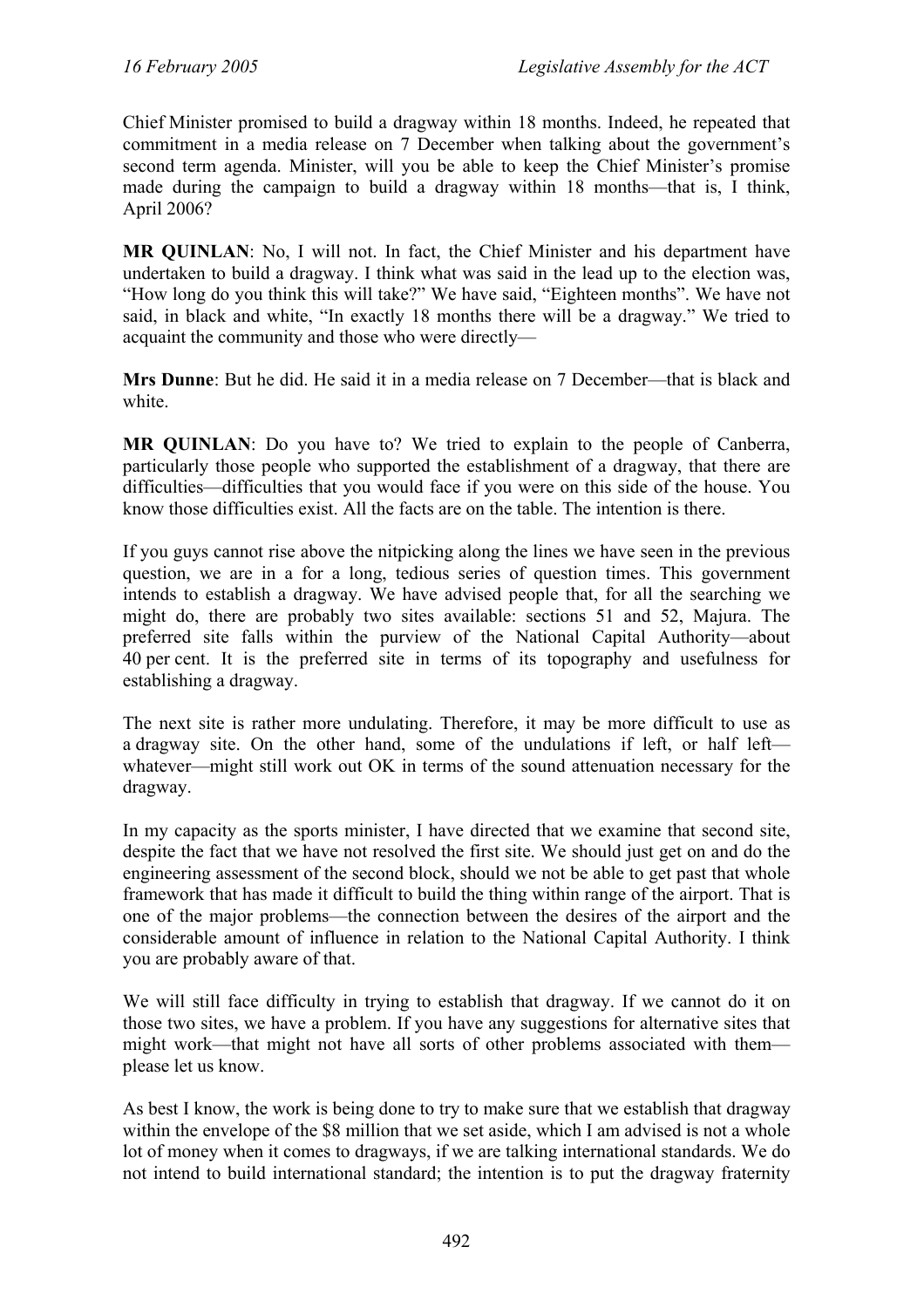back where they were. Somehow, between the previous Liberal government and the federal government, they were parlayed out of the site they had. It appears to me— I drove past it yesterday morning—perfectly adequate to continue as a dragway. If you blokes have any influence on the hill: perhaps Mr Mulcahy, who likes to hobnob with federal ministers, might pop up and put in a word.

**MR STEFANIAK**: I have a supplementary question. Minister, will the government definitely build a dragway at Majura or are you looking at other options, such as Williamsdale? I note your answer, but I saw in the press something about 307 hectares, or something like that, of land at Williamsdale for some other motor sport facility that no-one seemed to know about. My question, basically, is: will you definitely build it at Majura or is the government looking at other options, such as Williamsdale?

**MR QUINLAN**: I cannot bring you up to date exactly on Williamsdale, but an area of Williamsdale is also being kicked around as a general aviation airport as well because of the pressure that is being applied to general aviation at Canberra airport. A lot of the general aviation has been just elbowed out and people who ran businesses out of the Canberra airport previously are now standing at Cooma and other places, even as far as Cowra, in terms of flying schools and those sorts of things that have been squeezed out.

I think that it is fair to say that the Williamsdale site is inhibited largely by the development at Royalla. It is a development outside our control—it is a New South Wales development—of 100 houses or so, but I am not sure exactly of the number. It is quite independent of the ACT. It is not dependent on our infrastructure, but established, and that tract of land is now placed within earshot of suburban development.

Of course, we are all aware that the one great problem with a dragway is the amount of noise, particularly when you get into the top fuellers and the more exotic motor cars that run on airline fuel, high-powered kerosene, or whatever. It is beyond my ken. Nevertheless, they do make a hell of a noise, apparently, and that is the major problem. So the footprint that a dragway requires is huge and, for any community, it is one thing to have a dragway and allow people to build as close to it as they like because the dragway was there first, but it is another thing to plonk one somewhere literally within earshot of residential development.

We have seen the sound maps out of Majura. A lot of work has been done. Unfortunately, once we want to do this thing, and we want to do this thing closer to Canberra because we cannot have it where it originally was, we do impose a sound profile of quite large proportions, in terms of the 45-decibel line and the 30-decibel line, and more sophisticated sound measuring techniques or standards have been adopted and we are now looking at inversion layers. In fact, that just makes it that little bit harder.

But we are pretty damned sure that it can be done at Majura without really causing grief to the suburbs of Hackett, Watson and Campbell. We have seen from the sound maps for Eastern Creek and Kwinana in Western Australia how the actual measurement has been significantly, but not a huge amount, below the original estimates and the original sound maps; so we would be confident that the measurements or the projections that have been done for the Majura sites will be within the isobars or whatever the sound equivalent is of isobars that have been measured; if not, they would fall below that. But I have to say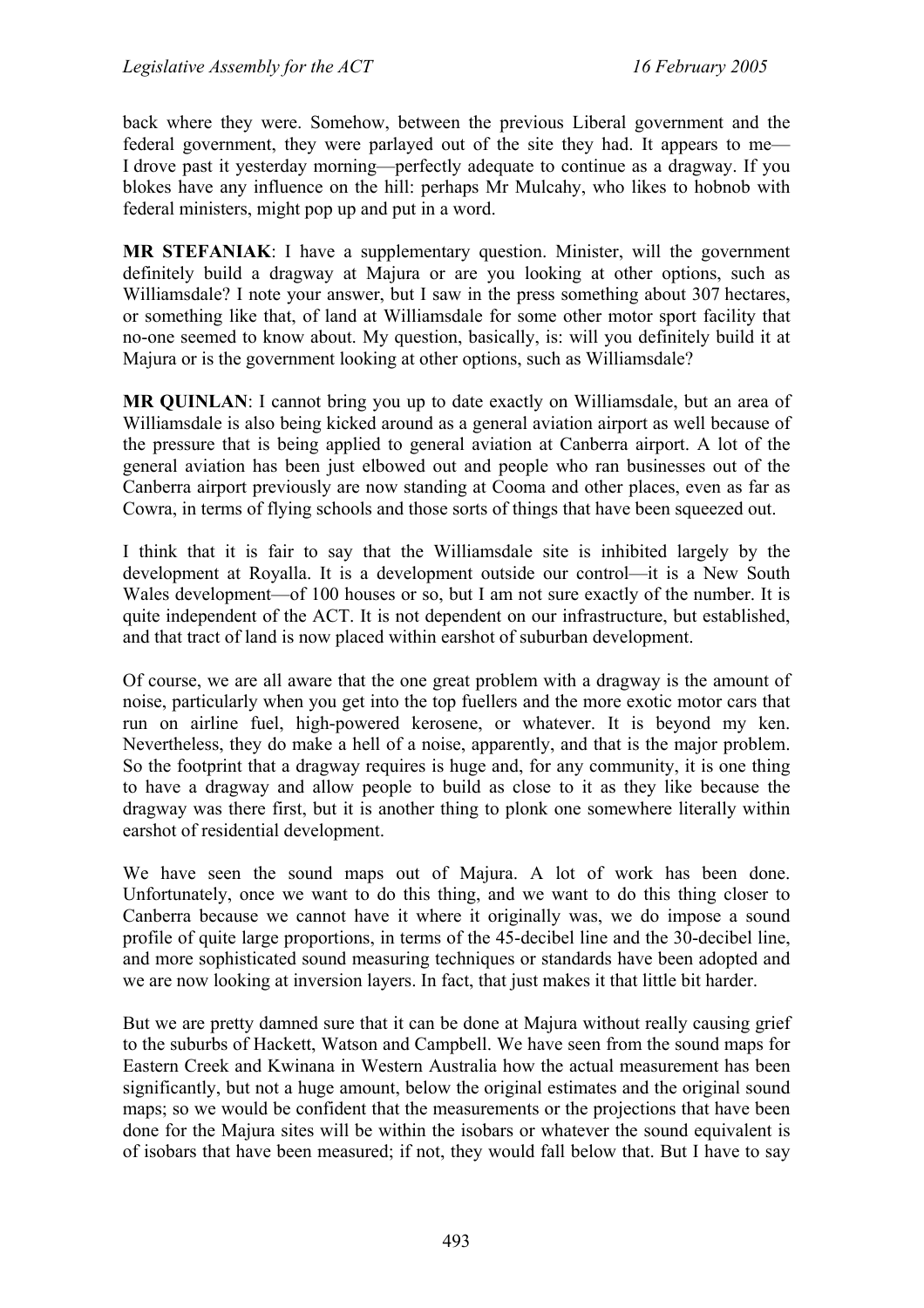that we have still got to get over either approval for a flatter one, the one that falls within the range of the airport—

**Mr Stefaniak**: Fifty-two.

**MR QUINLAN**: Fifty-two. The alternative is 51. That has its own problems and it is going to send us around the mulberry bush one more time because of the community standards that we have now in terms of environmental protection and in terms of all the other things that we have to measure before we can actually establish something like a dragway. It is a thing that has such a dramatic effect. That might delay it, but the intention of this government is to get the damned thing out of the road as an issue.

# **Housing—homeless fathers**

**MS PORTER**: My question is to the Minister for Disability, Housing and Community Services. Can the minister inform the Assembly of the government's new supported accommodation service for homeless dads and their children?

**MR HARGREAVES**: I thank Ms Porter for the question. I am very pleased to advise the Assembly that the Canberra Fathers and Childrens Service (CANFaCS), known to many members, has been funded to provide a new support accommodation service for homeless dads and their children. The new service offers families access to safe, affordable housing and encourages stronger relationships with the broader community. It will provide crisis accommodation for six families at any one time for periods of up to 12 months. The government has committed more than \$450,000 per annum to this service. In total, we have committed almost \$3.1 million in funding to new homelessness initiatives this year.

CANFaCS is a highly specialised support service providing accommodation and outreach assistance to men and their families. Single father families have unique needs, so it makes sense to provide them with a tailored service. The aim of the new service is to provide men who have children in their care with specialised support that will assist them in resolving their homelessness and in supporting their children.

Families accessing the service are accommodated in their own residences, head leased through Housing ACT, with support provided through outreach. This model provides families with an individual home, as opposed to refuge-style accommodation, in which they can be supported to resolve the immediate crisis that led to their homelessness and to gain skills that will help them sustain independent accommodation after support.

The government recognises the many ills that beset people in our community, particularly homeless fathers with children about them. Accommodation, a guaranteed roof over their heads, is the rock upon which they can build their recovery and that is why the government has been particularly active in addressing homelessness.

**Mr Stanhope**: I ask that all further questions be placed on the notice paper.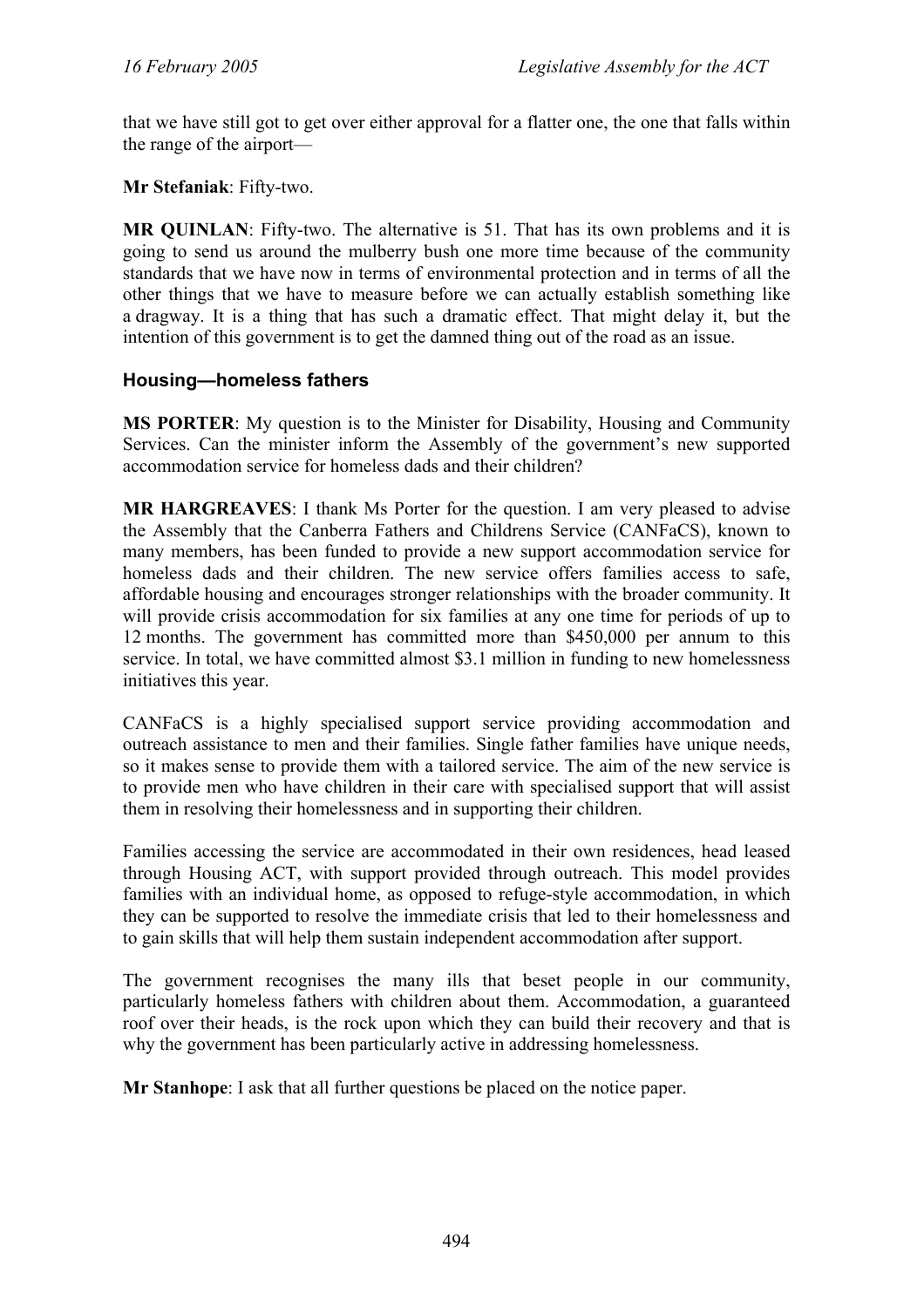# **Supplementary answers to questions without notice Bushfires—rebuilding**

**MR SPEAKER**: During the discussion about points of order in relation to a question taken by the minister for housing, there was some commentary by me and others on the standing order about who is entitled to answer questions. The Chief Minister need not feel constrained about answering any questions. I have had the time to consult parliamentary practice and, if it is his desire to answer questions or add to answers of ministers, he should not feel constrained.

**MR STANHOPE**: Thank you, Mr Speaker. If I might now clarify a point on that issue: I did want to take the opportunity at that time to add to an answer provided by the minister for housing to the supplementary question asked by Mrs Burke in relation to whether or not what I had said yesterday was true.

What I said yesterday was, in fact, the case, depending, I suppose, on how one wishes to manipulate what I said. Yesterday, I was asked whether the residents of the houses at Pierces Creek would have security of tenure. One of the issues that the ACT government is seeking to resolve is what will be the case when, not if, the displaced residents of Pierces Creek return to their homes. We wish them to have security of tenure, which means that we wish them to be able to purchase the houses that will be rebuilt for them.

The difficulty is, of course, that there is no leasehold at Pierces Creek—there are no units or leases that can be sold—and the NCA and the commonwealth, to date, have not conceded that they will support a change to the territory plan to allow individual leases or individual blocks to be assigned to, if it is to be 13 houses, the 13 houses that we would rebuild. I made the point that in that context, as individual houses, they would be the only tenants of public houses that would not be able to purchase their public houses and secure title in the ACT. The comment I made applied to houses on individual blocks and that was the point of the hilarious supplementary question that was pursued today. Of course public housing tenants in facilities that are not strata titled or in relation to which there are not unit leases cannot purchase their units.

**Mrs Burke**: You should check your facts.

**MR STANHOPE**: It is not a question of checking my facts. It is really about question time, or questions, descending into this sort of spurious, undergraduate, juvenile nitpicking: "Were you talking about whether public housing tenants in multiunit developments can buy the entire block of units?" Of course they cannot. We do not sell public housing units in blocks that are not multititled. That was the point, of course, of the incredibly childish question that was asked, seeking to entrap me, just as we saw today with regard to Ms Gallagher—the same puerile, childish attempt at point scoring on a nonsense. So I clarify the answer of yesterday, Mr Speaker, by saying that unless the commonwealth is prepared to work with the ACT government in relation to Pierces Creek, I fear—

**Mr Smyth**: That is not what you said yesterday.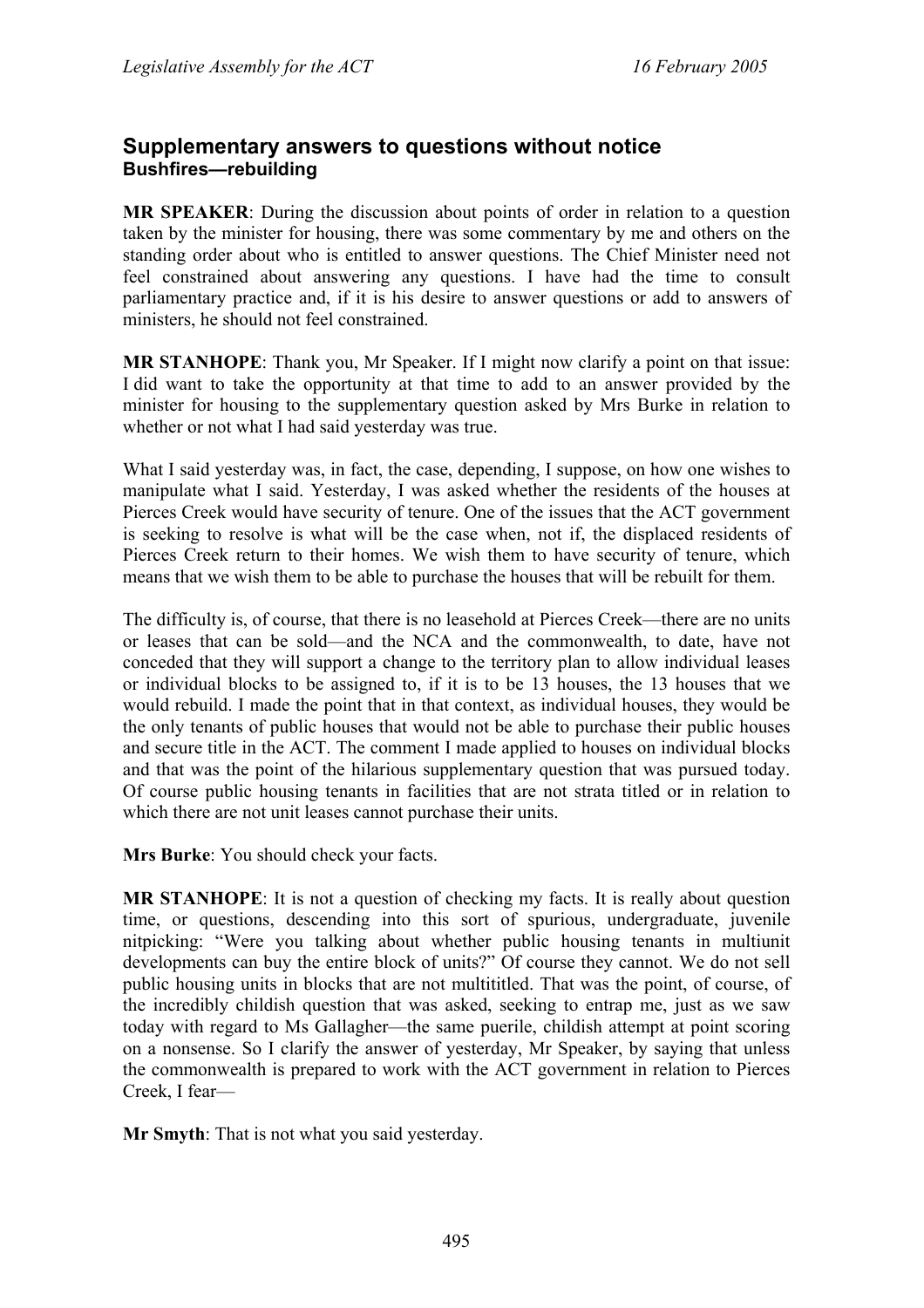**MR STANHOPE**: It is what I said. I fear that if the commonwealth will not work with the ACT government on Pierces Creek, the residents of Pierces Creek will never, ever achieve security of title because of the attitude and as a result of the—

**Mrs Burke**: What about your attitude?

**MR STANHOPE**: I cannot change the territory plan, Mrs Burke. It is really a question of our not being able to do it at Pierces Creek. Only the commonwealth can.

**Mrs Burke**: Why don't you help the situation? You are hindering it.

**MR SPEAKER**: Mrs Burke is interjecting and she should not do so any more.

**MR STANHOPE**: Whether the residents of Pierces Creek will ever achieve security of title is in the hands of the commonwealth government, your Liberal Party colleagues.

### **Bushfires—coronial inquest**

**MR MULCAHY**: Mr Speaker, I want to raise a matter under standing order 118A. Yesterday in question time I raised a question with the attorney that related to a question on 7 December. I believe that the attorney said that he would be in a position to table the information sought after question time. It does not appear to have been tabled as yet, Mr Speaker, and I am wondering whether he can inform the Assembly when that will happen.

**Mrs Dunne**: Perhaps he should not walk away when someone is seeking information.

**MR SPEAKER**: I think that is the answer.

**Mr Smyth**: I take a point of order, Mr Speaker. Mr Mulcahy has asked a question and it has not been answered.

**MR SPEAKER**: All I can do is ask members of the opposition to take a look at standing order 118A and decide whether they want to explore any of the options therein.

### **Disability services**

**MR HARGREAVES**: On 15 February 2005, Dr Foskey asked two questions about Disability ACT's 2004-05 disability support funding process and I undertook to get her further information. The process for allocating funding under individual support packages was that there was a funding panel made up of representatives of the Department of Disability, Housing and Community Services and the community. Each application was assessed for eligibility and against criteria identifying risk and impact of funding. The applications were ranked accordingly. Sixty-nine applicants were shortlisted and 153 people were unsuccessful in applying for funds.

Mr Speaker, there are no appeals processes as all funds have been fully expended. Where applicants have requested further information or advice, the department has provided their assessment information and provided an invitation to meet with the department to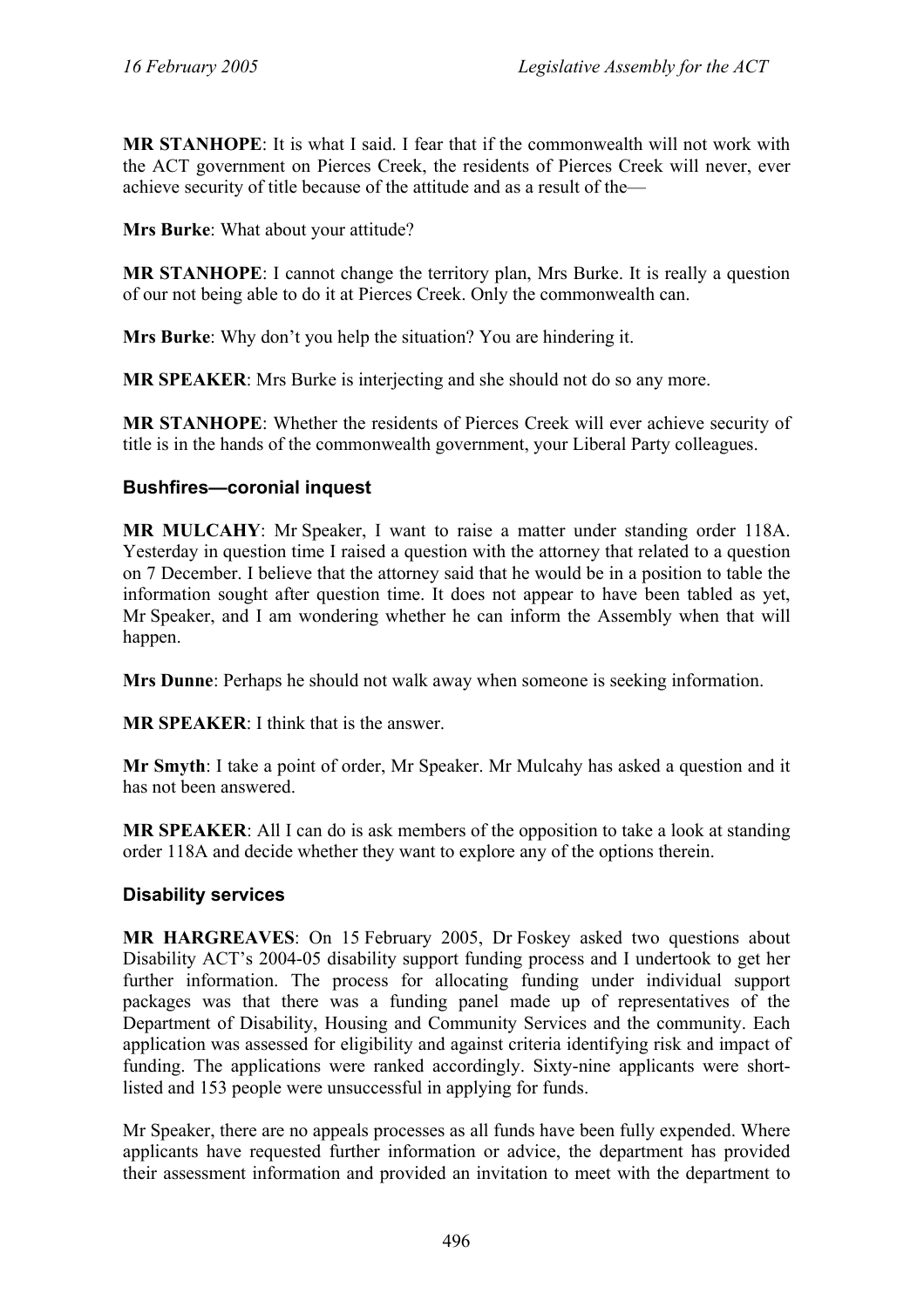discuss their application and outcome more fully and advise of possible alternative action. There is a range of support options for unsuccessful applicants. For example, applicants are referred to other agencies where generic and existing funded services are available.

Agencies have been notified of the outcome of the funding round and we will continue to work with unsuccessful applicants on other options within existing resources. Disability ACT respects an applicant's privacy and right to peruse or not to peruse funding outcomes. Therefore, all applicants are invited to contact the department if they wish to have more information or advice.

Mr Speaker, the government receives data on unmet need as an outcome of each funding round, including the 2004-05 funding process. To address the needs of people with disabilities, the government has already committed to a significant increase to funding, including \$21 million in its first term of office—I repeat, \$21million in its first term of office. Finally, the government will further examine funding priorities in the upcoming budget. I hope that this information will be useful for Dr Foskey.

# **Attorney-General**

Debate resumed.

**MR SMYTH** (Brindabella-Leader of the Opposition) (3.32): Mr Speaker, in moving this motion, Mr Stefaniak has sought to clarify a great deal of concern that has arisen in the community about where the government actually stands on the coronial inquiry. I point members to the heading on page 2 of the local newspaper this morning, "Residents set up web site for protests at delay to fire inquiry". Yesterday, the Chief Minister, in answer to a question, said, "This goes to a fundamental principle that justice should be done and that justice must be seen to be done". The feeling of the public is that justice is not being seen to be done. Why isn't it? It is because we have a Chief Minister who was a witness before the inquiry, who is also the Attorney-General and who has the ability to add to the protest of nine individual citizens, thereby throwing up a view of bias against the coroner. He is also the man who will receive the report.

Is that fair? Having the guy who runs the system, who has actually played in the game and who can decide the rules make the final decision is not justice being done. He is in charge of the system. His actions have been looked at by the system and, in the end, the system may actually make a comment—we are only saying may—about his actions in relation to the fires of 18 January 2001. The Chief Minister goes on that the scales of justice not be weighted one way or the other. Why are all the weights in this case sitting on his side? Why is it that the people of the ACT feel that way and why is it that they are now organising protest rallies and, at the same time, going out and organising web sites to keep each other informed of what this government is doing to thwart the process of the coronial inquiry? I read from the article:

Web site organiser Laurie Buchanan, whose Duffy home was destroyed by the firestorm, said … "We shouldn't have to protest … We've got businesses to run, families to look after. We shouldn't be out on the street, but we will if we have to".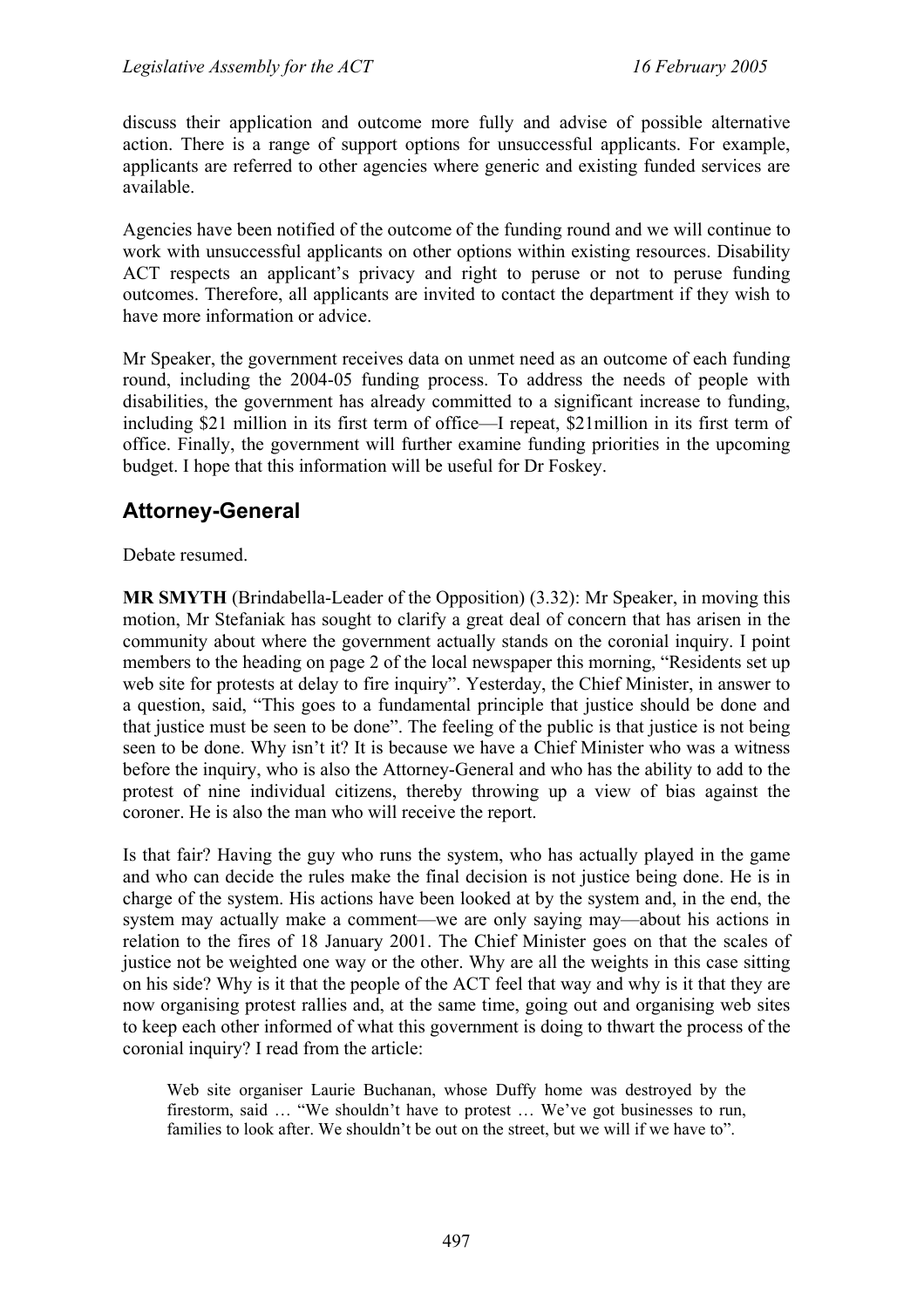Why are they out on the street, Mr Speaker? It is because there may be only the perception of a conflict of interest, but it is there. The only way an honourable man, an honourable Attorney-General, can answer that is by standing aside. He is saying, "I am in charge of the system. I fund the system. I have actually been called to answer questions by the system. I am now appealing against the system. I will get the report from the system. I may have to respond to that report and put in place the actions desired by the system. But I am the system and I am not responsible to anyone". What we have from the community is a concern and what the opposition is saying is that the best way to answer that concern is to stand aside.

An excuse was given by Mr Quinlan in his standard way. When you get an answer from Mr Quinlan on something that he is concerned about or on which he does not know what to say, he just misdirects. He said that that would mean that all members on his side of the chamber could not be the Attorney-General. That is not true. Mr Stanhope, as the Attorney-General and as Chief Minister, is the only member of the government to have appeared before that inquiry, so any one of the other seven members could possibly carry out duties under the Attorney-General's portfolio.

If you wanted to say anyone who was not a member of the previous Assembly when the bushfire tragedy occurred, that would leave Ms Porter and Mr Gentleman as members who could possibly act as Attorney-General. If you wanted to say that other cabinet ministers were affected, let Mr Hargreaves—God forbid—act as the Attorney-General. Mr Hargreaves was not a cabinet minister at the time—18 January 2003.So, in answer to Mr Quinlan's criticism, there are many people on his side of the chamber who could act as Attorney-General, unless Mr Quinlan does not have any faith or confidence in any of his other colleagues.

Mr Quinlan said that the government is trying to send a message to the public. Mr Quinlan ought to open up page 2 of the *Canberra Times* this morning, because members of the public are sending the government a message that they are concerned. They are taking public action, organised public action, to show that they are concerned at what this government is doing. They are saying, "We have had a protest rally, with almost 300 people present. We have now got a web site for communicating with other citizens on their concerns about what this government is doing to the coronial inquiry into the bushfires". I think that Mr Quinlan ought to listen for a change to what the public is saying. He does not do that very well.

Mr Quinlan, who does not even listen to what is being said in this chamber let alone what is being said by the public, attempted to say that Mr Stanhope had not stymied the release of the COAG report, that eventually he had written back and said that it could be released. Mr Quinlan indicated that obviously Mr Seselja did not understand the situation. Good try, Mr Quinlan, but turn your hearing aid up or clean out your ears, because Mr Seselja did not even mention the delay in the release of the COAG report. He was speaking about other reports that your government has sat on. That was typical of the misdirection of Treasurer Quinlan when he is in a bind.

Mr Stanhope came in and tried the same sort of misdirection, as he did yesterday when he said, "What about the other appeal last August?" To the best of my knowledge, the government was not joined to the other appeal last August; again, more obfuscation,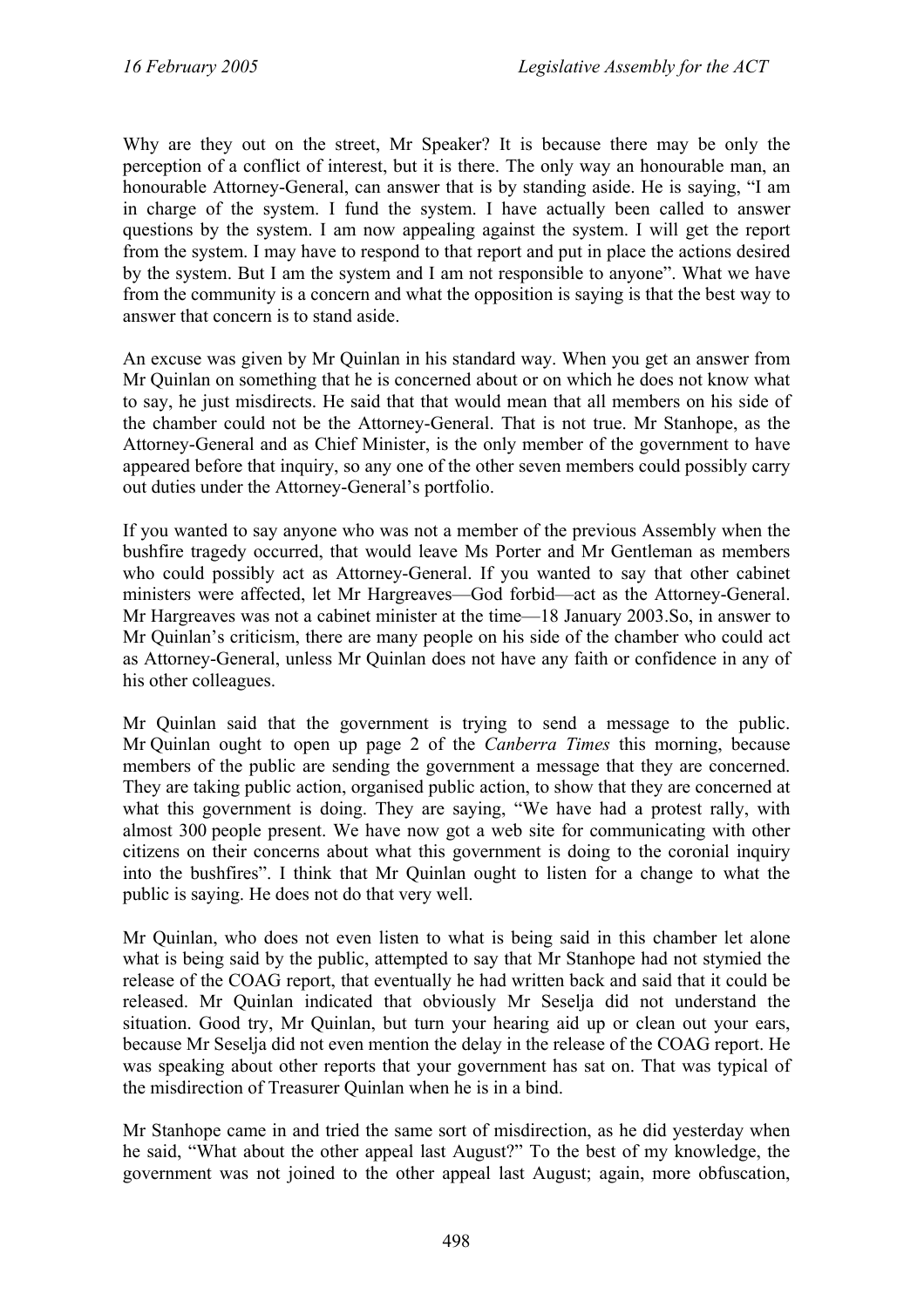more misdirection. If you do not like the issue or you cannot answer the question, you play some sort of silly game. That is when we get the puerile arguments that we get so often from the Chief Minister. It is the typical arrogant response of someone who does not believe that he is being held accountable by anybody, that he is above that now.

We saw that recently when the Chief Minister strutted away from the bench when Mr Mulcahy asked whether he would keep his promise and table the documents that he said he had yesterday, which still have not been tabled today, Mr Speaker. So we had that arrogant strut away, that cocky strut with the folders under his arm, because he is not accountable.

The difference between this appeal and the appeal of last August is that the appeal in the court is now against an inquiry at which the Attorney-General has appeared as a witness. He claims that this government has provided all assistance, all documents, to the coronial process. He should go back and read the *Canberra Times* reports since the coronial inquest started.

On many occasions, Magistrate Doogan asked the government to provide additional legal counsel, individual counsel, for those appearing before the inquest because, she said, of the potential for conflict of interest when one solicitor might not be able to represent to the best of his or her ability the entire group to which the solicitor was assigned. She was right. This Attorney-General slowed down the process. If that is his definition of providing all assistance to the coronial process, he has got serious problems with his perception of the world.

The Chief Minister also said, "I understand the role to be to ensure the integrity of this process". If you understand that, Chief Minister, and you have read page 2 of the *Canberra Times* today, you would understand that you have undermined the integrity of this process. If you are an honourable man and you believe in the law and you believe that the first law officer must rise above politics to carry out the position of Attorney-General, then you will stand aside.

We are not offering a judgment here. We are not saying innocent or guilty, good or bad, right or wrong. We are saying that the people of Canberra are now, more than two years since the fires and since this process commenced, concerned about your behaviour and the action you have taken. You chose to take that action because you told us, in answer to a question last year, that you had three choices, but you took the choice that said you would stand against the coroner.

I note the fancy footwork in the last couple of days. There was a bit of ducking and weaving and a bit of sidestepping and shuffling yesterday. We had an attempt to blame the opposition. Apparently we are against the coroner; it is all our fault that we are here today. People do not believe that, Chief Minister. They have seen you sign up to the appeal to undermine the coroner, an action unprecedented for this country.

The first law officer, whose role and function you say you understand, is meant to protect the court system as well as guarantee justice. Sometimes that justice is blind. But you have blinkers on, not a blindfold, and your blinkers are about protecting you and your government. If you do understand the role and if you want to ensure the integrity of the process, Mr Attorney-General, you will stand aside.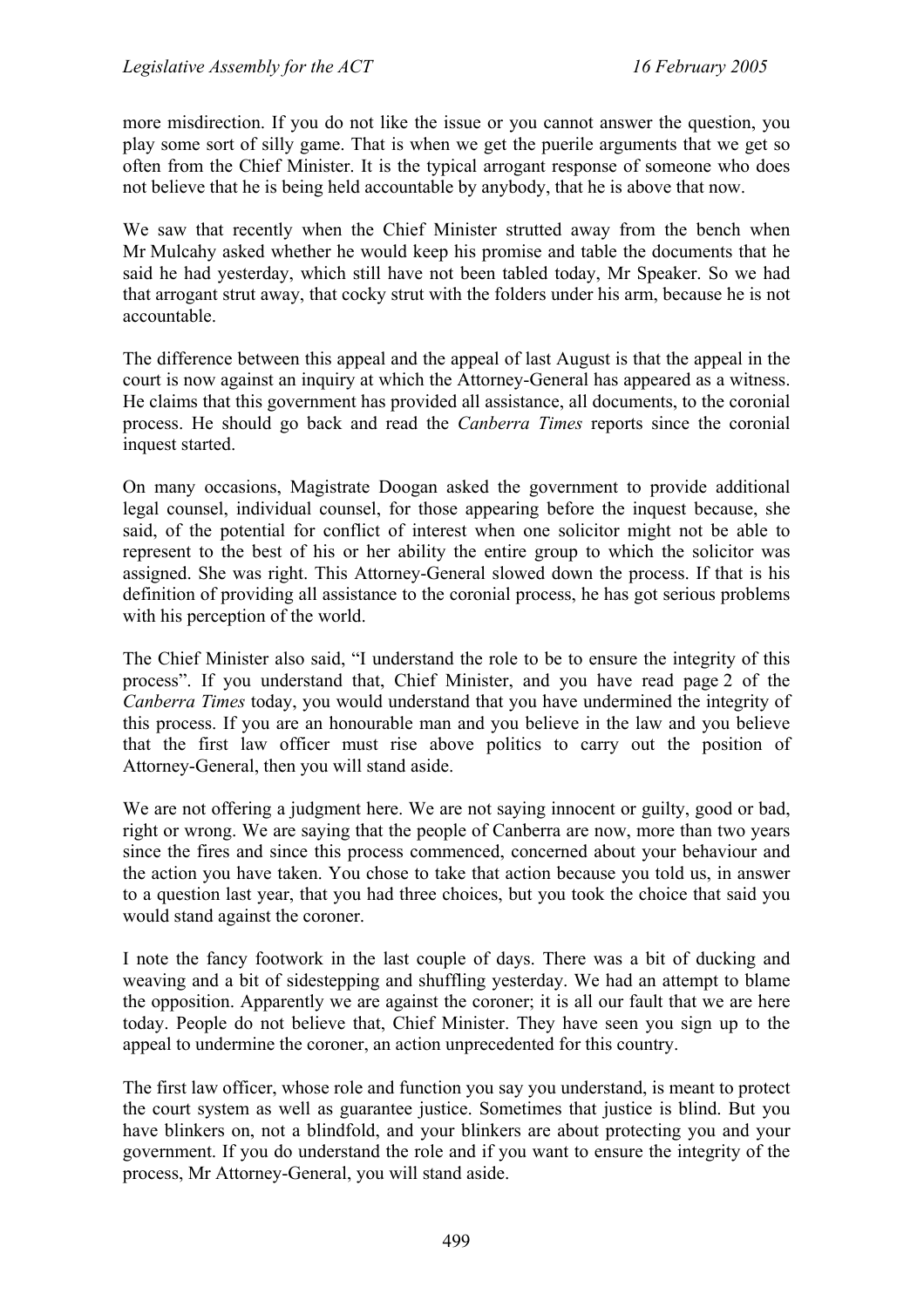Mr Speaker, it is quite interesting to read some of yesterday's answers. Mr Stanhope said:

One of my fundamental responsibilities is to ensure the integrity of that system.

He went on to say:

This goes to a fundamental principle—that justice be done and that justice be seen to be done …

Justice is not being seen to be done, Chief Minister, and I believe that the public would like you to stand aside for the duration of this coronial inquest.

**MRS DUNNE** (Ginninderra) (3.42): Mr Speaker, this motion is about ensuring the integrity of the position of Attorney-General. Mr Stanhope spoke yesterday fairly eloquently, almost with a quaver in his voice, about the role of the Attorney-General as the first law officer and how he had to ensure the integrity of the position. Mr Smyth just quoted those words—he has to ensure the integrity of the position.

This motion is about ensuring the integrity of the position of Attorney-General. It is not for us to pass judgment on whether the attorney has done the right thing or the wrong thing. The motion is about requiring the attorney to act as we and the people of the ACT expect him to act—to, like Caesar's wife, be above reproach. All of us in this place have to act like Caesar's wife, but for the Attorney-General that bar is placed even higher.

I would like to refer briefly to a recent instance in which one of Mr Stanhope's colleagues saw just how high the bar was set and acted accordingly. Midway through 2003, allegations were made against the Attorney-General in the South Australian parliament. They were very serious allegations. Although those around him knew that he had no case to answer, the matter was referred to the police for investigation. The Premier of South Australia said of Mr Atkinson that, in accordance with the highest possible standards of conduct, the Attorney-General had resigned, pending the outcome of the inquiry.

Mr Atkinson was entirely and utterly exonerated and he went back to performing the duties of Attorney-General in South Australia as an honourable man. But what did Mr Atkinson do when there was even the vaguest shadow of a question about his performance and the implications that that would have for the first law officer? He did not just stand aside; he resigned, Mr Speaker. He set the bar for himself very high and Mr Stanhope sets the bar for himself in this place considerably lower than that.

I think that Mr Stanhope should take a leaf out of the book of his Labor colleague, his fellow attorney in the South Australian parliament, Mr Michael Atkinson, and follow suit. He does not have to resign. We are not actually asking him to resign; we are asking him to stand aside. He should stand aside. He should do the honourable thing. He should behave as we expect all people in this place to behave—with the utmost integrity.

**MR STEFANIAK** (Ginninderra)(3.46), in reply: I thank members for their varying contributions to the debate. Taking them in reverse order, there was an excellent analogy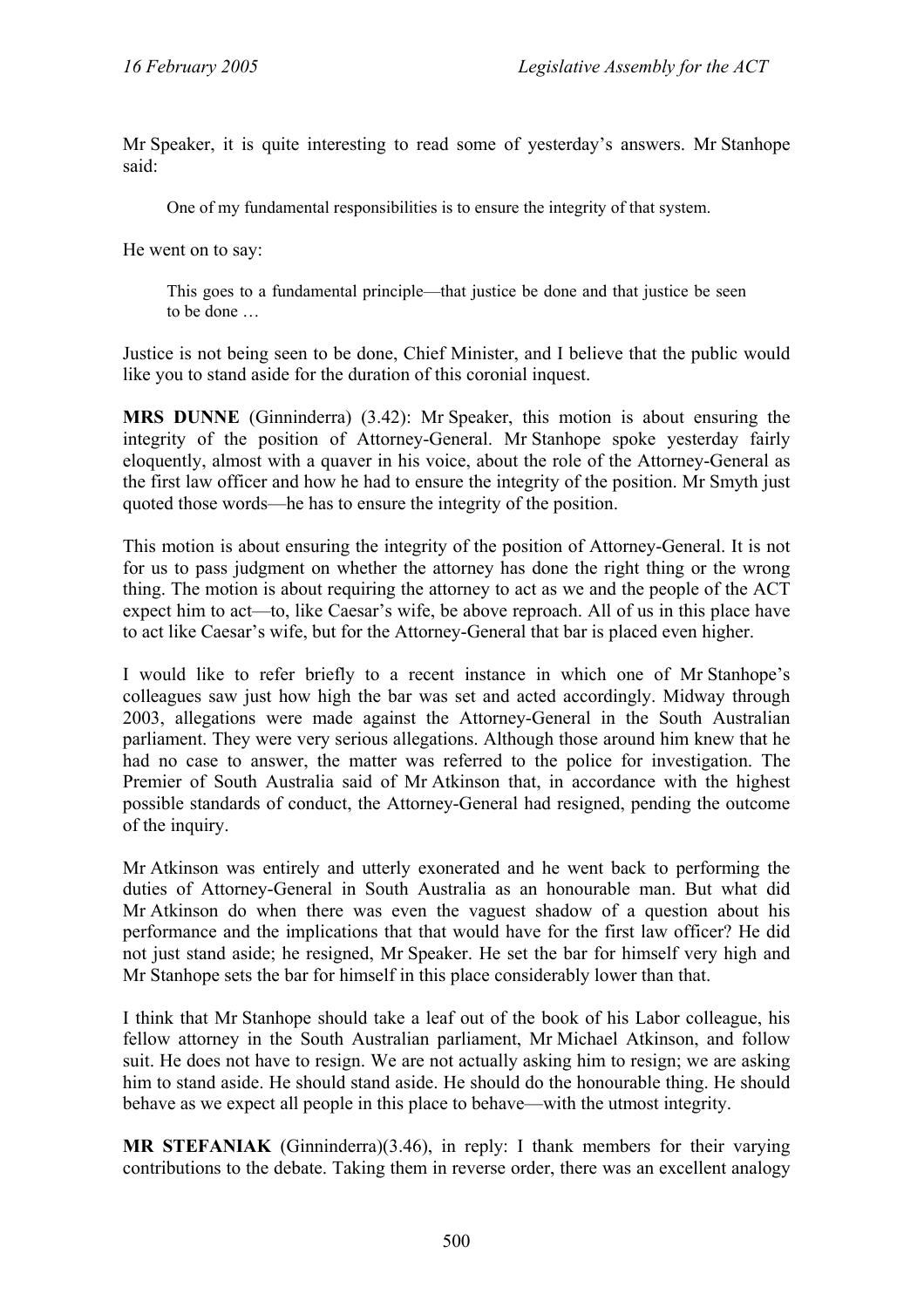from Mrs Dunne of a Labor Attorney-General doing the right thing, but actually resigning rather than simply standing aside. Standing aside in that instance would have been fine, but he resigned. Of course, he is now back as Attorney-General after being exonerated. That was absolutely spot on in terms of what the public would expect. As with Caesar's wife, the attorney is actually a little bit above the rest of his colleagues.

Mr Smyth gave a very good summary of the general community perception that is being relayed to members of the opposition. He gave a very good summary in relation to relating it back to the system. Unfortunately, it does seem now that Mr Stanhope feels that in this place he is the system. Mrs Dunne said, "L'etat c'est moi"—"The state is me." Pardon my French pronunciation.

Turning to some of the other members who made comment in this debate, I agree with Mr Seselja that justice does have to be seen to be done. That is what people want here. That is exactly what the community is expecting. In relation to Dr Foskey, I think she has completely missed the point. We do not necessary want to see a different Attorney-General after the event, after it is all over. We are not suggesting that. We are suggesting that the present Attorney-General—

**Mr Hargreaves**: Do you want me to do it?

**MR STEFANIAK**: I am sure that you would be wonderful, John. We are only suggesting that the present Attorney-General, the Chief Minister, stand aside for the duration of this coronial inquest and the related court cases and then, once all that is over, come back as Attorney-General. We do not even want him to do what his South Australian colleague did and resign. He should simply stand aside. Any one of the other ministers, given, I assume, that none of them is going to give evidence in this inquiry, could be Attorney-General for that period.

It is a pretty simple, basic concept that is going to do absolutely nothing to interfere with the good running of the government. However, it will ensure that the position of Attorney-General is honoured, that precedent and perception are actually followed, and that the attorney, who has got himself into an awful muddle in relation to this matter, does the right thing, realises that he is in an impossible conflict of interest situation and stands aside. It is very simple. Dr Foskey, it would be pointless to do anything much after the event, because he would be fine after the event. He would come back as Attorney-General. I think that your thinking is a bit muddled in relation to that.

I think that Mr Smyth and I have answered Mr Quinlan's point about all government members potentially being in a conflict of interest situation. No, they are not, unless they are going to give evidence at the coronial inquest. I cannot accept his point there. I think that it is a nonsense unless you are a witness.

Mr Stanhope made some gratuitous comments in relation to what happened last year when we were trying to get up a vote of no confidence in him, saying that we are now down to suggesting that he stand aside and asking what it is going to be next time. Maybe he should take a Bex and lie down occasionally, but he probably does not need us to move such a motion. I think that he completely missed the point as to what we were doing at the end of last year and sadly, it seems, misses the point as to what we are doing here today.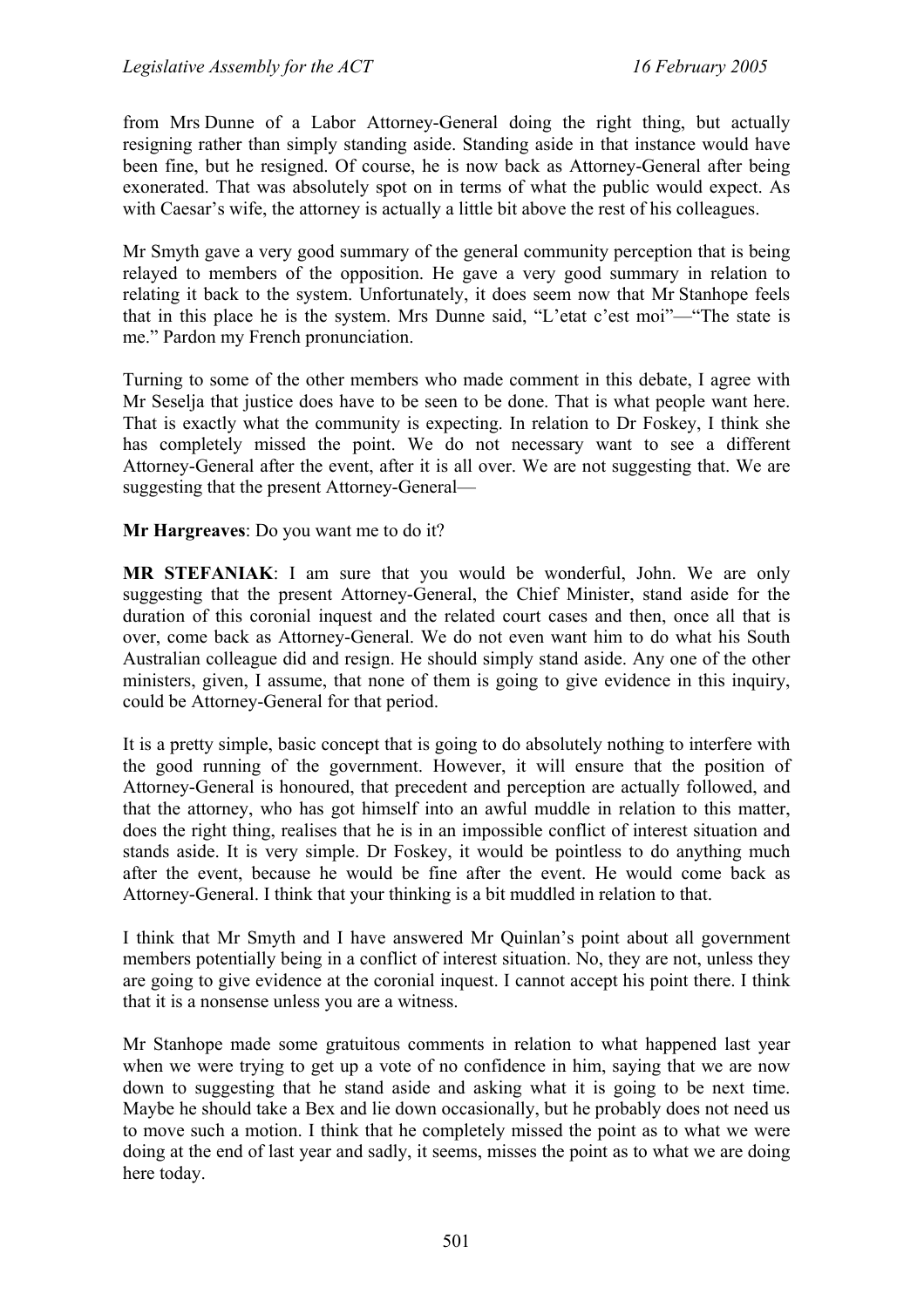By the way, the opposition will move whatever motion is appropriate at any time against the government when it, or any of its members, is doing the wrong thing. The Attorney-General and Chief Minister can rest assured—watch this space—that in relation to this matter or any other matter we will do our job accordingly.

In terms of the matter last year, yes, it was a no-confidence motion. The attorney took the absolutely unprecedented step then of appealing against his own coroner. I am not going to repeat what Mr Smyth said about its being against this system, but I think that he said it particularly well. The attorney has conceded that his action was unprecedented. There was no precedent in Australia for appealing against your own coroner. That was compounded by the fact that he was a witness in that case; hence this motion.

I have no qualms about the action of the nine individuals as such things occur. It has occurred in the past and, no doubt, it will occur again. But for the government to step in and appeal against its own coroner was a breach of a whole lot of conventions. It breached precedent. It caused real problems in legal circles in relation to the separation of powers. Those are very serious issues.

The attorney completely confused the situation when he gave some example of a police chase. Actually, there was a coronial inquiry about that. No action at all was taken against the police, but the matter was investigated. But that shows how he is either twisting the situation or completely missing the point there.

The attorney seemed to indicate that we would never criticise the judiciary. He missed the point again. I refer to some comments, which might have been made in December, about the role of the Attorney-General. No-one is suggesting that an Attorney-General has to stay mute and not occasionally criticise decisions by a court. That has happened quite frequently. In fact, I think that several chief justices of the High Court have said that no-one expects an Attorney-General to agree with every legal decision. You cannot. Judges are human beings too and make mistakes. That is why governments and attorneys actually get involved in normal appeals.

Why shouldn't an attorney or a government appeal against a stupid decision? If, say, someone gets injured in a playground or something like that and a court makes a complete stuff-up of a case, why shouldn't the attorney join in an appeal? Those things do happen on a regular basis. But it has never happened before in Australia that an Attorney-General who was a witness in a case has appealed against his own coroner. That is absolutely a first. This government, it seems, is going to have lots of interesting precedents and firsts like that if it keeps it up. That was unique, which is something that he just does not seem to be able to grasp.

Also, the attorney does not seem to be able to grasp the fact that, if there are going to be any unfavourable comments made in relation to a coronial inquest, at the end of the proceedings the coroner will invite the relevant people to make submissions in relation to that. He seems to miss the point, too, that the attorney and the government do not have to act on the recommendations of a coroner in a coronial inquiry and that there are further processes there, ranging from simply saying that they think that something is a crock of a recommendation and they do not agree with the points made through to acting on certain points.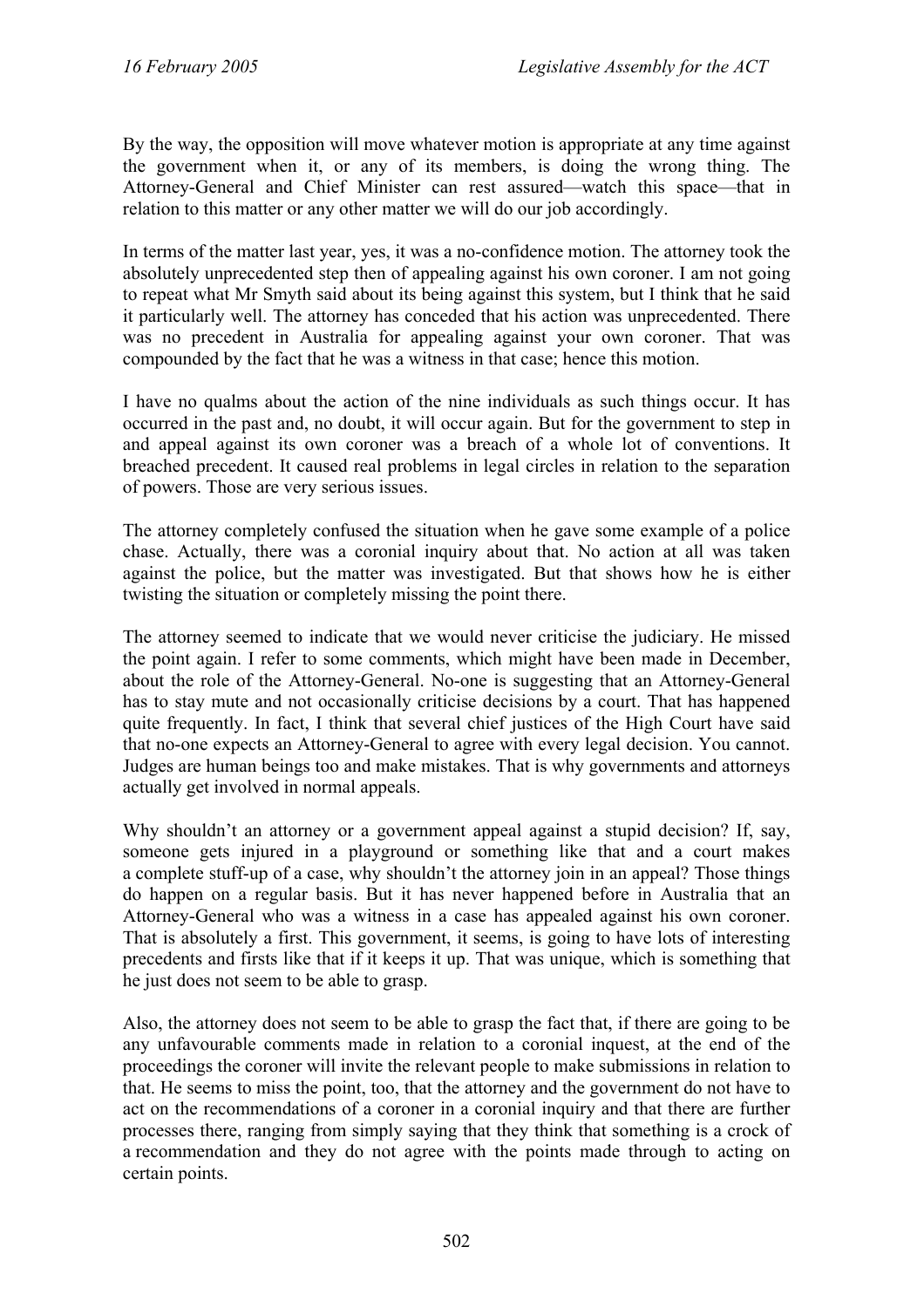But to take action at the time the attorney has taken it is unprecedented. What we did in December was very different from what we are doing now. But what we are doing now is appropriate on this point—a most important point, but a narrow point in terms of the proper administration of justice, the role of the Attorney-General and the need for him to be seen to be doing the right thing.

The fact is that the attorney was involved as a witness—an important witness, no doubt—in this coronial inquest. He initiated an action on behalf of the government. It was separate from but in conjunction with—at the same time, anyway—the action initiated by the nine individuals through their legal counsel, legal counsel probably paid for by the government.

There is great angst out there in the community. People want answers. They want answers to simple questions such as why they were not warned, and they actually want to see this process continue and come to a conclusion. They want finalisation. They want to be able, especially the victims, to move on. I think that the actions of the government in relation to the matters around these proceedings are seen as not allowing that to happen. People out there are saying, "Why is the Attorney-General being involved in this? He is a witness". People out there can see that there is a conflict of interest, even if none of the members opposite can. That is why we have brought on this motion today calling on the Attorney-General to stand aside.

Quite clearly, he is not going to do so. I think that is a great shame and I think that he stands condemned for that. It is not rocket science. It is not saying that he is right or wrong, or even commenting on the case. We are not going to comment on the case. The motion is simply saying that the proper thing for the Attorney-General to do is to stand aside. Precedent clearly indicates that that would be the proper thing to do. I think that it is very disappointing at the very least to see that he will not do so and that members opposite are supporting him in that regard.

Question put:

That **Mr Stefaniak's** motion be agreed to.

The Assembly voted—

Mrs Burke Mr Stefaniak Mr Berry Ms MacDonald Mrs Dunne Dr Foskey Ms Porter Mr Mulcahy Ms Gallagher Mr Quinlan Mr Seselja Mr Gentleman Mr Stanhope Mr Smyth Mr Hargreaves

Ayes 6 Noes 9

Question so resolved in the negative.

# **Sustainability targets**

**DR FOSKEY** (Molonglo) (4.00): I move: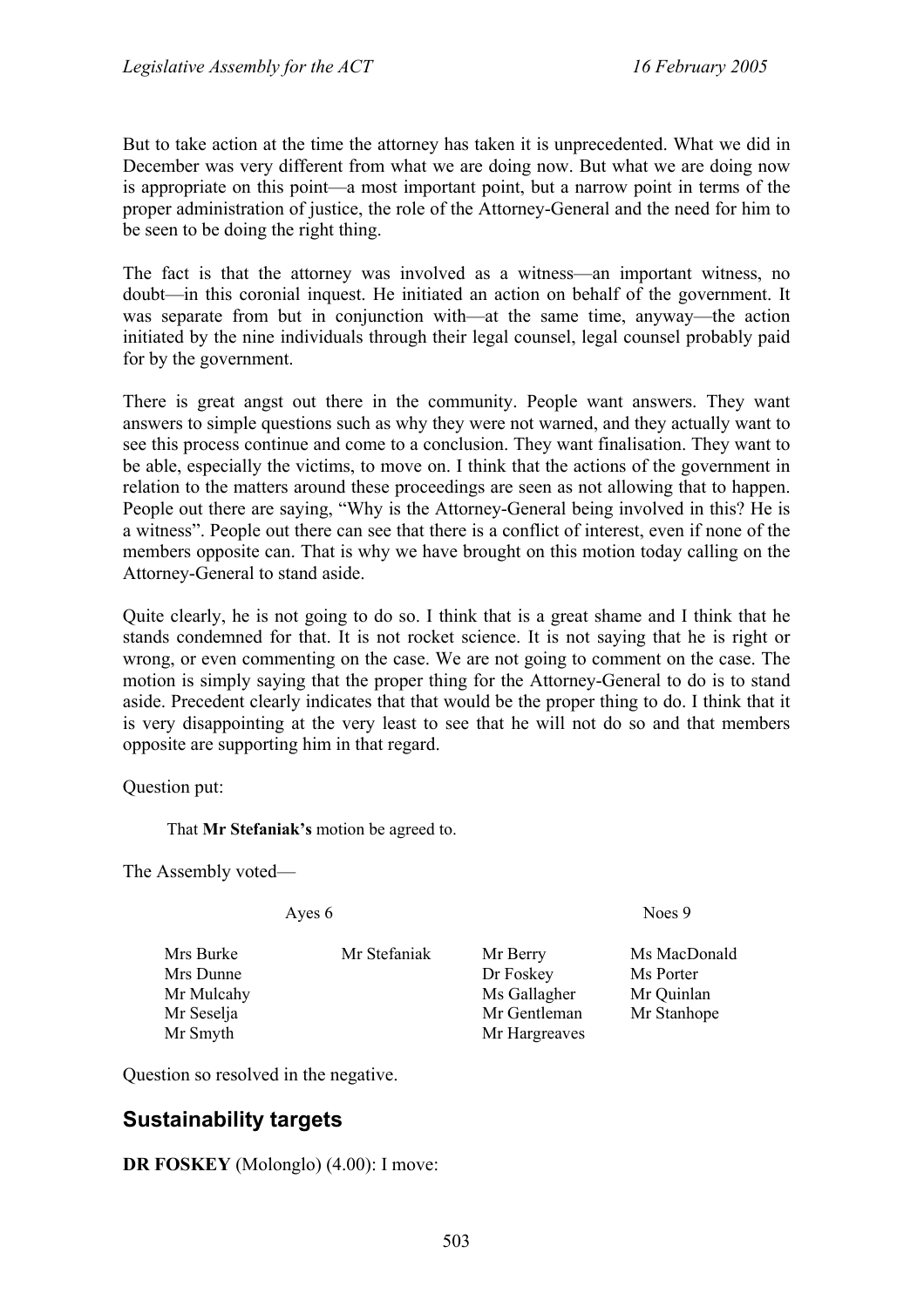That this Assembly:

(1) recognises the need for mandatory sustainability targets in the building design and construction industry in the A.C.T.; and

(2) calls on the government to:

- (a) commit to the implementation of a user-friendly planning tool for all residential dwellings, such as the Building Sustainability Index from NSW that:
	- (i) requires each dwelling design to meet water consumption and greenhouse gas emissions targets that are linked to territory level sustainability targets;
	- (ii) ensures each dwelling design meets minimum sustainability standards through the completion of a mandatory sustainability assessment before lodgement of the development application;
	- (iii) has the capacity and flexibility to increase the standards; and
	- (iv) requires certification of sustainability features by a building certifier when issuing a certificate of occupancy; and
- (b) commit to implementing sustainability requirements for all government office developments and all new government tenancies using a recognised assessment and accreditation tool, such as the Australian Building Greenhouse Rating Scheme and Green Star; and
- (c) report back to the Assembly with an implementation plan by June 2005.

Today the Kyoto Protocol is being ratified. While it is a great occasion for the planet, it is a terrible shame for Australia as the Australian government still refuses to ratify the protocol. Debating this motion today connects the ACT to global action and calls on the ACT government to act to reaffirm the territory's commitment to cut greenhouse gas emissions to 1990 levels by the year 2008.

This motion calls on the government to ensure that all new residential development applications demonstrate that they meet minimum sustainability standards that are linked to territory level targets for reducing water and energy use. The motion asks the government to commit to the implementation of a planning tool to achieve this.

The ACT Greens, it will be no surprise to you, are committed to working towards a planning and design framework that will allow people to live in more ecologically and socially satisfying ways and which will promote a healthier and more sustainable Canberra community.

The ACT Greens have been keeping an eye on the development of the building sustainability index, commonly known as BASIX, in New South Wales, and we have been impressed that it makes sustainable buildings mainstream, is a practical tool that is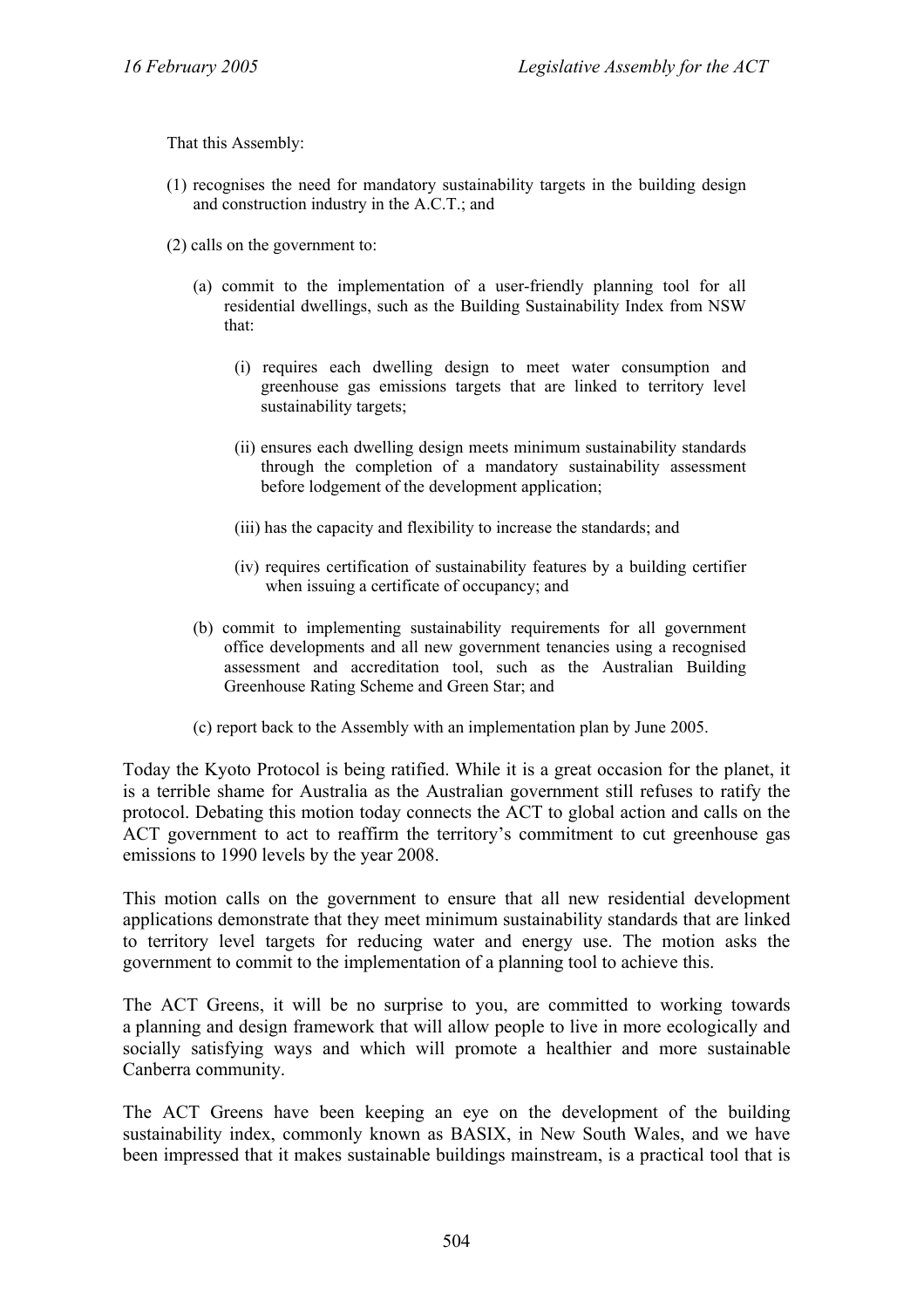easy to use, sets measurable minimum benchmarks and allows flexibility in how those benchmarks can be achieved.

We have also observed the development of tools that measure the sustainability of commercial office buildings, such as the Green Building Council of Australia's GreenStar and the Australian building greenhouse rating, the ABGR scheme. This motion also asks the government to commit to implementing sustainability requirements for all government office developments and all new government tenancies, using a recognised assessment and accreditation tool.

During the election period, the government committed to increase the minimum mandatory energy rating for new single residential dwellings to five stars from four stars. This scheme is known as the ACT house energy rating scheme and only takes the building envelope into account. The building envelope affects the energy needed to heat and cool the house but not other energy uses such as lighting or refrigeration. Newer tools such as BASIX take a broader range of sustainability factors into account, including energy and greenhouse, water, materials, waste and transport. We are yet to see a real commitment to mandatory sustainability targets in the building approval process for single residential dwellings.

Last year the Planning and Land Authority created building and design guidelines that encourage energy and water conservation measures, the more suitable use of building materials and consideration of orientation and thermal mass. The residential sustainability report, which is a new requirement in a development application, determines the extent to which building design gives effect to sustainability principles. A sustainability rating, using the residential sustainability report, of greater than 100 is considered appropriate. However—and this is why our legislation is important—this is not mandatory and so is not enforced by ACTPLA.

To truly commit to a more sustainable built environment, the government must prescribe minimum standards for design and construction in the ACT. There should be clear sustainability standards and targets like those already established in other parts of Australia. We are lagging behind in the ACT. Victoria already has mandatory five-star efficiency standards for new houses and from July 2005 new houses will be five stars and must have either a rainwater tank or a solar hot water system, though of course nothing prevents people having both. These new regulations are expected to save 30 megatonnes of carbon dioxide over a 40-year period and that is equivalent to removing 10,000 cars from the road every year.

New South Wales reacted to the sustainability challenge in a more sophisticated way and has created a planning tool that enables new buildings to meet flexible sustainability standards in a number of ways. From now on, for example, all residential development applications must include a building sustainability index, BASIX, certificate. To get a BASIX certificate, applicants must be able to show that their proposed homes will be designed and built to use 40 per cent less mains supply water and produce 25 per cent fewer greenhouse gas emissions than the average house in that area. From 1 July 2006, this will rise to 40 per cent less than the average greenhouse gas emissions.

New homes must also meet BASIX requirements relating to the thermal performance of the building envelope. This requirement is aimed at ensuring that homes are not overly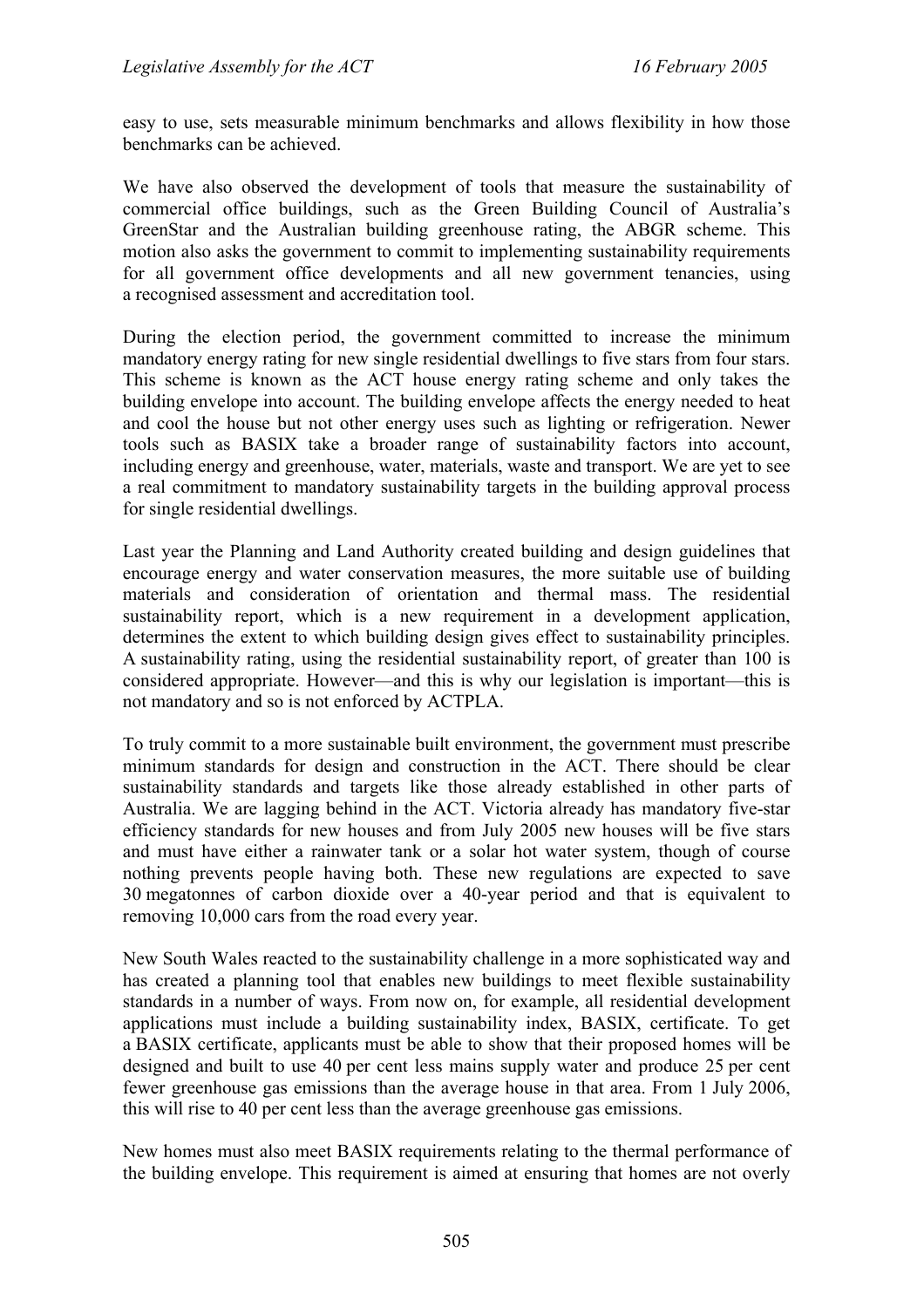reliant on artificial heating and cooling, such as airconditioning, in order to be comfortable. The BASIX scheme is starting in metropolitan Sydney and will be rolled out across New South Wales. It is first applied to single residential dwellings but will be expanded to include units, townhouses and mixed use development. In July, new houses in our neighbouring city of Queanbeyan will require a BASIX certificate before approval.

The implementation of the prescribed targets in New South Wales will result in a cumulative reduction in water consumption of 182,000 megalitres and a cumulative reduction in greenhouse gas emissions of 7.2 million tonnes over the next 10 years. These reductions will save consumers across New South Wales \$182 million for water and \$36 million for energy. This equates to a saving of \$300 to \$500 for an average family home certified by BASIX.

The Greens believe that sustainability requirements in the housing approvals process can be met without trading off housing affordability. The Institute for Sustainable Futures, in their submission to the inquiry into first home ownership, argued:

The costs to society of not implementing sustainability in housing are immense. As one example, poorly designed residential development … has led to excessive use of air conditioning, which is driving the need to expand the electricity infrastructure because of increasing peak demand. This illustrates that diluting sustainability requirements for housing will ultimately lead to less affordable housing. It also illustrates that a definition of affordability that is limited to the capital cost of a new house is inadequate and misleading.

In addition, "green mortgages" and other innovative financing mechanisms are an effective way to reduce any extra upfront costs to the consumer. Some banks and credit unions offer these already.

Our motion also addresses the sustainability of commercial buildings. Canberra's largest source of emissions is the commercial sector, chiefly office buildings using energy for cooling, heating, lighting and equipment. To date, no measures have been implemented, but it is pleasing to note that the government is committed to introducing the GreenStar energy efficiency rating methodology, developed by the Green Building Council of Australia, for all new commercial and multistorey residential buildings. GreenStar is a tool used at the design phase; 8 Brindabella Circuit, a building at the Canberra airport, was the first building in Australia to be accredited using GreenStar and to achieve a rating of five stars. Members, if you have not yet inspected that building, I recommend that you do, because I suspect that, if the ACT takes this on, it will be providing the kinds of buildings that tenants will be demanding as a matter of course in five years or so.

The Australian building greenhouse reading is another tool that is available for use in commercial buildings. Its rating is based on the energy performance of the building over 12 months, making it suitable for use at the time of lease or sale of existing buildings. So we have a tool to be used at the design stage and a tool that can be used in existing buildings. As I said, the government has committed to introduce the GreenStar ratings for commercial and multistorey residential buildings. My motion requests this commitment again in the context of committing to a tool for single residential development and also in the context of creating an implementation plan.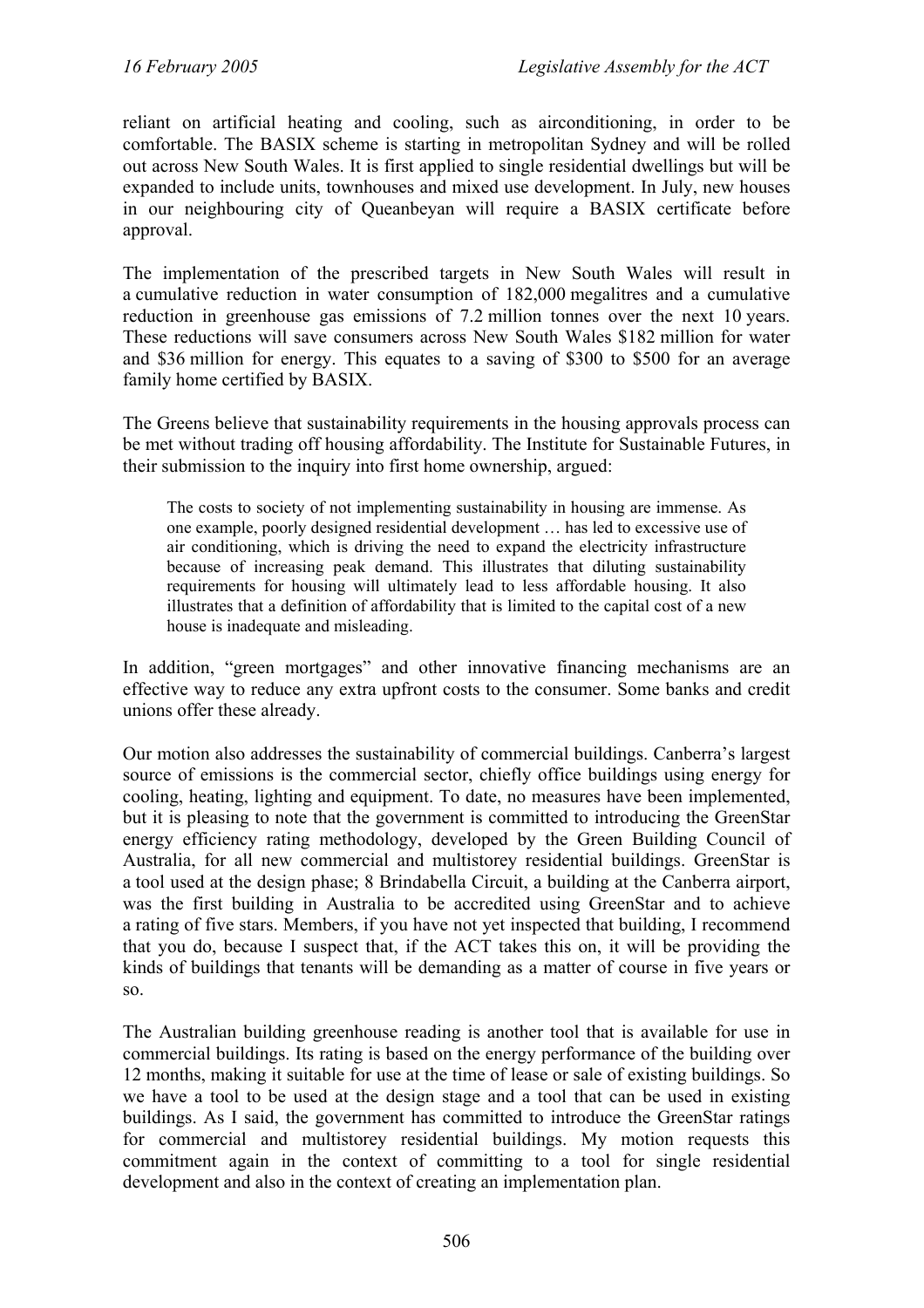We recognise that ACTPLA is moving slowly towards more holistic sustainability measures for the built environment. However, that movement is too slow. We need to make changes now. In July this year, our neighbours in Queanbeyan will have sustainability standards for new homes and we will not. We have an opportunity to act now to curb our greenhouse emissions in the built environment. On a per person basis, Australia is one of the highest emitters of greenhouse gas pollution in the world, pumping 19 tonnes of  $CO<sub>2</sub>$  into the atmosphere for every one Australian citizen. This puts us just behind the USA with 20 tonnes per person per annum. Severe water restrictions in the ACT and across the country highlight that water is a finite resource and the fact that Australia is the driest inhabited continent.

It is also worth mentioning that I have changed the motion slightly since it appeared on the notice paper in December. The motion now asks the government to present an implementation plan rather than to implement the tools by the end of June 2005. This reflects the fact that it is now a couple of months later, and it provides some time for longer consideration of how such a scheme could be implemented. This is a very reasonable request. We have also changed the motion with regard to the targets in water consumption and greenhouse gas emissions. Initially, the motion mirrored the requirements from New South Wales as of July 2005, but we actually consider that it would be beneficial to the territory to set our own targets that are linked to strategies such as the ACT's water strategy "Think water, act water" and the ACT greenhouse strategy.

The aim of our motion is to encourage the government to move more quickly to adopt sustainability standards in the built environment. We have structured the motion to allow the government to decide on the best way to introduce the necessary standards to the development approval process, in the hope that this will lead to speedier government action. I will listen with great interest to the government's response to our motion.

**MR HARGREAVES** (Brindabella—Minister for Disability, Housing and Community Services, Minister for Urban Services and Minister for Police and Emergency Services) (4.13): I seek leave to move amendments 1 and 2 circulated in my name.

Leave granted.

#### **MR HARGREAVES**: I move:

- (1) paragraph 1, omit "and" at end of paragraph; and
- (2) paragraph 2, omit the paragraph, substitute:
	- "(2) supports the Government's commitment to re-establish Canberra as an Australian centre of sustainable and innovative design as stated in its election policies;
	- (3) encourages the Government in its development of strategies to ensure that:
		- (a) new single residential building design meets minimum sustainability standards including minimum water consumption and greenhouse gas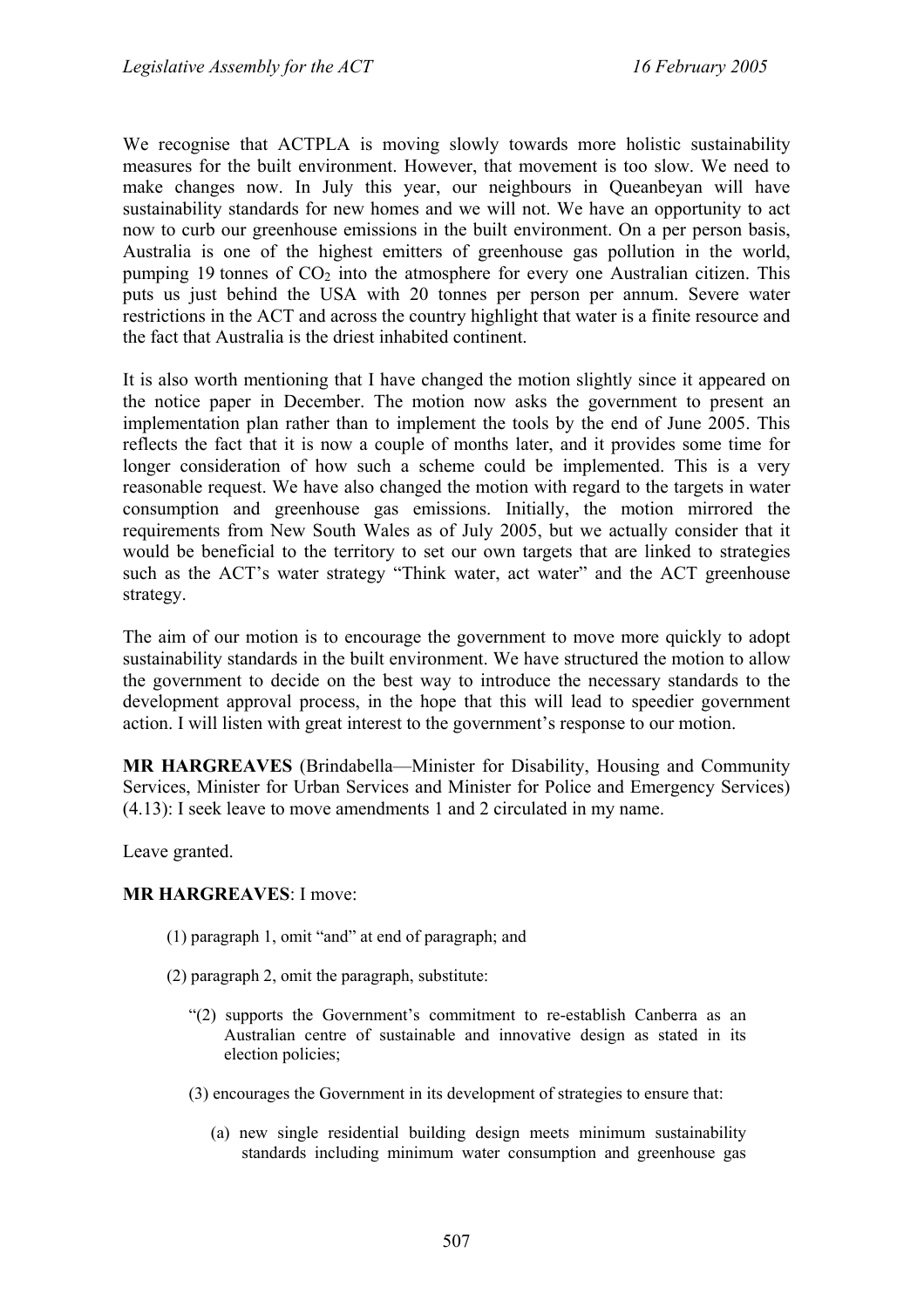emissions with targets that are linked to Territory sustainability targets; and

- (b) the strategies have the capacity and flexibility to increase the sustainability standards;
- (4) notes the Government's commitment in its policies to implementing sustainability requirements for all new commercial and multi-storey residential buildings using a recognised assessment and rating tool; and
- (5) agrees that the Government will report back to the Assembly on the progress in implementing these strategies, on an annual basis.".

Before I move on to the substance of the motion and my amendments, I foreshadow that the members opposite intend to put forward an amendment to remove the word "mandatory" from the first part of Dr Foskey's motion, and I foreshadow for the Assembly that the government will support that amendment. Dr Foskey's motion calls upon the government to recognise the need for mandatory sustainable targets in the building design and construction industry in the ACT. This government is committed to sustainability and is working hard to ensure that both the government and the community contribute effectively to the territory progressing towards a more sustainable future, environmentally, socially and economically. That is a true commitment to triple bottom line.

The government's 2004 election platform included commitments that will require all new single residential dwellings to achieve a level of energy rating consistent with the standards being developed for the building code of Australia, and a minimum standard for water efficiency. We will introduce an energy efficiency rating methodology equivalent to GreenStar, currently being prepared by the Australian Building Codes Board for introduction into the building code of Australia, for all new commercial and multistorey residential buildings, and establish new standards for water sensitive urban design in new greenfield developments and in significant redevelopment projects. We are also committed to re-establish Canberra as an Australian centre for sustainable and innovative design through targeted initiatives, programs and public land development activities.

Based on these commitments, the ACT Planning and Land Authority is investigating tools and strategies to improve the environmental performance of buildings. These policies and tools must be able to be applied in a way that does not compromise the building code of Australia, established by way of an intergovernmental agreement to provide for uniform building standards across Australia. We must not enact things that compromise those intergovernmental agreements that have been struck. These tools must also not complicate the planning system. The last thing in the world we need is further complications of our planning system. I see Mrs Dunne is in fact in absolute and complete agreement with any undertaking not to make the planning system any more complicated. These tools must also be applied in a way that produces clear sustainability dividends in a manner that is cost effective to the community, to industry and to government. They are challenges indeed.

To this end it is imperative that these investigations are thorough, consultative and do not result in hasty decisions being made that commit all to a regime that is impractical,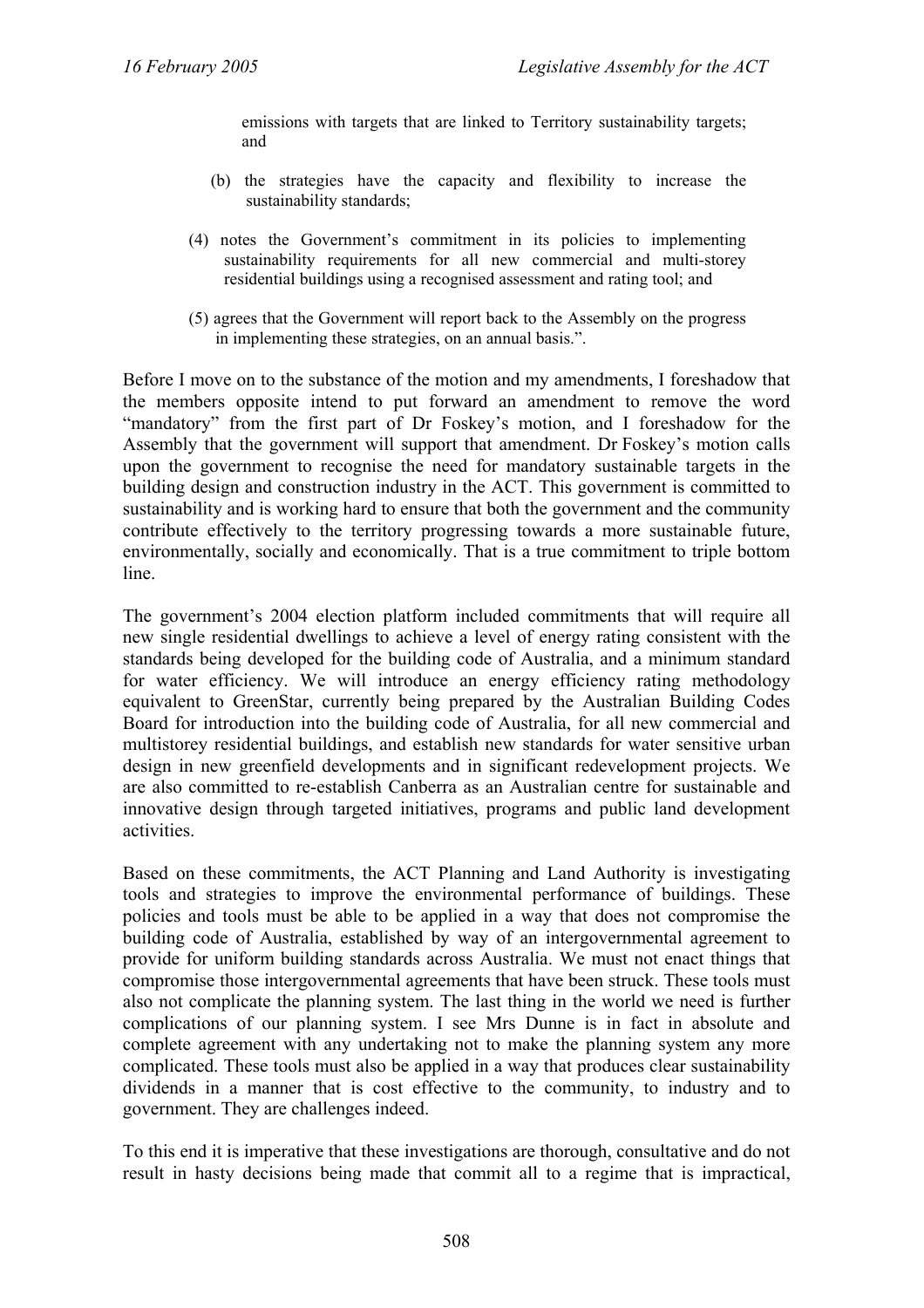incompatible and expensive. The government is committed to undertaking research to determine if there is one simple and robust tool available to the planning system that will guarantee both energy and water savings in the residential sector without compromising the building code of Australia and complicating the planning system.

The research will identify both the costs and benefits to the government, industry, the community, individual home owners and the ACT environment, will involve extensive consultation with industry and the community and will identify mechanisms to implement any changes required and ensure that all due diligence is undertaken.

Investigations are on a range of models that the government will consider with the due diligence that is required when introducing such measurers into a regulatory environment. Any model adopted would need to have the capacity and flexibility to increase sustainability standards and targets as necessary. Consultation with industry and other key stakeholders has commenced to enable a full evaluation of potential systems and strategies in an ACT context. However, this process would be inappropriately compromised by the setting of arbitrary time frames. Some of the systems being considered are proprietary brands and cannot simply be purchased and customised for ACT purposes.

In relation to implementing sustainability requirements for all government office developments and all new government tenancies, it should be noted that the government has provided \$4 million for the sustainable infrastructure program to supplement the capital works program. This initiative considers measures aimed at increasing energy efficiency, water reduction and reuse, alternative energy sources and other activities targeted to deliver cost-effective enhancements in the environmental performance of public facilities and infrastructure. The government has incorporated sustainable design principles into the design of major infrastructure projects including the proposed ACT prison, rural villages foreshadowed for Uriarra, Stromlo and Pierces Creek, and the powerhouse glass centre, and has also undertaken energy audits of government buildings and will continue to do so.

In relation to making a commitment to recognising assessment and accreditation tools, I have already outlined a number of commitments above and we will progress these in accordance with the national framework. In addition, the ACT currently recognises two schemes on a voluntary basis: the Australian building greenhouse rating, ABGR, scheme for existing buildings, and the GreenStar system for new commercial development.

The ACT Planning and Land Authority recognises that both of these systems can encourage improved environmental performance in existing and new buildings. Further policy work is under way in relation to these tools and to encourage their adoption on a voluntary basis. This will be done prior to any decision based on due diligence to make them mandatory. I repeat that it will be done based on due diligence before it is made mandatory.

The government has already made a serious commitment to increase the sustainability of the built environment in the ACT and is preparing to make a significant announcement in the near future on other initiatives. This announcement will be the result of careful and detailed analysis of the various tools available and the implications of applying standards and targets from not just an environmental point of view but also a social, economic and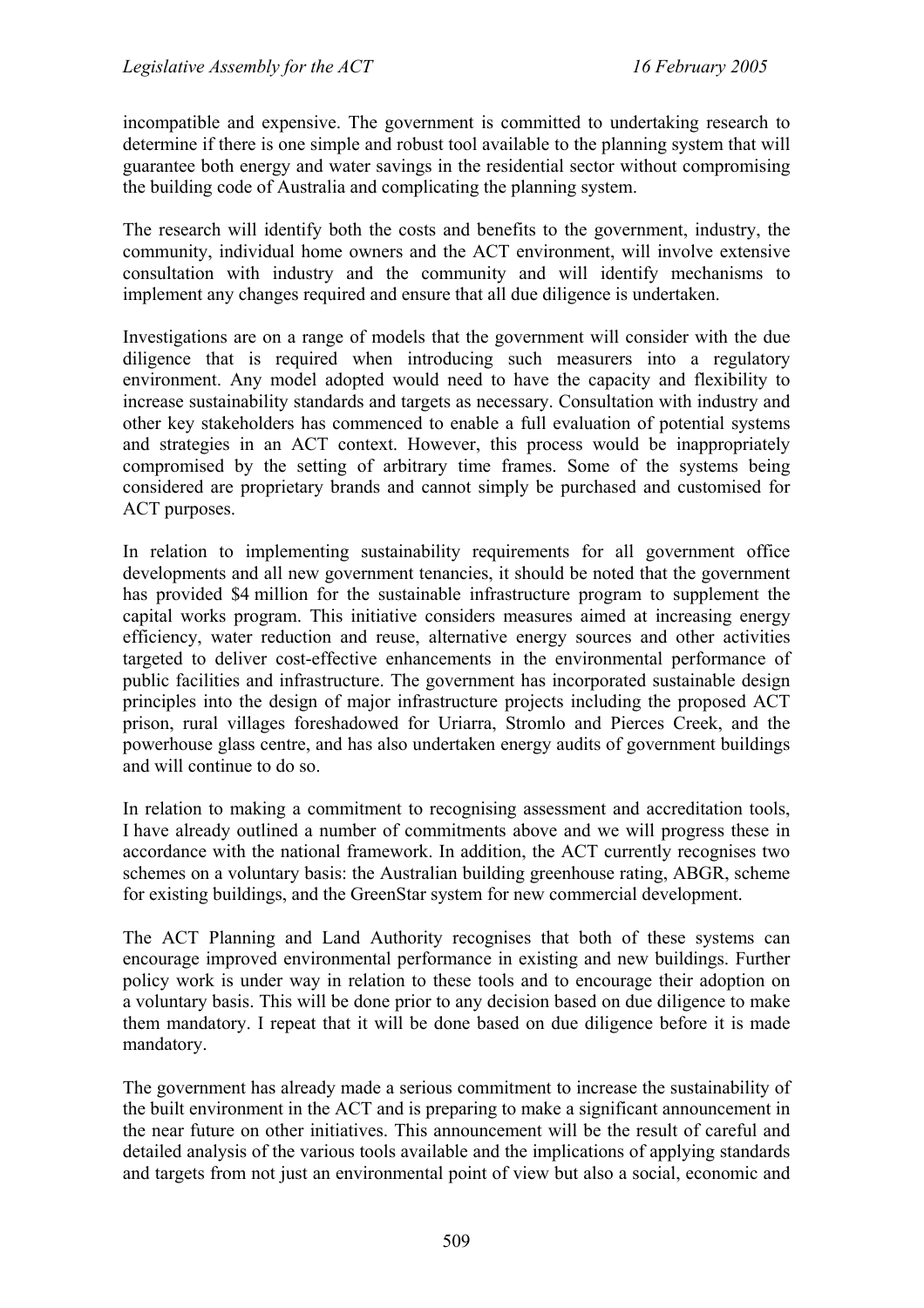administrative perspective. The announcement will include an implementation plan, ensuring there is an appropriate degree of due diligence followed by the government and that industry and the community are engaged and consulted about the new initiatives being proposed. It is proposed to report back to the Assembly on a yearly basis on the progress of implementing these strategies in both the residential and commercial sectors.

For the reasons outlined above, I seek the Assembly's support for the amendments and again I signal the government's support for the amendment to be moved by Mr Seselja. I look forward to the opposition's support for the amendments and of course I am really looking forward to Dr Foskey's overwhelming endorsement of our amendments.

**DR FOSKEY** (Molonglo) (4.24): I do not suppose it comes as any surprise that I am extremely disappointed by the government's response to our motion. It really does make empty the so-oft repeated words "our commitment to sustainability". The Greens see our role as helping the government turn that rhetorical commitment into practical steps and I do not think you could have found a motion that offered more ways for the government to achieve its own declared aim of reducing greenhouse gas emissions.

The amendments water down our motion to a sort of "we'll investigate" with the wording "encourages the government". We do not want to just encourage the government; we want the government to bring the ACT up at least to the level of our neighbouring area. Nonetheless, I do acknowledge that the spirit of the government's motion at least is that it sees the need to move to mandatory sustainability targets, and that is good. We do have agreement on that.

However, the government, Mr Hargreaves claims, is still in the process of investigating tools. We just say this process could be short-circuited. We could save ourselves a lot of time, because that work has been happening already in the other states and in fact the BASIX tool is a tool that probably provides the most cost-effective means for the government to move this way, remembering that the border that exists between us and Queanbeyan is not actually a brick wall. We need to be able to work in harmony with our neighbour. I do not really think that we want to be behind them.

Mr Hargreaves also announces that the consultation with industry and other stakeholders has commenced and would be compromised if the government adopted mandatory targets now. I suspect that you could consult with industry and other stakeholders for a very long time, but I think on global warming the community expects the government to take the leadership. People expect the government to help us reach the targets that the community have generally endorsed.

It is very interesting that the government evokes a national framework when it suits it and yet also derides it when it suits it. We really do not see that there is a problem for the government in getting behind our motion as it exists. It is presented in the spirit of cooperation. The government and the opposition both said prior to the election that they were very keen to reduce our greenhouse gas emissions, because they did catch on to the fact that the community expects this of the government. We will of course be voting against the amendments and we would also hope that the government might change its mind and withdraw those amendments.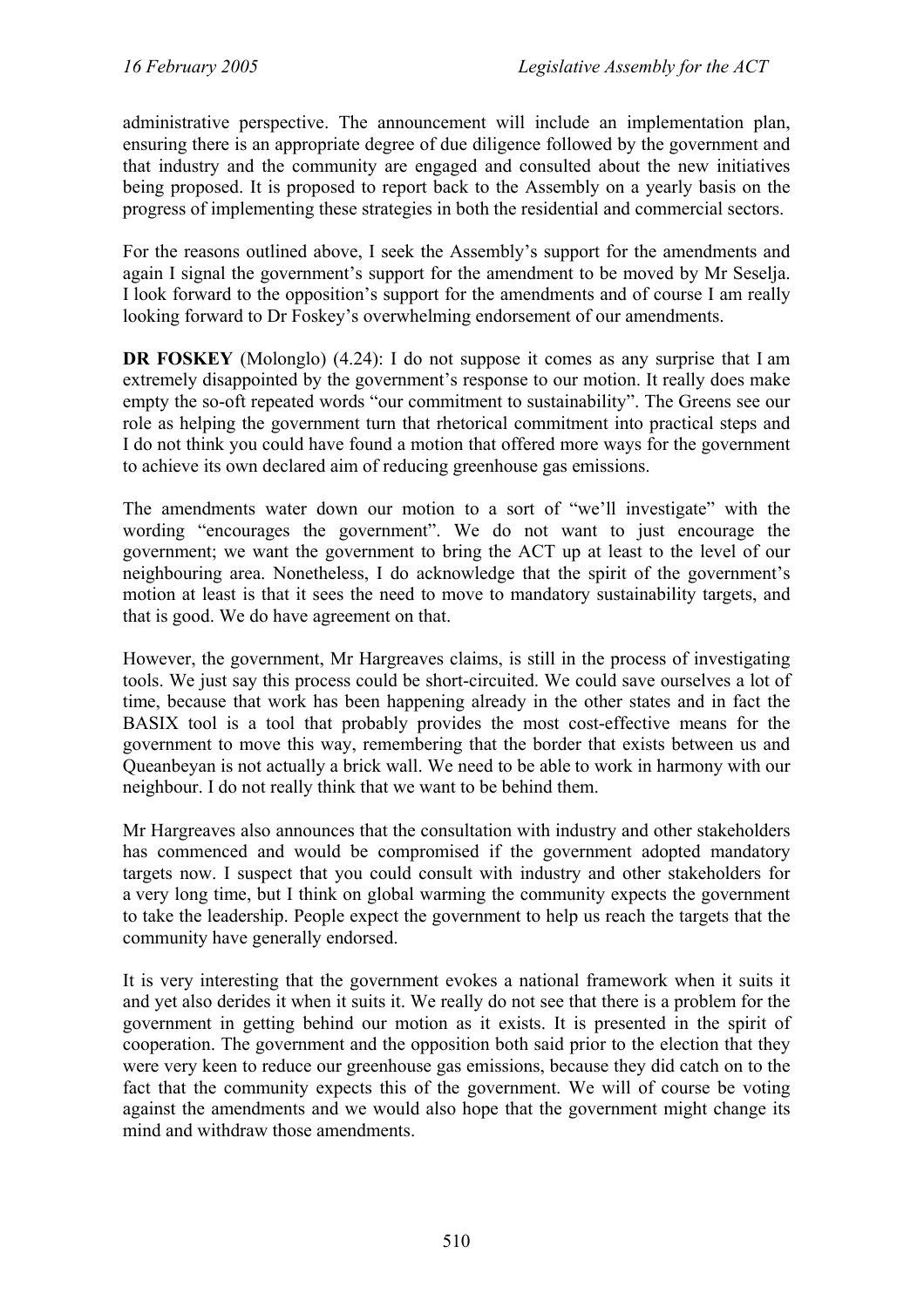**MR SESELJA** (Molonglo) (4.28): The opposition will be supporting the government's amendments but with an amendment of our own, which I shall move, so I will be speaking to all three motions, I believe.

There are some parts of the motion put forward by Dr Foskey that are sympathetic with our stated policies for reduction of energy use by both government and private residents. The Liberals have, through our policies prior to the election, announced targets for reduction in water use, increased energy efficiency in residential housing and the installation of solar hot water in new housing. These measures are aimed at moving towards better sustainability for the territory.

I think we need to be very careful, however, when we move towards the imposition of mandatory targets. I do not know that we are able to say that there is a particular target, an ideal level or requirement, and then say it is mandatory. Either the level we set is a mandatory requirement and must be met, or is it a target, a recommended and desirable level that we would like to achieve, that acts as a guideline for industry to work towards.

I do not think that what is needed at this time is the big stick approach that Dr Foskey wants us to take, dictating to industry about supposed targets and the adoption of a system which, by all accounts, has been riddled with issues around its implementation, is not understood properly by the community and has meant uncertainty for the construction industry in New South Wales. We have seen delays with the implementation of the BASIX scheme by New South Wales in relation to multiunit dwellings, with February of this year pushed back to July.

I also have concerns about the impact of this motion on housing affordability. The BASIX system in New South Wales requires parties involved to commit to positions such as whether or not they will have airconditioners, water tanks and other facilities within their homes. I would hate to think that they would then need to commit absolutely to installing some of these features as part of the approval of their home, especially as there can be enormous financial pressures on persons constructing a new home. If unforeseen circumstances strike, the resident may not be able to meet the commitments they made pre DA. It may mean that a cheaper or less efficient appliance needs to be purchased. It may also mean further cost in the design and construction of new homes at a time when the government is seeking to introduce further measures for the design of homes, for example, bushfire measures. Indeed, Mr Corbell said at the time of that announcement that, although the costs were estimated to be around \$5,000, he suggested that for residents building new homes it was not a significant impact. I would suggest that there are many residents of Gungahlin, or the south of Tuggeranong or other parts of Canberra, the recent purchasers of home building blocks under the moderate income land ballot, who would love to think that \$5,000 was not a significant sum but, unfortunately, that is not the case.

As I have said, I cannot provide support for a big stick approach, but there are certainly elements that could be looked at by the opposition in more detail before we could support such a motion in the future. I therefore move the following amendment to Mr Hargreaves's amendments: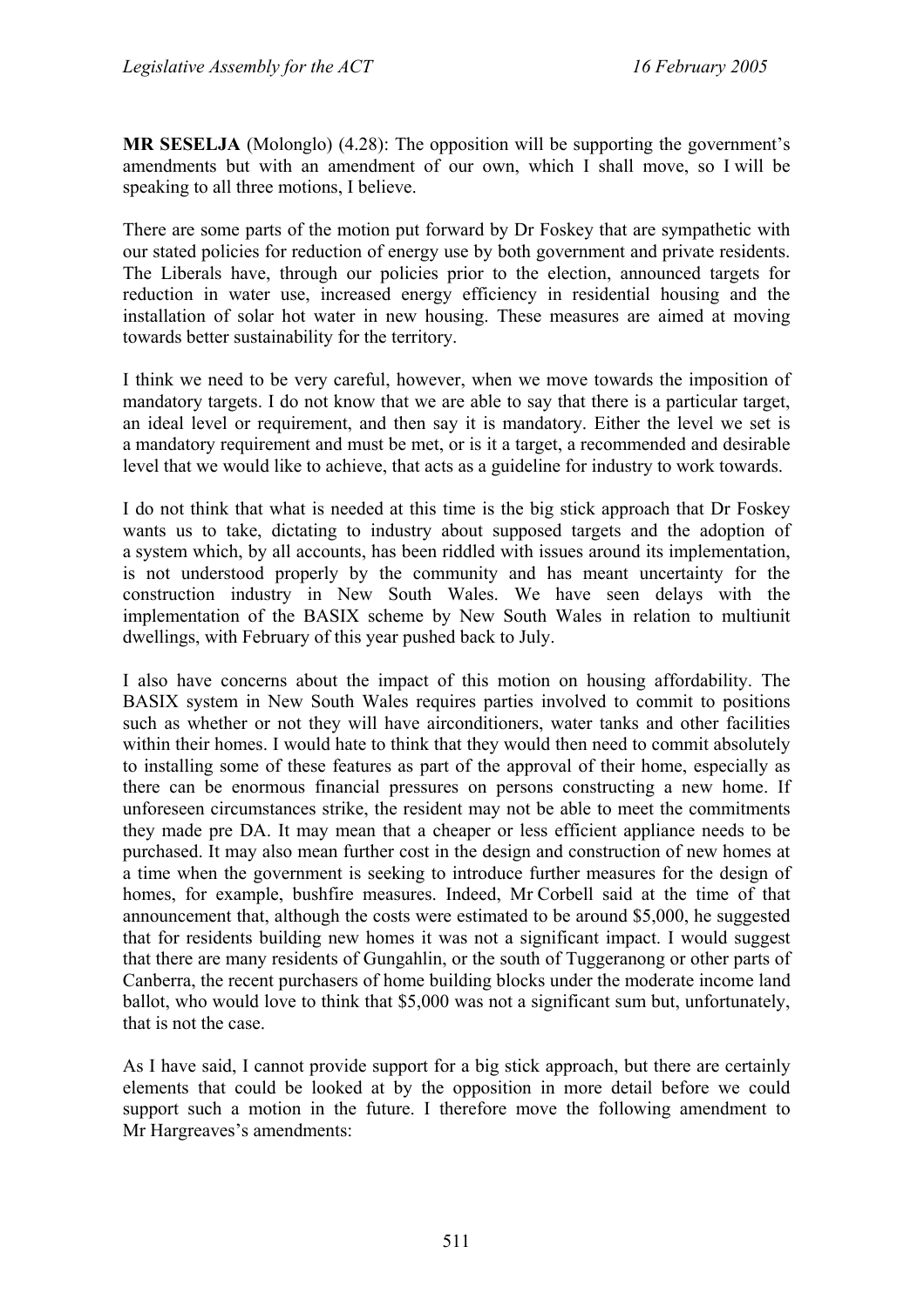(1) Omit "omit 'and' at the end of the paragraph", substitute:

"Omit 'mandatory sustainability targets in the building design and construction industry in the ACT; and', substitute 'sustainability targets in the building design and construction industry in the ACT.'.".

**DR FOSKEY** (Molonglo) (4.31): Thank you for moving the amendment, Mr Seselja. I am just sorry that the amendment in fact weakens the Labor government amendments even further, in my opinion. I liked hearing you say at the end of your speech that the opposition needs to do a little bit more investigation into this. For instance, I think perhaps your understanding of the BASIX tool is not a comprehensive one, because the tool allows trade-offs in various areas. For instance, people may have a water tank or they may have a solar hot water system. What they are doing is trying to collect a number of points, which allow them to pass that threshold. So it is not actually an onerous tool and you would not be surprised to hear, Mr Seselja, that that tool does not go as far as we would like it to. Nonetheless, it does provide a really good entry, it gets people used to thinking that way, it is very user friendly and I do know that ACTPLA are looking at it quite seriously.

I just wanted to respond to your second major point, as I see it, which is that \$5,000 is a significant sum to a home owner. I know that that is definitely the case—that is the reason I do not own a house in Canberra as yet. But that \$5,000 will very quickly be saved with lower energy bills over time. We did suggest prior to the election that the ACT government, if it were committed to sustainability, would be considering ways to assist people to meet upfront costs of introducing the technologies and the measures that will reduce their bills in the long run and that they could pay those loans off, in the long run, with the savings that they make on their energy bills. So we just do not think those arguments are good enough.

There is something else going on here between the government and the opposition, both of whom, by the way, were flaunting their environmental credentials prior to the election. I do hope that the public become very aware of the things said here. There is something going on when they can combine to block a measure that would put the ACT equal with New South Wales—not ahead of it, as we used to be in planning, but equal with it. So it is a bit of a day of shame. This is the day the Kyoto protocol is being ratified all around the world. If the government were to support a lot of the processes and technologies that we are talking about in this motion, it would assist the development of the alternative industries that we so desperately need here in this territory, because it would open up a market. I think both the opposition and the government believe in a market based approach, but here it looks as though they are missing that opportunity again. So we will be opposing Mr Seselja's amendment as well.

**MRS DUNNE** (Ginninderra) (4.35): The motion that Dr Foskey has brought forward today is a very important one, and it is timely with the Kyoto protocol; it is a very symbolic measure. But what Dr Foskey is proposing today is unworkable. She sits there and says, "We are greener than you and our credentials are better than yours; you flaunted them before the election but you're not going to do anything about it now." Well, Dr Foskey, I give you a challenge to look at the Liberal Party policies on energy efficiency and greenhouse, on water efficiency, on the Bluebell rating scheme and on the Greenbank loan scheme we took to the last election. I give you the challenge: when we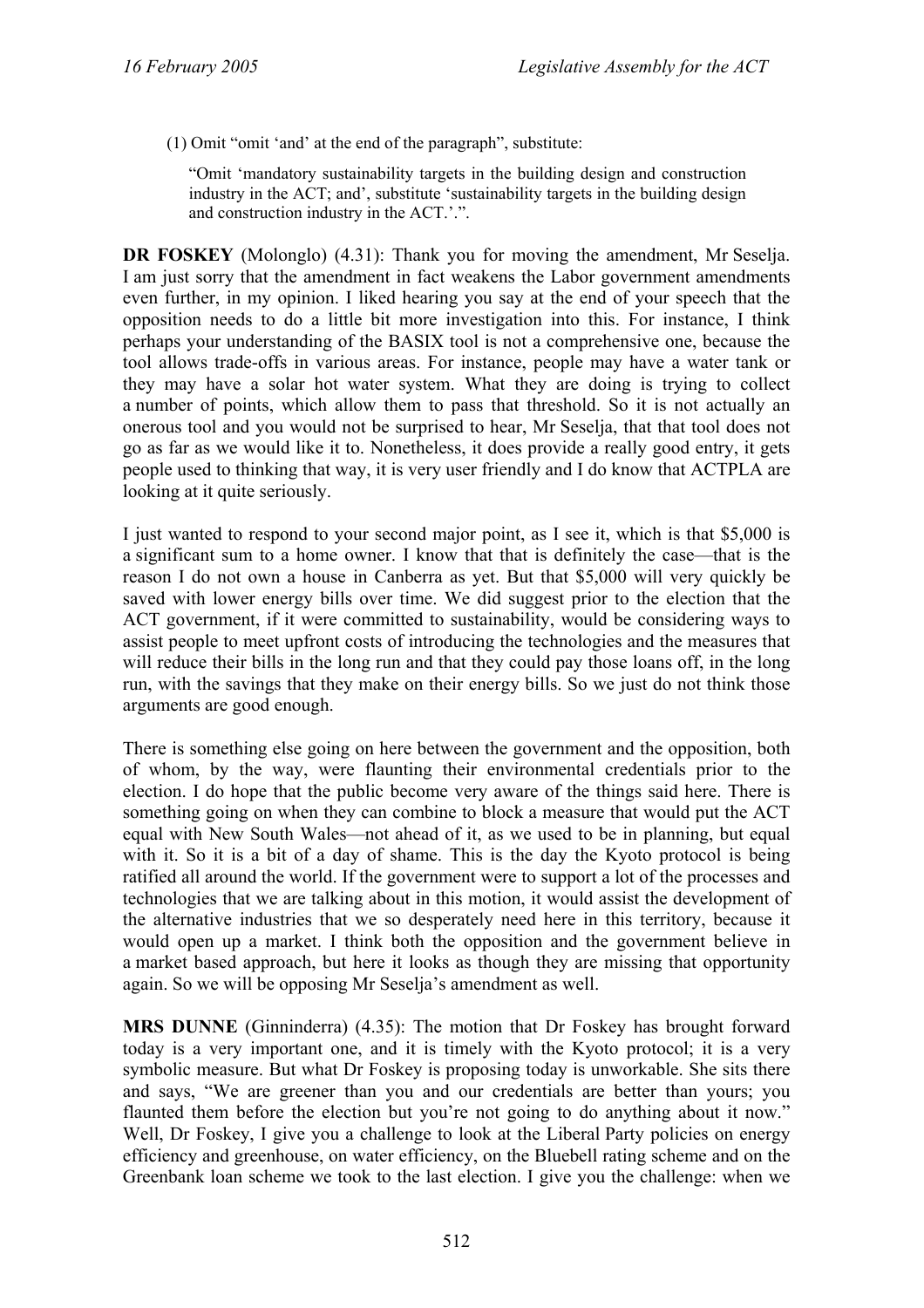come in here with motions to support and further those things, you support them. If you think that we are not as good as our word, you watch this space. What was done before the election campaign by the Canberra Liberals was significant in terms of bringing the ACT forward. We had a mixed approach; there was a bit of carrot and there was a bit of stick. Dr Foskey's proposal is entirely stick.

Dr Foskey talks the talk about educating people and getting people to understand. We know that, if people implement these things, they will be better off in the long run financially. But I am not going to whip the people of Canberra to a position where they must do this and they must do that. There has to be a combination of things, and what we brought forward at the last election campaign was a combination of those things that addressed not just the new housing stock but the 80 per cent of housing stock in the ACT which is not new—which, rather than being substandard in terms of energy efficiency and environmental friendliness, is sub-substandard. And there is nothing that is being proposed here today that will address anything to do with the existing housing stock.

The Canberra Liberals took policies to the last election that set very firm targets that we were prepared to set for ourselves. We would set them for ourselves as a government, not for individual households. Dr Foskey's move today is about putting all the responsibility onto individual householders. We would provide information and education and government leadership. There would be some mandatory things, and the first of those and I challenge this government to do this, because the Minister for Planning has been talking about doing this for a very long time—would be to improve the house energy rating system, the ACTHER system, to make it a five-star mandatory system by 1 July 2005.

That is a challenge for this government. They could do it tomorrow if they had the will. They have not done it. They probably will not do it. We would then move down the path of increasing that energy rating system as soon as possible after that to six stars—no one in the country has gone to six stars yet—and look at means of improving the ACTHER system beyond six stars. We would also make the ACTHER system open ended so that it can be reported that something has a six-star energy rating if it does. As it currently stands at the moment, if something has got a six-star energy rating, you cannot report it as that.

We also had a bit more stick, which was the mandating of the installation of solar hot water systems on all new homes. That is a significant step forward, which the government and the crossbenchers in the previous Assembly would not even contemplate; they were too frightened to do so. We had proposed a range of things, one of which was a voluntary system that would address not just new houses but the existing housing stock. It was called the "bluebell" rating scheme for Canberra houses, which is not on the green scale system.

That was proposed to be a voluntary scheme, as is the GreenStar rating scheme. Dr Foskey wants to turn it into a mandatory scheme. It will not work as a mandatory scheme. The experience in the United States, where the Green Building Council first established itself and established the GreenStar rating system, and in Europe has told us that mandating in commercial buildings does not work. In some ways what makes it work is the sense that we are doing something better than our competitor and we can flaunt that plaque or something that says that we are at the cutting edge and our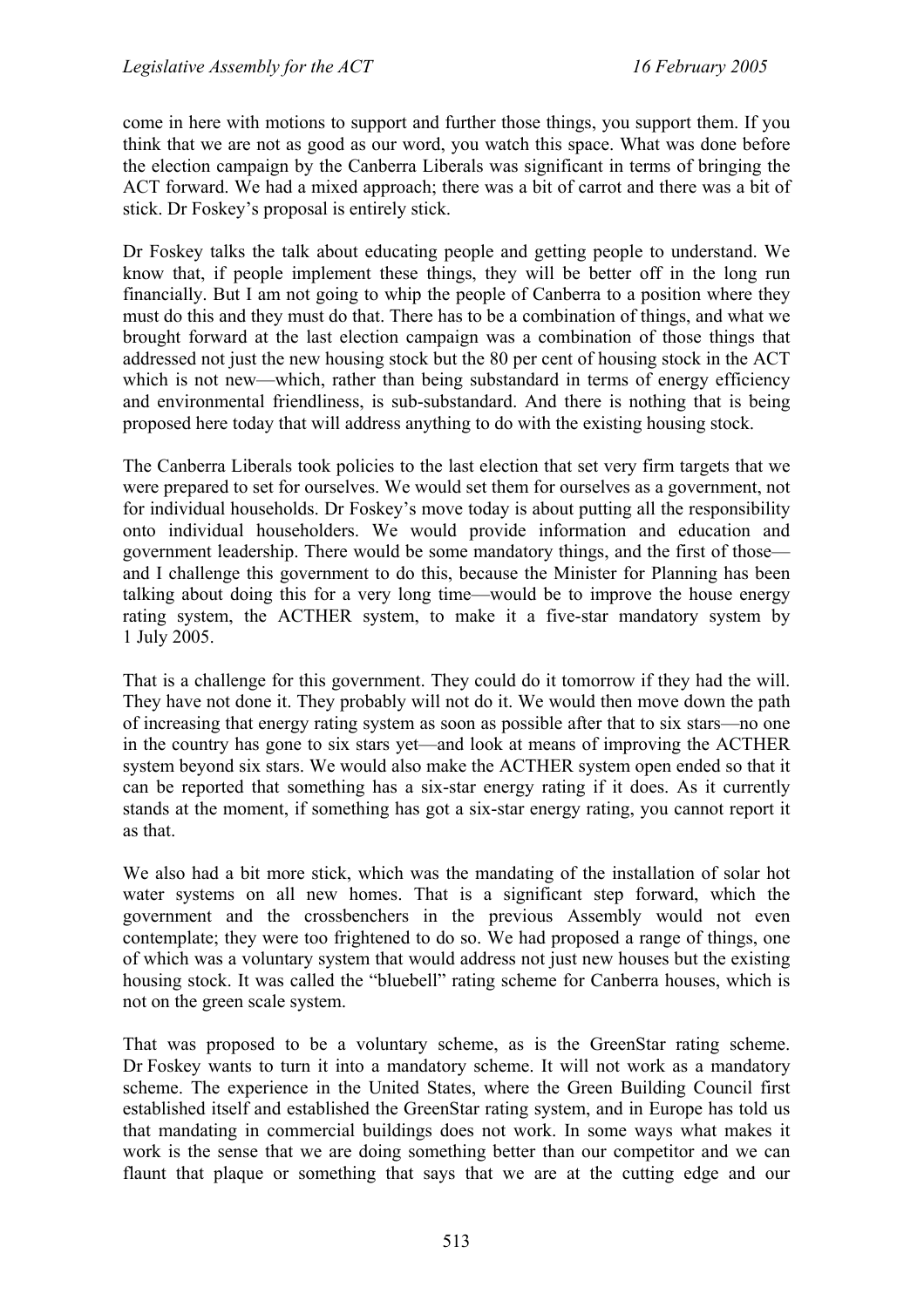competitor is not. It is like a sense of civic pride: "I've got a five-bluebell rating for my house and my neighbour only has a four-bluebell rating" or whatever.

The most important element is to find the means so that people can actually afford to do these things. You cannot just come in off the street and say, "We are going to introduce BASIX," which, by the way, does not actually work very well yet. It may work well one day, but, if you talk to people in local government in New South Wales where it is implemented, you will find that there are a number of problems with it. This is not to say that BASIX will not work in the future, that we will not succeed in ironing out the problems, but I do not want to commit the people of the ACT to a system that is currently flawed, where an efficient operation of the system is not yet established and the added costs to building and development of which are unquantifiable, without a bit more information.

We know the system does not work. We know that the roll-out of BASIX for multiunit developments in the Sydney metropolitan area has been put on hold because there are problems with the system, and that is the reason why we, as responsible legislators, should not be going holus-bolus in support of the BASIX system. The BASIX system has merit. The industry recognises that BASIX has merit, the planners recognise that BASIX has merit, the opposition recognises the merit in BASIX and I suspect that even the government, who are absolute troglodytes when it comes to energy efficiency, recognises that there are merits in the BASIX system. But we should not be signing up to a system that is so unproved, that still has so many problems with it, and we should not be signing up to a system that imposes huge imposts on people in the ACT without the means of supporting it.

I refer to one of the other innovative approaches advocated by the Liberals before the previous election, which is the Greenbank loan scheme and which was highly commended by people across the Green movement. The Conservation Council at one stage said that it was exceedingly innovative and it hoped that whichever government won the election would take it up and implement it. I lay down the challenge to the Minister for Environment, who before the election pooh-poohed it and said, "We cannot do that because we are not a banking organisation and we'd have to get all these approvals to do it". What rubbish! What absolute rubbish! Again, on matters of the environment, the environment minister is laughably and alarmingly out of touch with what is needed.

We cannot support the motion that Dr Foskey has brought forward today, however well intentioned it is. We do not support things just because they are well intentioned. We have to think about the implications of them. Unfortunately, I think the amendments that the government propose do not go far enough and I criticise them for being self-congratulatory. There is more to being in government than walking around saying, "Aren't we good? Aren't we fantastic?" Beating yourself on the chest does not actually make good policy. There is much more that this government can do but they have failed to do because they lack imagination in this area, and they are hidebound by convention. They cannot think outside the square. They say they will not adopt the Greenbank loan scheme, which would actually make it possible for people to afford these innovations. They will not do anything to educate people about how they can make their lives (a) better, (b) more comfortable and (c) cheaper, which they could do if some of these schemes were implemented.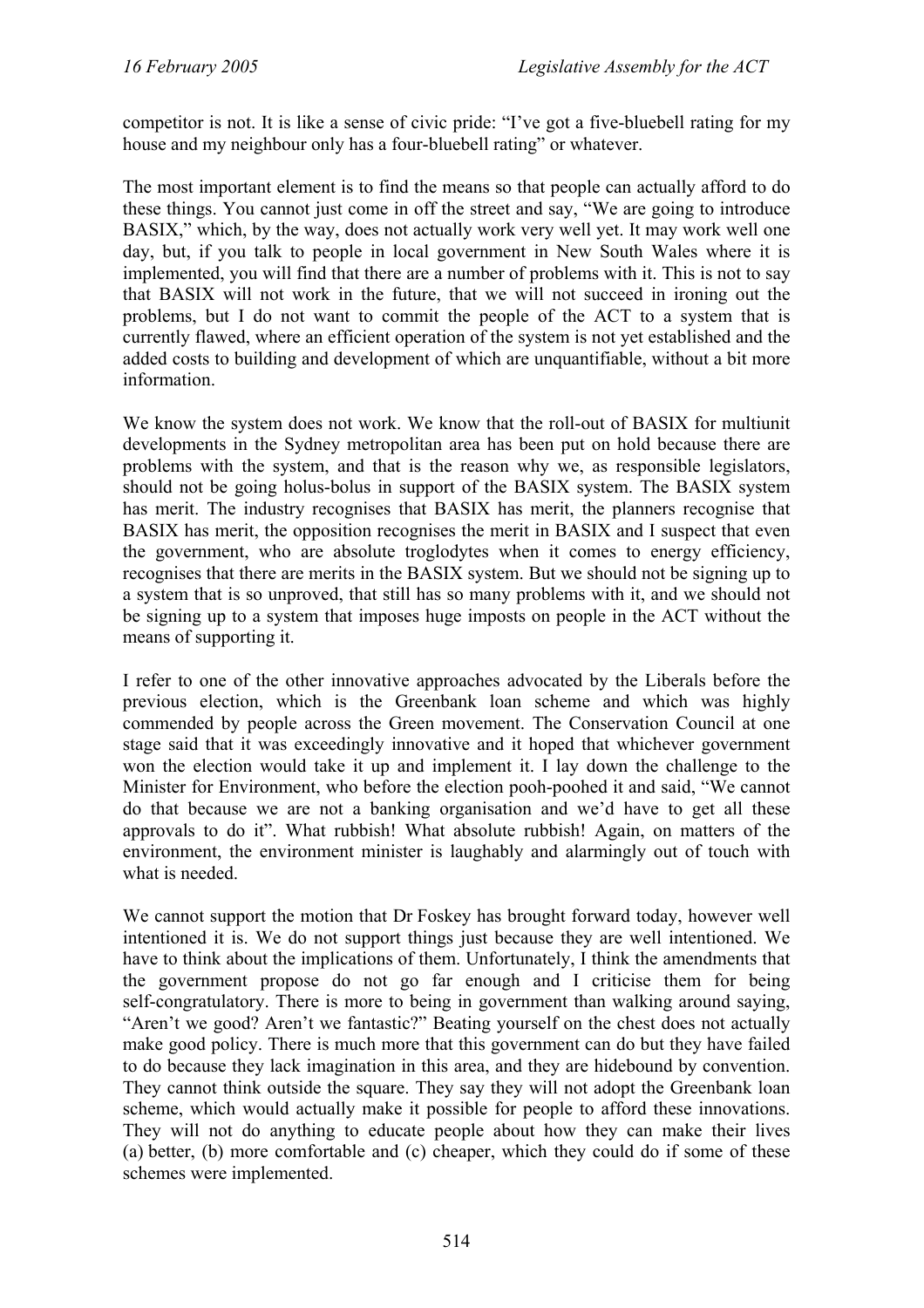There is much that this government can do, and I agree with some of the criticisms of Dr Foskey about the government amendments. It would have been better had the Liberal amendment succeeded. I think there is a place in the future for the Standing Committee on Planning and Environment to look at this development and ensure that it is going down the right path. We on this side can count, we are numerate, and we recognise that there needs to be some amendment to Dr Foskey's motion and, therefore, we will reluctantly support the government's amendments, but with a further amendment that Mr Seselja has already moved.

**MR GENTLEMAN** (Brindabella) (4.46): I also note, as Dr Foskey did, the absence today of Australia's participation in the introduction around most of the world of the Kyoto Protocol.

All state and territory governments are addressing the issue of how best to achieve an improvement in the environmental performance of new buildings. While seeking to work within the national frameworks provided by the building code of Australia, this government is actively involved in examining and assessing policies and systems that could be adapted for the territory's needs.

The Australian Building Codes Board has itself now determined that it will focus more of its attention in the future on developing construction standards for improved environmental performance in the areas of energy and water efficiency, use of materials and internal air quality. It is currently involved in new energy standards for all forms of housing and commercial buildings.

This government has always been quick to adopt these standards and has already indicated in its election platform that it will introduce the national standards to be introduced to the buildings code in Australia in 2006 for multistorey residential and commercial buildings and a five-star energy rating for new, detached residential buildings.

Tools and systems for assessing the environmental performance of new buildings come in all shapes and sizes but, as they become more sophisticated, are being designed to avoid a one size fits all approach. This in turn necessitates careful consideration of their application to different jurisdictions in terms of adaptation within the respective regulatory frameworks, consistency within the building code, any local climatic or geological conditions, resources implications and potential costs and benefits to industry and consumers.

On this last point, it is necessary to consult on the applicability of any new approach and provide rigour in the form of a regulatory impact statement. Typically, these systems also cost money to acquire, which requires the provision of properly scoped budgets. The government, through its relevant agencies, is exploring all of these issues to arrive at what it believes will be the best outcome for the territory.

It is important to note that the government has an extremely proud track record in promoting more sustainable development within the ACT, starting with its broad sustainability policies and principles contained within its People, Places and Prosperity strategy; the Canberra spatial plan and sustainable transport plans that promote integrated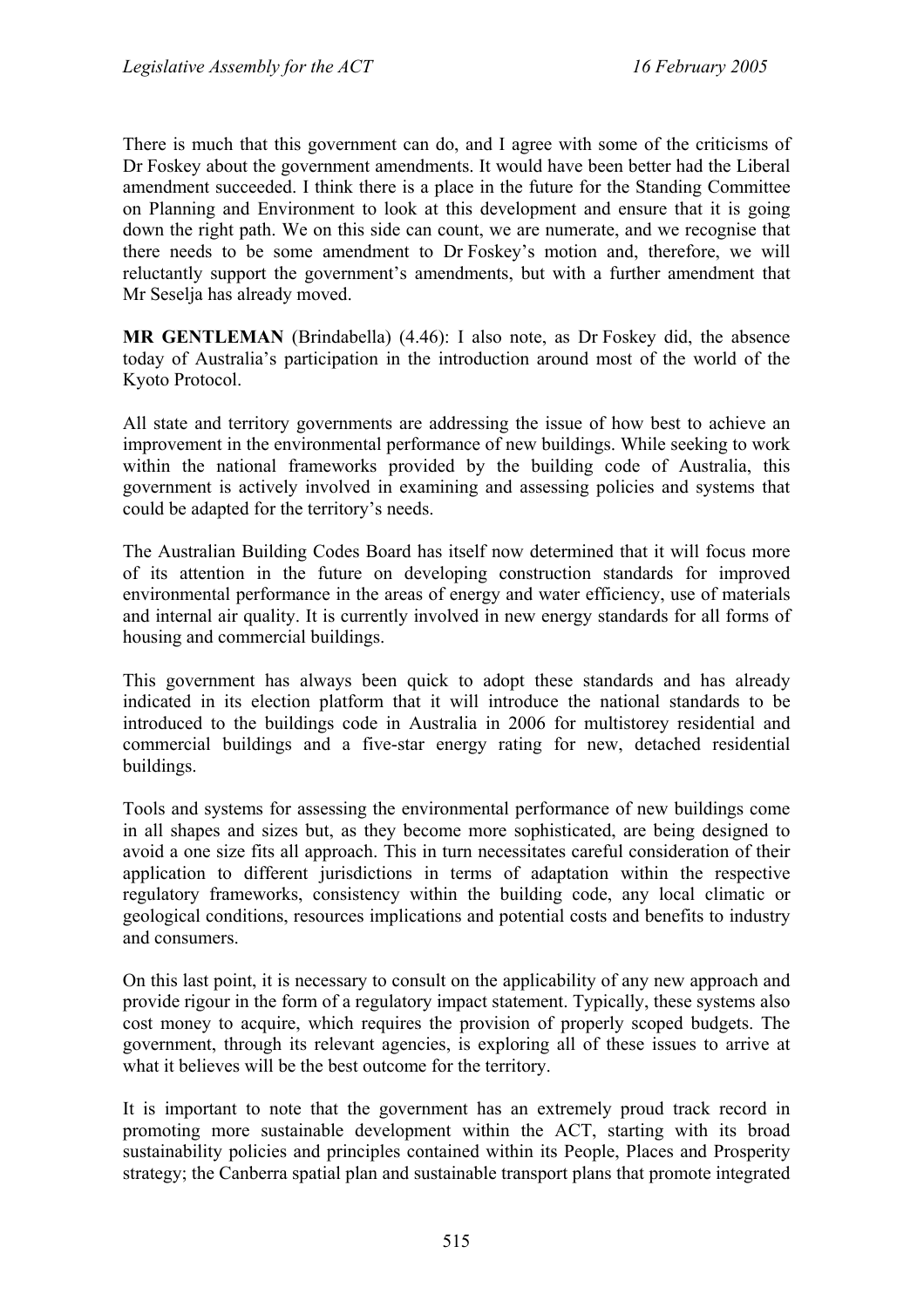land use and transport planning, as well as a new urban structure that will limit the harmful effects of urban sprawl; the introduction of the good design series publication and accompanying changes to the processing of development applications with advice on how to obtain greater efficiency in the design of new buildings; and the new guidelines on the use of rainwater tanks and grey water.

The government is also developing water-sensitive urban design guidelines that will apply to new developments and residential estate design. Both the ACT Planning and Land Authority and the Land Development Agency will be involved in the preparation of new subdivision guidelines to improve environmental performance of new residential estates, and the government actively encourages the use of the GreenStar energy rating tool for use in the design of new commercial buildings within the city, as mentioned by Mr Hargreaves.

In conclusion: the government is seriously examining the introduction of further tools for improved environmental performance of new buildings within the ACT. Before a commitment is made, however, to any new policy or practice, there needs to be a more in-depth investigation of its capabilities and suitability, costs and benefits, as well as appropriate levels of consultation. I commend this motion, as amended by Mr Hargreaves and Mr Seselja, to the Assembly and urge members to support it.

Question put:

That **Mr Seselja's** amendment to **Mr Hargreaves's** amendments be agreed to.

The Assembly voted—

| Ayes 14       |              | Noes 1    |
|---------------|--------------|-----------|
| Mr Berry      | Mr Mulcahy   | Dr Foskey |
| Mrs Burke     | Ms Porter    |           |
| Mrs Dunne     | Mr Quinlan   |           |
| Ms Gallagher  | Mr Seselja   |           |
| Mr Gentleman  | Mr Smyth     |           |
| Mr Hargreaves | Mr Stanhope  |           |
| Ms MacDonald  | Mr Stefaniak |           |

Question so resolved in the affirmative.

Question put:

That **Mr Hargreaves's** amendments, as amended, be agreed to.

Ayes 14 Noes 1

|              | Dr Foskey  |
|--------------|------------|
| Ms Porter    |            |
| Mr Quinlan   |            |
| Mr Seselja   |            |
| Mr Smyth     |            |
| Mr Stanhope  |            |
| Mr Stefaniak |            |
|              | Mr Mulcahy |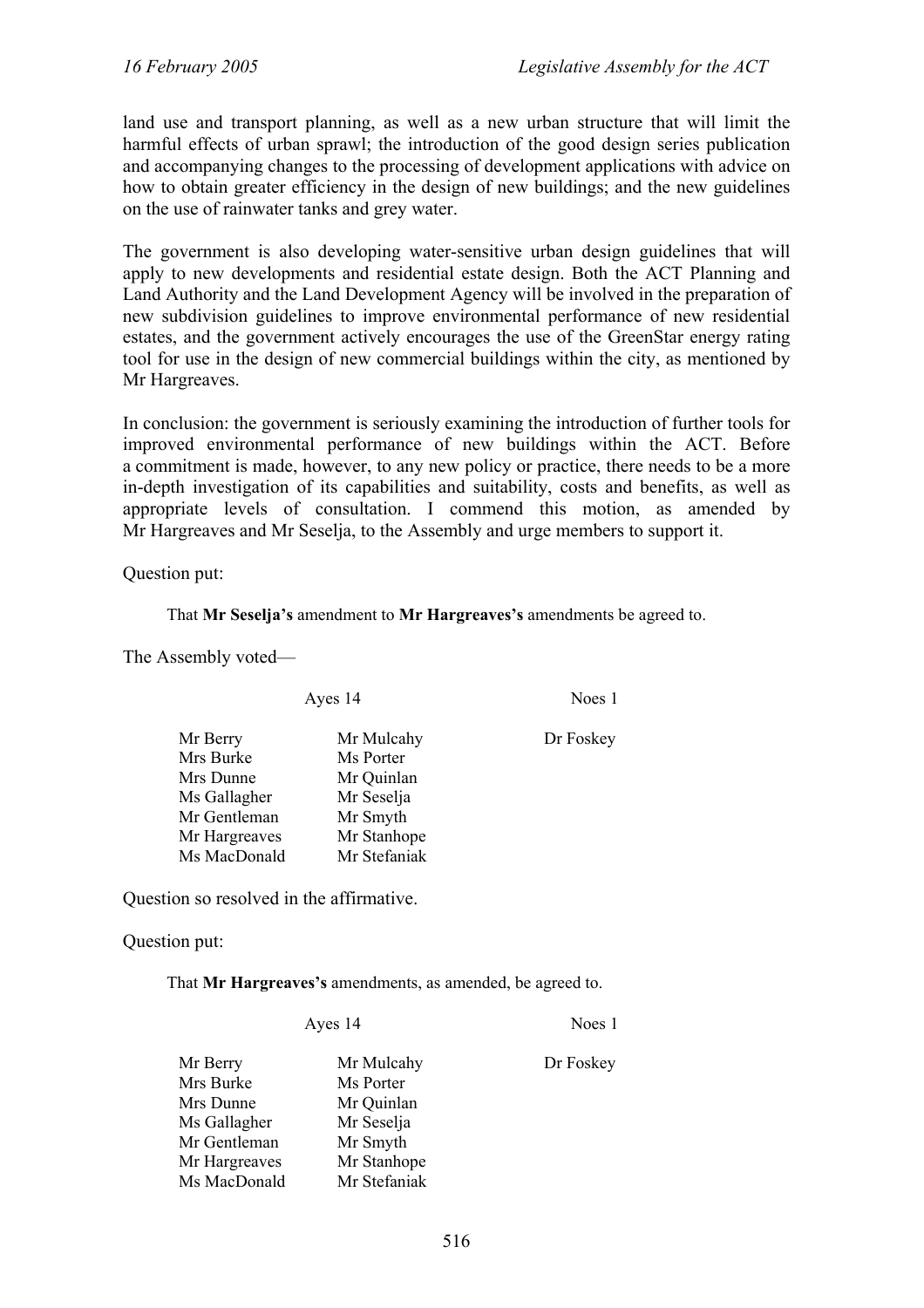Question so resolved in the affirmative.

**MR SPEAKER**: The question now is that Dr Foskey's motion, as amended, be agreed to.

**DR FOSKEY** (Molonglo) (4.56): This is a very interesting result and a sorry day. It is really interesting the way that Liberal and Labor vote together when it comes to something that involves real action and real change for the better.

I just want to round off the debate by reiterating that today we saw the Kyoto protocol ratified around the world, but some of us feel a little bit embarrassed that our own federal government is so weak that it could not itself ratify it. Because our federal government is so weak and refuses to support sustainable energy industries, for which we are so well set up with our excellent ability to create solar power, it is up to the territories and the states to make up for that slackness. However, when really the crunch comes, we find that neither Liberal nor Labor is interested.

**MR SPEAKER**: Order! It is disorderly to reflect on a vote of the Assembly. The Assembly has voted clearly in favour of a couple of amendments and it is inappropriate to reflect on those votes.

**DR FOSKEY**: Okay. Thank you. In speaking to Mr Seselja's amendment, Mrs Dunne contradicted the things that I had said about the Liberal promises in the lead-up to the election. I have here the policy statement for the Liberal Party, which, at the time, we thought was really good. In fact, I think we might have thought that the Liberals were as green as the Greens. People who voted for the Liberal Party might have thought that they meant what they said when they said they would increase the mandatory house energy rating to five stars by 1 July this year, and then to six stars, and that they would mandate the installation of solar hot water systems in new houses regardless of the expense. We find that people have very short memories in this place.

I have already addressed the issues of affordability. If we had the commitment, we would be able to make it affordable for people to move to energy efficient dwellings with lower bills. Mrs Dunne also said that the Greens were very well intentioned. I appreciate that; but I also want her to note that we are actually well researched as well. We have done the work. We know this stuff. I think Ms Tucker had been trying for many years to get something like this happening, and I of course will not resile from my job as a Green. It is why people vote for us.

Every new development in the place is a lost opportunity. Kingston is an absolute lost opportunity. Those dwellings are certainly not five star. They are very low on the scale. We are seeing new developments being put up, established, at a great rate, and each one of them is a lost opportunity. This is why it is so important to pass this motion, to see the government take some action, so that building applications in a year's time have to meet these standards.

Rome burned while the emperor fiddled. Global warming is a bit like that. The results will be on the heads of the other members of this Assembly. It is a sorry day.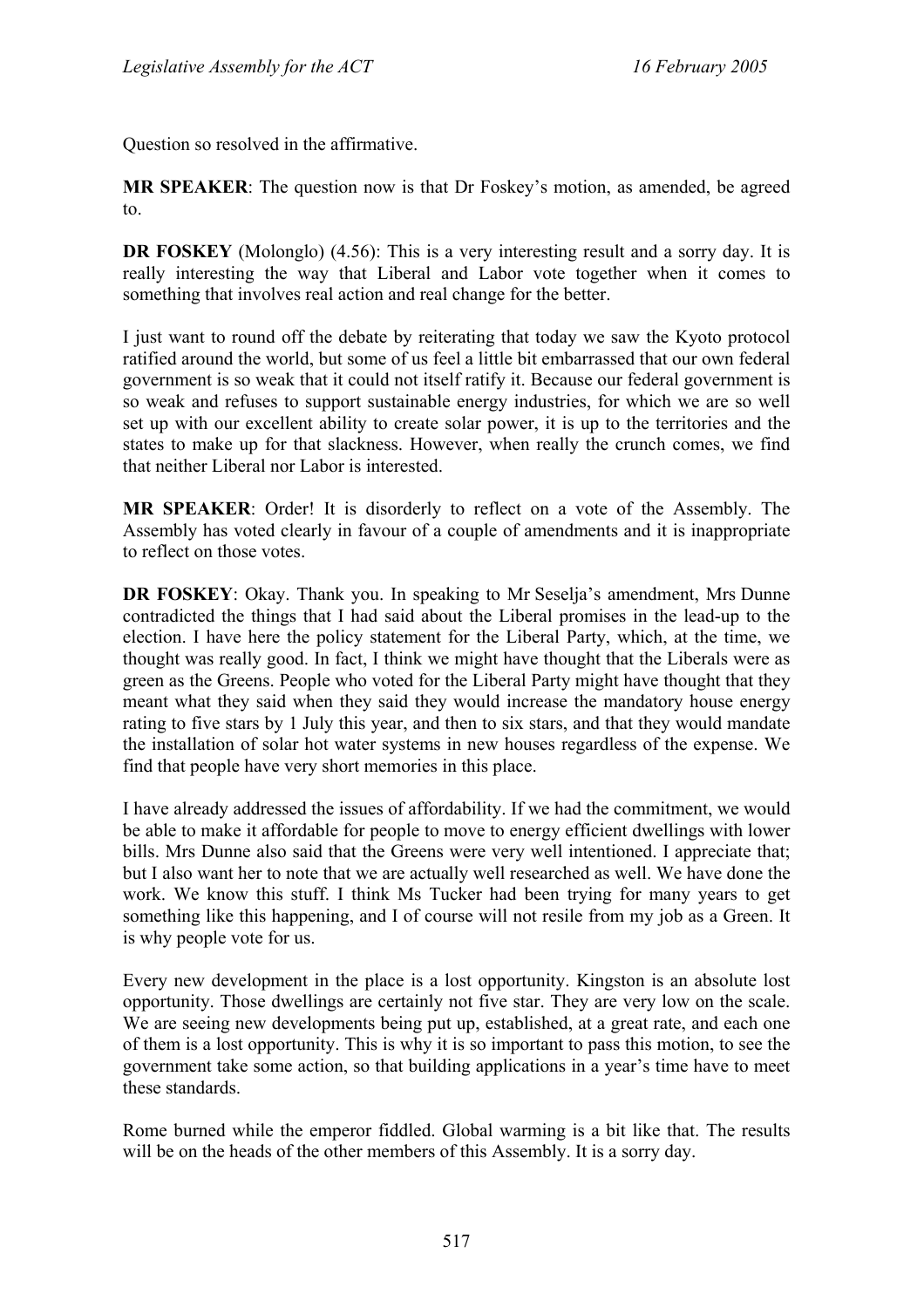Noes 1

### Question put:

That the motion, as amended, be agreed to.

| Ayes 14       |              | Noes      |  |
|---------------|--------------|-----------|--|
| Mr Berry      | Mr Mulcahy   | Dr Foskey |  |
| Mrs Burke     | Ms Porter    |           |  |
| Mrs Dunne     | Mr Quinlan   |           |  |
| Ms Gallagher  | Mr Seselja   |           |  |
| Mr Gentleman  | Mr Smyth     |           |  |
| Mr Hargreaves | Mr Stanhope  |           |  |
| Ms MacDonald  | Mr Stefaniak |           |  |
|               |              |           |  |

Question so resolved in the affirmative.

Motion, as amended, agreed to.

# **Health—Charnwood**

**MS PORTER** (Ginninderra) (5.03): I move:

That this Assembly notes and congratulates the work of the Charnwood Community Health Committee in their endeavours to establish a community health centre for Charnwood and surrounding suburbs with bulk-billing doctors and allied health services.

**MS PORTER**: Mr Speaker, for over two years now residents of Charnwood, Dunlop, Flynn, Fraser and Macgregor have been without appropriate medical services. This situation arose as a consequence of the retirement of two doctors who long practised in Charnwood and Macgregor, and another doctor who was practising in Charnwood returning to South Australia for family reasons. These events occurred within a relatively short space of time. Local business people have placed advertisements in various medical journals seeking to attract general practitioners to the area. However, despite the offer of assistance with establishment costs and the availability of cash incentives from the federal government, none of those who have expressed an interest have as yet been prepared to give a commitment to establish a practice in this area. As a consequence of these events, the pharmacy in Charnwood has, to a large degree, become the de facto medical centre for many residents and the proprietor of the pharmacy, Brian Frith, and his dedicated staff are to be commended for the work they are doing to assist this community with its wide-ranging health needs. But, of course, this is not enough.

In September I attended a public meeting in Charnwood called by concerned citizens of the affected area seeking to gauge the level of interest in forming a committee to work towards the re-establishment of appropriate medical services. Significant interest was indicated. That evening, a committee was formed and I became a member. Subsequent to my election to the Assembly, I have relinquished my position on the committee and, along with other Ginninderra MLAs and also the federal member for Fraser and both ACT senators, I have now become a patron. I have, however, continued my close interest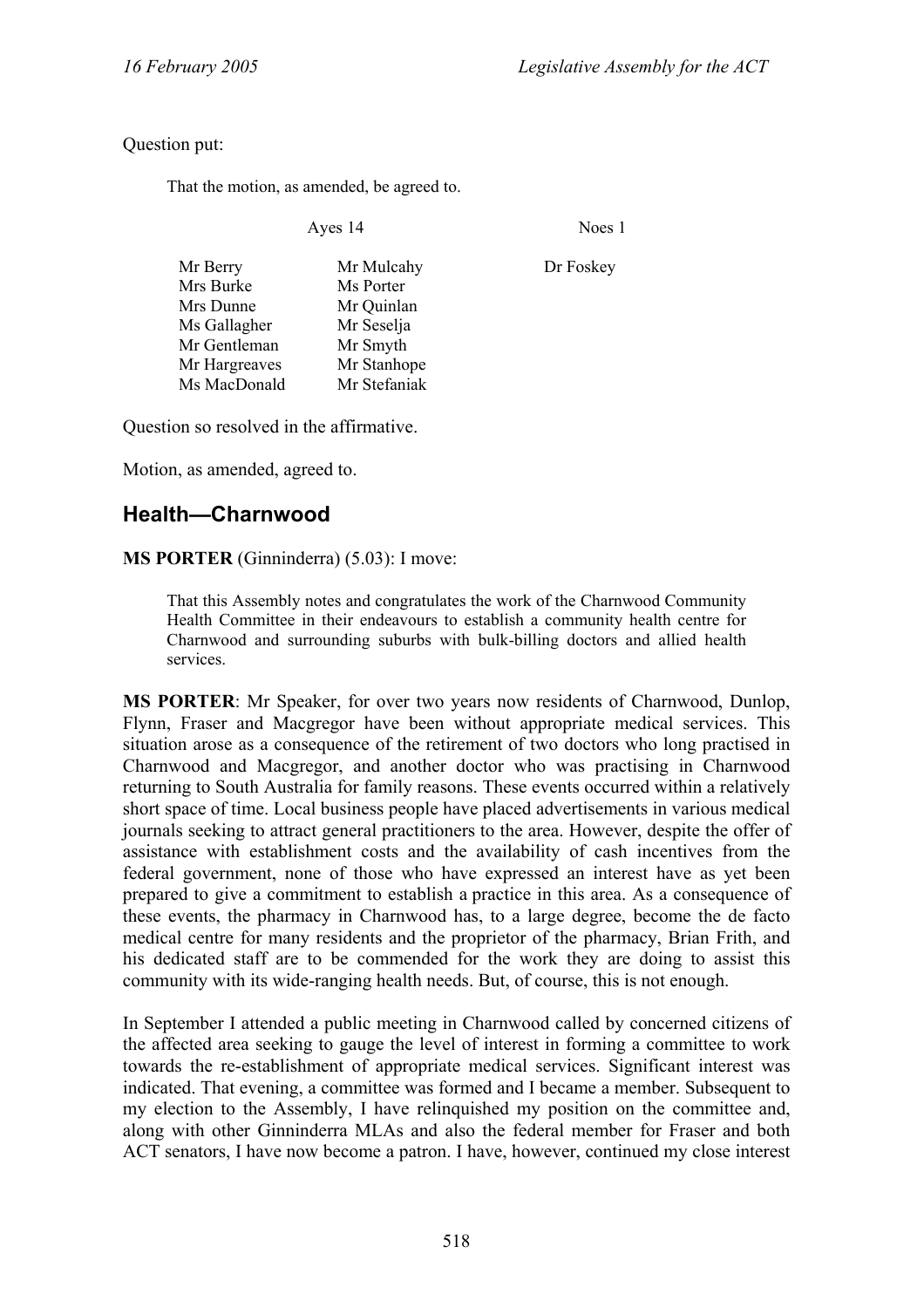in the project and have attended every meeting the committee has held. Depending on my availability, I will continue to do so.

The committee comprises a wide range of local residents and is chaired by Mr Roger Nicoll, who is also the secretary of the Flynn neighbourhood watch. The committee secretary is the president of the Charnwood primary school P&C, Michael Pilbrow. The committee also has representatives from Belconnen community service, the west Belconnen residents group, the north Belconnen community association and a GP who has links to, but is not currently practising in, the area, as well as other concerned local citizens and prominent local business people.

Since its establishment in September 2004, the committee has achieved a great deal. It has researched the demographics of the north-west Belconnen area, investigated other models for community health care in Australia and, with the assistance of funding from a local business person on the committee, brought the CEO of the South Kingsville health service, a cooperative health care service operating successfully in the western suburbs of Melbourne for over 20 years, to speak with the committee and detail the operations of that health service. It has prepared and distributed a survey to be given to 8,000 households in the catchment area to determine the health needs of the residents. The costs associated with this survey were met by the Canberra Labor Club group. The committee is currently analysing the responses to the survey which, to date, clearly demonstrate a high level of concern at the lack of GP services in the area. Based on the information received to date, it is clear that a large percentage of those in the targeted suburbs experience significant difficulty in accessing affordable GP services. Getting access to the few doctors who do bulk-bill is difficult as the majority have closed their books to new patients and those accepting new patients have long waiting lists for appointments.

Charnwood, in particular, is a suburb of acute need and social disadvantage. The 2001 census revealed that Charnwood has a median weekly individual income in the \$300-\$399 range, compared with the ACT average of \$500-\$699 and it has one of the highest levels of indigenous residents, almost double the territory average. Over 27 per cent of Charnwood families are one-parent families, the highest percentage in the ACT. The unemployment rate is nine per cent—75 per cent higher than the average and over 68 per cent of the residents have no formal qualifications. According to the socioeconomic indicator for areas, which is a measure of an area's disadvantage, Charnwood is the ACT's fourth most disadvantaged suburb. However, the three ranked lower than Charnwood are non-typical suburbs, such as Oaks Estate and Symonston.

The Charnwood community health committee is typical of many of the community groups with which I have been associated in the almost 30 years I have been actively involved in the Canberra community. Members of the committee have recognised that there is a need and have set out to find a way to meet it. Like many such groups, they have not said to the government of the day "We have a problem, so what are you going to do to fix it?" Rather, they have systematically worked to determine the extent of the need and are now seeking innovative ways to develop an achievable solution. A positive result for these community projects can only be achieved by the energy that is created by people coming together and working towards a common goal. People actively involved in such committees gain a great deal of satisfaction and pride in their achievements. The development of such projects is what strengthens our community and enhances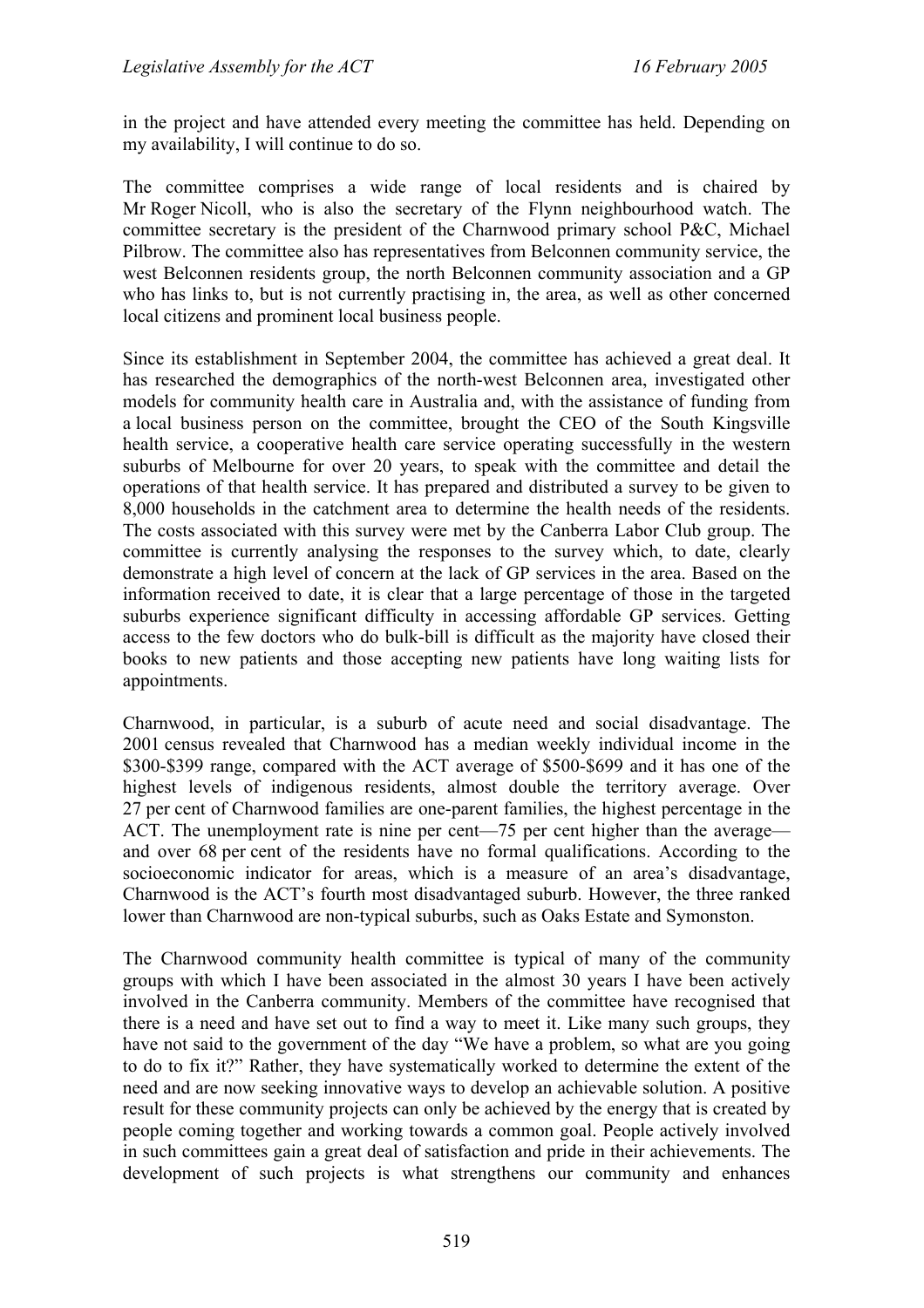sustainability. It also increases the skills of those involved, who go on, on many occasions, to hold leadership positions in our community.

As I mentioned earlier, the committee has already had the opportunity of meeting with the CEO of the South Kingsville health service, a community health cooperative established in an area of the western suburbs of Melbourne in 1980. This initiative, in an area demographically similar to north-west Belconnen, was also experiencing difficulties in attracting GP services to the area. With the support of the local Baptist church, the health service was started with one GP. Six years later it took its destiny into its own hands and became a cooperative. Today, the South Kingsville health service is thriving, with two locations, 7,600 members, 11 GPs, a host of allied health services providing 25,000 consultations per year and an annual turnover in excess of \$2 million. Under the cooperative model, members pay an annual subscription of between \$15 and \$100, depending on income levels. All GP consultations for members and their families are bulk-billed. They also receive an annual dental check at no charge, plus special rates on other allied health services. The service is fully funded from membership subscriptions and Medicare rebates and any surplus is reinvested into the medical centre or community projects.

The community owned health model has many advantages: it allows doctors to get on with their jobs, rather than having to spend time in managing their practice, and builds local capacity and benefits that stay in the community. It also improves the level of health in that community and promotes genuine community health by allowing members to seek immediate attention for their health concerns, rather than waiting for them to somehow magically get better of their own accord, or perhaps having to wait so long that it endangers their long-term health. Crucially, it takes the pressure off already stretched accident and emergency units at local hospitals, as many of those who seek bulk-billing consultations will present to A&E as their only alternative for medical attention.

Based on the South Kingsville model, it is believed that a membership base of around 1,000 would be required to sustain a medical centre with two, perhaps three, GPs. The committee will continue to investigate and assess this and other options as it seeks a solution to this major concern for those living in Belconnen's north-west. The outcomes the committee is seeking are congruent with those sought by the government as they will maintain the level of good health in the community, narrow the gap in health outcomes experienced by certain individuals and groups in the community and improve health and community care systems.

The aim of the committee is to develop a community owned health service. This aim is consistent with that of the Canberra social plan, in that it seeks to reduce poverty and exclusion among vulnerable people and build and support community participation based on common interests and outputs. It also seeks to strengthen the health of the community through a whole-of-government approach to health issues and to establish community partnerships to develop sustainable social care supports, improve the good health of the Canberra population and narrow the health gap between the general community and the poor and the disadvantaged. As I said earlier in support of this motion, the members of the Charnwood community health committee are to be congratulated for the innovative approach that they have taken in seeking a solution to the lack of GP services in the area, particularly those who bulk-bill. I seek the support of the Assembly for the motion.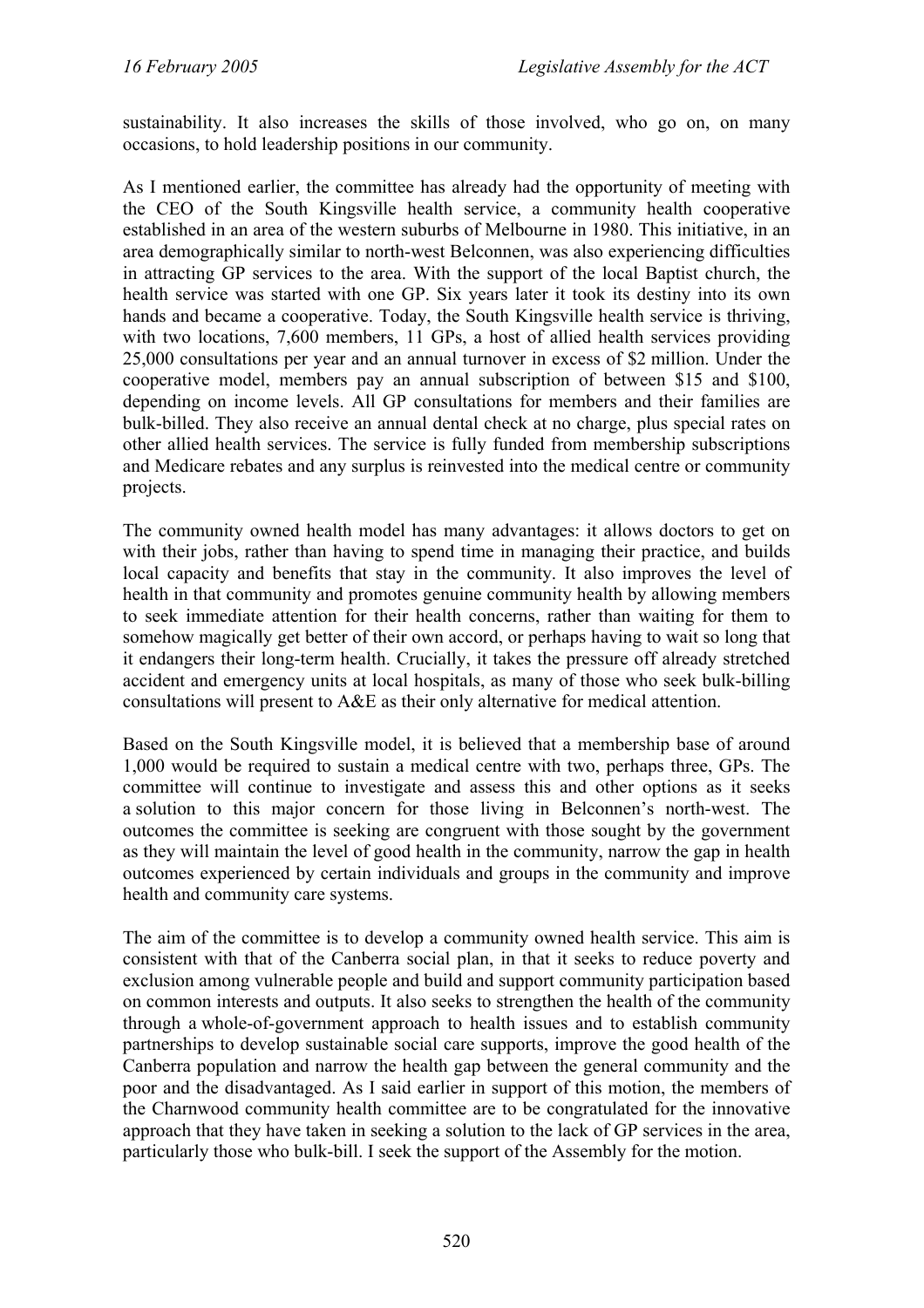**MR STEFANIAK** (Ginninderra) (5.13 pm): The opposition is delighted to support the motion, although I must admit that initially I thought I might have a slight problem here because Mary and I were actually part of the Charnwood community health committee. But, in fact, we are now patrons; we are not on the committee. I might have had a conflict of interest in voting on a motion to congratulate myself. Also, being a second row forward and not a back, I would have had great difficulty voting on a motion to congratulate myself. But we are not members; we are patrons. Indeed, a number of members of this Assembly—all the members for Ginninderra—as well as the local federal members, are patrons. It is with great pleasure that I rise to support the motion, as will my colleagues.

It is appropriate that we take note of and congratulate the work of the committee, as Mary read out, for their endeavours to establish this health centre in Charnwood and the surrounding areas with bulk-billing doctors and allied health services. The members of the committee have done a wonderful job in the short period of time since the committee was formed back in September last year at a public meeting downstairs in the Ginninderra Labor Club. Already representatives from a similar type of set-up have come up from Melbourne and briefed the committee. Also, the committee will be actively involved in the annual Charnwood fair, which is on 12 March. It has already sent out throughout the relevant suburbs a questionnaire, which is now in the process of being collected and collated.

It is very sad to see that a number of doctors who practised in the area in recent years no longer practise. I remember pleading with Dr Berenson back in May-June 2003 to continue practising. I know that he had had trouble with the ACT government and urban services about where he was located. That was finally resolved to the extent that at least he was promised he would be given another place to operate out of in the region. Unfortunately, the government was a bit tardy and it was too late for him. He decided he had had enough and ceased to practise. He had about 3,000 patients on the books and they were very sad to see their family doctor cease to practise. I remember talking, too, to the doctor who then practised at Charnwood, to see if he would like to stay. In fact, I think there might have been more than one there at one time, but the doctor there also, for personal reasons, wanted to move on and do something else and could not be persuaded to stay.

It is hard being a general practitioner. I know of a number of doctors who have ceased to practise in recent times. That does not help in an area like north-west Belconnen with the sort of demography that Ms Porter has mentioned. There is a real need for some type of medical facility there. Brian Frith, the chemist, does a wonderful job of assisting people. He and his staff sometimes do some basic treatment on people who would have immense difficulty getting medical treatment. Many of the residents who attend the Charnwood chemist find it very difficult to get to, for example, Calvary Hospital. They rely on public transport. Sometimes they just have to go to Calvary Hospital for things that could be done by a doctor or some sort of health facility. Brian Frith reckons that sometimes between 15 and 20 patients come to his chemist shop because they need medical assistance. If they had to go to Calvary, they would be there in emergency waiting to see medical staff. Obviously, if they could be treated by a doctor or proper medical people in their own area, that would relieve pressure on the hospital. So that would be a win-win situation. No one has the answer yet as to what is the best way forward, but this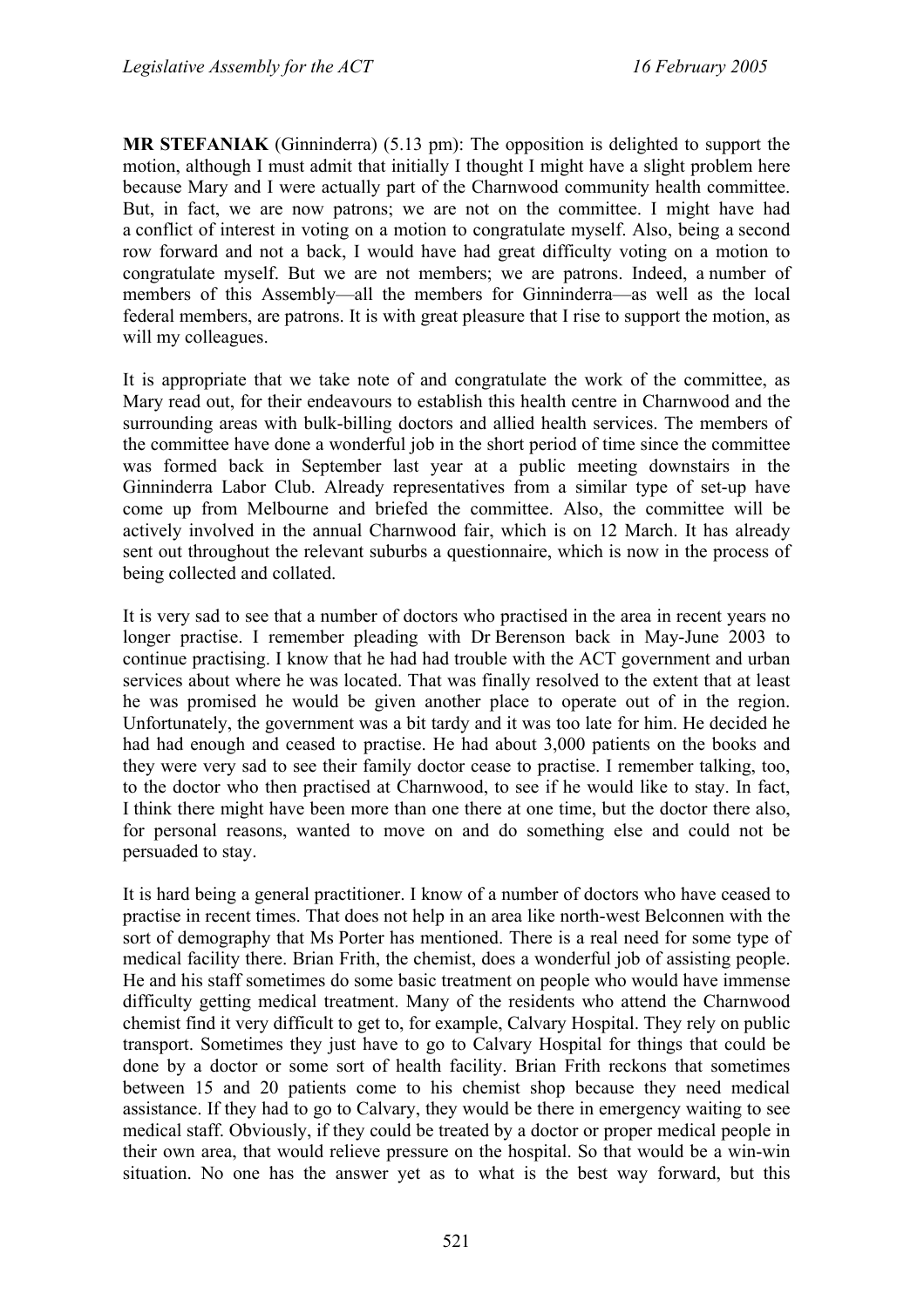committee certainly has done a lot of work. Ultimately, there will probably need to be assistance given by both local and federal governments.

The committee is really to be commended for its work so far. It has looked at models, which may not involve very much assistance, if any, from government. The Victorian model, for example, may have a few problems, but it was a case of people in a community doing it themselves. Certainly that community has a much bigger population, 180,000, but that is one model that the committee is actively looking at. The committee meets at least once a month and I have been very impressed by the work they have done to date. Mary, I also thank your partner, Ian, for his efforts in raising some initial money from his club, the Labor Club. That \$1,000 has been very helpful in getting the committee going. Hopefully, some more money will be raised from various organisations over the next months to assist the work of the committee.

I do not know—perhaps no-one can, because there are all sorts of models that could be applicable—how this is going to pan out, but certainly what we hope to see is some type of centre with doctors and medical staff to look after the people of north-west Belconnen. Many of them do not have access to a car or have great difficulty getting out of the area to see medical staff. Many of them are elderly, single or have various problems that are not that common in other parts of Canberra. In the last several years they have suffered as a result of doctors ceasing to practise, for whatever reason. I congratulate the Charnwood community health committee on its endeavours so far to establish a community health centre for Charnwood. I look forward to that happening in the near future. With the dedicated people on that committee, I am sure that it will be sooner rather than later. The opposition is happy to support the motion by Ms Porter.

**MRS DUNNE** (Ginninderra) (5.20): Mr Speaker, I commend Ms Porter for moving this motion today. I add my congratulations to hers and those of Mr Stefaniak on the excellent work of the Charnwood community health committee. As Ms Porter said, they are working in a self-help way. They have not sat on their hands and said, "Here is a problem, somebody go and solve it for us." They have taken a proactive approach, involving many sections of the community and I think that, through that involvement of the community, they will actually achieve a good outcome for the Charnwood community.

It is humbling, really. I was at the meeting in September last year when the group was formed and I think I said at the time to many of the people there that I had never been to a more productive, cooperative community meeting with such a spirit of getting on with the job and doing something. Often we go to community meetings and there is a fair amount of carping and whinging. There was none of that. There were people there who recognised a problem and they were going to do something about it. The committee is a great model for other people in the community to build social capital in the community. The government has done none of this. It was individuals in the community who saw that there was a problem.

The members of the committee, the movers and shakers, should be commended. We should also commend the excellent work done by the Charnwood pharmacist, Mr Brian Frith, and also the Demarco family, who have gone to great lengths to attempt to attract a GP to their shopping centre—and not for any commercial gain. They are prepared to forgo rent because they see that it is important to the community as a whole.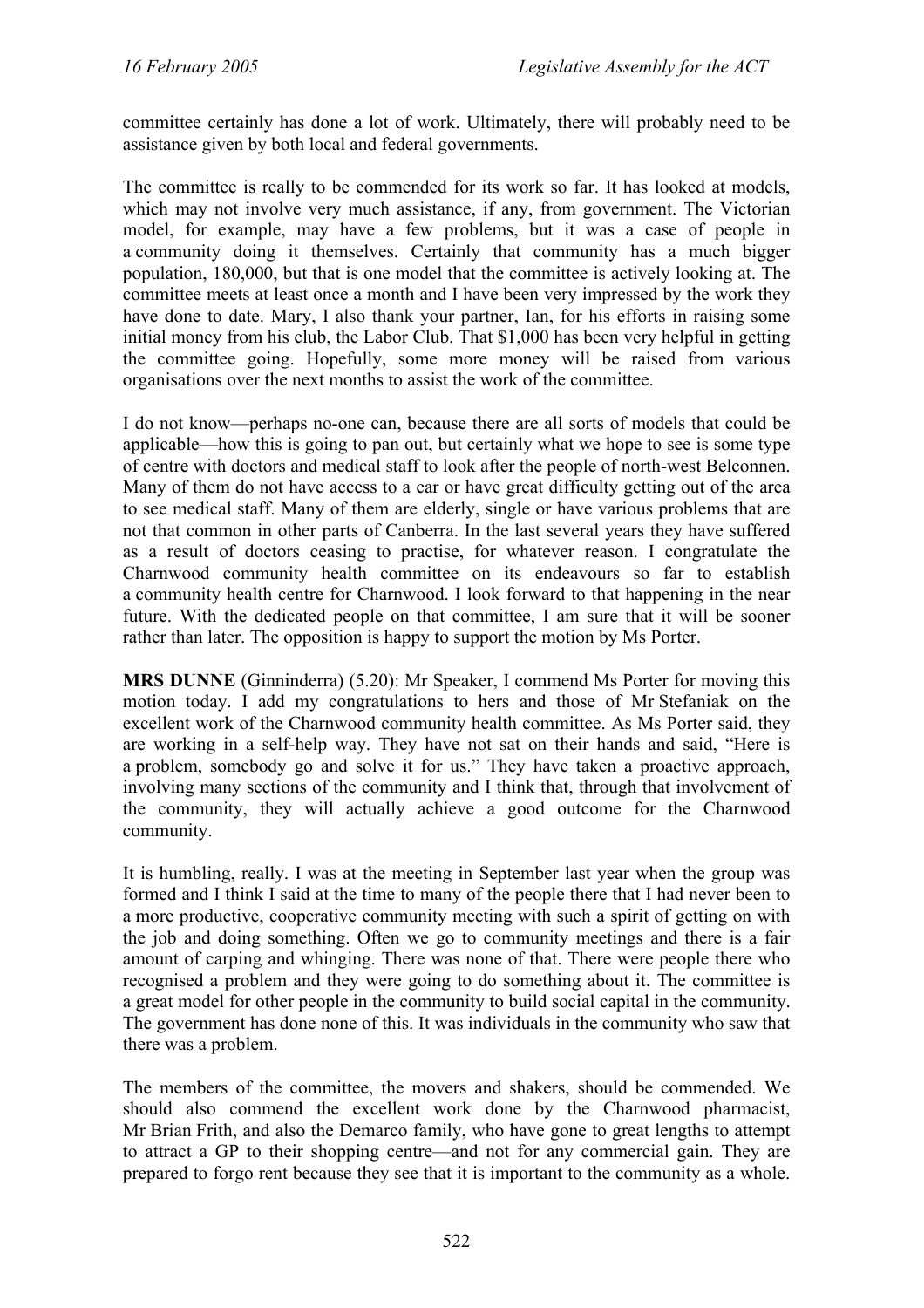This is a fantastic effort by the community and it is something we should be supporting. I am proud to be a patron of such an innovative and self-starting organisation. The work that its members have done will bear fruit and they will be a great example for other people who want to make improvements in their community. I commend Ms Porter for moving the motion. I congratulate and commend the Charnwood community health committee for their excellent work in this area and I wish it speedy success.

**DR FOSKEY** (Molonglo) (5.23): The ACT Greens thoroughly support this initiative of the Charnwood community to find a way to address its health needs. The Greens are absolutely committed to the model of community health centres with salaried doctors who bulk-bill and with allied health services available. This appears to be the model that the Charnwood people are seeking for themselves. It is particularly commendable that they are considering offering dental services because there is no doubt that for people on a very low income without adequate subsidised dental services teeth are the first casualty. Of course, teeth are just the start in relation to health.

One of the things that I would like to see—and I did not actually notice it in Ms Porter's motion—is a commitment by the government, when the community has finished its survey of health needs, to more than in-principle support of this initiative. That might mean help with the administrative structures of running such a centre and it might include help finding doctors. One of the biggest problems that we have, not only in Canberra, but also all around the country, is finding doctors who will commit to this kind of service in particular. This sort of service will require a particular kind of doctor, one who is able to work with the community, answering their needs. That will obviously require a broad range of skills among which would need to be people skills. So the Greens absolutely commend the Charnwood community health committee. We will support it in any way we can and we will certainly support it when it comes to asking the government for logistical or other support.

**MS GALLAGHER** (Molonglo—Minister for Education and Training, Minister for Children, Youth and Family Support, Minister for Women and Minister for Industrial Relations): (5.26): I rise to support Ms Porter's motion and congratulate the residents and local businesses of Charnwood on this fantastic example of community spirit and initiative. As a member for Molonglo I am not involved with the Charnwood community health committee but I have listened to the members for Ginninderra and it certainly sounds like a very vibrant and engaged community organisation that is growing there. It is lovely to see the sorts of bipartisan connections that are being made.

Society is strengthened and progressed when government, the private sector and communities work together. The Charnwood community health committee is an example of these processes working at a local level. The committee's work involved researching the primary health care needs of the Charnwood community and investigating community health care models that have been successful in other areas of Australia. The ACT government appreciates the committee's concern about access to primary health care services. In particular, the government has been concerned about GP shortages in the ACT and is working to increase the number of GPs operating in Canberra. The shortages in the ACT are being accentuated by the retirement of a number of established GPs and their inability to attract replacement doctors to take over their practices.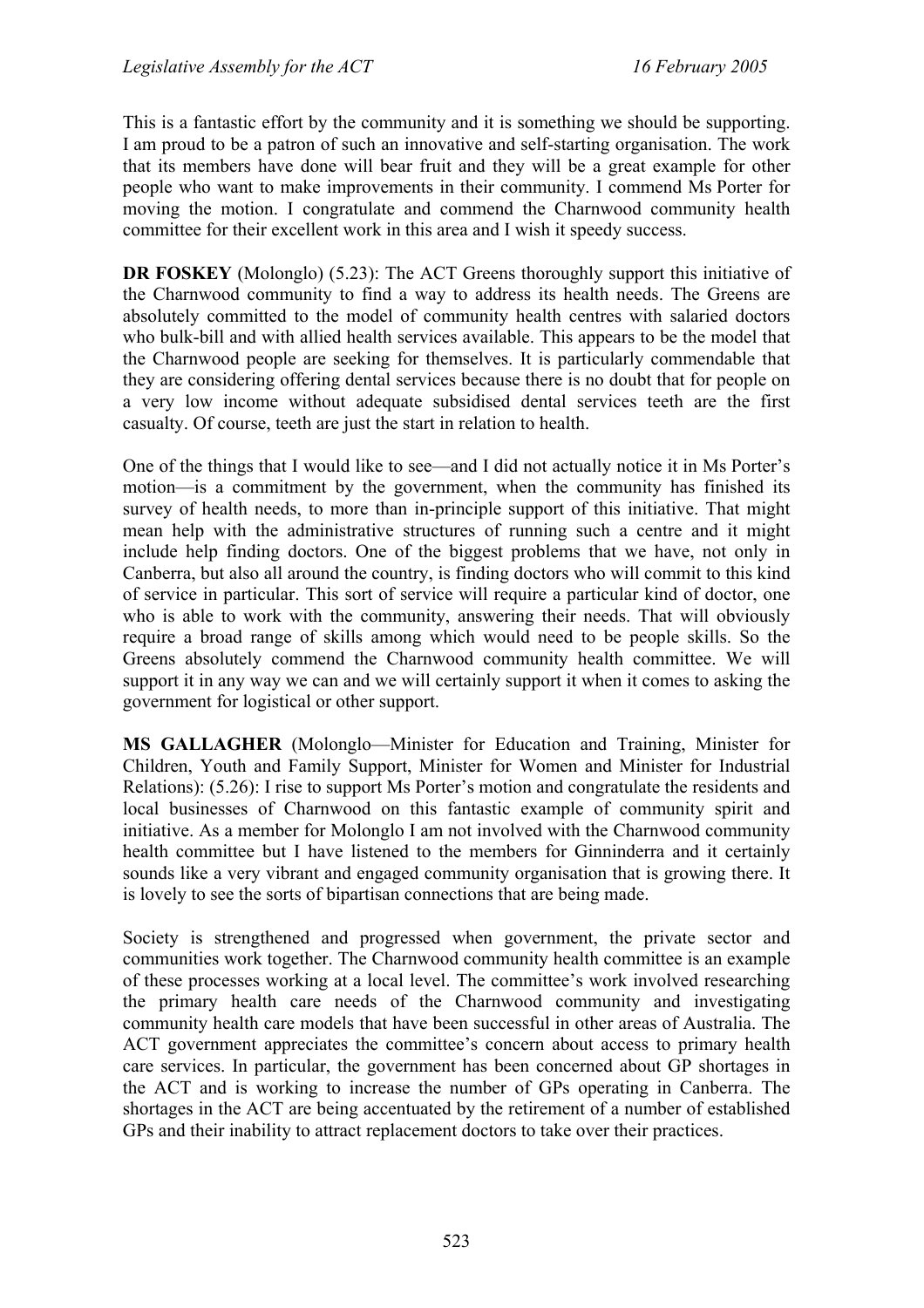As a result of lobbying by the ACT government, the Australian government extended its outer metropolitan GP incentive scheme in the ACT to include the areas of Belconnen, Gungahlin, Hall, Weston Creek, Stromlo and Tuggeranong. The outer metropolitan GP incentive scheme assists ACT doctors to recruit overseas-trained doctors and doctors from metropolitan areas to fill vacancies in their practices that they have otherwise been unable to fill. In order to derive the maximum possible benefit from the expansion of this scheme, late in 2003 and in February 2004 a national advertising campaign was undertaken, in conjunction with the ACT Division of General Practice and the ACT branch of the AMA, to inform GPs of the availability of the incentive scheme. The campaign successfully raised GP awareness of work opportunities in Canberra and the ACT Division of General Practice has received increased numbers of inquiries from GPs in response to this campaign.

The Australian government has also agreed to support a model for improved after-hours primary health care services to complement the ACT government's funding support to the Canberra After-Hours Locum Medical Service. The service aims to enhance access to GPs in Canberra between the hours of 6pm and 6am. The ACT government has worked with local GPs to develop this model and continues to work towards implementation. The ACT government also shares the Charnwood community health committee's concerns about the rate of bulk-billing in Canberra. On this issue, it is pleasing to note that the Australian government has now included the ACT in the increased Medicare plus bulk-billing incentives announced last year. The government is happy to support this motion to note the work of the Charnwood community health committee and to congratulate its endeavours to enhance the Charnwood community's access to primary health care services.

Also, as minister for education, I would like to place on record how proud I am that Charnwood primary school has played a prominent role in this process. Like all schools, Charnwood primary realises that schools do much more than teach facts and figures. Schools take a holistic approach to the development of students as individuals and as members of society and play a vital role in building social cohesion, social responsibility and values. Schools are also uniquely positioned to assist children and young people, particularly those at risk, by linking families with each other and with services and support structures to improve the quality of their lives.

Charnwood primary school, as an active member of its local community, was well aware of the difficulties faced by families in accessing medical services. It is fantastic to see how the Charnwood primary staff, realising that the health and wellbeing of students and their families impact on students' ability to learn and develop as active members of their community, worked with the school board and P&C to investigate ways in which the school could assist the wider community. The Charnwood community health committee meets at the Charnwood primary school. The school continues to play an active and dedicated role in the committee, particularly through the involvement of the principal and the P&C president.

The school and the committee have also been supported by the schools as community program under the Office of Children, Youth, and Family Support. Schools as community is a fantastic program of the previous government, one that should be recognised. It is an excellent program. It recognises that we can improve social and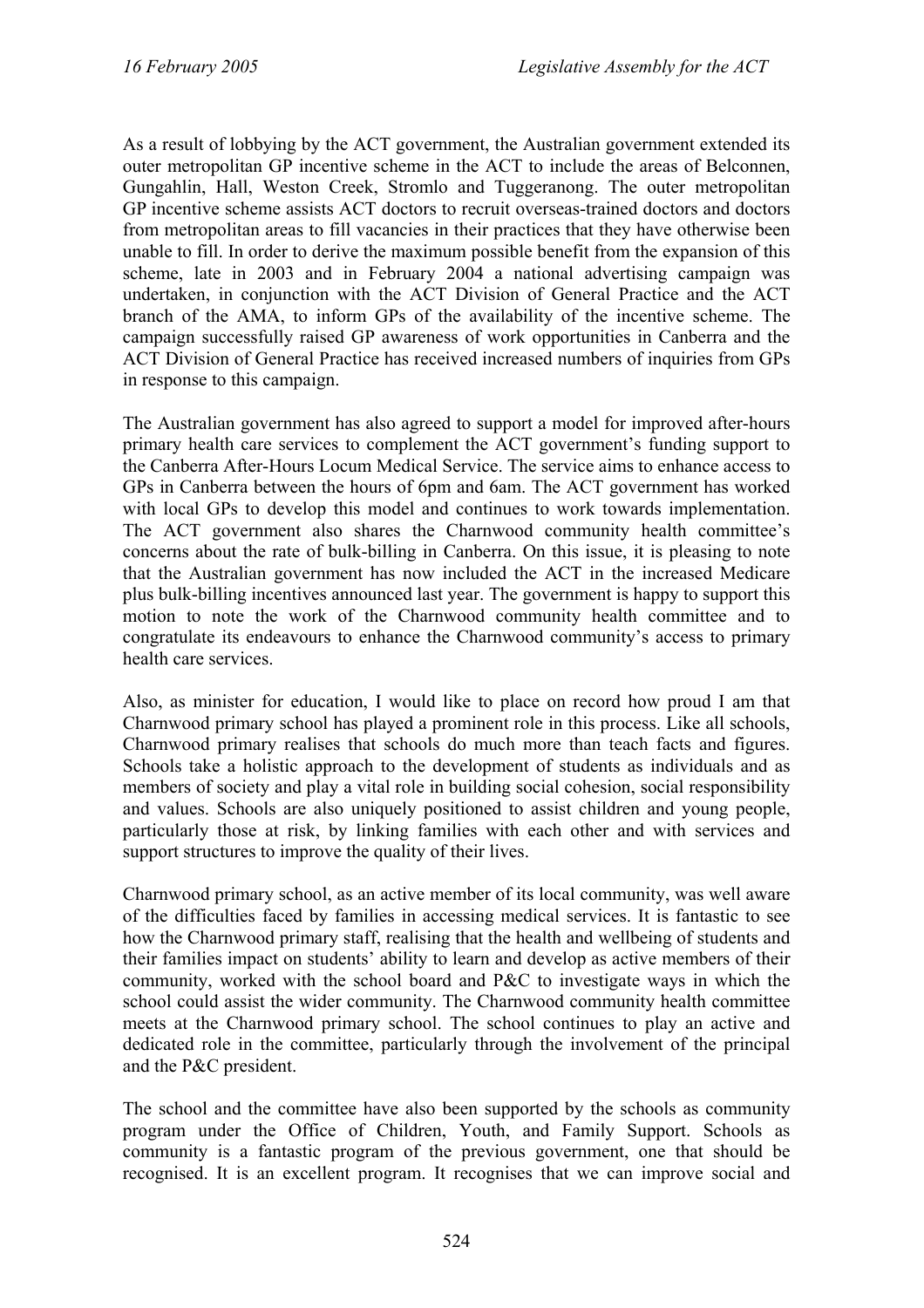educational outcomes for children and young people by creating strong and effective working relationships between families, communities and their schools. I congratulate the Charnwood community health committee and the members for Ginninderra for being involved in this initiative and giving it that extra support. I also commend ACT schools, particularly Charnwood primary school, for the work they do every day to build strong, supportive relationships with their local communities.

**MS PORTER** (Ginninderra) (5.31), in reply: I thank members for their very positive contributions in support of the motion. One of the avenues the Charnwood community health centre is keen to pursue in its endeavour to have bulk-billing medical services available to the citizens of north-west Belconnen is the incorporation of nurse practitioners into such a facility. I did not mention that before, but I was reminded by Mr Stefaniak's mentioning that they were looking at a number of models.

Having spent 12 years in the Northern Territory in the sixties and seventies, working as a nurse in remote indigenous communities without recourse to a GP for many weeks, and even months, at a time, I am well aware that patients often present with fairly minor ailments and that these can be successfully treated by an experienced nursing sister. This government has recently released a discussion paper for public comment and consultation pertaining to nurse practitioners. I eagerly await the responses and look forward to the introduction and passing of legislation that will enable suitably qualified nurse practitioners to work in medical practices in support, perhaps, of GPs. I believe this will assist in reducing the delay in residents obtaining appointments to bulk-billing doctors. Such a medical service would also help to alleviate the pressure on the accident and emergency department of Calvary Hospital. As has previously been mentioned, a large number of people are forced to go there because of the lack of an alternative.

I believe that everything that has been said in this place this afternoon not only serves to highlight the concern that the Charnwood community health committee has for health services in the north-west of Belconnen, but also affirms the steps they have taken. I conclude my remarks by again congratulating the members of the Charnwood community health committee, in particular, the committee chair, Roger Nicoll, and the secretary, Michael Pilbrow, who have worked tirelessly to return appropriate medical services to Charnwood, Flynn, Fraser, Macgregor and Dunlop. I commend the motion to the Assembly and seek the support of all members.

Motion agreed to.

# **Canberra Hospital**

**MR SMYTH** (Brindabella—Leader of the Opposition) (5.33): I move:

That this Assembly:

(1) notes:

- (a) the failure of The Canberra Hospital to attain full four year accreditation from the Australian Council on Healthcare Standards (ACHS);
- (b) this failure indicates that The Canberra Hospital did not meet at least one of the 19 mandatory ACHS criteria; and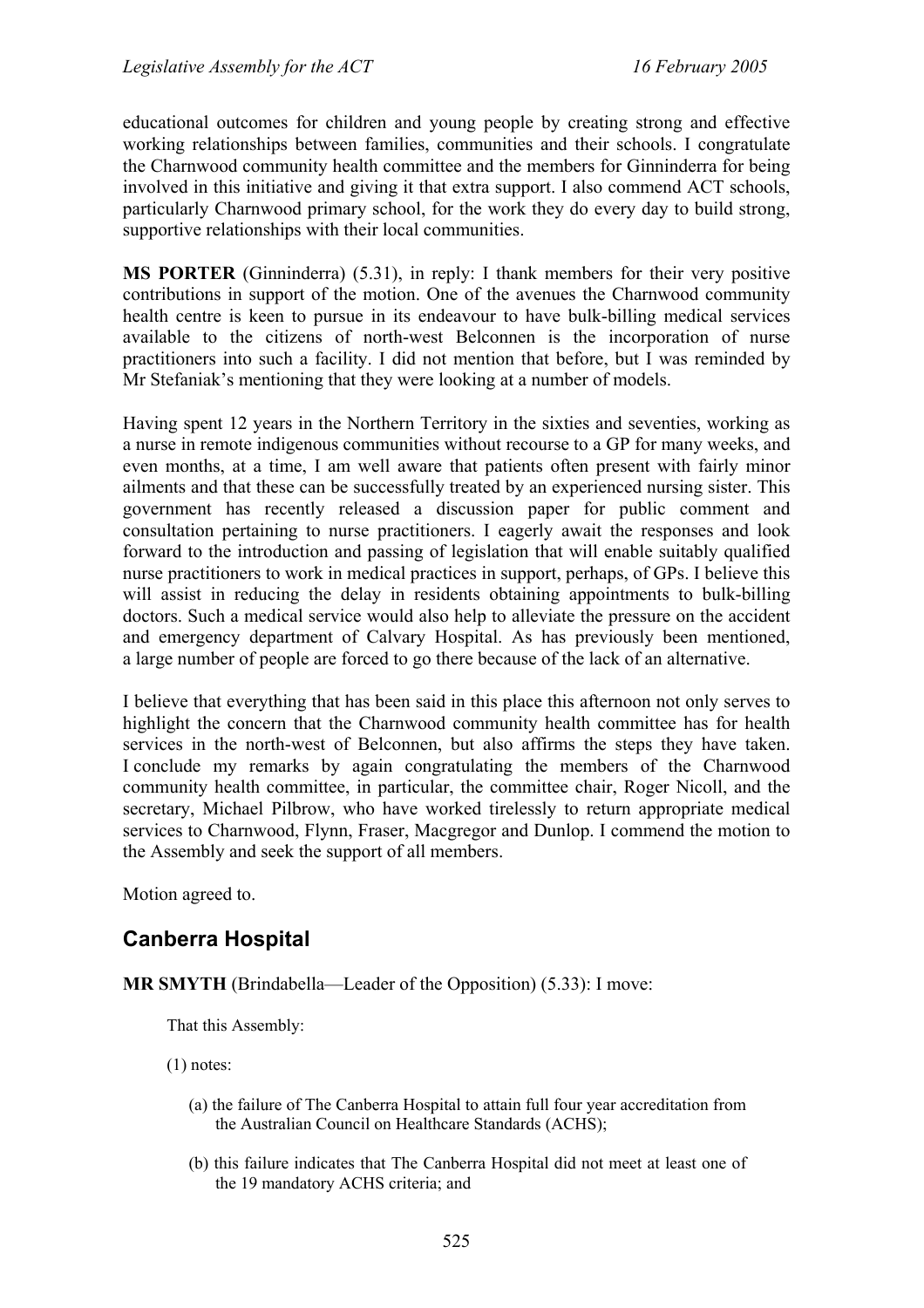- (c) the ACT Government was aware of this failure in mid-2004 and concealed this information from the public; and
- (2) calls on the Government to table the full ACHS report by close of business today.

Mr Speaker, I am moving this motion today because I believe it is vital that the Canberra community is fully informed about the state of their hospital system. As we know anecdotally, the Canberra Hospital is struggling. Just last week we had the case of a man who had broken his pelvis and who waited 22 hours to be admitted to the hospital, which is bad enough. But this was compounded by his having to wait five days before getting surgery. And if that was not enough, this man was in a bed in the neurosurgery ward, meaning that there were not enough beds available for that week's neurosurgical operations. As members are aware, the elective surgery waiting lists are climbing ever upward, and after the January holidays we can expect the waiting list to hit an all time high of over 5,000 Canberrans waiting for surgery.

Mr Speaker, this is not an attack on the nurses, the doctors, the allied health professionals and the clerical staff that run the hospital. This is about the health reforms put in place by this government that has seen a blow-out in waiting times, waiting lists; in the meeting of the various categories for patients to be seen in a timely manner; in bypass, a feature we never had before; in ambulances being used as hospital wards; in that amazing letter from the Australasian College for Emergency Medicine saying that they could not guarantee patients' safety; and now the debacle over the hospital not gaining the full four-year accreditation from the Australian Council on Healthcare Standards.

What we have not known is why they failed. And they have failed, because what they did not get was full accreditation. What the public were not told was why and what, indeed, the full accreditation had not been gained. Who knew? The government knew. When? Well, the government knew way back in May last year but did not see fit to inform the community. No doubt this was craven cowardice in an election year.

Mr Speaker, the Australian Council on Healthcare Standards, the ACHS, has been gradually introducing a new edition of its assessment tool known as EQuIP. Under the EQuIP rating tools, there are 43 criteria, 19 of which are mandatory. Criteria are assessed as low achievement, some achievement, moderate achievement, extensive achievement or outstanding achievement. And from 1 January this year the Australian Council of Healthcare Standards has stated that organisations will have to reach a minimum of moderate achievement against all 19 mandatory criteria to attain accreditation.

As part of the transitional arrangements, the Australian Council of Healthcare Standards announced in a press release—and I quote directly from them:

In response to concerns expressed by some EQuIP members, the ACHS Board decided at their meeting in August 2002, to extend the period of phase-in for the nineteen mandatory criteria in EQuIP 3rd edition until the end of 2004. This means that all organisations will have the advantage of the phase-in period for their first survey in EQuIP 3rd edition as all organisations will have either an Organisation-Wide Survey or Periodic Review during 2003-2004.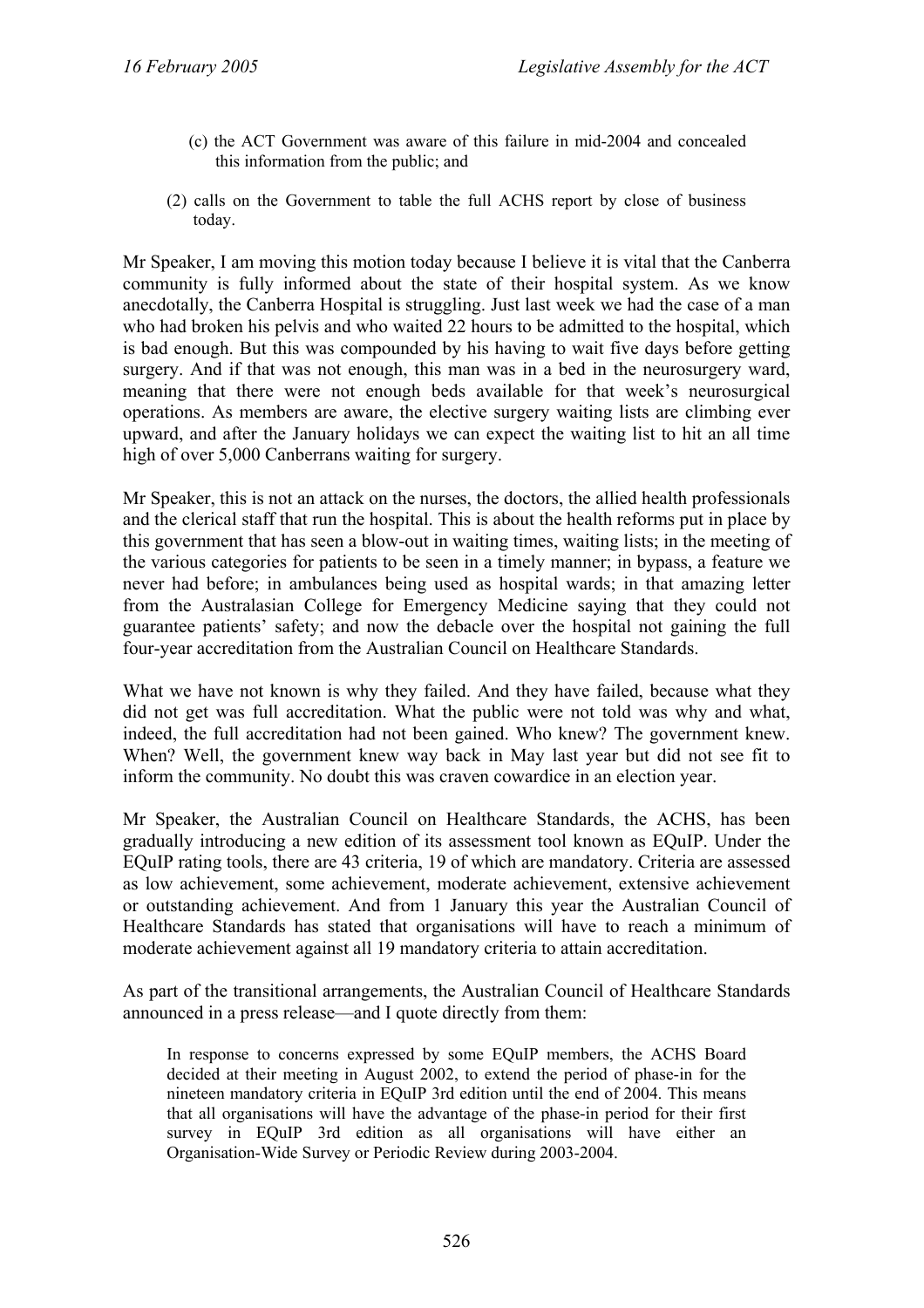During this phase-in period, organisations will need to reach at least Some Achievement (SA) for all mandatory criteria to gain or maintain accreditation status, rather than the Moderate Achievement (MA). It is important to note however, that 'at risk' issues in any criterion, mandatory or non-mandatory, will be assessed for a high priority recommendation (HPR) using a risk rating approach. If deemed necessary a HPR will be given and the accreditation status will be either non-accreditation or two years with HPRs.

That is the important part: "If deemed necessary a HPR will be given and the accreditation status will either be non-accreditation or two years with HPRS." May I remind you that the Canberra Hospital only got two-year accreditation. Their press release goes on to say:

As the ACHS Board considers that the achievement of the mandatory criteria is vital for quality and safe care, an SA rating will mean a limited accreditation status of two years. It is expected that the elements of MA—often those relating to data collection, evaluation and improvement of systems and processes—will be in place by 1 January 2005 when all mandatory criteria will need to be achieved at an MA rating to gain accreditation.

Mr Speaker, what did the Canberra Hospital achieve? We got zero; none of the criteria were found to be of some achievement; we got three criteria met with some extensive achievement; we got 28 of the criteria with moderate achievement, we got 11 with only some achievement; and we got one with low achievement. And that related to the poor performance of the management of staff. For the Canberra Hospital to have only attained a two-year accreditation, it has not met the transitional standards of the Australian Council of Healthcare Standards and we can be sure that had the assessment occurred after 1 January this year the Canberra Hospital would have lost its accreditation.

The minister has taken advantage of the technical nature of the ACHS accreditation to muddy the waters; he has been saying, "Yes, we've got two-year accreditation; we've got accreditation." But from that press release that I have read from the council itself, you can see that obviously what we have is limited accreditation; that is the status we have for two years.

In the transition period the Australian Council of Healthcare Standards offered three outcomes: full accreditation, which we did not get; non-accreditation, which we did not get; and limited accreditation for two years, which is the outcome for the Canberra Hospital. So despite anything the minister may choose to say, the Canberra Hospital has only got limited accreditation. The shame of that is that it used to have full accreditation.

The minister has made some interesting claims in relation to this issue. And it is a shame that he is off sick because it would be interesting to have him here today to actually explain why he has been shifting on his stories. On the morning we broke the story, he stated that the issues were to do with clinical governance. Mr Speaker, as a former health minister, you would know that "clinical" relates to patients and their care. So, on the morning the story broke, clearly the problems were in clinical issues. The next day the minister was saying that it was due to human resource management issues, which we know they got little achievement on—the lowest rating—but that is only one.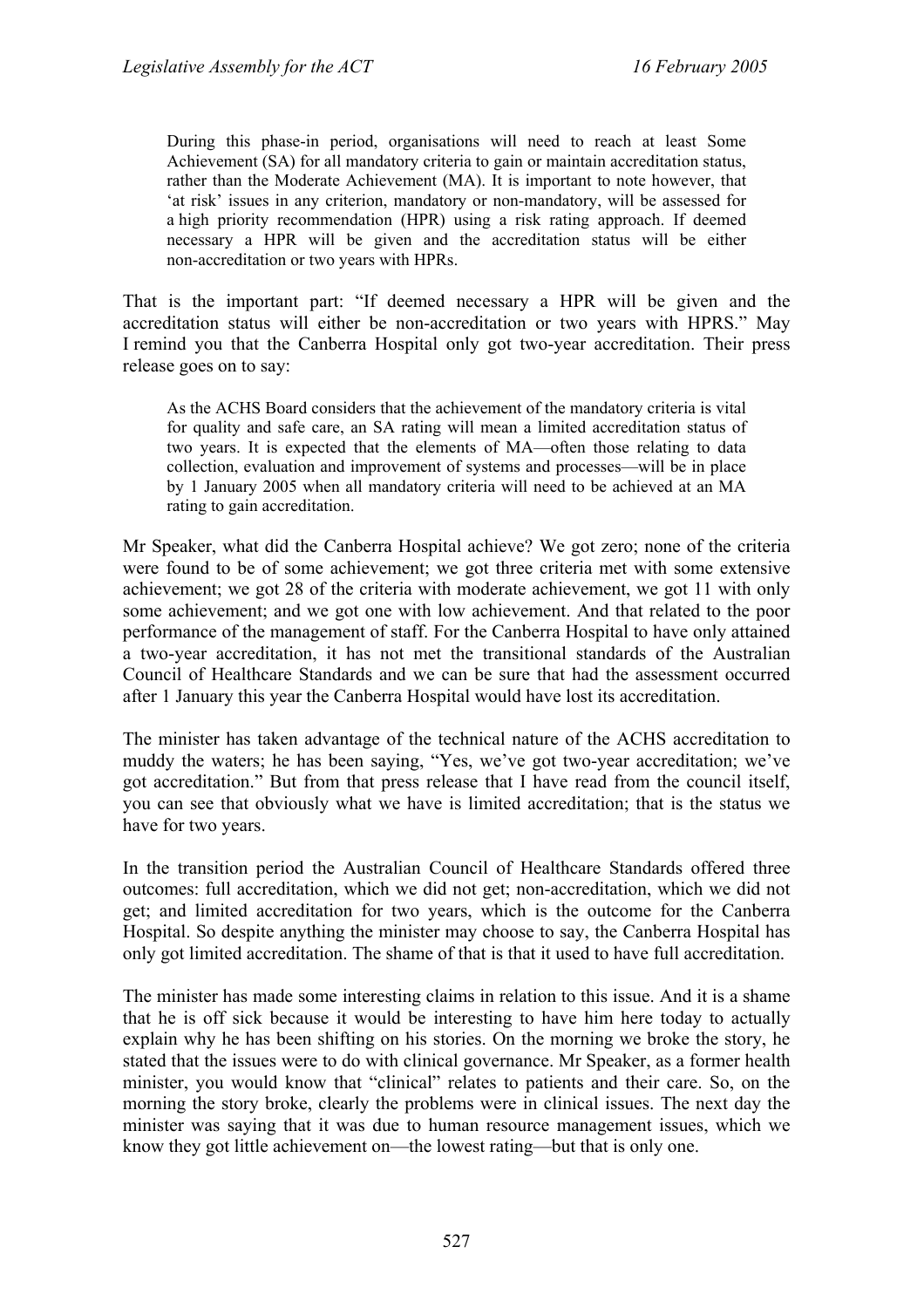During this time the minister then selectively released information about the actual rating achieved by the Canberra Hospital. In typical fashion, the information released presented the best possible interpretation of an appalling outcome. And we all know that Mr Corbell is good at that. At last count there are some 11 of the mandatory criteria that the government has remained silent on.

Mr Speaker, if we had full accreditation, as the minister asserts, there would be no need to remain silent on 11 of the mandatory criteria and the minister, if the report was as glowing as he tries to paint it, would have released the report. But he has not. That is why the conclusion of this motion calls on the government to table the full Australian Council of Healthcare Standards report by the close of business today.

This is an issue too important and too serious for Mr Corbell to be allowed to sweep it under the carpet. It was interesting that the Chief Minister, when he took the questions, was a little more open to the concept of actually releasing the information. But as at today we are yet to see that information and as at today people of the ACT are still in the dark as to why their hospital only got limited accreditation. And this limited accreditation comes after three years of health reforms under the Stanhope Labor government—the reforms started under their first health minister, the Chief Minister himself—but he quickly realised that he could not solve the problems because his bureaucratic and administrative answers were not the answers that the people of Canberra deserved or the hospital needed.

He flick-passed it to Mr Corbell. Although Mr Corbell has made some fine statements and some grand statements about his priorities and the things he will achieve, the system has done nothing but deteriorate under Mr Corbell's time in office as the Minister for Health. Perhaps if he spent more attention or spent more time on health, as he does on planning, the health system might be better off.

But still we get to the point that this report was given to the government last year probably in May. We know that in December they actually submitted their action plan. This is a plan to remediate the faults. So for all the gloss, for all the spin that Mr Corbell has put on this situation, we know two things: we did not get full accreditation and the government has been forced to submit an action plan on how they will rectify the flaws that exist in the Canberra Hospital so that they can maintain their accreditation and, hopefully, get full accreditation in the next period.

I think it is very important, when the major health facility of the territory is under a cloud, that we clear that cloud as quickly as possible so the people of the ACT can actually have some information about what their government is doing to fix the problem that their government created. This is the government that lost full accreditation of the Canberra Hospital through its health reforms and this is the government that is hiding the issues and the criteria from the people of the ACT. I think it is only with full and frank disclosure that we can monitor the government's progress in fixing the problem that they have created and that people can regain the confidence in their public hospital system that they should have.

It is interesting to note that another hospital, Calvary Healthcare, is accredited to 2007. So, depending on when their assessment was done, you have to assume they have got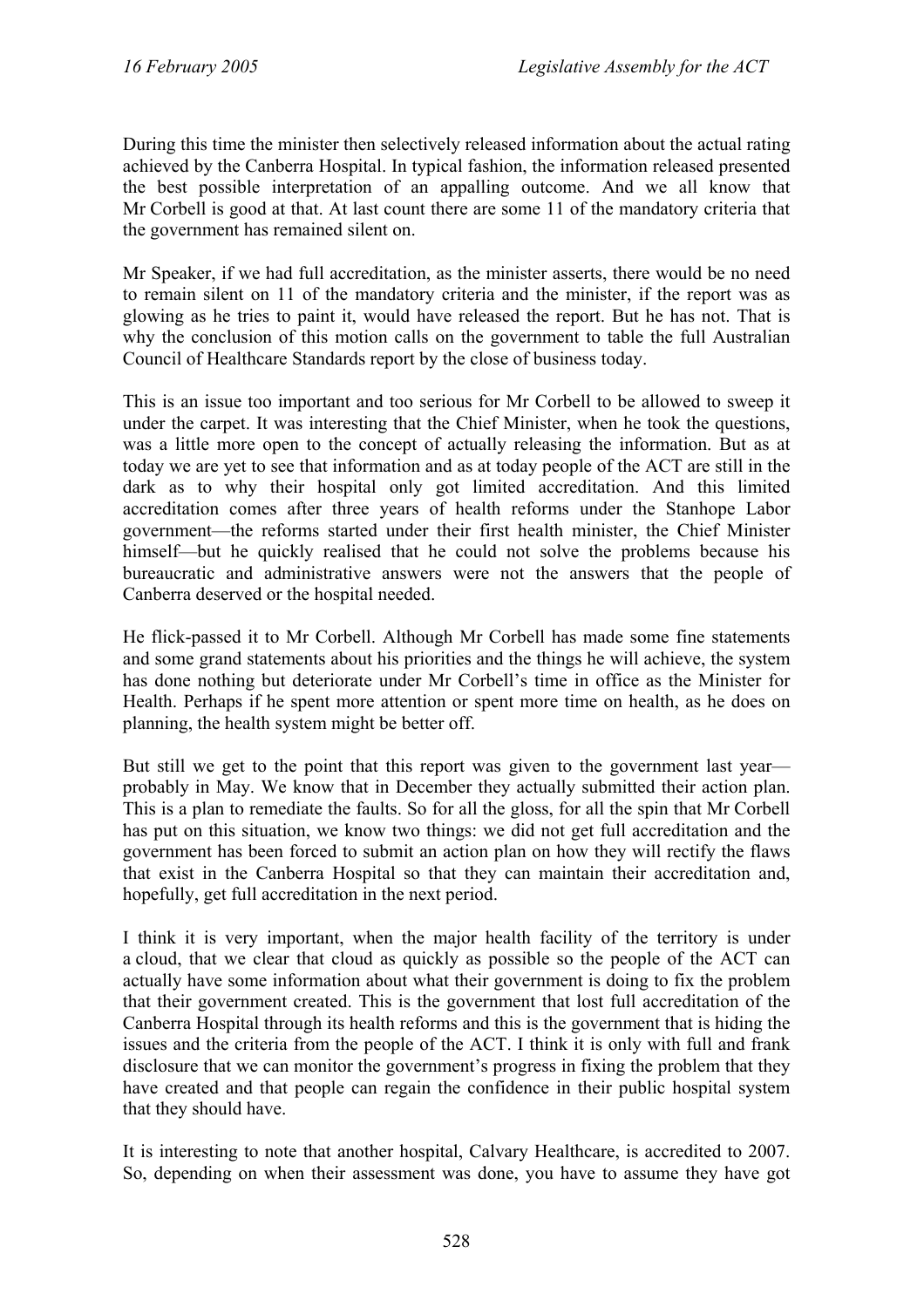a minimum of three years. I suspect it is four years; so they look like they got full accreditation. The John James Memorial Hospital, for instance, is accredited to 10 October 2008; so they would appear to also have managed to gain full accreditation, unlike the hospital system run by the Stanhope Labor government under the charge of health minister, Simon Corbell.

Mr Speaker, this is a very important motion and these are two very important pieces of information that the public should have access to. I think, if the government was sincere in their call that they always said they will be more honest, more open, more accountable, they will bring both of these reports in and table them by close of business today. We want both reports; we want the health council's report and we want particularly the government's action plan because so far every reform they have put in place, under both Mr Stanhope and Mr Corbell, has faltered. Indeed, it took the acting health minister last year, Mr Wood, to demand that the department do something, to demand that the head of health actually put in place a plan to address things like bed-lock, before we got any activity to suggest that the government was responding to their failure and the damage that they have done to the health system.

I commend this motion to the Assembly. It is very simple. If Mr Corbell is correct in that there is nothing to worry about, then there should be nothing to stop the government releasing this report, because clearly it would be a glowing report. But obviously there are flaws, because the government has been forced into the embarrassing situation of putting together an action plan for the remediation of the problems that they have caused in our No 1 public hospital, the Canberra Hospital, which used to have, under the previous Liberal government, full health accreditation. I commend the motion to the Assembly.

**MS MacDONALD** (Brindabella) (5.47): This motion is yet another example of the Leader of the Opposition's relentless attack on the ACT health system. It is an attack that is not founded on fact but on political expediency.

**Mr Smyth**: Table the report then.

**MS MacDONALD**: Mr Speaker, could you ask Mr Smyth to refrain, because I heard him in silence and I ask that he do the same for me.

**MR SPEAKER**: Mr Smyth, order, please!

**MS MacDONALD**: It is an attack that is eating away at the morale of the territory's nurses, doctors and health professionals. It is interesting, because Mr Smyth made a comment that this was not an attack on the nurses, the doctors or the health professionals Mr Smyth fails to understand that, by his continuous white-anting, he is undermining the morale of the health professionals working in the ACT health system. It is an attack that is undermining the community's confidence and trust in our hospitals and our health system in general. It is an attack that contains no constructive criticism, only negative hype; it is not checked for accuracy before it is unleashed.

Mr Speaker, I am happy to put an end to this conspiracy right now and inform members that I understand the Minister for Health will be releasing the Canberra Hospital accreditation report and action plan and will do so on his return to duty. The Canberra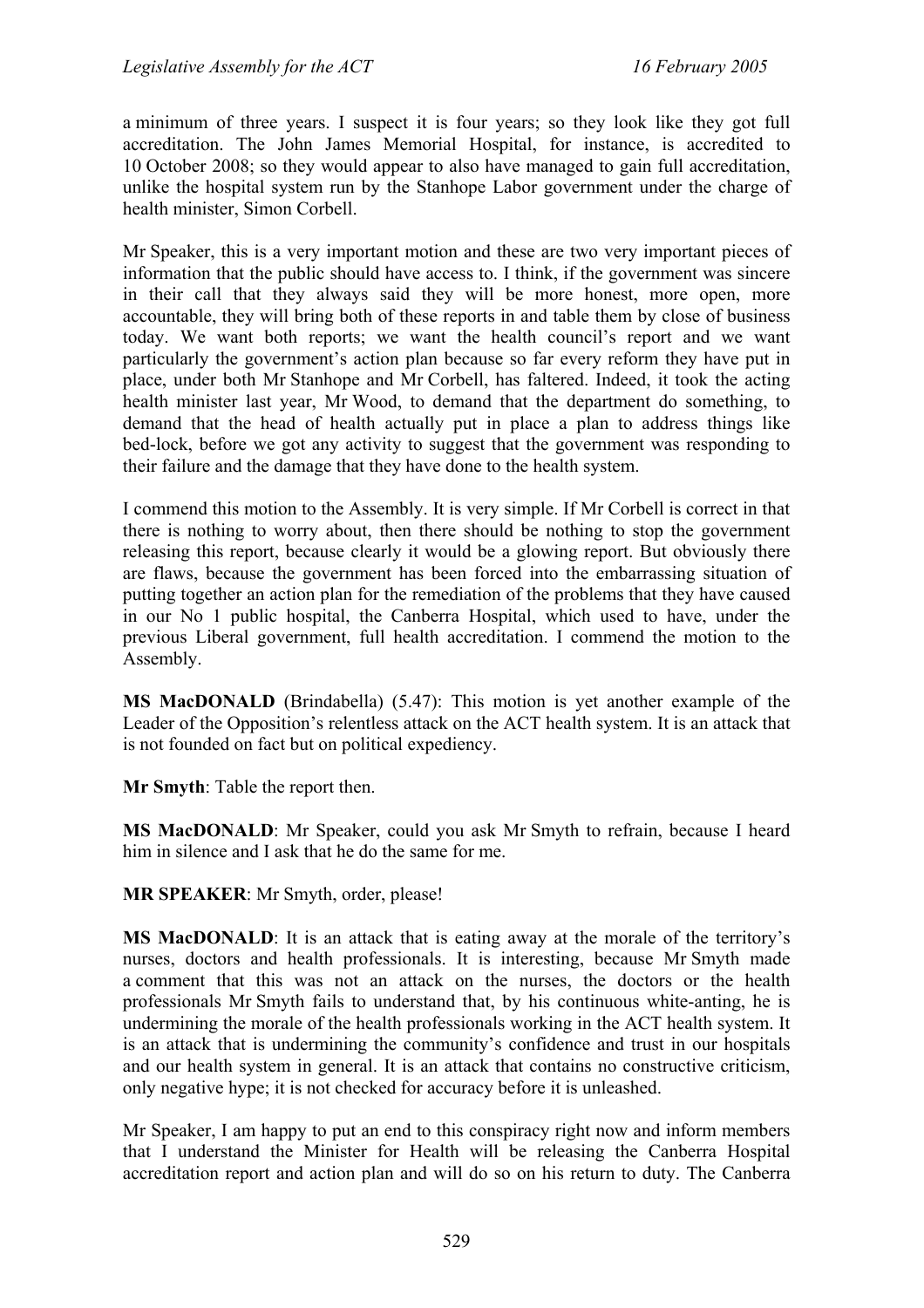Hospital was awarded full and unconditional accreditation for two years in September 2004. This result, two years full accreditation, is considered a good outcome for the Canberra Hospital, given the fact that the hospital was reporting against new mandatory criteria and operating in a new portfolio-wide corporate structure.

The Canberra Hospital achieved a rating of moderate achievement or better for 70 per cent of the 19 criteria, and 72 per cent overall. I want to emphasise that the report did not mention any areas of activity in the Canberra Hospital that required high-priority attention or that placed patients at risk. I think that bears repeating. There was nothing that required high-priority attention.

**Mr Smyth**: Table the report then.

**MR SPEAKER**: Mr Smyth, if you interject again, I'll have no alternative but to warn you.

**MS MacDONALD**: As I was saying, Mr Speaker, there was no high-priority attention required or anything that placed patients at risk.

Let us, for a moment, look at some of the facts about the ACT's health system. Only last month the report of government service provision was released. These are the facts: (1) Canberrans are healthier and live longer than other Australians. In 2000-2002, the average life expectancy at birth was 79.2 years for men, when the national average was 77.4 years; and 83.3 years for women, when the national average was 82.6 years. The infant mortality rate for the ACT in 2000-2002 was 3.5 per 1,000 live births, against a national average of 5.2 per 1,000 live births. The ACT foetal death rate and the neonatal death rate were also below the national average in 2002-2003. In the ACT in 2002, the mortality rate per 1,000 people was the lowest, with 5.9 deaths per 1,000, the national average being 6.7.

(2) In 2002-2003, the ACT had the lowest proportion of people hospitalised for vaccine preventable conditions—33.1 per 100,000 people; for potentially preventable acute conditions—788.8 per 100,000 people; and for potentially preventable chronic conditions—1,012.9 per 100,000 people. These were all well below the national averages of 77.9, 1,283.4 and 1,757.9, respectively.

(3) Fewer Canberrans commit suicide or suffer from high levels of psychological distress than other Australians. In 2002, the ACT had the lowest suicide rate in Australia, with 8.1 suicides per 100,000 people—still too high, of course, I believe. The national average is 11.8.

**Mr Stefaniak**: Why don't you table the report then?

**MS MacDONALD**: Please stop interjecting, Mr Stefaniak.

This rate has declined significantly since 2001, when it was 14 per 100,000 people, and is now lower than it was in 1993. The report notes that 9.2 per cent of Canberrans experienced high and very high levels of psychological distress in 2002. The national average was 12.3 per cent.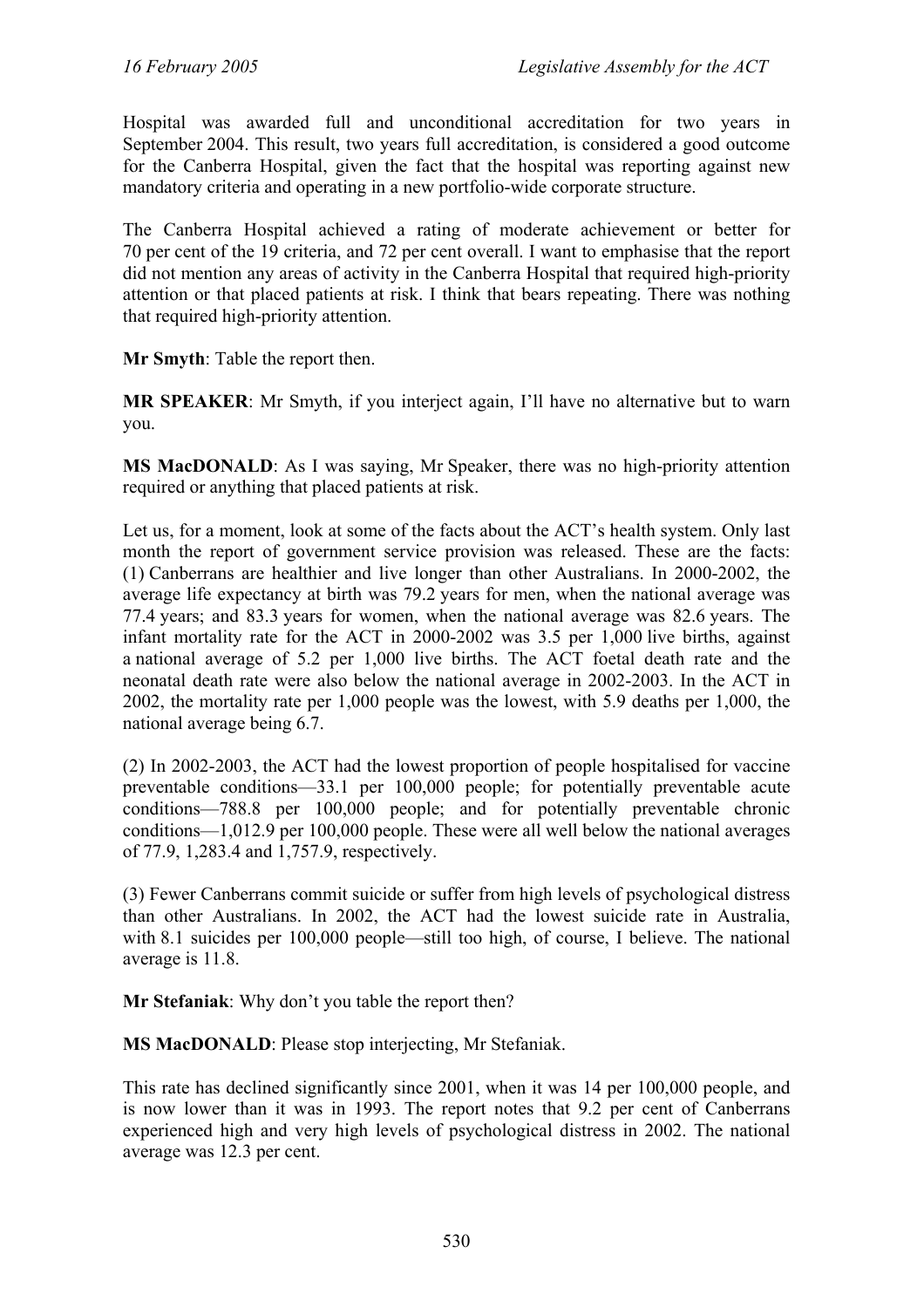(4) Recurrent government expenditure on health per person has increased by 15 per cent since 2000-2001 to \$2,270. Government expenditure on health per person reached its lowest point in 2000-2001 when, I believe, the Liberals were in government.

(5) In relation to our hospitals, the report found that the emergency departments of the ACT's hospitals are the most responsive in Australia. In 2002-2003, 74 per cent of all ACT emergency department patients were seen within triage category timeframes, significantly better than the national average of 65.9 per cent.

Mr Speaker, these are facts, not political hype; they are facts. The Leader of the Opposition has made numerous statements in the media and in this place that the Canberra Hospital has failed to get full accreditation. That is not true. ACHS says that during 2003-2004 organisations were required to achieve some achievement for all mandatory criteria. The Canberra Hospital was surveyed in May 2004. Of the 19 mandatory criteria, the hospital achieved two extensive achievements, 11 moderate achievements and six some achievements. The last six criteria were:

- an organisation-wide risk management policy ensures that safety is considered in all activities;
- information is readily available to consumers;
- consumer records are used to improve performance;
- there is a system that identifies and manages health and safety risks to employees, consumers and visitors;
- management of manual handling;
- management of hazardous substances.

Clearly, the Canberra Hospital does not fail to get full accreditation. In response to the ACHS report, the TCH management introduced a broad, quality-action plan to address all of the criteria that required improvement. This plan was forwarded to ACHS in December 2004. Work is well under way on implementing the action plan, and the achievements are already apparent. Actions to date include:

(1) Governance arrangements are being strengthened within TCH and within the new clinical streams. Preparatory work for the new governance structure has commenced.

(2) A medical staff council has been constituted and a chairperson appointed. A staff member has been tasked with the implementation and support of the new arrangements.

(3) The new executive director of nursing and midwifery has taken up her position within TCH and is progressing nursing-related initiatives, such as recruitment and retention and nurse practitioners at TCH.

(4) Clinical and administrative policies are being reviewed to reduce duplication and ensure that those requiring revision are updated appropriately.

(5) Workshops have been conducted to plan for the implementation of performance agreements within TCH. A draft framework will be available shortly. This initiative is on track, with the original timeframe for implementation with all executives and their direct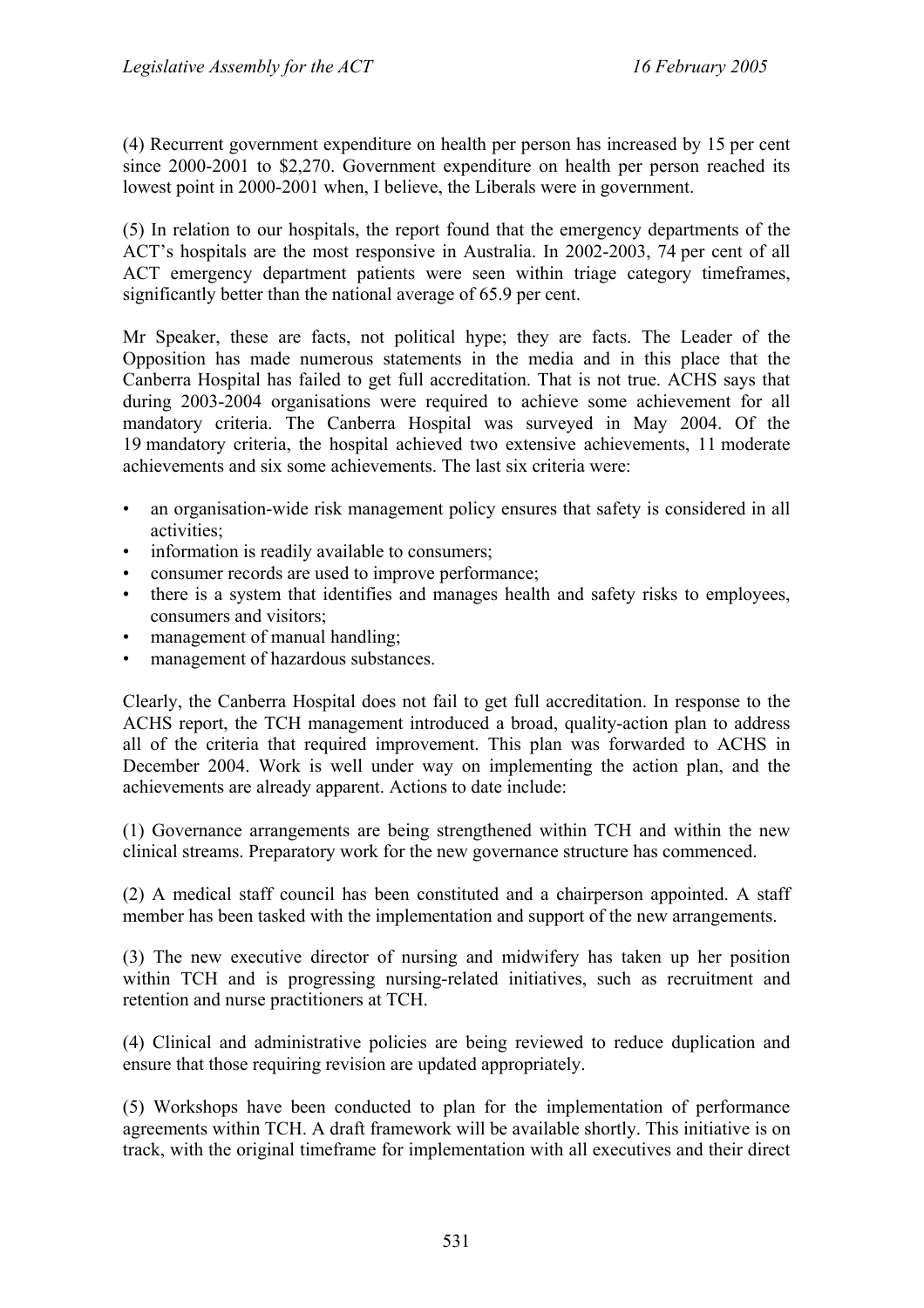reports—end of June 2005—still achievable. Rollout to other staff will progress thereafter.

ACT Health is committed to a high-quality health service, and the TCH accreditation report will inform service improvement across the health portfolio. As an example of this, the ACT health risk management framework is a whole-of-service approach to risk identification and management. I understand a budget bid has gone to ACT Treasury for funding to enhance clinical audit within ACT Health, based on the TCH model.

Another example relates to workforce issues. ACT Health is addressing these issues, guided by *Working together, shaping our future with our people*, a strategic plan for building a sustainable workforce. I am pleased to see that the changes in progress will go a long way to meeting many of the recommendations in the report; so the hospital will score even better in the next survey. The improvements that TCH is making as a result of this accreditation exercise can only benefit both staff and the community in the provision of even better services. They will add to and supplement initiatives already introduced by this government to make this hospital one of the country's major trauma hospitals and centres of excellence.

One of the most important of these initiatives was the establishment of the ANU Medical School, which enrolled its first intake of students in February last year. Indeed, work on the medical school's new building at the TCH campus began this month. The ACT government has committed \$14 million to funding new facilities at TCH and to enhance facilities at Calvary Hospital to ensure students and staff have access to high-class facilities.

We expect that the new medical school will eventually augment the current ACT medical workforce, as students attracted to the Canberra region elect to remain in the ACT to undertake additional medical training and studies. Mr Speaker, I seek a very short extension of time. *(Extension of time not granted.)*

**DR FOSKEY** (Molonglo) (5.57): I am sorry to cut you off, Ms MacDonald; it's just that there is going to be a guillotine at 6 o'clock.

It is important that the Canberra community has confidence in the Canberra Hospital's compliance with accreditation outcomes. Under EQuIP it would appear that there are three levels of recognition open under the ACHS. It would seem that a two-year accreditation, such as the one awarded to the Canberra Hospital rather than the unqualified four-year accreditation, indicates that the process has identified areas that need improvement and that corrective action in those areas is required within 12 months.

I do not think that we need to get anxious because the Canberra Hospital was only awarded two years accreditation at this stage, so soon after the introduction of the revised EQuIP standards, with mandatory criteria. Rather, we need to know what the precise areas for improvement are. I simply call on the government to release the report or at least an edited version of it so that health consumers and the general community can be aware of the performance of our hospital and the most urgent areas for quality improvement.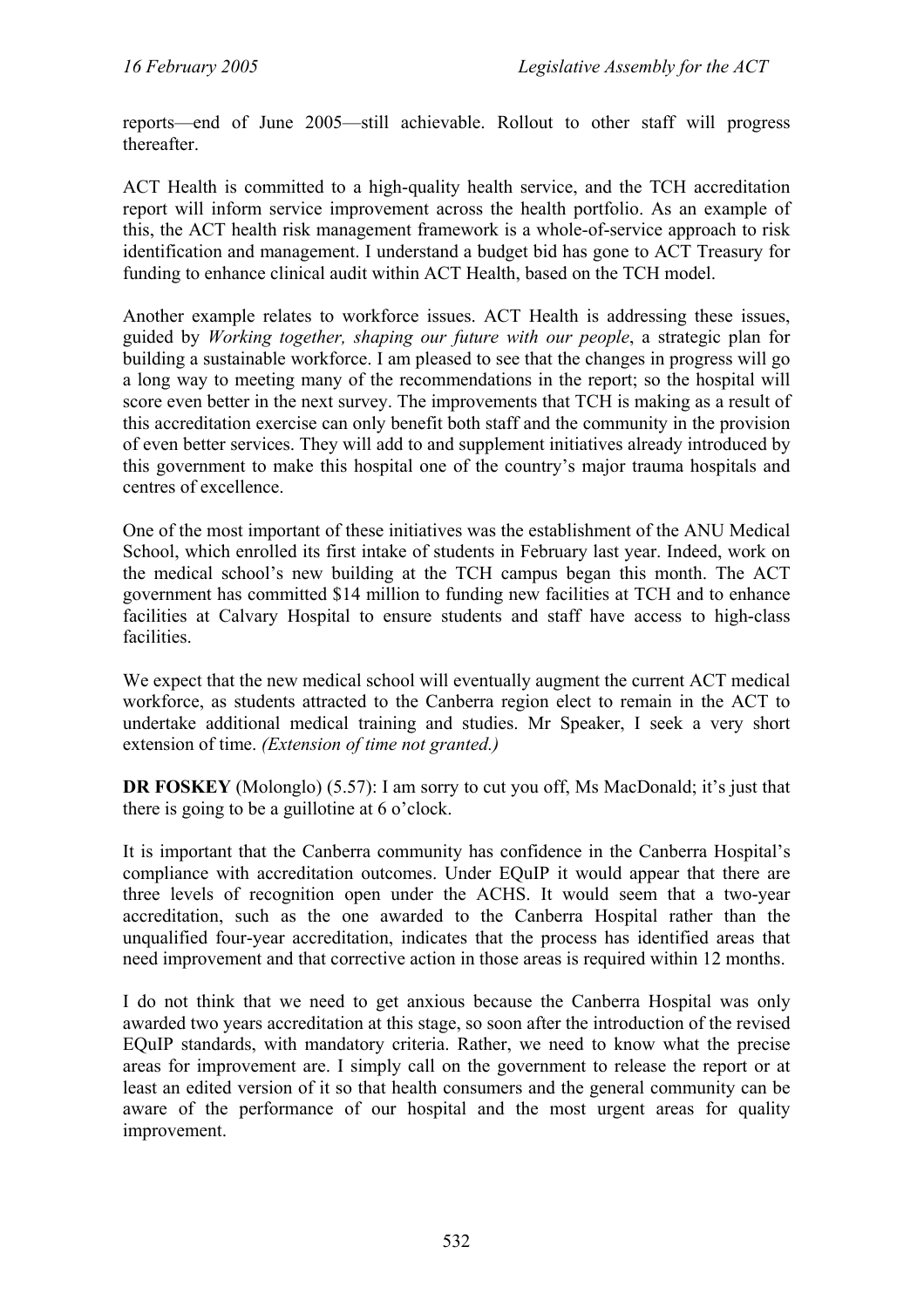If the Greens held the balance of power, then I would look at amending the motion. However, I do not see any point in describing this result as a failure nor in saying that the government has concealed the information. I reiterate that I call on the government to release the report.

*At 6 pm, in accordance with standing order 34, the debate was interrupted and the resumption of the debate made an order of the day for the next sitting, and the motion for the adjournment of the Assembly was put.* 

### **Adjournment Housing**

**MR HARGREAVES** (Brindabella—Minister for Disability, Housing and Community Services, Minister for Urban Services and Minister for Police and Emergency Services) (6.00): Mr Speaker, yesterday in the adjournment debate Mrs Dunne raised some concerns about a Housing ACT client. She used these words "the monumental failing on the part of ACT Housing". She said:

What followed can only be described as a comedy of errors—a monumental stuff up in relation to this.

She also went on to say:

My constituent made a mistake because the family was eventually put on the category 1 housing list and offered a house in an area that was not very convenient for those who had to travel to look after the mother …

Then she said that there had been a continuing comedy of errors and talked about the family being taken off the housing list over an administrative stuff-up.

Mr Speaker, firstly let me categorically and absolutely reject that for the absolute, complete rot that it is. I wish, in fact, now to let the Assembly know something about this. It is clearly inappropriate to discuss the private details of any person or household in a public forum such as the Assembly. Mrs Dunne raised it. However, I am more than happy to brief Mrs Dunne privately on the specifics of this case and provide her with additional information, which appears not to have been provided by her constituent.

I also believe there are some general issues around this matter of which the Assembly needs to be aware. Mrs Dunne advised us that this family were sponsored migrants. In such circumstances, the sponsor is required to make certain undertakings in respect of the arrangements, not the least of which are commitments to provide accommodation and financial support for a period of two years. Accordingly, it is appropriate that public housing in any jurisdiction consider most carefully the necessity of providing support to sponsored migrants. In the ACT, Housing ACT has the capacity to consider exceptional circumstances such as the irrevocable breakdown of a sponsorship arrangement and to exercise discretion to permit access to early assistance.

Housing ACT can only act on information provided to it in accordance with the requirements of the Housing Assistance Act and subordinate programs. Where applicants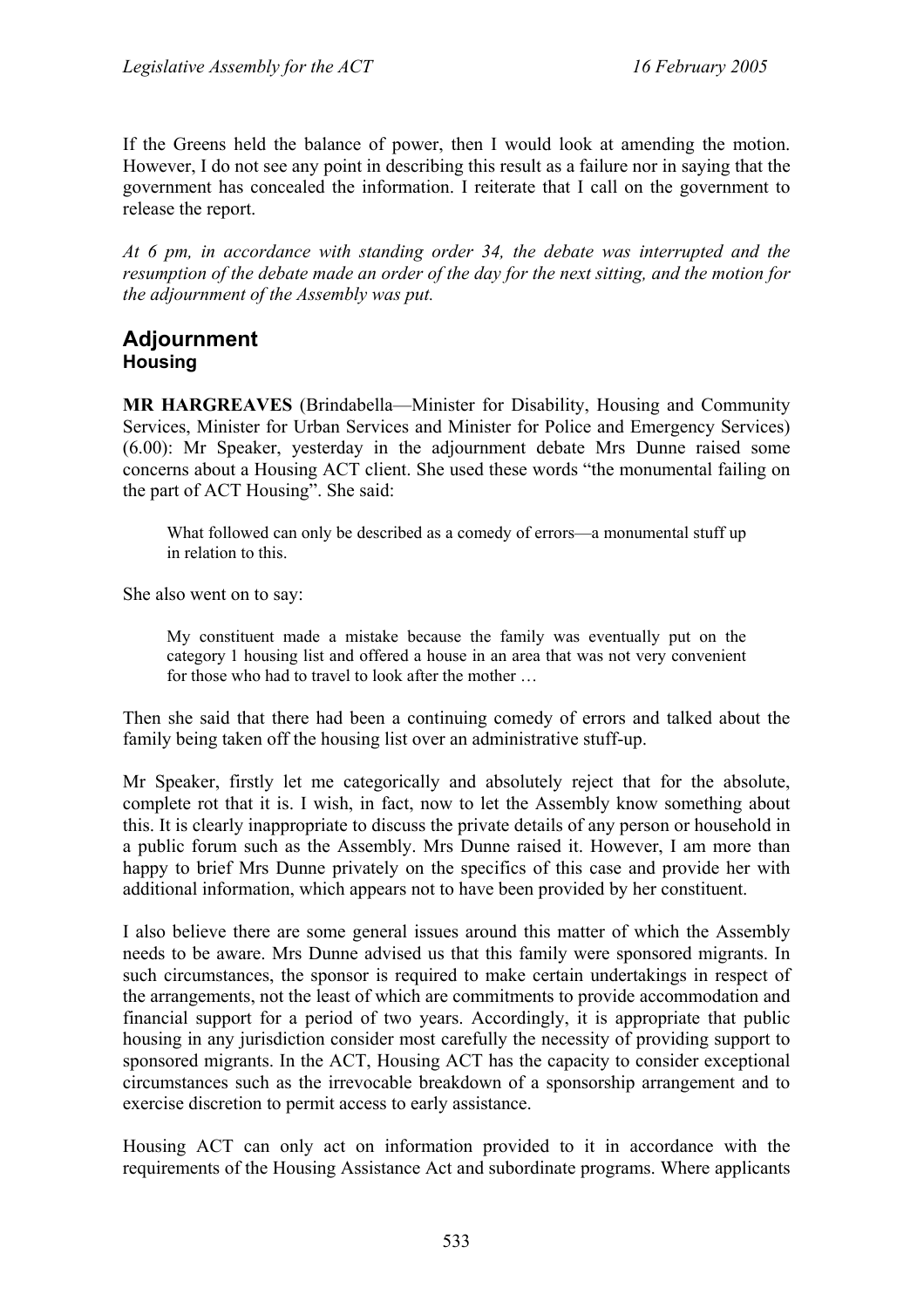for housing assistance do not provide the necessary documentation or details of changes of circumstances, it is impossible for Housing ACT to respond appropriately.

They say that the house that they were offered to view was not in the right area, which was a bit inconvenient. In fact, the original offer was in Dunlop and they wished to be in Melba. We do things by district, not by suburb. People are well aware of that.

But I wanted actually to give a very quick chronology of events. The people were sponsored as migrants in July 2001 by a medical practitioner relative. The family went on the list, and in January 2004 there was an offer to view a property. The property was declined because one of the people said they were not able to live independently. Fine, no problem. A reassessment was done and the family were then approved for early allocation category 1, with an effective date of 17 November 2003.

During 2004 they were offered an opportunity to look at a property in Dunlop with wheelchair access. They refused it because it was not in Melba. In December 2004, Housing ACT received a fax from the family requesting that the application be changed. Housing ACT received a little later—on 19 January this year—a second fax from the family requesting that their original withdrawal application be withdrawn. On 28 January 2005 they then turned up to Housing ACT with a notice to vacate their private tenancy.

Housing ACT has bent over backwards for this particular family for all of this time and has processed it with the information that they have. I think they have done a sterling job. When they got this notice to evict, they were again interviewed; they were assisted with the application forms; the family was granted EAC 1, that is, early allocation category 1 status, with an effective date of 31 January 2005, which incidentally was only 2 weeks ago. In fact, the application has been reviewed and these applications have been backdated to November 2003—well over 12 months.

I do not see that any human could do more to assist this family who has been in some difficulty, but they have to understand that housing properties are not at the beck and call of people. We will do the best we can, and I am particularly proud of my officers and the work that they have done.

#### **Canberra Hospital**

**MS MacDONALD** (Brindabella) (6.04): I will just finish that speech that I was giving. There are a number of other measures the government has taken to improve our hospital and our healthcare system.

**MR SPEAKER:** It is coming back on again, you know.

**MS MacDONALD**: Yes, I know, but I would like to do it today, to get it over and done with, if that is all right, Mr Speaker, so it is not separated. There are a number of other measures the government has taken to improve our hospital and our healthcare system. We have redeveloped the emergency department at the Canberra Hospital to enhance patient flow; introduced rapid assessment and response teams at the TCH; established an eight-bed clinical decision unit and four multi-bay medical beds at Calvary Hospital; and allocated \$11.368 million over four years to increase the number of beds in the intensive care unit at TCH.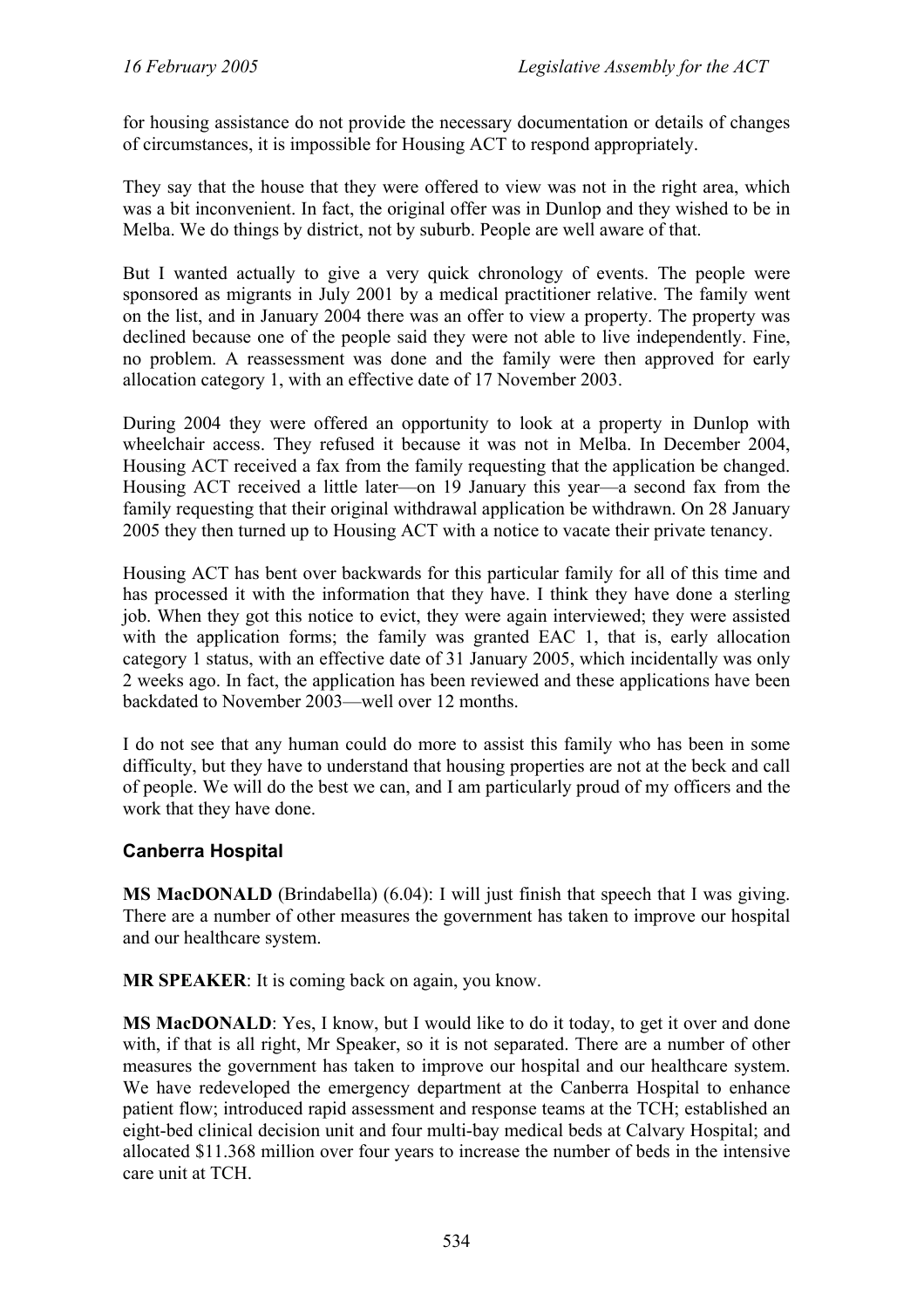At no time did the government attempt to conceal the findings of the accreditation survey from the public. It is in the public's interest to know about the quality and standards of health services provided in ACT health facilities. It is nonsense to say that the results of the survey were kept secret. An all-staff email was sent to all TCH staff on Friday, 14 May 2004, stating that TCH had received preliminary advice of a favourable result, following the accreditation survey by ACHS, and that the survey team had advised hospital management that they would be recommending to the council a two-year accreditation.

Staff were informed in September 2004 of the formal result of a survey, which was a two-year accreditation. Successful accreditation is not an opportunity for scare-mongering; it is an opportunity to congratulate the hospital staff who worked long and hard to achieve this result and an opportunity to identify further improvements towards future accreditation by the ACHS. To suggest that there was some attempt to cover up and that the ACT government thought that there was something to hide in relation to this really does not stand scrutiny in light of the willingness with which the hospital shared this information with its staff.

It may be in the interests of the opposition to continue to attack our hospitals and our health system. It is not in the interests of those dedicated health professionals working in the system or in the interests of the broader community. I suggest we spend less time on these unproductive debates and be allowed to get on with the business of building and improving our already top-class health system.

Mr Speaker, I did actually think that my 15 minutes speaking time had gone very fast. I conferred with the clerk. I am loath to actually ask for an extension of time, but there is a necessity to put our side of the argument forward. In actual fact there had been a mistake and I had been given 10 minutes, not 15 as I was entitled to. I just wanted to place that on the record to make sure that people are aware that I would have actually stuck to my time limits if I had have been given the correct amount of time.

#### **MR SPEAKER**: But you sat down.

#### **Climate change**

**DR FOSKEY** (Molonglo) (6.07): If ever there was a case for thinking globally and acting locally, climate change is it. There is general agreement that there is evidence that human-induced climate change is well under way. The IPCC has recently produced new, alarming evidence and recommends that we reduce our emissions by 60 per cent of 1998-1999 global levels by 2050.

In our region just at the moment, two cyclones, one of which is at the highest rating possible, are battering Samoa and the Cook Islands. Are these cyclones a result of climate change? We can't say. But whether they are or not, there is no doubt that the precautionary principle, which was generally accepted by the global community in 1992 at the Rio De Janeiro conference on environmental development, at least requires us to take "no-regret actions" as they are called. Given that our government has refused to ratify the Kyoto protocol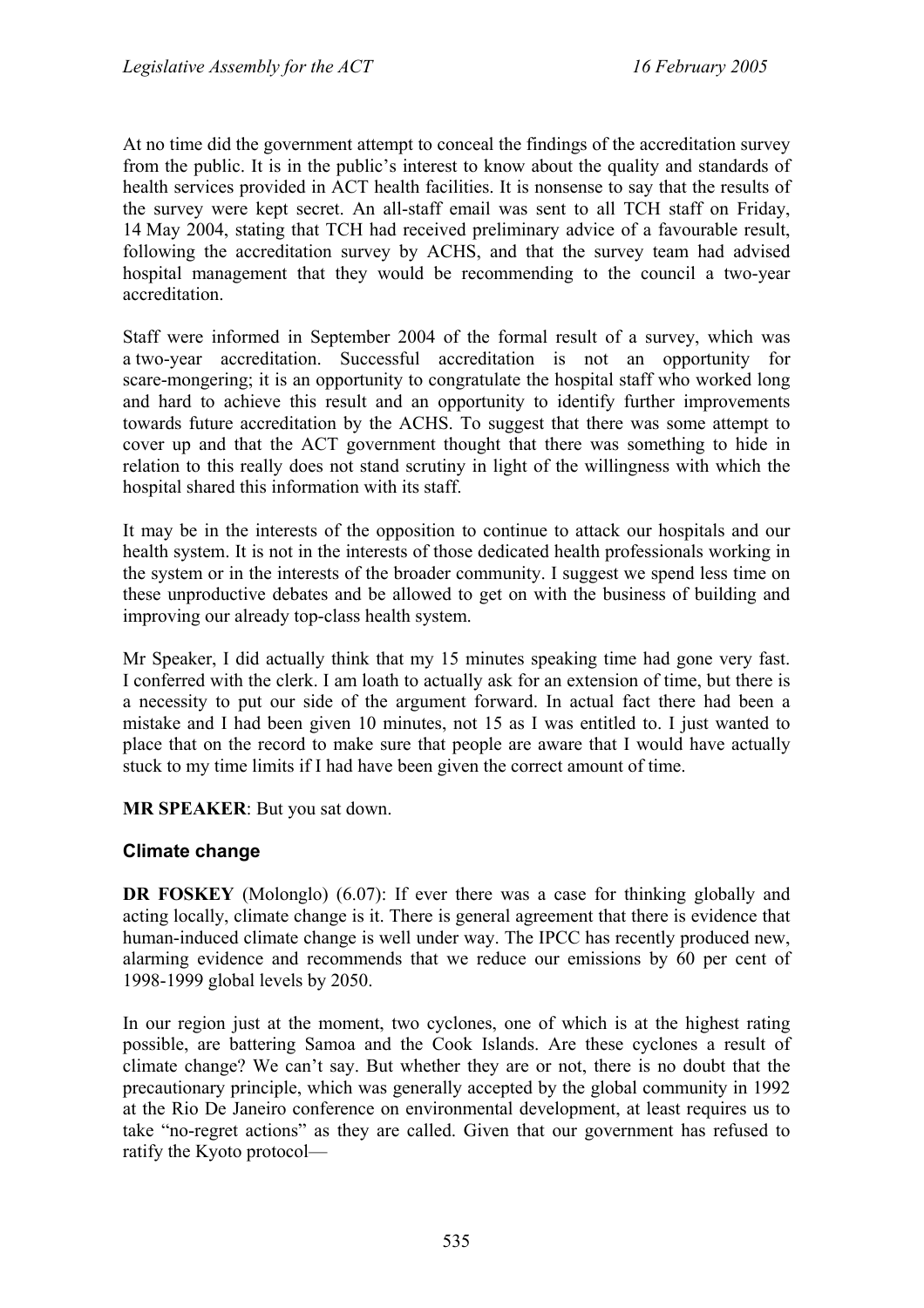**Mr Hargreaves**: The federal government.

**DR FOSKEY:** The federal government. Thank you for that. It is up to states and territories to act. Why the concern about setting mandatory targets? It is certainly true that the government has over the past years accepted mandatory water licensing and mandatory electricity market deregulation.

**Mr Hargreaves**: Mandatory sentencing?

**DR FOSKEY**: No, we have not taken that one on. Of course there were carrots offered with both of these. Also, many business bodies are actually begging the Australian government to sign the Kyoto protocol because it opens up a carbon market that they would like to get into.

The reason regulations and mandatory provisions are necessary, even for those who believe that market-led solutions are the answers, is to create the market that will provide the technologies and services and make it easier for us to adopt energy efficient standards. If Canberra joins Queanbeyan when it adopts BASIX, we will at least triple the number of homeowners and developers requiring those services and technologies. As a region, we have the critical mass required for these cutting-edge industries. And there is no doubt that the ACT needs to enter a technical employment area and to reduce our reliance on land sales and development.

The trouble with climate change, Mr Speaker, is that we will not see the impacts of today's actions for decades. Our children, who will have to live with its effects, will have their ability to enjoy this wonderful planet denied them. They won't thank this government for caring more about setting up a dragway than for setting safeguards on their children's quality of life.

The Greens are doing all we can to work with the ACT government to ensure that we play our part. The government now has three years and eight months to meet the Assembly's target of reducing greenhouse gas emissions to 1990 levels by 2008. Instead of a cost, we are going to have to learn to look at this as an opportunity. The government is likely to find that the community supports the leadership it can take on this matter, if the government decides to tell them that it is taking it for the sake of our children.

## **Kippax shops**

**MR STEFANIAK** (Ginninderra) (6.11): Mr Speaker, recently I have been contacted by a number of constituents and, indeed, business owners in Hardwick Crescent, Holt, the Kippax shops area. Members might be aware—and this is a problem for Mr Hargreaves—that a lot of elderly people live in the APUs and facilities around the shopping centre. There are some pedestrian crossings there. There has been a problem from time to time basically with people hooning around and speeding. It causes quite a lot of concern for the elderly people, especially at the aged units there.

I have been told—and I think it is true—that there actually have been some very serious accidents involving pedestrians, even on the pedestrian crossings. I am not sure of that, minister. One of my constituents actually said she understood that in the last five years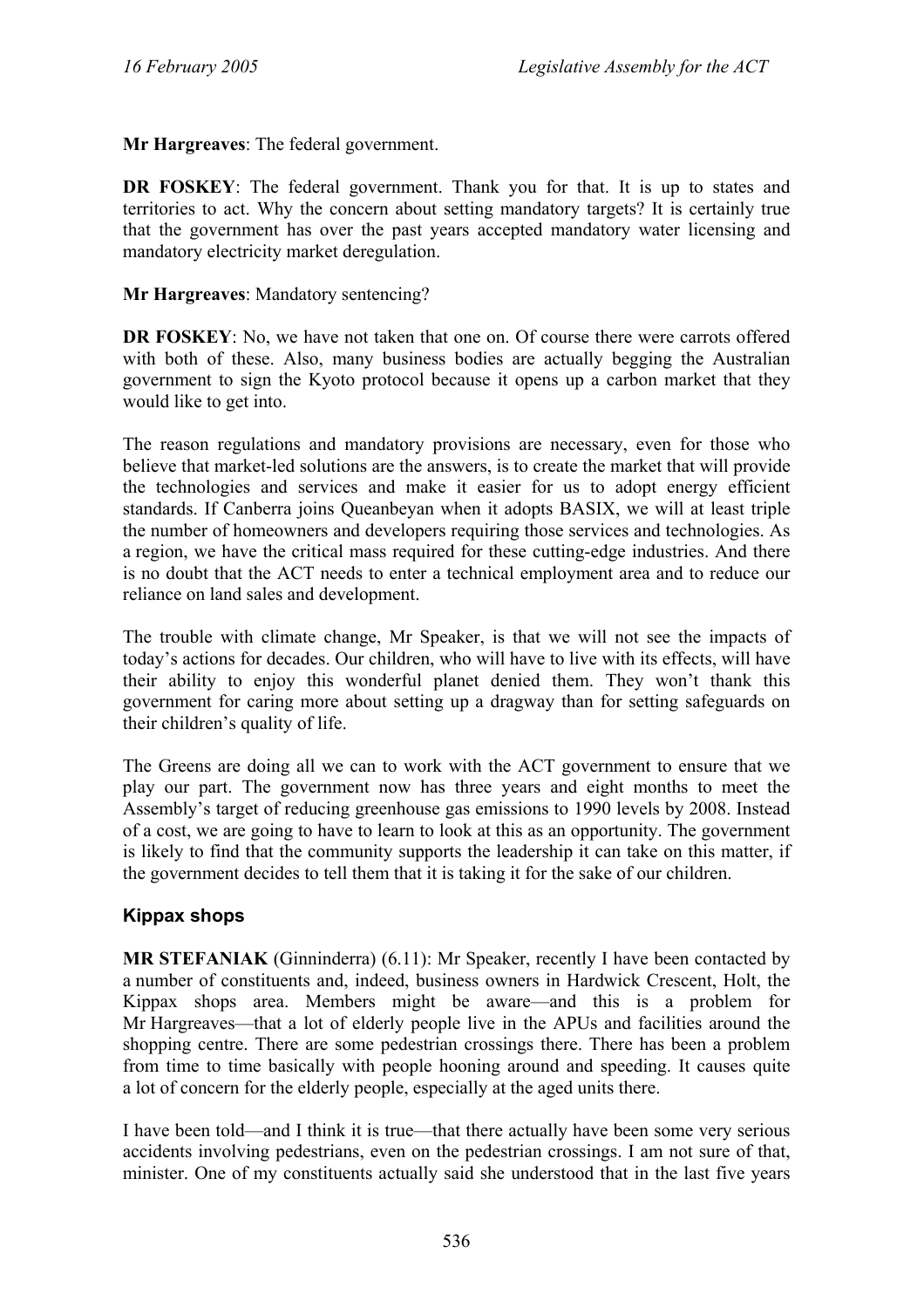there'd been a death there. Again, I cannot comment on that one. At any rate, there is certainly great concern in relation to people speeding. In recent weeks, the time has been narrowed down—Monday to Friday between about 3.30 and 5pm and, again, generally during the daytime on weekends; but specifically Monday to Friday. Some of the residents think it might even be someone out of school in motorcars hooning around or just generally people causing problems particularly for pedestrians at that time.

I raise that for the record and I would certainly appreciate it if your office could look into that, take the appropriate steps, perhaps have some police there. I do not know whether Hardwick Crescent actually comes under the speed-camera van regime.

**Mr Hargreaves**: No.

**MR STEFANIAK**: It is a pity in a way, because that often is very effective. Anyway, I raise that problem and I'd certainly be grateful for any action you and your relevant officers could take—especially perhaps a police blitz for a few weeks often has the desired effect, as used by various predecessors of yours quite significantly and with a lot of effect. I commend that to you. It certainly would allay some of the concerns my constituents have.

#### **Youth centre grants**

**MS PORTER** (Ginninderra) (6.14): I would like to draw the attention of the Assembly to the ACT Youth InterACT grants. The applications are being called for and are about to close on 25 February. This is the third round of this very successful grant program giving ACT young people the opportunity to apply for funds for events and programs that benefit young people themselves.

The grant applications are assessed by a group of young people. An important aspect of these grants is the way the young people are involved in the decision-making and in the implementation of these programs. I think that this is another example of people doing things for themselves and joining together. Particularly, I think it is very encouraging for young people to be able to do this thing because it builds leadership skills for the young people.

The closing date for applications, as I said, is 25 February, and successful applications will be announced during Youth Week, which is in April. So I think it is very important that we get the message out that these grants are available and that people put in applications before 25 February.

#### **Chief Minister**

**MR SESELJA** (Molonglo) (6.15): Yesterday, the Chief Minister tried to offer me a lesson in financial affairs. Mr Stanhope said something along the lines of "revenue comes in and expenditure goes out". That's about all I remember, but it was certainly very enlightening for me, and I am very grateful to the Chief Minister for the lesson because I would have always thought it was the other way around!

People commented to me that before yesterday they had no idea that the Chief Minister had such a strong grasp of matters financial. It is clear what the Chief Minister is trying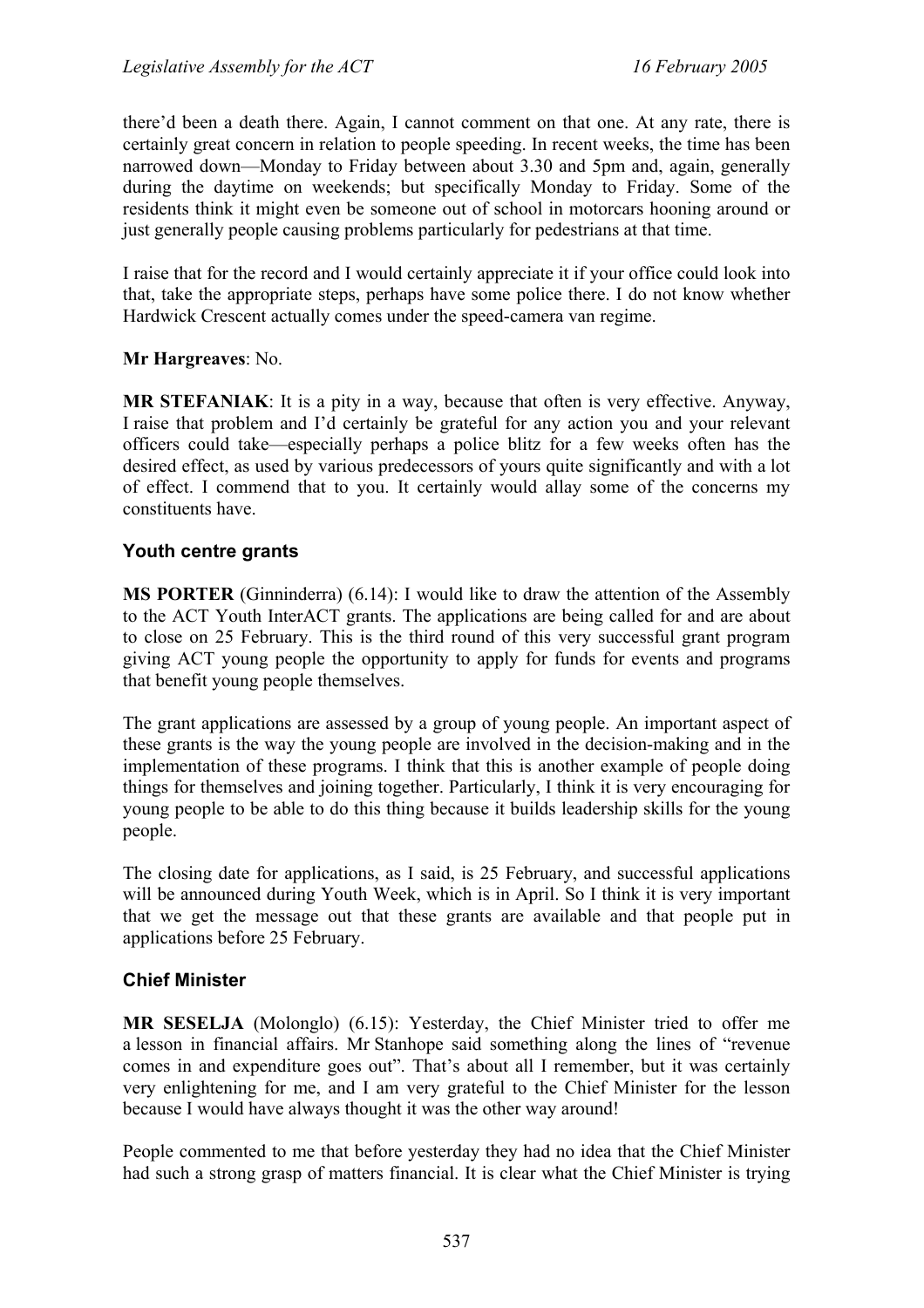to do. He is seeking to bully the newcomer—and I am aware of that; I understand that. This is what goes on in politics. I can understand it. Bullying is often a result of the bully's own feelings of inadequacy, and I am sure that the Chief Minister would not have liked me having to explain in the last sitting of parliament the differences between sub judice, on the one hand, and contempt, on the other. In fact, in my very first question in the chamber, the Chief Minister sought to hide behind the sub judice rule but was overruled.

I refer the house to page 41 of *Hansard*, 8 December 2004, when Mr Stanhope claimed that Mr Smyth had breached the sub judice rule on radio. Of course, sub judice only exists in parliament; so just a quick lesson for the Attorney-General—an easy way to remember: sub judice, in the chamber; contempt, outside the chamber. It is a pretty simple rule. Maybe he can remember it from here on in.

I guess we have heard the saying, "People in glass houses shouldn't throw stones." Others would say, "People with glass jaws shouldn't throw stones." When you do not know the basic legal principles, such as the meaning of sub judice, when you say in this house things like, "All public housing tenants can buy their own property," it is a bit rich to be lecturing others. And you certainly do not do it with much credibility.

But let it not be said that I am not open to learning. I just wanted to reflect on what I might be able to learn from this government. There is, of course, how not to make a decision with a dam; how to preside over a failing health system; how to preside over a planning system labelled by union officials as the worst in the country; how to preside over a child protection system where the law is not complied with.

We saw an amazing display today, an amazing example, in the house today of ministers not answering questions, ministers refusing to answer simple questions. And if that's going to be the way the government does this, then certainly we will learn a lot, I am sure. I will just say this to the Chief Minister, "Your bluster and obfuscation and the bluster of your ministry will not deter me, nor my colleagues, from pursuing the government in this place, from keeping them accountable in the way that the people of the ACT would expect."

#### **Action bus service—school routes**

**MR MULCAHY** (Molonglo) (6.18): Mr Speaker, I wish to raise a matter that relates to representations from parents of students at Radford College who are resident within Tuggeranong, Woden and Weston Creek. It concerns the issue of transport to and from their school, and I thought it appropriate to draw it to the attention of the Assembly and the minister in the hope that we might be able to get an early resolution.

I am informed by a group of parents who have taken this matter to me that, on Tuesday of this week, the issue of overcrowding on their buses hit a crisis point. A number of students could not get on buses at all because of inadequate services provided from the Woden interchange. Radford parents in the Weston Creek and Tuggeranong areas in particular appreciate that scheduling is not an easy task, but I think we are aware this is not a new problem.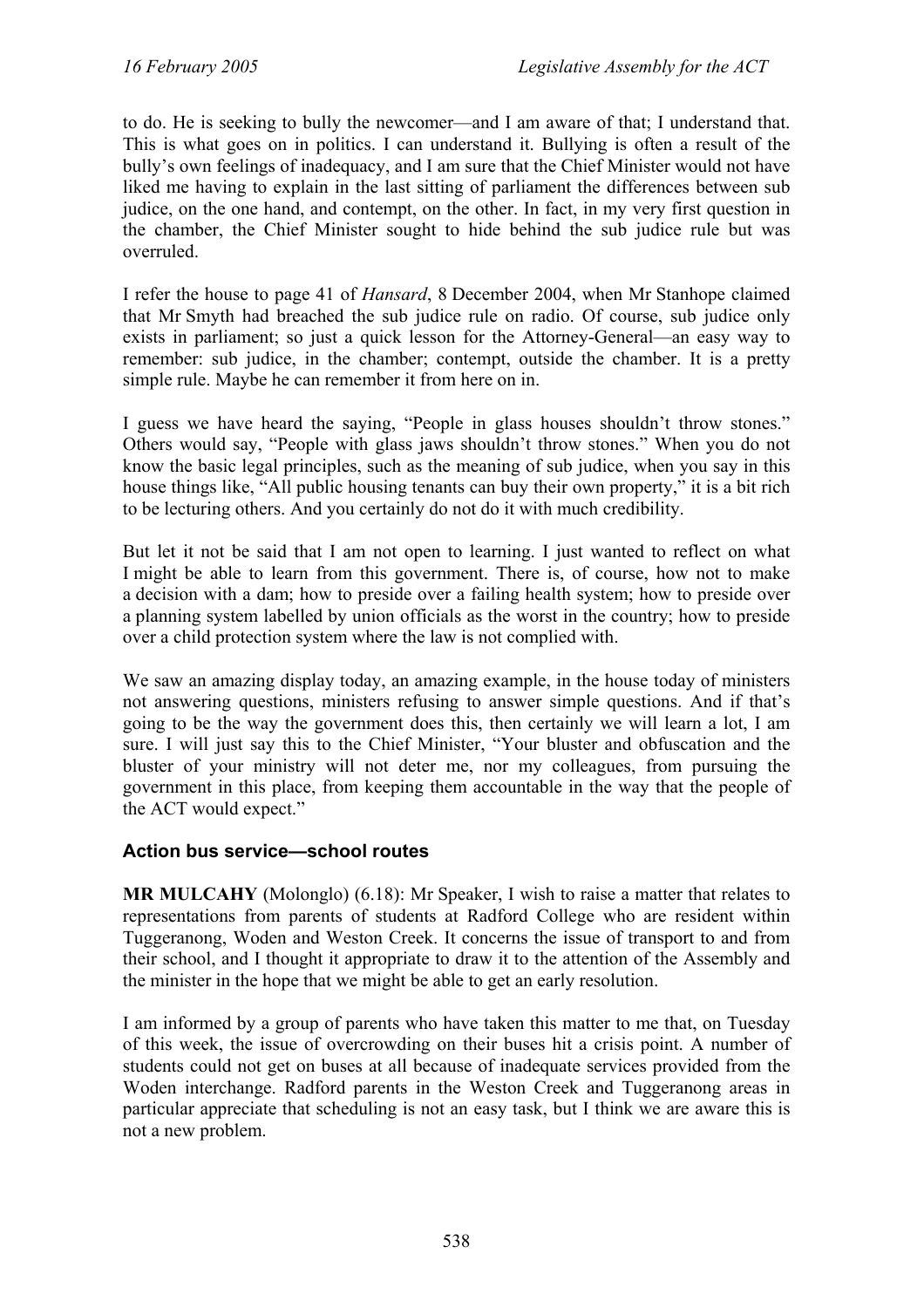For some time a large number of the parents who send their children to Radford from this area have been requesting a direct bus service from somewhere such as Cooleman Court to Radford. If this bus were to link with the service from Tuggeranong, that also would solve much of the problem being faced by parents. It is suggested this would have the added advantage of taking pressure off services at both the Civic and Woden interchanges.

Radford College itself has made a number of direct approaches to ACTION without any result. The matter was raised on 666 ABC radio talkback with the Chief Minister prior to the election last year and there was an undertaking that the matter would be examined, but in fact nothing has materialised. Recent events have resulted in southside and Radford parents grouping together to try to get a better outcome on this issue to ensure their children are not forced off buses and do not have to travel in overcrowded or unsafe buses.

Parents are seeking an explanation from ACTION as to why their children are not getting access to ACTION services, travelling on overcrowded buses and, given the distances involved, having to spend up to two hours on buses when the journey for a large number of Radford students from the Weston Creek area could have been made in less than 30 minutes if there was a more direct service.

From my inquiries, I understand that up to 30 students have had to be denied transport through the school bus service. I understand the school has instructed the senior students to make way for those who are younger and who are less confident in travelling on the normal public services, but I do not think the situation is satisfactory and I would hope that the government might look at that or ask ACTION to review the situation as a matter or urgency so that people are not put in the situation of relying on the general commuter services and arriving quite late at school, as is happening at the moment.

The issue resonated with me because I am also aware of a comparable issue in relation to the schools of Sts Peter and Paul and Garran primary where a service has also been terminated in the morning. It was serving students from Garran, Isaacs, Farrer, Mawson and O'Malley. Once again, a school service has gone and I believe that parents are being advised that they best take commuter transport down to the Woden interchange. I do not think that situation is entirely satisfactory and it would be helpful if that could be examined.

Woden interchange, I might add as a footnote, is an area of concern. I know it has been for a long time. I heard discussion long before I was elected. It needs attention as an area. I went through there a few Saturdays ago with my 12-year-old. She was a few paces away from me and was bothered and hassled for money by people who are in that area. It is right on the doorstep of Woden police station.

I do not think members of either side ought to accept that that situation should prevail. I am not sure who is responsible—whether it is Woden Plaza management, who were most enthusiastic in the election, throwing candidates from all political parties who are in the region out of their centres and away from their centres. I think they could make a contribution to attending to that area. If it is outside of their title, then I think the authorities need to ensure that people can move through Woden interchange, particularly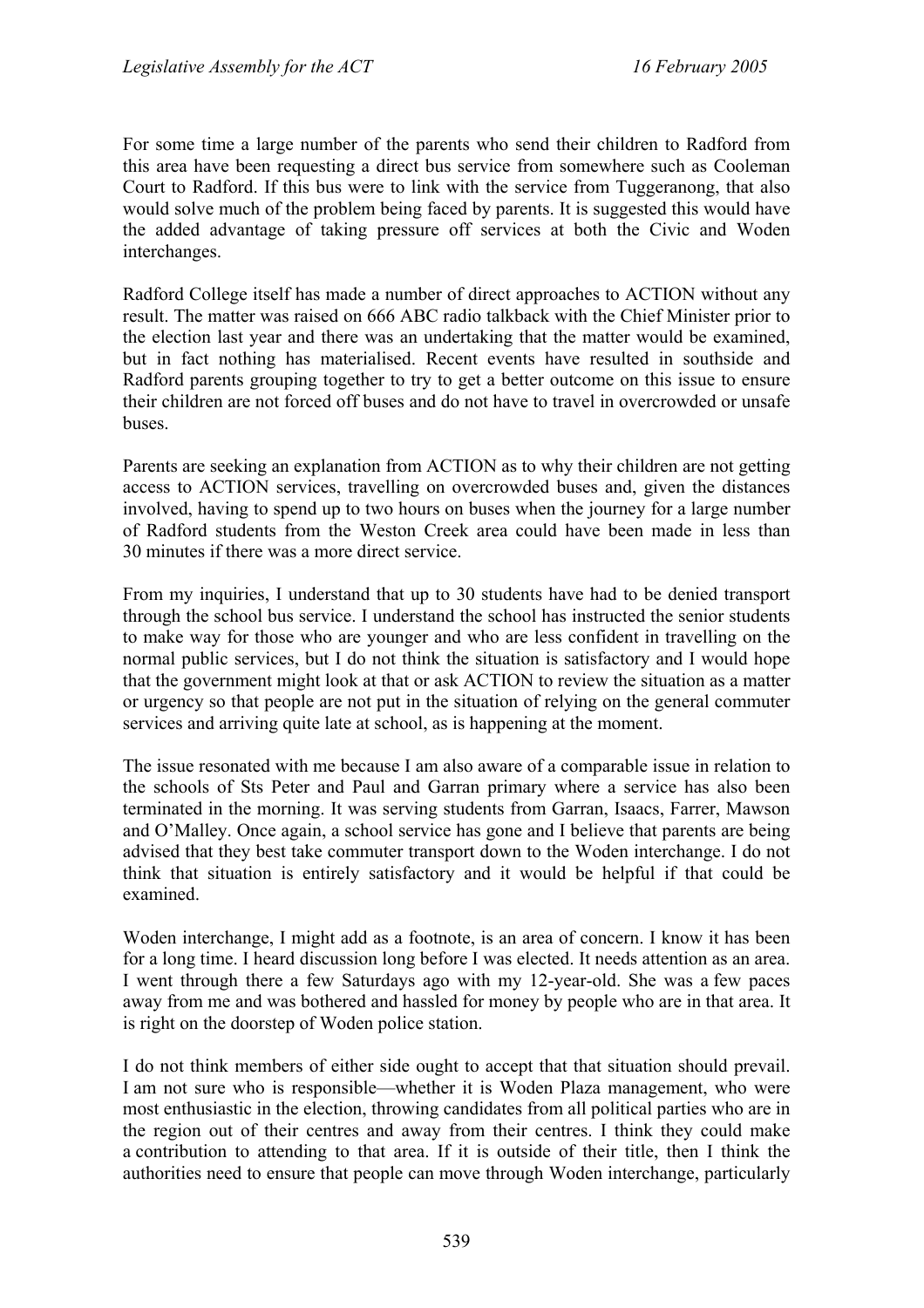younger people who may be less confident, without being subjected to those sorts of demands from people who are pressuring them to hand over money. I would hope the government would give serious regard to those representations.

### **Housing**

**MRS DUNNE** (Ginninderra) (6.22): Mr Speaker, I come into the chamber to respond to Mr Hargreaves's little brain snap previously about the matter that I raised yesterday and I will make three points. My constituent has acknowledged—and I acknowledged in this place yesterday—that they made a mistake when not accepting the first house allocation that they were given. But they did not accept it because they were told that if they did not accept it they may obtain a more favourable one in the future. My constituent said to me earlier this week, "It was the worst mistake I have made." Probably a number of the other mistakes he has made were due to actually following the advice that has been given by Housing who have advised them on a number of occasions to change the method by which they applied for housing.

On the specific question, Mr Speaker, of documentation not being provided, I will actually tell you what was not provided. The department insisted that my constituent had never provided evidence of the birth of the young child that I spoke of yesterday. In a meeting at Housing in Belconnen my constituent and his brother insisted that Housing officials go through the file because they said, "You've never provided the birth certificates; never happened; you're very remiss in this." They insisted that Housing go through the file on that occasion. And what did they find in the file? The birth certificate, at about the time that they said that they had provided the birth certificate which, from memory, was September 2002.

The other matter of information that was supposedly outstanding according to the department of housing was information of income. My constituent's sister-in-law had attempted to operate a business, which had been unsuccessful, and they provided the information that was set out on the Housing website as appropriate information to indicate their income, which was a tax return, et cetera, because it was a small business.

The Housing official said, seemingly unknowing of what was on their website, that this was not suitable. They needed a set of certified accounts from a certified accountant when this was a business that had failed and these people were on welfare. They do not have the means to access a certified accountant. My constituent raised this with them, pointed out that what was required as set out on their web page was what was provided, but that was not enough for the Housing people.

I understand that some action has happened this week. I hope it has not happened just because I have started to get my dander up and started to talk to people about this issue. What has happened with this family has been a litany of errors. Some of it may result from the fact that, whilst being quite well-educated people who have quite a good command of English, their accents are not great. These people are Chinese and migrated to Australia from the People's Republic of China. Sometimes their English is not really easy to understand and perhaps they are not getting the message as clearly as they should.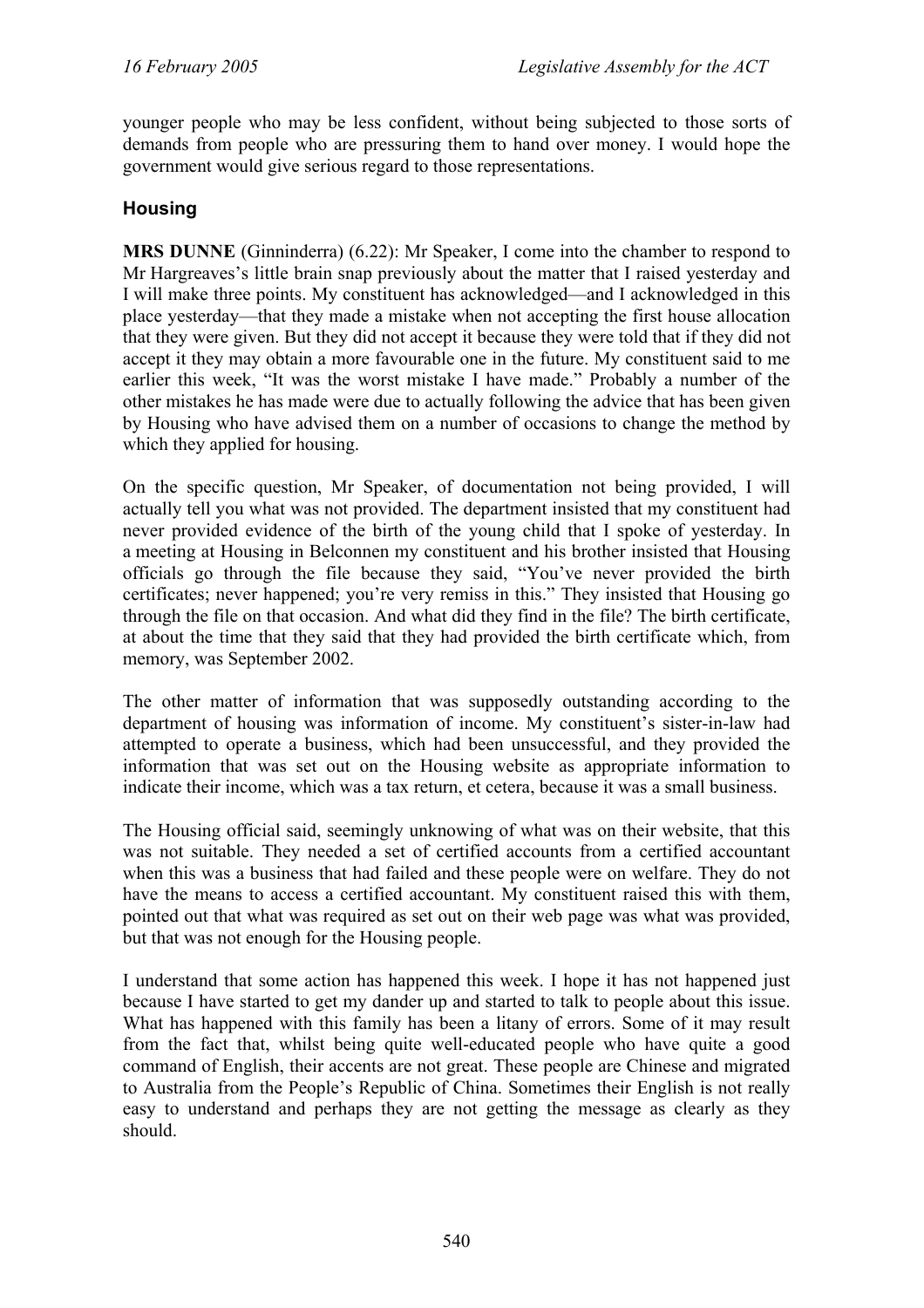I am not saying the treatment of these people is malicious; I am just saying it is a comedy of errors—it is tragedy of errors—which needs to be addressed and should never be repeated in this territory.

## **Aboriginal tent embassy**

**MRS BURKE** (Molonglo) (6.27): I just refer to an article that was in the *Canberra Times* today, a discussion over the future of the tent embassy. It is very pleasing to see that new federal territories minister, Jim Lloyd, is about to begin a two-month consultation process. I also note that Senator Humphries is calling for all Canberrans to tell him what they think ought to happen with the embassy as well.

It is interesting to note the Chief Minister's comments that he is indeed supporting Senator Humphries's call for comments, but I am bemused by the next bit. He has accused the senator of push-polling that would lead to a distorted outcome. That is quite interesting, I think, given that the Chief Minister has now positioned himself somewhere in the middle. He is quite happy to continue to play wedge politics. It is very much like the issue with Pierces Creek; it is quite a parallel and you can see what is happening here. The Chief Minister is using the NCA and the commonwealth government as some way out for him to not go ahead and do what he knows he has been able to do for nearly two years now.

So I think it is quite disappointing that the Chief Minster, in some twisted way, does not want to see an outcome because he is able to use this. I want to know when the Chief Minister is going to actually meet with—

**Mr Hargreaves**: You guys have got Iron Bar.

**MRS BURKE**: Are you going to help him, Mr Hargreaves? You two seem to have a great double-act there.

**Mr Hargreaves**: We've got a better record than you have. Where were you when the fence went up?

**MRS BURKE**: You go and talk to the territories minister and minister for indigenous affairs.

**Mr Hargreaves**: You were hiding behind a bush, that's where you were. I took your mate Wilson on and he threatened me with jail Where were you? Defending the indigenous people? You were nowhere to be seen.

**MRS BURKE**: You can do that, Mr Hargreaves; you can go and do that. It's nearly teatime.

**MR SPEAKER**: Mr Hargreaves, order, please!

**MRS BURKE**: When is the Chief Minister going to meet with the territories minister to discuss his plans and ideas? I would like to know what the Chief Minister's plans and ideas are. Sooner or later he is going to have to stand up in this place and tell us. We